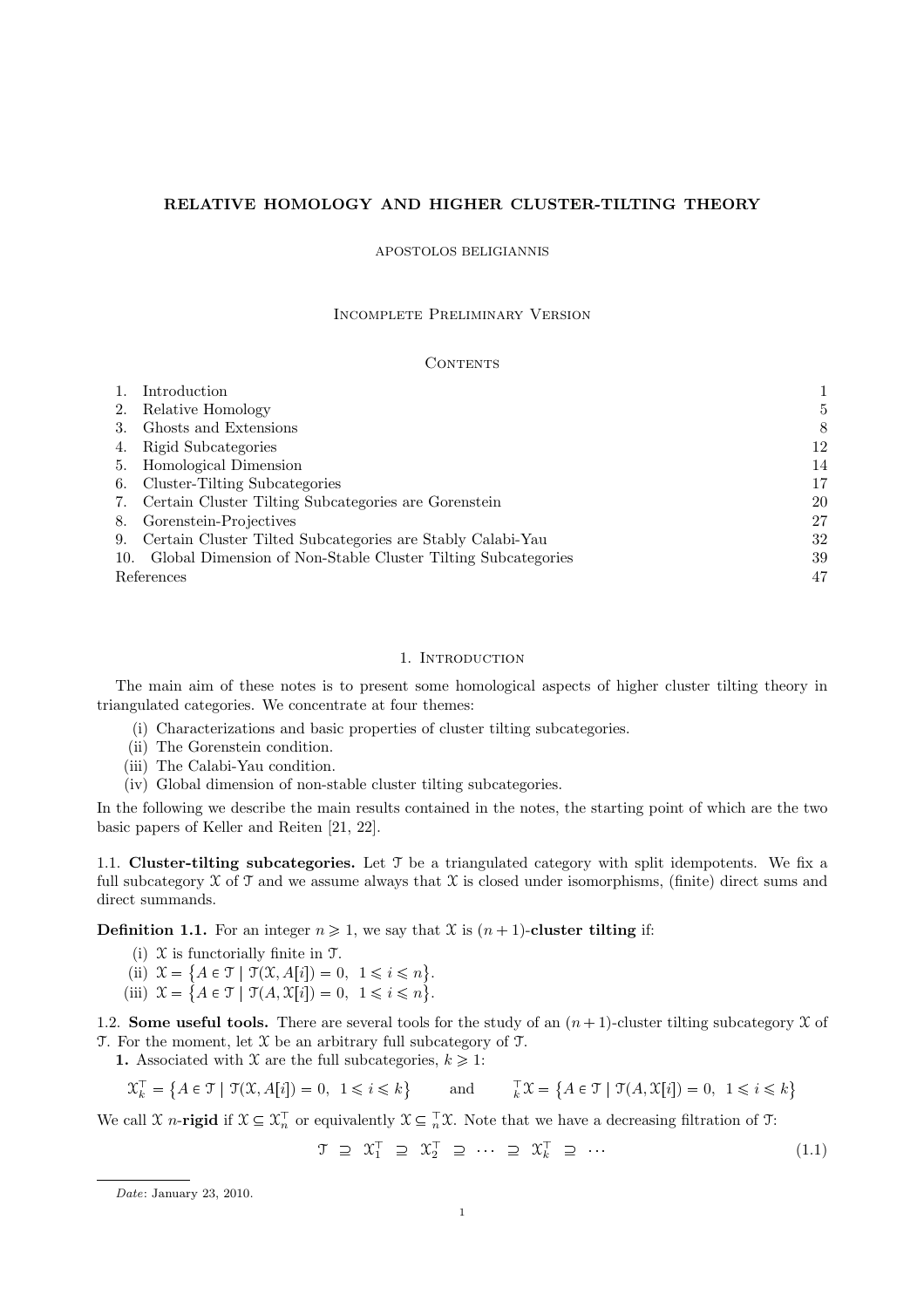2

2. For any  $k \geq 0$ , we consider all morphisms  $f : A \longrightarrow B$  in T such that  $\mathcal{T}(\mathcal{X}[k], f) = 0$ . The set of all such morphisms forms a subgroup  $\mathsf{Gh}_{\mathfrak{X}[k]}(A, B)$  of  $\mathfrak{T}(A, B)$ , called the subgroup of  $\mathfrak{X}[k]$ -ghost maps and in this way we obtain an ideal  $\mathsf{G}\mathsf{h}_{\mathfrak{X}[k]}(\mathfrak{T})$ . Then the product ideal

$$
\mathsf{Gh}^{[k]}_{\mathfrak{X}}(\mathfrak{I}) = \mathsf{Gh}_{\mathfrak{X}}(\mathfrak{I}) \circ \mathsf{Gh}_{\mathfrak{X}[1]}(\mathfrak{I}) \circ \mathsf{Gh}_{\mathfrak{X}[2]}(\mathfrak{I}) \circ \cdots \circ \mathsf{Gh}_{\mathfrak{X}[k-1]}(\mathfrak{I})
$$

is defined, and clearly  $\mathsf{Gh}^{[k+1]}_{\mathfrak{X}}(A, B)$  consists of all maps  $f : A \longrightarrow B$  which can be written as a composition  $f = f_0 \circ f_1 \circ \cdots \circ f_{k-1}$ , where  $f_0 : A \longrightarrow B_0$  is  $\mathfrak{X}\text{-ghost}, f_1 : B_0 \longrightarrow B_1$  is  $\mathfrak{X}[1]$ -ghost,  $\cdots, f_{n-1} : B_{n-1} \longrightarrow B$ is  $\mathfrak{X}[k-1]$ -ghost.

Then there is an increasing filtration of the Hom-functor  $\mathfrak{T}(-, -)$  of T:

$$
\cdots \subseteq \mathrm{Gh}_{\mathcal{X}}^{[k]}(\mathcal{T}) \subseteq \cdots \subseteq \mathrm{Gh}_{\mathcal{X}}^{[2]}(\mathcal{T}) \subseteq \mathrm{Gh}_{\mathcal{X}}(\mathcal{T}) \subseteq \mathcal{T}(-,-) \tag{1.2}
$$

**3.** The structure of the ideal  $\mathsf{Gh}^{[k]}_{\mathfrak{X}}(\mathfrak{T})$  of X-ghost maps is related to the structure of the **category**  $\mathfrak{X} \star \mathfrak{X}[1] \star \cdots \star \mathfrak{X}[k]$  of extensions of the subcategories  $\mathfrak{X}[k]$ . Recall that if  $\mathscr{A}_i$ ,  $i = 1, 2$ , are full subcategories of T, then  $\mathscr{A}_1 \star \mathscr{A}_2$  is the full subcategory of T consisting of all direct summands of objects  $C \in \mathcal{T}$  for which there exists a triangle  $A_1 \longrightarrow C \longrightarrow A_2 \longrightarrow A_1[1]$ , where  $A_i \in \mathscr{A}_i$ . The full subcategory  $\mathscr{A}_1 \star \mathscr{A}_2 \star \cdots \star A_k$  is defined inductively fro full subcategories  $A_i$ ,  $1 \leq i \leq k$ .

Then we have an increasing filtration of T:

$$
\mathcal{X} \subseteq \mathcal{X} \star \mathcal{X}[1] \subseteq \cdots \subseteq \mathcal{X} \star \mathcal{X}[1] \star \cdots \star \mathcal{X}[k] \subseteq \cdots \subseteq \mathcal{T}
$$
\n
$$
(1.3)
$$

4. Finally an indispensable tool for the study of an  $(n + 1)$ -cluster tilting subcategory X of T is the homological functor

 $H : \mathfrak{T} \longrightarrow \text{mod-}\mathfrak{X}, H(A) = \mathfrak{T}(-, A)|_{\mathfrak{T}}$ 

defined for any contravariantly finite subcategory  $\mathfrak X$  of  $\mathfrak T$ , where we denote by mod-X the category of coherent (or finitely presented) contravariant functors over  $\mathfrak{X}$ . Note that an easy consequence of the fact that  $\mathfrak{X}$  is contravariantly finite in  $\mathcal{T}$ , is that mod- $\mathcal{X}$  is abelian.

If  $X$  is 1-rigid, then the functor  $H$  is surjective on objects.

1.3. Relative Homology in T. If  $X$  is a full contravariantly finite subcategory of T, then for any object  $A \in \mathcal{T}$ , there exists a triangle

$$
\Omega^1_X(A) \longrightarrow X^0_A \longrightarrow A \longrightarrow \Omega^1_X(A)[1]
$$

where the middle map is a right X-approximation of A. Note that the object  $\Omega^1_{\mathfrak{X}}(A)$  is uniquely determined in the stable category  $\mathcal{T}/\mathcal{X}$ . Inductively we define the object  $\Omega^k_{\mathcal{X}}(A)$ ,  $\forall k \geq 1$ . If  $\mathcal{X}$  is covariantly finite, then dually the objects  $\Sigma^k_{\mathfrak{X}}(A)$  are defined,  $\forall k \geq 1$ . The minimum k, or  $\infty$ , such that  $\Omega^k_{\mathfrak{X}}$  lies in X, is well-defined, it is denoted by gl. dim<sub> $\Upsilon$ </sub> T and is called the X-global dimension of T.

Then we have the following characterizations of when a full subcategory  $\mathfrak X$  of  $\mathfrak T$  is  $(n + 1)$ -cluster tilting, for some  $n \geqslant 1$ .

**Theorem A.** Let X be a full subcategory of T, and  $n \geq 1$ . Then the following are equivalent.

- (i)  $\mathfrak X$  is a  $(n + 1)$ -cluster tilting subcategory of  $\mathfrak T$ .
- (ii) X is contravariantly finite and  $\mathfrak{X} = \mathfrak{X}_n^{\top}$ .
- (iii) X is covariantly finite and  $\mathfrak{X} = \overline{n} \mathfrak{X}$ .
- (iv) X is contravariantly finite and both X and  $\mathfrak{X}_n^{\top}$  are n-rigid.
- (v) X covariantly finite and both X and  $\frac{1}{n}\mathfrak{X}$  are n-rigid.
- (vi) X is contravariantly (or covariantly) finite n-rigid and:  $\mathsf{gl.dim}_\mathfrak{T} \mathfrak{T} = n$ .
- (vii) X is contravariantly (or covariantly) finite n-rigid and:  $\mathcal{T} = \mathcal{X} \star \mathcal{X}[1] \star \cdots \star \mathcal{X}[n].$
- (viii) X is contravariantly (or covariantly) finite n-rigid and:  $\mathsf{Gh}^{[n+1]}(\mathfrak{T}) = 0$ .
	- (ix)  $\mathfrak X$  is contravariantly (or covariantly) finite n-rigid and,  $\forall A \in \mathfrak T$ :  $\Omega^n_{\mathfrak X}(A) \in \mathfrak X$ .
- (x)  $\mathfrak X$  is covariantly (or contravariantly) finite n-rigid and,  $\forall A \in \mathfrak T$ :  $\Sigma_X^n(A) \in \mathfrak X$ .
- (xi) X is contravariantly finite n-rigid, any object of  $\mathfrak{X}_n^{\top}[n+1]$  is injective in mod-X and the functor  $H: \mathfrak{X}_n^{\top}[n+1] \longrightarrow \text{mod-}\mathfrak{X}$  is full and reflects isomorphisms.

If X is a  $(n + 1)$ -cluster subcategory of T, then  $\mathfrak{X}_{n+1}^{\top} = 0 = \frac{1}{n+1}\mathfrak{X}$ , the abelian category mod-X has enough projectives and enough injectives, the functors  $\mathfrak{X}[n+1] \longrightarrow \text{mod-}\mathfrak{X} \longleftarrow \mathfrak{X}$  are fully faithful and induce equivalences

$$
\mathfrak{X}[n+1] \stackrel{\approx}{\longrightarrow} \text{Inj mod-}\mathfrak{X} \text{ and } \mathfrak{X} \stackrel{\approx}{\longrightarrow} \text{Proj mod-}\mathfrak{X}
$$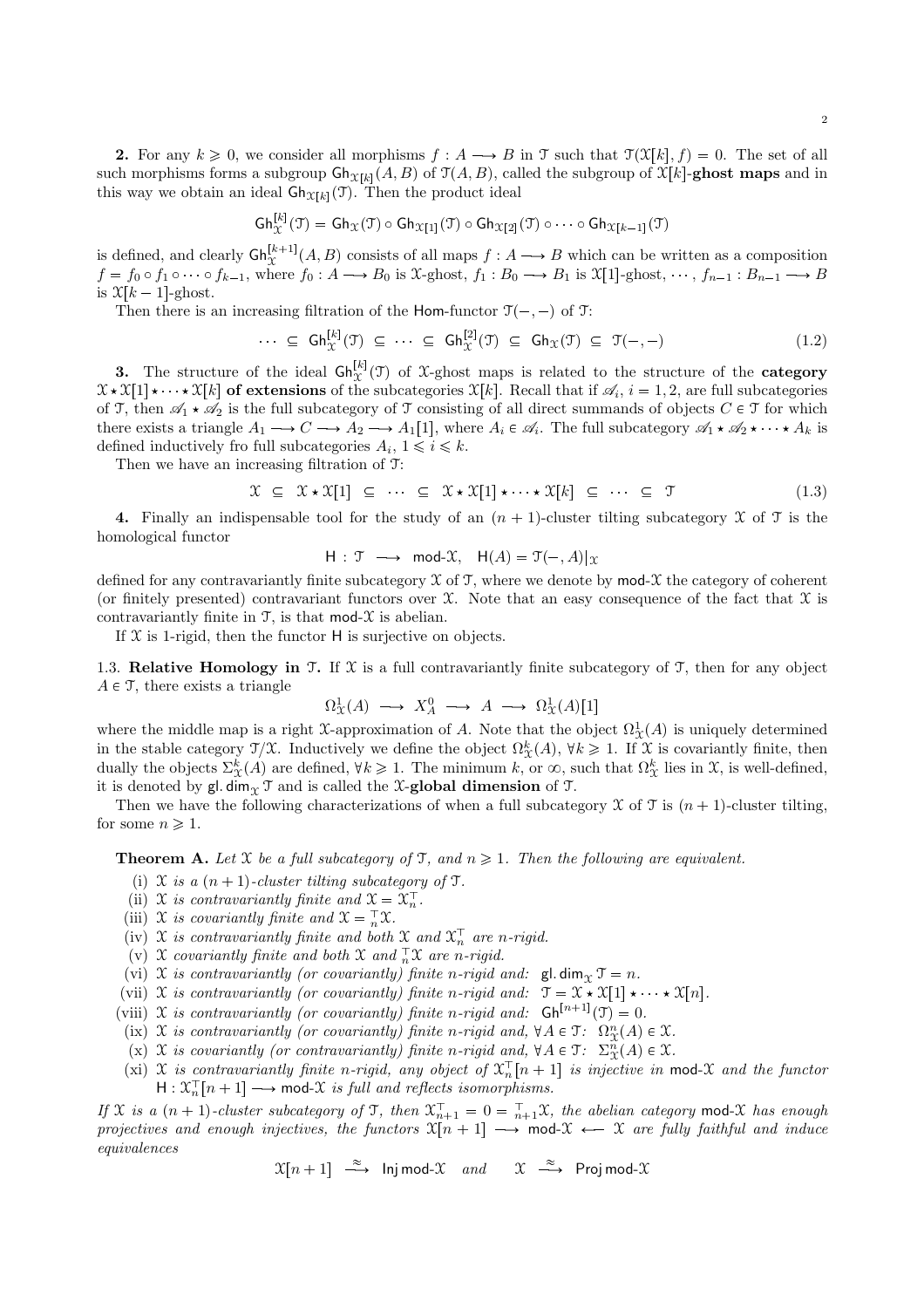1.4. The Gorenstein condition. Let  $\mathscr A$  be an abelian category with enough projectives and enough injectives. Recall the following invariants attached to  $\mathscr{A}$ :

 $\text{silp}\mathscr{A} = \sup\{\text{id} P \mid P \in \text{Proj }\mathscr{A}\}, \quad \text{spli}\mathscr{A} = \sup\{\text{pd }I \mid I \in \text{Inj }\mathscr{A}\}$ 

G-dim  $\mathscr{A} := \max \left\{ \mathsf{silp}\mathscr{A}, \mathsf{spli}\mathscr{A} \right\}$ 

We call G-dim  $\mathscr A$  the Gorenstein dimension of  $\mathscr A$  and then  $\mathscr A$  is called Gorenstein if G-dim  $\mathscr A$  <  $\infty$ . If **G-dim**  $\mathscr{A} \leq n < \infty$ , then we say that  $\mathscr{A}$  is *n*-Gorenstein.

Let X be an  $(n + 1)$ -cluster tilting subcategory of T,  $n \ge 1$ . If  $n = 1$ , then by a result of Keller-Reiten [21], the category mod-X is 1-Gorenstein. However this fails for  $n > 1$ . To remedy this failure, we consider a strengthening of the notion of cluster tilting subcategories.

**Definition 1.2.** An  $(n + 1)$ -cluster tilting subcategory X of T is called t-strong, where  $1 \le t \le n$ , if:

 $\mathcal{T}(\mathcal{X}, \mathcal{X}[-i]) = 0, \quad 1 \leq i \leq t$ 

And X is called **strictly** t-strong, if X is t-strong but not  $(t + 1)$ -strong.

Then we have the following result.

**Theorem B.** Let  $\mathcal T$  be a triangulated category and  $\mathcal X$  an  $(n + 1)$ -cluster tilting subcategory of  $\mathcal T$ .

- (i) If  $n = 1$ , then G-dim mod- $\mathcal{X} \leq 1$ .
- (ii) G-dim mod- $\mathcal{X} = 0$  if and only if  $\mathcal X$  is n-strong.
- (iii) Assume that  $n \geqslant 2$  and X is  $(n-k)$ -strong, where  $0 \leqslant k \leqslant n-1$ . Then for  $n \geqslant 2k-1$ , the cluster tilted category mod- $\mathfrak X$  is Gorenstein:

$$
0 \; \leqslant \; k \; \leqslant \; \frac{n+1}{2} \qquad \Longrightarrow \qquad \text{$\mathsf{G$-dim}\, \mathsf{mod}\text{-}\mathcal{X} \; \leqslant \; k$}
$$

In particular:

- (a) If n is odd and X is  $\left(\frac{n-1}{2}\right)$ -strong, then: **G-dim mod-** $\mathcal{X} \leq \frac{n+1}{2}$ .
- (b) If n is even and X is  $\left(\frac{n+1}{2}\right)$ -strong, then: **G-dim mod-** $\mathcal{X} \leq \frac{n-1}{2}$ .
- Moreover if X is strictly  $(n k)$ -strong, then: G-dim mod- $\mathfrak{X} = k$ .

As a consequence we have the following which shows that if  $\text{mod-}\mathfrak{X}$  has finite global dimension, then it can be realized as a full subcategory of  $\mathcal{T}$ , in some cases via a  $\partial$ -functor.

**Theorem C.** Let  $\mathfrak{X}$  an  $(n - k)$ -strong  $(n + 1)$ -cluster tilting subcategory of T. If mod-X has finite global dimension, and  $n \geq 2k$ , then gl. dim mod- $\mathcal{X} \leq k$  and there is an equivalence

$$
\mathfrak{T}(-,?)|_{\mathfrak{X}} \ : \ (\mathfrak{X} \star \mathfrak{X}[1] \star \cdots \star \mathfrak{X}[k]) \cap \mathfrak{X}_{k}^{\top}[k+1] \ \stackrel{\approx}{\longrightarrow} \ \text{mod-}\mathfrak{X}
$$

If  $k = 1$ , then the induced full embedding  $\top : \text{mod-}\mathcal{X} \longrightarrow \mathcal{T}$  is a  $\partial$ -functor, which extends uniquely to an additive functor  $\mathbf{D}^b(\text{mod-}\mathfrak{X}) \longrightarrow \mathfrak{T}$  commuting with the shifts.

1.5. The Calabi-Yau condition. Assume that the triangulated category  $\mathcal T$  is k-linear with finite-dimensional Hom-spaces over a field k. Let X be an  $(n + 1)$ -cluster tilting subcategory of T,  $n \ge 1$ . We assume that T is  $(n + 1)$ -Calabi-Yau. This roughly means that there are natural isomorphisms:

$$
\mathsf{D}\operatorname{Hom}_{\mathfrak{T}}(A,B) \stackrel{\cong}{\longrightarrow} \operatorname{Hom}_{\mathfrak{T}}(B,A[n+1])
$$

 $\forall A, B \in \mathcal{T}$ , where D denotes duality with respect to the base field k.

If  $n = 1$ , and T is 2-Calabi-Yau, then by a result of Keller-Reiten [22], the stable category GProj mod-X of the Gorenstein-projective (or Cohen-Macaulay) objects of the 1-Gorenstein category mod-X is 3-Calabi-Yau. Assuming that  $n \geq 1$ .

**Theorem D.** Assume that  $\mathcal{T}$  is  $(n+1)$ -Calabi-Yau over a field k, and  $\mathcal{X}$  is an  $(n-k)$ -strong  $(n+1)$ -cluster

tilting subcategory of  $\mathfrak{T}$ ,  $0 \leq k \leq n-1$ . Then GProj mod-X is  $(n+2)$ -Calabi-Yau in the following cases:

- (i)  $0 \leq k \leq 1$ , or,
- (ii)  $2 \leq k \leq \frac{n+1}{2}$ , and any object  $\mathfrak{T}(-, C)|_{\mathfrak{X}}$  in mod-X, where  $C \in \mathfrak{X}[-n+1] \star \cdots \star \mathfrak{X}[-1]$ , has finite projective or injective dimension.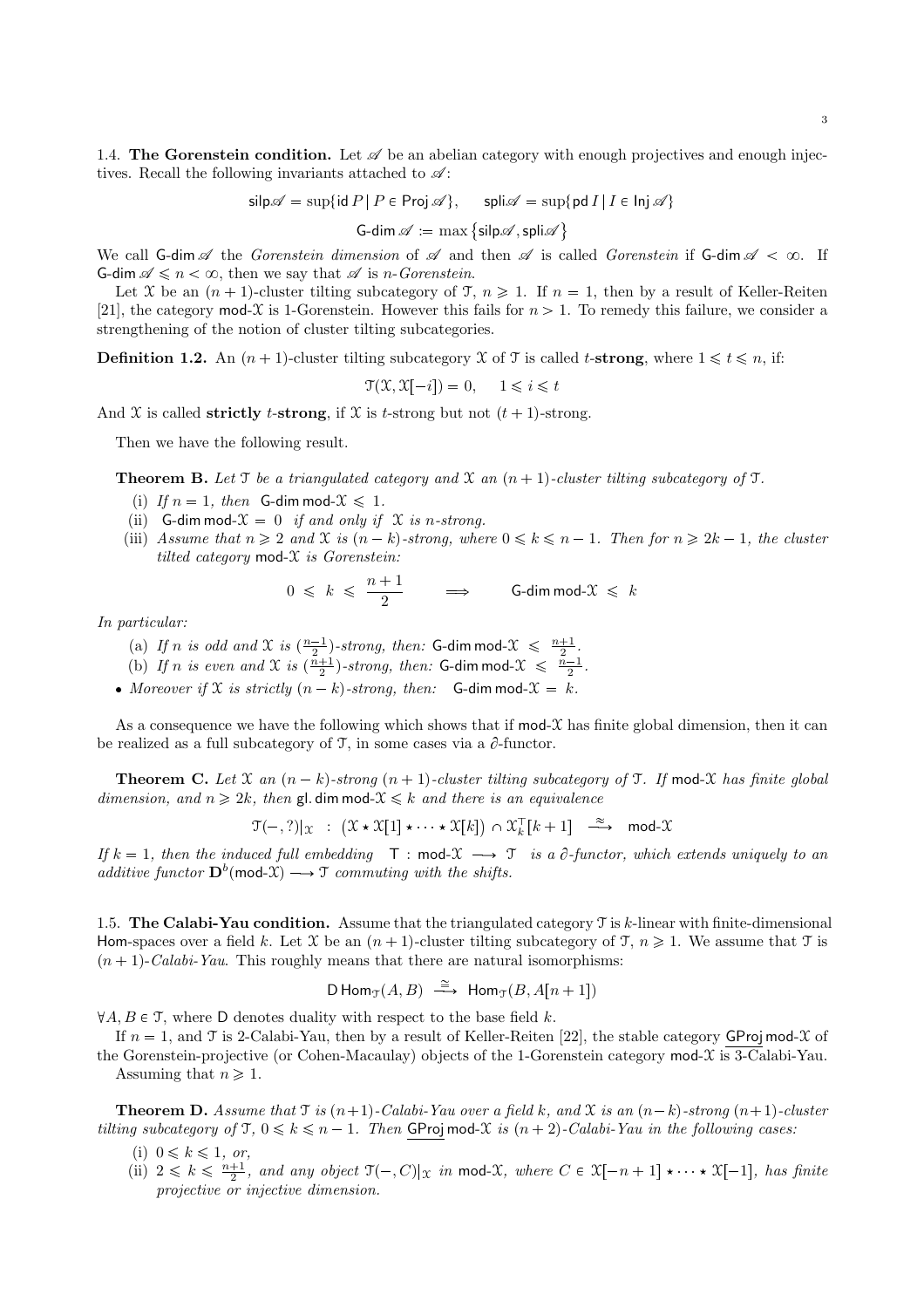1.6. Global dimension of non stable cluster tilting subcategories. Let  $\mathscr A$  be an abelian category with enough projective objects. We consider full subcategories  $\mathcal M$  of  $\mathscr A$ , closed under isomorphisms, finite direct sums and direct summands.

In analogy with the triangulated case, we define for any full subcategory  $\mathcal{M} \subseteq \mathcal{A}$ :

 $\mathcal{M}_n^{\perp} = \{ A \in \mathcal{A} \mid \text{Ext}^k(\mathcal{M}, A) = 0, 1 \leq k \leq n \}$  and  $\frac{1}{n}\mathcal{M} = \{ A \in \mathcal{A} \mid \text{Ext}^k(A, \mathcal{M}) = 0, 1 \leq k \leq n \}$ 

Then M is called *n*-rigid if  $M \subseteq \mathcal{M}_n^{\perp}$  or equivalently  $M \subseteq \frac{1}{n}\mathcal{M}$ .

We are interested in the case  $M$  is a lift of a cluster tilting subcategory  $\mathcal X$  of the triangulated category Gproj  $\mathscr A$  of Gorenstein-projective objects of  $\mathscr A$ , in the sense that  $\mathcal M=\pi^{-1}(\mathfrak X)$ , where  $\pi:$  GProj  $\mathscr A\longrightarrow$  GProj  $\mathscr A$ is the natural projection functor. Note that then M contains the projectives and at the level of coherent functors we have an inclusion  $\text{mod-}\mathcal{X} \subseteq \text{mod-}\mathcal{M}$ .

Let  $\mathcal{U}, \mathcal{V}$  be full subcategories of  $\mathscr{A}$ . Then we define  $\mathcal{U} \diamond \mathcal{V}$  to be the full subcategory

 $\mathcal{U} \diamond \mathcal{V} = \mathsf{add}\{A \in \mathscr{A} \mid \exists \text{ an exact sequence} : 0 \longrightarrow U \longrightarrow A \longrightarrow V \longrightarrow 0, \text{ where } U \in \mathcal{U} \text{ and } V \in \mathcal{V}\}\$ 

Inductively we define  $\mathcal{U}_1 \circ \mathcal{U}_2 \circ \cdots \circ \mathcal{U}_n$ ,  $\forall n \geq 1$ , for full subcategories  $\mathcal{U}_i$  of  $\mathcal{A}$ . Finally we denote by Proj<sup> $\leq k$ </sup>  $\mathcal{A}$ . the full subcategory of  $\mathscr A$  consisting of all objects with projective dimension  $\leq k$ .

**Theorem E.** Let  $\mathscr A$  be an abelian category with enough projectives. Let  $\mathscr X$  be a full subcategory of GProj  $\mathscr A$ and set  $\mathcal{M} = \pi^{-1} \underline{\mathcal{X}}$ . Then the following are equivalent.

(i)  $\mathscr A$  is Gorenstein and  $\mathfrak X$  is an  $(n + 1)$ -cluster tilting subcategory of GProj  $\mathscr A$ .

(ii) M is contravariantly finite in  $\mathscr A$  and  $\mathcal M_n^{\perp} \cap \mathsf{GProj} \mathscr A = \mathcal M$  and  $\mathsf{gl.dim} \operatorname{mod-} \mathcal M < \infty$ .

If (i) holds and  $\underline{\mathfrak{X}} \neq 0$ , then  $\frac{1}{n}\mathfrak{M} \cap \mathsf{GProj} \mathscr{A} = \mathfrak{M}$ , we have an equality

$$
\mathscr{A} = \mathcal{M} \diamond \Omega^{-1} \mathcal{M} \diamond \cdots \diamond \Omega^{-n} \mathcal{M} \diamond \mathsf{Proj}^{\leq d} \mathscr{A}
$$
(1.4)

where G-dim  $\mathscr{A} = d$ , and gl. dim mod-M is bounded as follows:

 $n+2 \leqslant \mathsf{gl.\,dim\,mod\,}\mathcal{M} \ \leqslant \ \mathsf{max}\,\{n,\mathsf{G\text{-dim}}\,\mathscr{A}\}$  $(1.5)$ 

Moreover  $\mathsf{pd}_{\mathsf{mod-} \mathcal{M}} F = n + 2$ ,  $\forall F \in \mathsf{mod-} \mathcal{X}, F \neq 0, \text{ and:}$ 

(a) If G-dim  $\mathscr{A}$  < n, then: gl. dim mod- $\mathscr{M}$  =  $n + 2$ .

(b) If G-dim  $\mathscr{A} = n$ , then: gl. dim mod- $\mathscr{M} \in \{n + 2, n + 3\}.$ 

(c) If G-dim  $\mathscr{A} > n$ , then:  $n + 2 \leq \mathsf{gl}$ . dim mod- $\mathcal{M} \leq \mathsf{G}$ -dim  $\mathscr{A} + 3$ .

If GProj  $\mathscr A$  is  $(n + 1)$ -Calabi-Yau, then we have relative  $(n + 2)$ -Calabi-Yau duality [21]: for any object  $F \in \text{mod-}\mathcal{X} \subseteq \text{mod-}\mathcal{M}$ , there is a natural isomorphism:

 $\mathsf{D}\operatorname{\mathsf{Hom}}_{\mathbf{D}^b(\operatorname{\mathsf{mod-}}\mathcal{M})}\left(F,-\right)\;\;\stackrel{\cong}{\longrightarrow}\;\; \mathsf{Hom}_{\mathbf{D}^b(\operatorname{\mathsf{mod-}}\mathcal{M})}\left(-,F[n+2]\right)$ 

In particular, for any two objects  $F, G \in \text{mod-}M$  with  $F \in \text{mod-}X \subseteq \text{mod-}M$ :

 $\mathsf{DExt}^i_{\mathsf{mod-}\mathcal{M}}(F,G) \stackrel{\cong}{\longrightarrow} \mathsf{Ext}^{n-i+2}_{\mathsf{mod-}\mathcal{M}}(G,F), \quad i \in \mathbb{Z}$ 

As a consequence we have the following, see [21] for the case  $n = 1$ .

**Theorem F.** Let  $\mathcal A$  be an abelian category with enough projectives and enough injectives. For a full subcategory  $\mathcal{M} \subseteq \mathsf{GProj} \mathscr{A}$ , the following are equivalent.

- (i)  $\mathscr A$  is Frobenius and M is an  $(n+1)$ -cluster tilting subcategory of  $\mathscr A$ .
- (ii) M is contravariantly finite in  $\mathscr A$ , contains the projectives, and  $\mathcal M_n^{\perp} = \mathcal M$ .
- (iii) M is covariantly finite in  $\mathscr A$ , contains the injectives, and  $\frac{1}{n}\mathcal M = \mathcal M$ .
- (iv) M is n-rigid, contravariantly in  $\mathscr A$  and contains the projectives, or covariantly finite and contains the injectives, and gl. dim mod- $\mathcal{M} = n + 2$ .

In particular if  $\mathscr A$  is a Krull-Schmidt Frobenius abelian category and  $\mathfrak X$  is an  $(n + 1)$ -cluster subcategory of  $\mathscr A$  which is of finite representation type, then

$$
\mathsf{rep.dim}\,\mathscr{A}\leqslant n+2
$$

The invariant rep. dim  $\mathscr A$  above is Auslander's representation dimension, which in this context is defined to be the minimum of the global dimensions gl. dim mod-End<sub> $\mathscr{A}(T)$ </sub>, where T runs over all objects such that the subcategory  $\text{add } T$  contains the projectives and the injectives and moreover admits weak kernels and weak cokernels, equivalently the ring  $\mathsf{End}_{\mathscr{A}}(T)$  is coherent.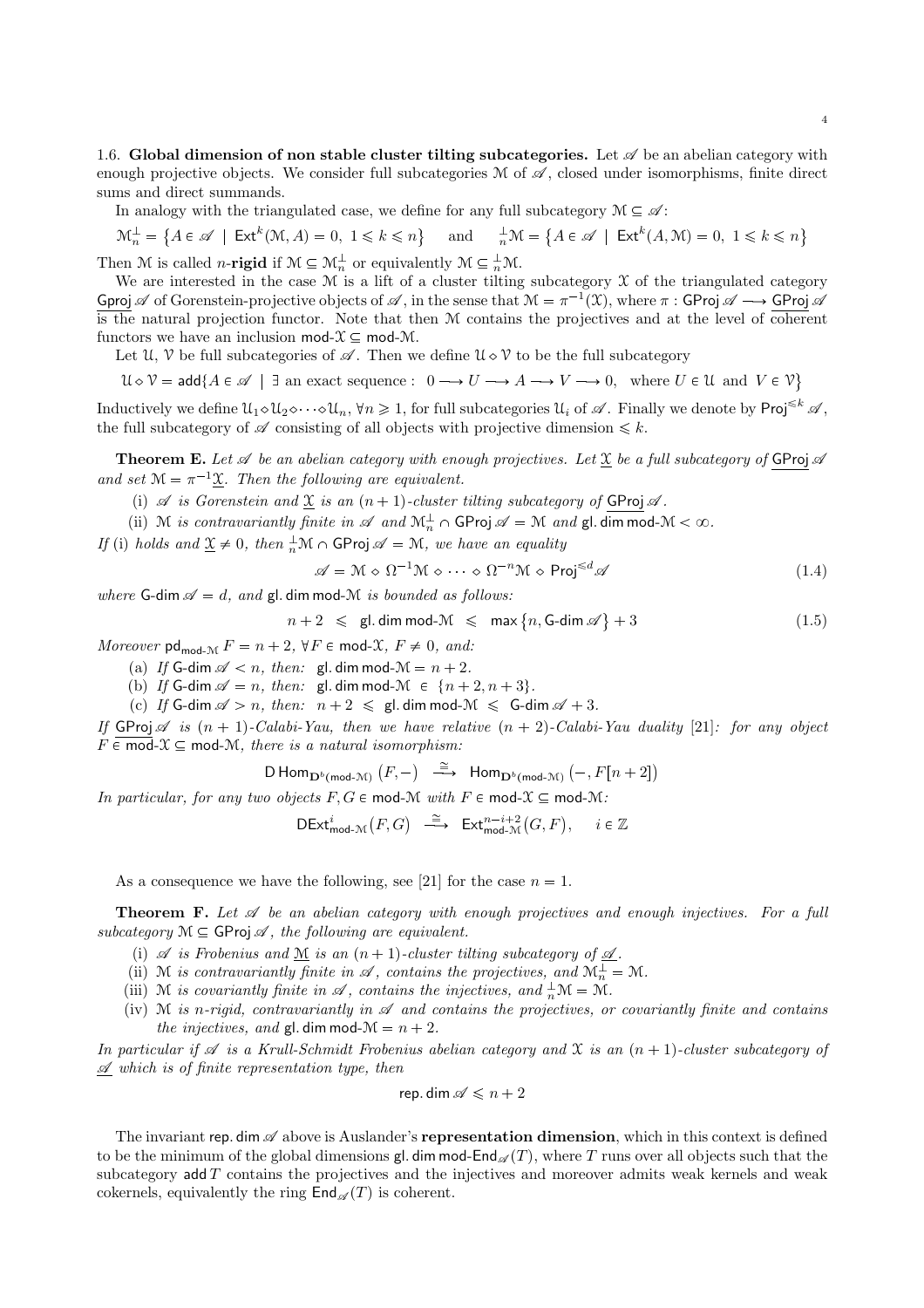#### 2. Relative Homology

Throughout the paper we denote by T a triangulated category with split idempotents. We fix a full additive contravariantly finite subcategory  $\mathfrak X$  of  $\mathfrak T$  which is closed under isomorphisms and direct summands.

Let  $A$  be in  $\mathfrak T$  and consider triangles

$$
\Omega_{\mathfrak{X}}^{t+1}(A) \xrightarrow{g_A^t} X_A^t \xrightarrow{f_A^t} \Omega_{\mathfrak{X}}^t(A) \xrightarrow{h_A^t} \Omega_{\mathfrak{X}}^{t+1}(A)[1] \tag{T_A^t}
$$

where  $\Omega^0_{\mathfrak{X}}(A) := A$ , and the middle map  $X^t_A \longrightarrow \Omega^t_{\mathfrak{X}}(A)$  to be a right X-approximation of  $\Omega^{t-1}_{\mathfrak{X}}(A)$ . Applying the homological functor  $H: \mathcal{T} \longrightarrow \text{Mod-}\mathcal{X}$ , defined by  $H(A) = \mathcal{T}(-, A)|_{\mathcal{X}}$ , to the above triangles we have exact sequences  $H(\Omega^{t+1}_{\mathcal{X}}A) \longrightarrow H(X_A^t) \longrightarrow H(\Omega^{t}_{\mathcal{X}}A) \longrightarrow 0, \forall t \geq 0$ . In particular we have an exact sequence which is a projective presentation of  $H(A)$ :

$$
\mathsf{H}(X_A^1) \longrightarrow \mathsf{H}(X_A^0) \longrightarrow \mathsf{H}(A) \longrightarrow 0
$$

It follows that  $H(A)$  is coherent and therefore H induces a homological representation functor

$$
H: \mathcal{T} \longrightarrow \text{mod-}\mathcal{X}, H(A) = \mathcal{T}(-, A)|_{\mathcal{X}}
$$

Since  $\mathfrak T$ , as a triangulated category, has weak kernels, and since  $\mathfrak X$  is contravariantly finite in  $\mathfrak T$ , it is easy to see that  $\mathfrak X$  has weak kernels and therefore the category mod- $\mathfrak X$  is abelian with enough projectives and it is well-known that H induces an equivalence  $\mathcal{X} \approx$  Proj mod- $\mathcal{X}$ . Clearly we have

$$
\mathsf{Ker}\,\mathsf{H}=\mathfrak{X}^{\top}:=\big\{A\in\mathfrak{T}\;\,|\;\, \mathfrak{T}(\mathfrak{X},A)=0\big\}
$$

**Remark 2.1.** Dually if  $\mathcal X$  is covariantly finite, then the category  $\mathcal X$ -mod of coherent covariant functors is abelian and we have a contravariant cohomological functor

$$
\mathsf{H}^{\mathsf{op}}\,:\,\mathfrak{T}^{\mathsf{op}}\,\,\longrightarrow\,\, \mathfrak{X}\text{-}\mathsf{mod},\quad \mathsf{H}(A)=\mathfrak{T}(A,-)|_{\mathfrak{X}}
$$

Clearly then Ker H<sup>op</sup> =  $^{\top} \mathfrak{X} := \{A \in \mathfrak{I} \mid \mathfrak{I}(A, \mathfrak{X}) = 0\}.$ 

2.1. Ghost and Cellular Towers. Fix an object  $A$  in  $\mathcal T$  and consider as before the triangles

$$
\Omega_{\mathfrak{X}}^{t+1}(A) \xrightarrow{g_A^t} X_A^t \xrightarrow{f_A^t} \Omega_{\mathfrak{X}}^t(A) \xrightarrow{h_A^t} \Omega_{\mathfrak{X}}^{t+1}(A)[1] \tag{T_A^t}
$$

Then, as in [8, Section 5], we may construct inductively a tower of triangles in  $\mathcal T$  containing all the essential information concerning the homological behavior of A with respect to  $\mathfrak{X}$ , that we need in the sequel. We proceed as follows: First we form the weak-push-out, in the sense of [8], of the triangle

$$
\Omega^1_X(A) \xrightarrow{g^0_A} X^0_A \xrightarrow{f^0_A} A \xrightarrow{h^0_A} \Omega^1_X(A)[1] \tag{T_A^0}
$$

along the map  $h_A^1: \Omega^1_{\mathfrak{X}}(A) \longrightarrow \Omega^2_{\mathfrak{X}}(A)[1]$ . Then we obtain a morphism of triangles

$$
\Omega_{\mathfrak{X}}^{1}(A) \xrightarrow{\begin{array}{c} g_{A}^{0} \end{array}} X_{A}^{0} \xrightarrow{\begin{array}{c} f_{A}^{0} \end{array}} A \xrightarrow{h_{A}^{0} \end{array}} \Omega_{\mathfrak{X}}^{1}(A)[1] \qquad (C_{A}^{0})
$$

$$
\begin{array}{c} h_{A}^{1} \end{array} \qquad \begin{array}{c} \downarrow \alpha_{A}^{1} \end{array} \qquad \qquad \downarrow \qquad \qquad \downarrow h_{A}^{1}[1]
$$

$$
\Omega_{\mathfrak{X}}^{2}(A)[1] \xrightarrow{\begin{array}{c} \beta_{A}^{1} \end{array}} \text{Cell}_{1}(A) \xrightarrow{\begin{array}{c} \gamma_{A}^{1} \end{array}} A \xrightarrow{\begin{array}{c} \omega_{A}^{1} \end{array}} \Omega_{\mathfrak{X}}^{2}(A)[2] \qquad (C_{A}^{1})
$$

Next consider the weak push-out of the lower triangle along the map  $h^2[1]: \Omega^2_{\mathcal{X}}(A)[1] \longrightarrow \Omega^3_{\mathcal{X}}(A)[2]$ :

Ω 2 <sup>X</sup>pAqr1s β 1 <sup>A</sup> ÝÝÝÝÑ Cell1pAq γ 1 <sup>A</sup> ÝÝÝÝÑ A ω 1 <sup>A</sup> ÝÝÝÝÑ Ω 2 <sup>X</sup>pAqr2s pC 1 <sup>A</sup>q h 2 <sup>A</sup>r1s α 2 A h 2 <sup>A</sup>r2s Ω 3 <sup>X</sup>pAqr2s β 2 <sup>A</sup> ÝÝÝÝÑ Cell2pAq γ 2 <sup>A</sup> ÝÝÝÝÑ A ω 2 <sup>A</sup> ÝÝÝÝÑ Ω 3 <sup>X</sup>pAqr3s pC 2 <sup>A</sup>q

Continuing in this way we obtain the following tower of triangles, henceforth denoted by  $(C_A^{\bullet})$ :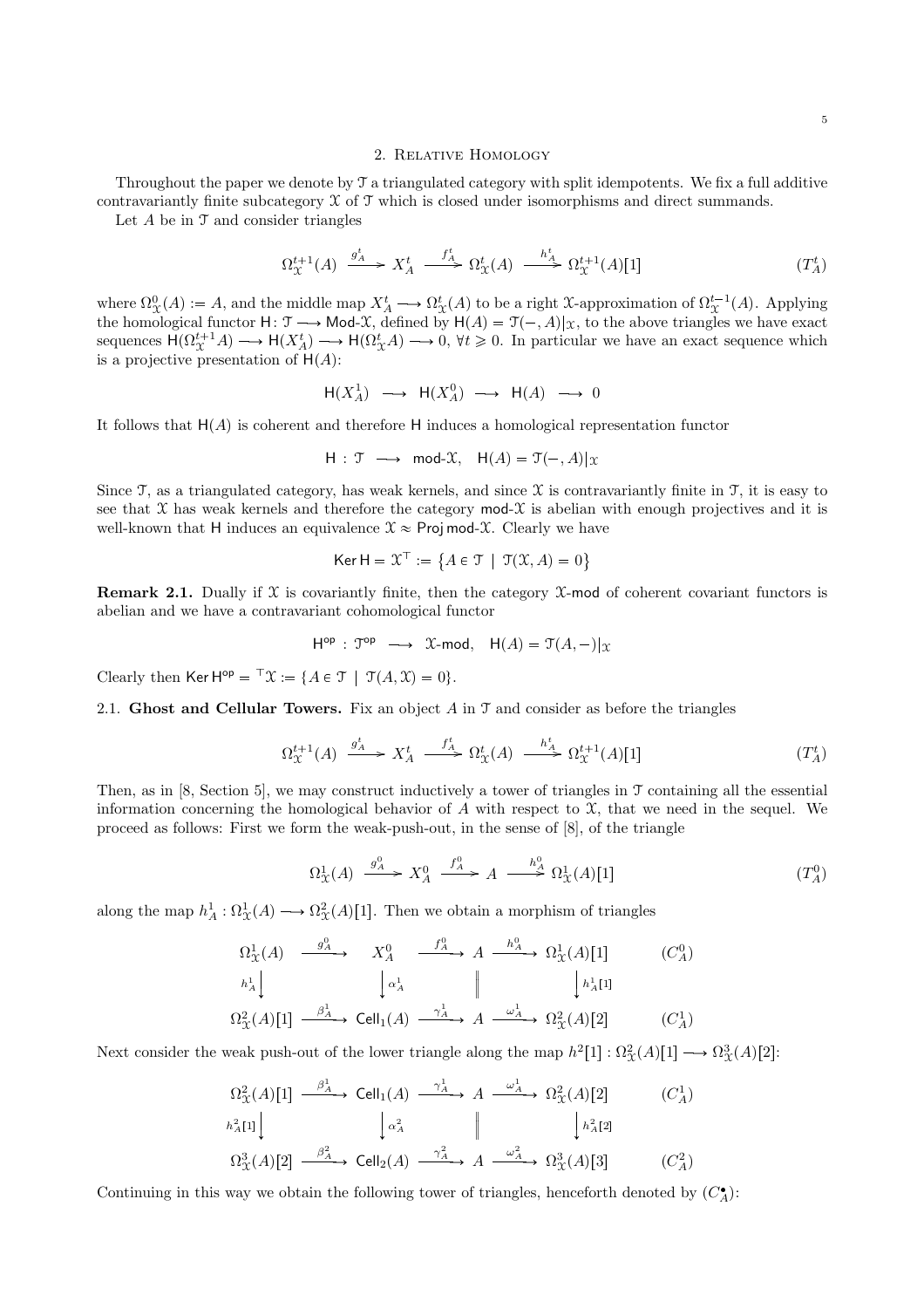$$
\Omega_{\mathfrak{X}}^{1}(A) \longrightarrow^{\beta_{A}^{0}} \text{Cell}_{0}(A) \longrightarrow^{\gamma_{A}^{0}} A \longrightarrow^{\alpha_{A}^{0}} \Omega_{\mathfrak{X}}^{1}(A)[1] \qquad (C_{A}^{0})
$$
\n
$$
\begin{array}{ccc}\n\Omega_{\mathfrak{X}}^{1}(A)[1] & \downarrow & \downarrow & \downarrow \\
\Omega_{\mathfrak{X}}^{2}(A)[1] & \xrightarrow{\beta_{A}^{1}} & \text{Cell}_{1}(A) \longrightarrow^{\gamma_{A}^{1}} A \longrightarrow^{\alpha_{A}^{1}} \Omega_{\mathfrak{X}}^{2}(A)[2] & (C_{A}^{1}) \\
\downarrow & \downarrow & \downarrow & \downarrow \\
\Omega_{\mathfrak{X}}^{3}(A)[2] & \xrightarrow{\beta_{A}^{2}} & \text{Cell}_{2}(A) \longrightarrow^{\gamma_{A}^{2}} A \longrightarrow^{\alpha_{A}^{2}} \Omega_{\mathfrak{X}}^{3}(A)[3] & (C_{A}^{2}) \\
\downarrow & \downarrow & \downarrow & \downarrow & \downarrow \\
\vdots & \vdots & \vdots & \vdots & \vdots\n\end{array}
$$
\n(2.1)

$$
\begin{array}{ccccccc}\n & & & & & \downarrow & & & \downarrow & & \downarrow & & \downarrow & & \downarrow & & \downarrow \\
\Omega_X^{n-1}(A)[n-2] & \xrightarrow{\beta_A^{n-2}} \text{Cell}_{n-2}(A) & \xrightarrow{\gamma_A^{n-2}} A & \xrightarrow{\omega_A^{n-2}} \Omega_X^{n-1}(A)[n-1] & & & (C_A^{n-2}) \\
 & & & & \downarrow^{\alpha_n^{n-1}} & & & \downarrow^{\alpha_n^{n-1}} & & \downarrow^{\alpha_n^{n-1}[n-1]} & & \downarrow \\
\Omega_X^n(A)[n-1] & \xrightarrow{\beta_A^{n-1}} \text{Cell}_{n-1}(A) & \xrightarrow{\gamma_A^{n-1}} A & \xrightarrow{\omega_A^{n-1}} \Omega_X^n(A)[n] & & & & (C_A^{n-1}) \\
 & & & & \downarrow & & \downarrow & & \downarrow & & \downarrow \\
 & & & \vdots & & & \vdots & & \vdots & & \vdots\n\end{array}
$$

where for convenience we set:  $\text{Cell}_0(A) := X_A^0$ ,  $\omega_A^0 := h_A^0$ ,  $\beta_A^0 := f_A^0$ , and  $\gamma_A^0 := g_A^0$ . We call the map  $\gamma_A^n : \operatorname{Cell}_n(A) \longrightarrow A$  the  $n^{th}$ -cellular approximations of A and the induced tower

$$
A = \text{Cell}_0(A) \xrightarrow{\alpha_A^1} \text{Cell}_1(A) \xrightarrow{\alpha_A^2} \text{Cell}_2(A) \longrightarrow \cdots
$$
  
\n
$$
\cdots \longrightarrow \text{Cell}_{n-1}(A) \xrightarrow{\alpha_A^{n-1}} \text{Cell}_n(A) \longrightarrow \cdots
$$
  
\n
$$
\cdots \longrightarrow \text{Cell}_{n-1}(A) \xrightarrow{\alpha_A^{n-1}} \text{Cell}_n(A) \longrightarrow \cdots
$$
  
\n(Cell<sub>A</sub>)

the **cellular tower** of  $A$  with respect to  $\mathfrak{X}$ , and the tower of objects

$$
A = \Omega_{\mathcal{X}}^0(A) \xrightarrow{h_A^0} \Omega_{\mathcal{X}}^1(A)[1] \xrightarrow{h_A^1[1]} \Omega_{\mathcal{X}}^2(A)[2] \longrightarrow \cdots
$$
  

$$
\cdots \longrightarrow \Omega_{\mathcal{X}}^{n-1}(A)[n-1] \xrightarrow{h_A^{n-1}[n-1]} \Omega_{\mathcal{X}}^n(A)[n] \longrightarrow \cdots
$$
 (Gh<sub>A</sub><sup>\*</sup>)

is called the Ghost tower, or an Adams resolution, of  $A$  with respect to  $\mathfrak X$ .

**Remark 2.2.** (i) By the construction of the cellular tower  $(C_A^{\bullet})$  we have triangles,  $\forall t \geq 1$ :

$$
X_A^t[t-1] \longrightarrow \text{Cell}_{t-1}(A) \xrightarrow{\alpha_A^t} \text{Cell}_t(A) \longrightarrow X_A^t[t] \tag{2.2}
$$

$$
X_A^t[t] \longrightarrow \Omega^t_{\mathcal{X}}(A)[t]) \xrightarrow{h_A^t[t]} \Omega^{t+1}_{\mathcal{X}}(A)[t+1] \longrightarrow \Omega^t_{\mathcal{X}}(A)[t+1]) \tag{2.3}
$$

Since  $\text{Cell}_0(A) = X_A^0 \in \mathfrak{X}$ , it follows that we have a triangle  $X_A^0 \longrightarrow \text{Cell}_1(A) \longrightarrow X_A^1[1] \longrightarrow X_A^0[1]$  and therefore  $\operatorname{Cell}_1(A) \in \mathcal{X} \star \mathcal{X}[1]$ . By induction it follows that:

$$
\mathsf{Cell}_t(A) \in \mathfrak{X} \star \mathfrak{X}[1] \star \cdots \star \mathfrak{X}[t], \quad \forall t \geq 0
$$

(ii) Splicing the triangles  $(T_A^t)$  we obtain a complex

$$
\cdots \longrightarrow X_A^n \stackrel{\varepsilon_A^n}{\longrightarrow} X_A^{n-1} \longrightarrow \cdots \longrightarrow X_A^1 \stackrel{\varepsilon_A^1}{\longrightarrow} X_A^0 \stackrel{f_A^0}{\longrightarrow} A \longrightarrow 0 \qquad (X_A^{\bullet})
$$

where  $\varepsilon_A^n = f_A^n \circ g_A^{n-1}$ ,  $\forall n \geq 1$ . Note that the complex  $(X_A^{\bullet})$  does not necessarily becomes exact after the application of the functor H.

(iii) If  $\Omega_{\mathcal{X}}^n(A)$  lies in X, then  $\Omega_{\mathcal{X}}^{n-t}(A)$  lies in  $\mathcal{X} \star \mathcal{X}[1] \star \cdots \star \mathcal{X}[n-t]$ , and we may choose  $X_A^n = \Omega_{\mathcal{X}}^n(A)$ . As a consequence we may choose  $\Omega_{\mathcal{X}}^{n+t}(A) = 0, \forall t \geq 1$ .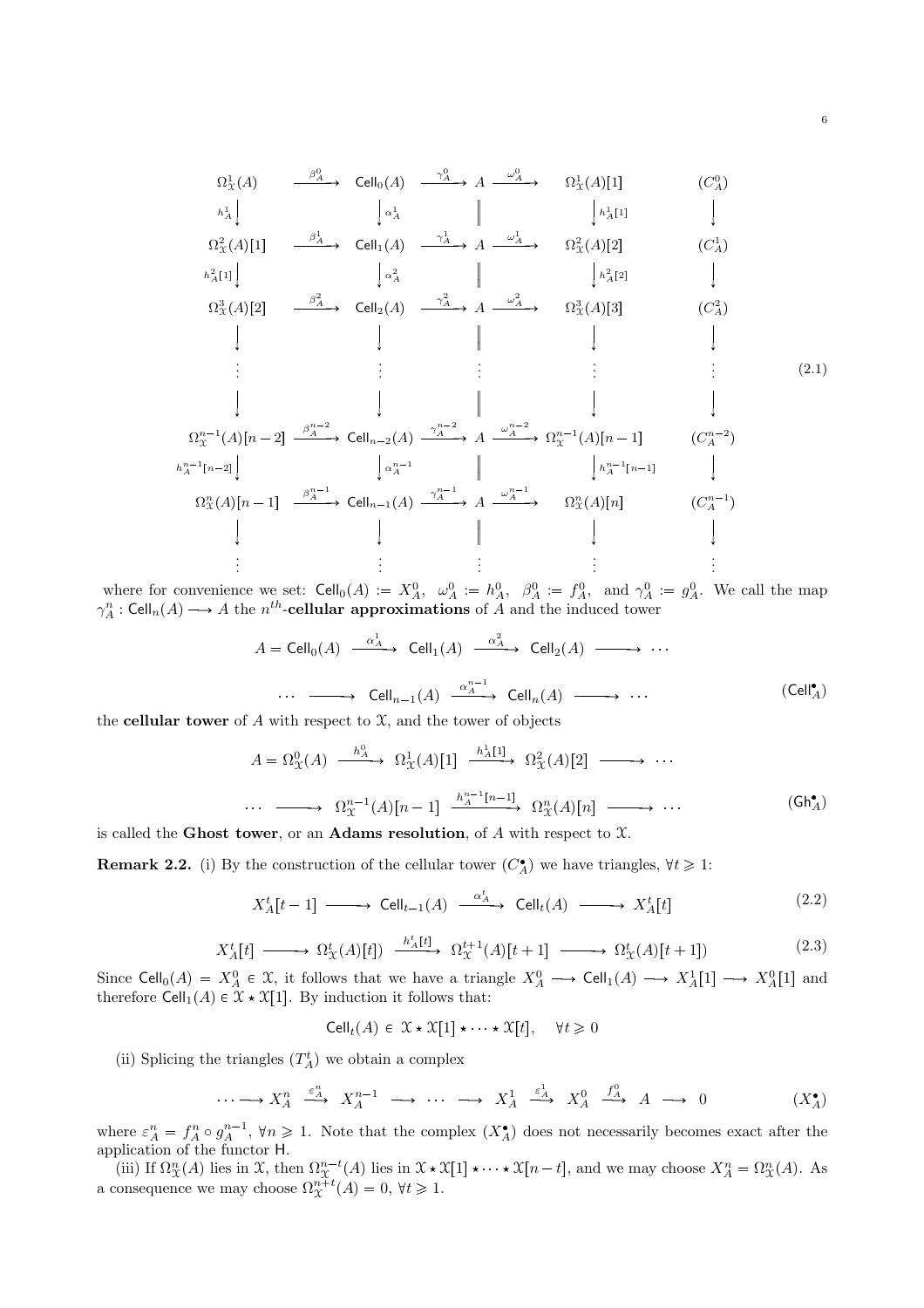2.2. Cellular and Co-Ghost Cotowers. Dually if X is covariantly finite in T, then for any object  $A \in \mathcal{T}$ we may construct inductively triangles  $(T_t^A)$ ,  $t \geq 0$ :

$$
\Sigma_{\mathfrak{X}}^{t+1}(A)[-1] \xrightarrow{h_t^A} \Sigma_{\mathfrak{X}}^t(A) \xrightarrow{f_t^A} X_t^A \xrightarrow{g_t^A} \Sigma_{\mathfrak{X}}^{t+1}(A) \tag{T_t^A}
$$

where the middle map is a left X-approximation of  $\Sigma^t(A)$ , and  $\Sigma^0_{\mathfrak{X}}(A) := A$ . As before we may construct inductively a cotower of (morphisms of) triangles, henceforth denoted by  $(C^A_\bullet)$  $\mathcal{F}_{\bullet}^{(A)}$ ,  $\forall t \geq 0$ :

$$
\Sigma_{\mathcal{X}}^{t}(A)[-t] \xrightarrow{\omega_{t}^{A}} A \xrightarrow{\beta_{t}^{A}} \text{Cell}^{t-1}(A) \xrightarrow{\gamma_{t}^{A}} \Sigma_{\mathcal{X}}^{t}(A)[-t+1] \qquad (C_{t}^{A})
$$
\n
$$
h_{t-1}^{A}[-t+1] \downarrow \qquad \qquad \downarrow \qquad \qquad \downarrow \qquad \qquad \downarrow \qquad \qquad \downarrow \qquad \qquad \downarrow \qquad \qquad \downarrow \qquad \qquad \downarrow \qquad \qquad \downarrow \qquad \qquad \downarrow \qquad \qquad \downarrow \qquad \qquad \downarrow \qquad \qquad \downarrow \qquad \qquad \downarrow \qquad \qquad \downarrow \qquad \qquad \downarrow \qquad \qquad \downarrow \qquad \qquad \downarrow \qquad \qquad \downarrow \qquad \qquad \downarrow \qquad \qquad \downarrow \qquad \qquad \downarrow \qquad \qquad \downarrow \qquad \qquad \downarrow \qquad \qquad \downarrow \qquad \qquad \downarrow \qquad \qquad \downarrow \qquad \qquad \downarrow \qquad \qquad \downarrow \qquad \qquad \downarrow \qquad \qquad \downarrow \qquad \qquad \downarrow \qquad \qquad \downarrow \qquad \qquad \downarrow \qquad \qquad \downarrow \qquad \qquad \downarrow \qquad \qquad \downarrow \qquad \qquad \downarrow \qquad \qquad \downarrow \qquad \qquad \downarrow \qquad \qquad \downarrow \qquad \qquad \downarrow \qquad \qquad \downarrow \qquad \qquad \downarrow \qquad \qquad \downarrow \qquad \qquad \downarrow \qquad \qquad \downarrow \qquad \qquad \downarrow \qquad \qquad \downarrow \qquad \qquad \downarrow \qquad \qquad \downarrow \qquad \qquad \downarrow \qquad \qquad \downarrow \qquad \qquad \downarrow \qquad \qquad \downarrow \qquad \qquad \downarrow \qquad \qquad \downarrow \qquad \qquad \downarrow \qquad \qquad \downarrow \qquad \qquad \downarrow \qquad \qquad \downarrow \qquad \qquad \downarrow \qquad \qquad \downarrow \qquad \qquad \downarrow \qquad \qquad \downarrow \qquad \qquad \downarrow \qquad \qquad \downarrow \qquad \qquad \downarrow \qquad \qquad \downarrow \qquad \qquad \downarrow \qquad \qquad \downarrow \qquad \qquad \downarrow \qquad
$$

 $\Sigma^{t-1}_\mathfrak{X}(A)[-t+1] \xrightarrow{h_{t-1}^A} A \xrightarrow{\beta_{t-1}^A} \mathsf{Cell}^{t-2}(A) \xrightarrow{\gamma_{t-1}^A} \Sigma^{t-1}_\mathfrak{X}(A)[-t+2]$  (C  $_{t-1}^{(A)}$ 

where we set:  $\text{Cell}^0(A) := X_0^A$ ,  $\omega_0^A := h_0^A$ ,  $\beta_0^A := f_0^A$ , and  $\gamma_0^A := g_0^A$ . The inverse tower of objects

$$
\cdots \longrightarrow \text{Cell}^{n+1}(A) \xrightarrow{\alpha_{n+1}^A} \text{Cell}^n(A) \xrightarrow{\alpha_n^A} \text{Cell}^{n-1}(A) \longrightarrow \cdots
$$

 $\cdots \longrightarrow \text{Cell}^2(A) \stackrel{\alpha_2^A}{\longrightarrow} \text{Cell}^1(A) \stackrel{\alpha_1^A}{\longrightarrow} \text{Cell}^0(A) = A$  (Cell<sup>A</sup>) is called the **cellular cotower** of A with respect to  $\mathcal{X}$ , and the cotower of objects

$$
\cdots \longrightarrow \Sigma_{\mathfrak{X}}^{n+1}(A)[-n-1] \xrightarrow{h_n^A[-n]} \Sigma_{\mathfrak{X}}^n(A)[-n] \xrightarrow{h_{n-1}^A[-n+1]} \Sigma_A^{n-1}[-n+1] \longrightarrow \cdots
$$
\n
$$
\cdots \longrightarrow \Sigma_{\mathfrak{X}}^2(A)[-2] \xrightarrow{h_1^A[-1]} \Sigma_{\mathfrak{X}}^1(A)[-1] \xrightarrow{h_0^A} \Sigma_A^0 = A
$$
\n(sh<sup>A</sup>)\nis called the **co-ghost cotower**, or an **Adams crossolution**, of *A* with respect to  $\mathfrak{X}$ .

**Remark 2.3.** By the construction of the cellular tower  $\text{Cell}^A_\bullet$  we have triangles,  $\forall n \geq 1$ :

$$
X_n^A[-n] \longrightarrow \text{Cell}^n(A) \longrightarrow \text{Cell}^{n-1}(A) \longrightarrow X_n^A[-n+1]
$$
\n(2.4)

Since Cell<sup>0</sup> $(A) = X_0^A \in \mathfrak{X}$ , it follows that we have a triangle  $X_1^A[-1] \longrightarrow$  Cell<sup>1</sup> $(A) \longrightarrow X_0^A \longrightarrow X_1^A$  and therefore  $\text{Cell}^1(A) \in \mathfrak{X}[-1] \star \mathfrak{X}$ . By induction it follows that:

$$
\mathsf{Cell}^t(A) \in \mathfrak{X}[-t] \star \mathfrak{X}[-t+1] \star \cdots \star \mathfrak{X}[-1] \star \mathfrak{X}, \qquad \forall n \geq 0
$$

2.3. The functor  $H : \mathcal{T} \longrightarrow \text{mod-}\mathcal{X}$ . We call an additive functor  $F : \mathcal{A} \longrightarrow \mathcal{B}$  between additive categories  $\mathscr A$  and  $\mathscr B$  almost full if for any map  $\alpha : F(A) \longrightarrow F(B)$  in  $\mathscr B$ , there are objects  $A^*, B^*$  in  $\mathscr A$  and maps  $\alpha^*: A^* \longrightarrow B^*, \ \omega_A: A^* \longrightarrow A$  and  $\omega_B: B^* \longrightarrow B$ , such that the maps  $F(\omega_A): F(A^*) \longrightarrow F(A)$  and  $F(\omega_B): F(B^*) \longrightarrow F(B)$  are invertible and the following square commutes:

$$
F(A^*) \xrightarrow{F(\alpha^*)} F(B^*)
$$

$$
F(\omega_A) \downarrow \cong F(\omega_B) \downarrow \cong
$$

$$
F(A) \xrightarrow{\alpha} F(B)
$$

Clearly F is full if and only if F is almost full and F is full on isomorphisms, i.e. any isomorphism  $g$ :  $F(X) \longrightarrow F(Y)$  is of the form  $F(f)$  for some map  $f : X \longrightarrow Y$  in  $\mathscr{A}$ .

### From now on the above notations will be used without further mentioning.

Now let as before  $\mathfrak X$  be a contravariantly finite subcategory of  $\mathfrak T$  and assume that  $\mathfrak X$  is closed under direct summands and isomorphisms.

## **Lemma 2.4.** Assume that  $\mathcal{T}(\mathcal{X}, \mathcal{X}[1]) = 0$ .

- (i)  $\forall A \in \mathcal{T}$ :  $\mathsf{H}(\Omega^k_{\mathcal{X}}(A)[1]) = 0$ ,  $\forall k \geq 1$ . Moreover the map  $\mathsf{H}(\gamma^1_A)$ :  $\mathsf{H}(\mathsf{Cell}_1(A)) \longrightarrow \mathsf{H}(A)$  is invertible.
- (ii) The functor  $H : \mathcal{T} \longrightarrow \text{mod-}\mathcal{X}$  is almost full and essentially surjective.

*Proof.* (i) Applying the homological functor H to the triangle  $\Omega^k_{\mathfrak{X}}(A) \longrightarrow X^{k-1}_A \longrightarrow \Omega^{k-1}_{\mathfrak{X}}(A)$   $[1]$ and using that  $\mathcal{T}(\mathcal{X}, \mathcal{X}[1]) = 0$ , we see that  $H(\Omega_{\mathcal{X}}^k(A)[1]) = 0$ . On the other hand since  $H(h_A^0) = 0$ , applying H to the triangle  $(C_A^1) : \Omega^2_{\mathcal{X}}(A)[1] \longrightarrow \text{Cell}_1(A) \stackrel{\gamma_A^1}{\longrightarrow} A \stackrel{\omega_A^1}{\longrightarrow} \Omega^2_{\mathcal{X}}(A)[2]$  and using that  $H(\Omega^k_{\mathcal{X}}(A)[1]) = 0$  and  $H(\omega_A^1) = H(h_A^0) \circ H(h_A^1[1]) = 0$ , we infer that the map  $H(\gamma_A^1)$  is invertible.

(ii) Let  $H(X^1) \longrightarrow H(X^0) \longrightarrow F \longrightarrow 0$  be a projective presentation of  $F \in \text{mod-}\mathfrak{X}$ . If  $X^1 \longrightarrow X^0 \longrightarrow$  $A \longrightarrow X^1[1]$  is a triangle in T, then applying H and using that  $\mathcal{T}(\mathcal{X}, \mathcal{X}[1]) = 0$ , we have that  $H(A) = F$ , so H is

 $\cdot$  )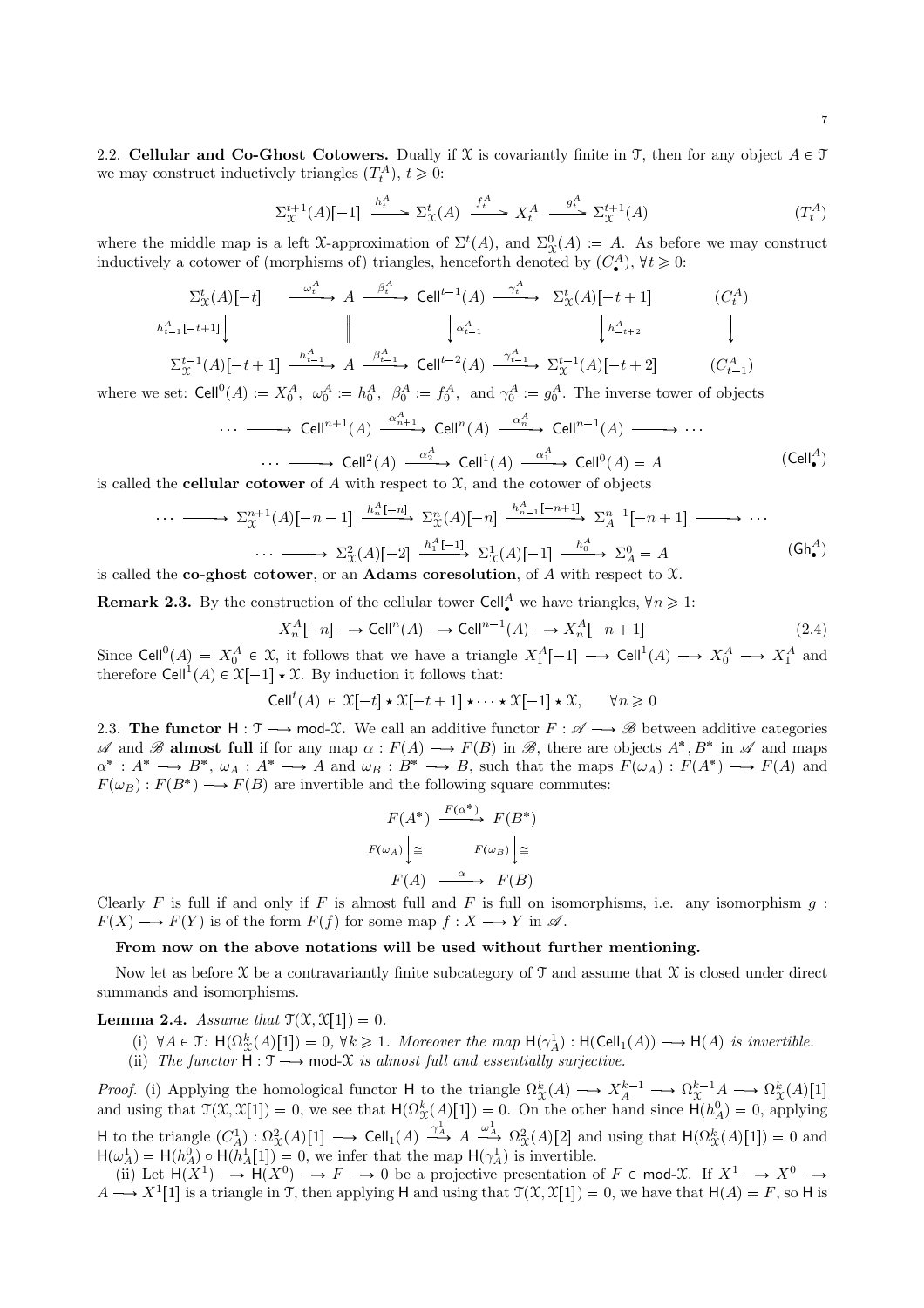essentially surjective. Let  $\alpha : H(A) \longrightarrow H(B)$  be a map in mod-X and let  $H(X_A^1) \longrightarrow H(X_A^0) \longrightarrow H(A) \longrightarrow 0$ and  $H(X_B^1) \longrightarrow H(X_B^0) \longrightarrow H(B) \longrightarrow 0$  be projective presentations of  $H(A)$  and  $H(B)$ . Since  $H|_X$  is full and  $H(\mathcal{X})$  = Proj mod-X, we get a map of projective presentations in mod-X

$$
\begin{array}{ccc}\n\mathsf{H}(X_A^1) & \xrightarrow{\mathsf{H}(\varepsilon_A^1)} \mathsf{H}(X_A^0) & \xrightarrow{\mathsf{H}(f_A^0)} \mathsf{H}(A) & \longrightarrow & 0 \\
\mathsf{H}(\gamma) & & \mathsf{H}(\beta) & & \alpha \downarrow \\
\mathsf{H}(X_B^1) & \xrightarrow{\mathsf{H}(\varepsilon_B^1)} \mathsf{H}(X_B^0) & \xrightarrow{\mathsf{H}(f_B^0)} \mathsf{H}(B) & \longrightarrow & 0\n\end{array}
$$

Using that  $H|\chi$  is faithful, we get a morphism of triangles

$$
X_A^1 \xrightarrow{\varepsilon_A^1} X_A^0 \xrightarrow{\alpha_A^1} \text{Cell}_1(A) \longrightarrow X_A^1[1]
$$
  
\n
$$
\gamma \downarrow \qquad \beta \downarrow \qquad \qquad \alpha^* \downarrow \qquad \qquad \downarrow
$$
  
\n
$$
X_B^1 \xrightarrow{\varepsilon_B^1} X_B^0 \xrightarrow{\alpha_B^1} \text{Cell}_1(B) \longrightarrow X_B^1[1]
$$

By the construction of the towers  $(C_A^{\bullet})$  and  $(C_B^{\bullet})$  we have:  $\alpha_A^1 \circ \gamma_A^1 = f_A^0$  and  $\alpha_B^1 \circ \gamma_B^1 = f_B^0$ , and by part (i) the maps  $H(\gamma_A^1)$  and  $H(\gamma_B^1)$  are invertible. Consider the diagram:

$$
\begin{array}{ccc}\n\mathsf{H}(X_A^0) & \xrightarrow{\mathsf{H}(\alpha_A^1)} \mathsf{H}(\mathsf{Cell}_1(A)) & \xrightarrow{\mathsf{H}(\gamma_A^1)} \mathsf{H}(A) \\
\mathsf{H}(\beta) & & \mathsf{H}(\alpha^*) & \alpha \n\end{array}
$$
\n
$$
\begin{array}{ccc}\n\mathsf{H}(X_B^0) & \xrightarrow{\mathsf{H}(\alpha_B^1)} \mathsf{H}(\mathsf{Cell}_1(B)) & \xrightarrow{\mathsf{H}(\gamma_B^1)} \mathsf{H}(B)\n\end{array}
$$

where the left square is commutative. Then  $H(\alpha_A^1) \circ H(\gamma_A^1) \circ \alpha = H(f_A^0) \circ \alpha = H(\beta) \circ H(f_B^0) = H(\beta) \circ H(\alpha_B^1) \circ$  $H(\gamma_B^1) = H(\alpha_A^1) \circ H(\alpha^*) \circ H(\gamma_B^1)$ . By Remark 2.2 the cone of  $\alpha_A^1$  lies in  $\mathfrak{X}[1]$ , so  $H(\alpha_A^1)$  is an epimorphism. Then  $H(\gamma_A) \circ \alpha = H(\alpha^*) \circ H(\gamma_B^1)$  and the right square is commutative. Hence H is almost full.  $\square$ 

### 3. Ghosts and Extensions

Let as before  $\mathfrak X$  be a contravariantly finite subcategory of  $\mathfrak T$ . Our aim here is to analyze the structure of maps in T which are invisible by the functor  $H : \mathcal{T} \longrightarrow \text{mod-}\mathcal{X}$ , in the sense of the following definition.

**Definition 3.1.** A map  $f : A \longrightarrow B$  in T is called X-ghost if  $\mathcal{T}(\mathcal{X}, f) = 0$ ; equivalently  $H(f) = 0$ .

We let  $\mathsf{Gh}_{\mathfrak{X}}(A, B)$  be the set of all X-ghost maps between A and B. Clearly  $\mathsf{Gh}_{\mathfrak{X}}(A, B)$  is a subgroup of  $\mathfrak{T}(A, B)$  and it is easy to see that in this way we obtain an ideal  $\mathsf{Gh}_{\mathfrak{X}}(\mathfrak{I})$  of T. We denote by  $\mathsf{Gh}_{\mathfrak{X}}^{[n]}(A, B)$ the subset of  $\mathcal{T}(A, B)$  consisting of all maps  $f : A \longrightarrow B$  which can be written as a composition  $f =$  $f_0 \circ f_1 \circ \cdots \circ f_{n-1}$ , where  $f_0 : A \longrightarrow B_0$  is  $\mathfrak{X}\text{-ghost}, f_1 : B_0 \longrightarrow B_1$  is  $\mathfrak{X}[1]\text{-ghost}, \cdots, f_{n-1} : B_{n-1} \longrightarrow B$  is  $\mathfrak{X}[n-1]$ -ghost. Hence  $\mathsf{Gh}_{\mathfrak{X}}^{[n]}(\mathfrak{I})$  is the product of ideals  $\mathsf{Gh}_{\mathfrak{X}[i]}(\mathfrak{I}), 0 \leqslant i \leqslant n-1$ :

$$
\mathsf{Gh}^{[n]}_{\mathfrak{X}}(\mathfrak{I}) = \mathsf{Gh}_{\mathfrak{X}}(\mathfrak{I}) \circ \mathsf{Gh}_{\mathfrak{X}[1]}(\mathfrak{I}) \circ \mathsf{Gh}_{\mathfrak{X}[2]}(\mathfrak{I}) \circ \cdots \circ \mathsf{Gh}_{\mathfrak{X}[n-1]}(\mathfrak{I})
$$

**Proposition 3.2** (The Ghost Lemma). (i) For a map  $f : A \longrightarrow B$  in T, the following are equivalent:

- (a)  $f \in \mathsf{Gh}_{\mathfrak{X}}^{[n]}(A, B).$
- (b) There exists a map  $g : \Omega^n_{\mathfrak{X}}(A)[n] \longrightarrow B$  such that:

$$
f = (-1)^{n+1} h_A^0 \circ h_A^1[1] \circ \cdots \circ h_A^{n-1}[n-1] \circ g = \omega_A^{n-1} \circ g
$$

- (ii) Let  $A$  be an object in  $\mathfrak{I}$ , and consider the following statements:
	- (a)  $\Omega_{\mathfrak{X}}^n(A) \in \mathfrak{X}.$
	- (b)  $A \in \mathcal{X} \star \mathcal{X}[1] \star \cdots \star \mathcal{X}[n].$
	- (c)  $\mathsf{Gh}_{\mathfrak{X}}^{[n+1]}(A,-) = 0.$

Then (a)  $\Rightarrow$  (b)  $\Rightarrow$  (c). In particular:  $\mathfrak{T} = \mathfrak{X} \star \mathfrak{X}[1] \star \cdots \star \mathfrak{X}[n]$  if and only if  $\mathsf{Gh}_{\mathfrak{X}}^{[n+1]}(\mathfrak{T}) = 0$ .

*Proof.* (i) Clearly if f is as in (b), then f lies in  $\mathsf{Gh}^{[n]}_{\mathcal{X}}(A, B)$ , since by construction  $h_A^i[i]$  is  $\mathcal{X}[i]$ -ghost, *N* root. (1) Creatly if f is as in (b), then f lies in Git<sub>X</sub> (A, D), since by construction  $n_A[t]$  is  $x[t]$ -ghost.<br> $0 \le i \le n-1$ , cf. (2.4). To show the converse, let  $n = 1$  and  $f : A \longrightarrow B$  be X-ghost. Then the composition  $X_A^0 \longrightarrow A \longrightarrow B$  is zero and therefore it factorizes through  $h_A^0 : A \longrightarrow \Omega^1_{\mathcal{X}}(A)[1]$ . If  $n = 2$  and  $f : A \longrightarrow B$ lies in  $\mathsf{Gh}^{[2]}_{\mathfrak{X}}(A,B)$ , then f admits a factorization  $f = f_0 \circ f_1$ , where  $f_0 : A \longrightarrow B_0$  is  $\mathfrak{X}$ -ghost and  $f_1 : B_0 \longrightarrow B$ is  $\mathfrak{X}[1]$ -ghost. Then there exists a map  $g_0: \Omega^1_{\mathfrak{X}}(A)[1] \longrightarrow B_0$  such that  $f_0 = h_A^0 \circ g_0$ . Since  $f_1$  is  $\mathfrak{X}[1]$ -ghost,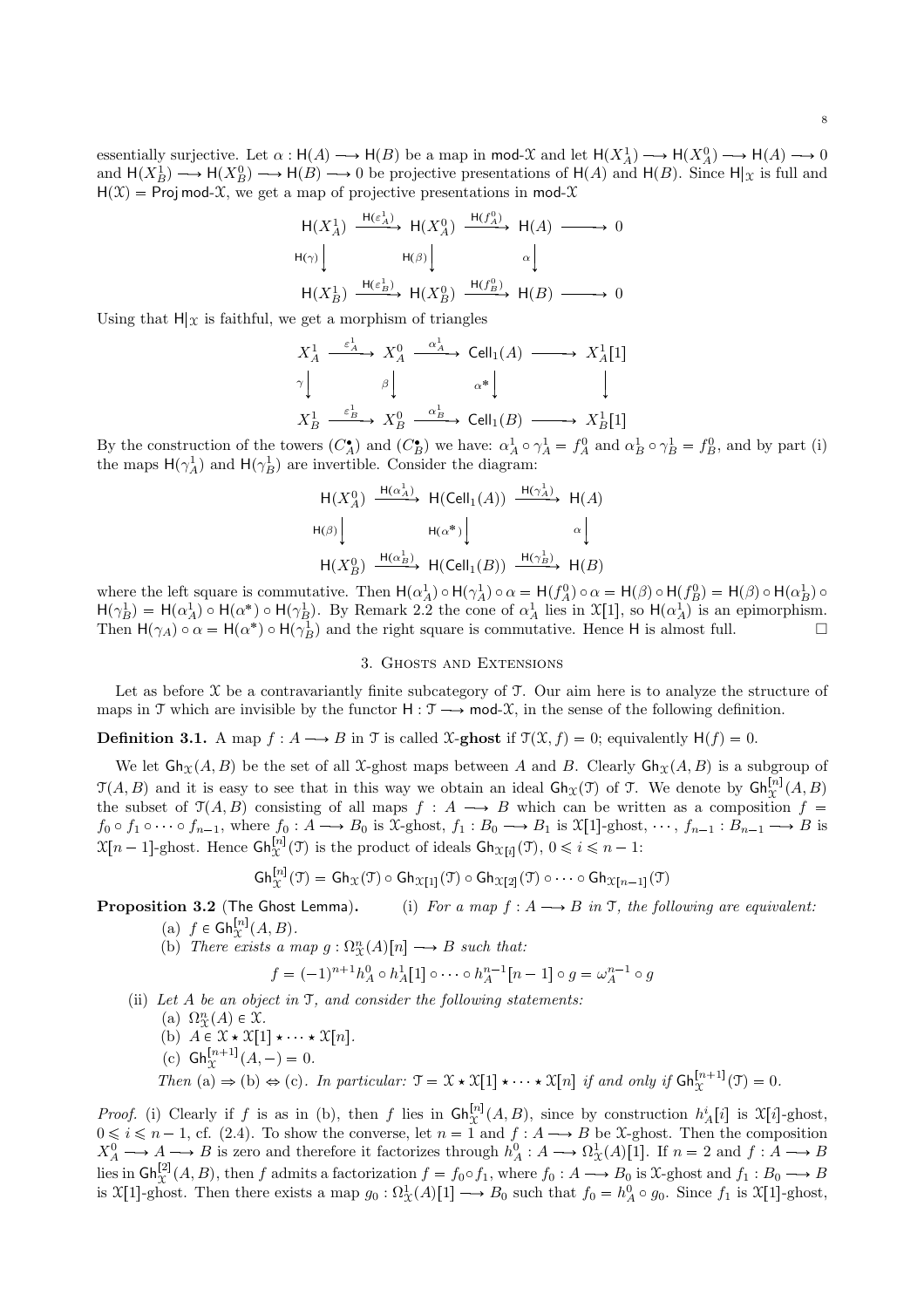so is  $g_0 \circ f_1$  and therefore its composition with the map  $X^1_A[1] \longrightarrow \Omega^1_{\mathfrak{X}}(A)[1]$  is zero. Hence there exists a  $\text{map } g: \Omega^2_{\mathcal{X}}(A)[2] \longrightarrow B \text{ such that } (-h^1_A[1]) \circ g = g_0 \circ f_1. \text{ Then } f = f_0 \circ f_1 = h^0_A \circ g_0 \circ f_1 = h^0_A \circ (-h^1_A[1]) \circ g.$ Hence  $f = -(h_A^0 \circ h_A^1[1]) \circ g = \omega_A^1 \circ g$ . The assertion for  $n \ge 3$  follows by induction.

(ii) (a)  $\Rightarrow$  (b) Since Cell<sub>n-1</sub>(A) lies in  $\mathfrak{X} \star \mathfrak{X}[1] \star \cdots \star \mathfrak{X}[n-1]$ , it follows that if  $\Omega_{\mathfrak{X}}^n(A)$  lies in X, then A lies in  $\mathfrak{X} \star \mathfrak{X}[1] \star \cdots \star \mathfrak{X}[n]$  as follows from the triangle  $(C_A^{n-1})$  in the tower of triangles  $(C_A^{\bullet})$ .

(b)  $\Leftrightarrow$  (c) If  $n = 0$ , i.e.  $A \in \mathcal{X}$ , then clearly  $\mathsf{Gh}_{\mathcal{X}}^{[1]}(A, -) = \mathsf{Gh}_{\mathcal{X}}(A, -) = 0$ . Let  $n = 1$ , so that  $A \in \mathcal{X} \star \mathcal{X}[1]$ , i.e. there is a triangle  $X_0 \xrightarrow{\alpha} A \xrightarrow{\beta} X_1[1] \longrightarrow X_0[1]$ , where the  $X_i$  lie in X. Let f be in  $\mathsf{G}\mathsf{h}^{[2]}_X(A,B)$ , i.e. f admits a factorization  $f = f_0 \circ f_1$ , where  $f_0 : A \longrightarrow B_0$  is  $\mathcal{X}$ -ghost and  $f_1 : B_0 \longrightarrow B$  be  $\mathcal{X}[1]$ -ghost. Then  $f_0 = \beta \circ g$  for some  $g : X_1[1] \longrightarrow B_0$ . Since the composition  $g \circ f_1 : X_1[1] \longrightarrow B$  is  $\mathfrak{X}[1]$ -ghost, we have  $g \circ f_1 = 0$ . Then  $f = f_0 \circ f_1 = \beta \circ g \circ f_1 = 0$ . Hence  $\mathsf{Gh}^{[2]}_{\mathcal{X}}(A, B) = 0$ . For  $n \geq 3$  the assertion follows by induction. Conversely if  $\mathsf{Gh}^{[n+1]}_{\mathcal{X}}(A,-) = 0$ , then the map  $\omega_A^n = h_A^0 \circ h_A^1[1] \circ \cdots \circ h_A^{n-1}[n-1] \circ h_A^n[n]$  lies in  $\mathsf{Gh}^{[n+1]}_{\mathfrak{X}}(A,\Omega^{n+1}_{\mathfrak{X}}(A)[n]),$  and therefore  $\omega^n_A = 0$ . This implies that A lies in  $\mathfrak{X} \star \mathfrak{X}[1] \star \cdots \star \mathfrak{X}[n]$  as a direct summand of  $\operatorname{Cell}_n(A) \in \mathfrak{X} \star \mathfrak{X}[1] \star \cdots \star \mathfrak{X}[n].$ 

**Lemma 3.3.** For any  $t \ge 0$ , the map  $\gamma_A^t : \text{Cell}_t(A) \longrightarrow A$  is a right  $\mathfrak{X} \star \mathfrak{X}[1] \star \cdots \star \mathfrak{X}[t]$ -approximation of A. In particular  $\mathfrak{X} \star \mathfrak{X}[1] \star \cdots \star \mathfrak{X}[t]$  is contravariantly finite in T.

Proof. Consider the triangle  $(C_A^{t+1}): \Omega_X^{t+1}(A)[t] \stackrel{\beta_A^t}{\longrightarrow}$  Cell $_t(A) \stackrel{\gamma_A^t}{\longrightarrow} A \stackrel{\omega_A^t}{\longrightarrow} \Omega_X^{t+1}(A)[t+1]$ . Let  $g: C \longrightarrow A$ be a map, where C lies in  $\mathfrak{X} \star \mathfrak{X}[1] \star \cdots \mathfrak{X}[t]$ . Since the map  $\omega_A^t$  lies in  $\mathsf{Gh}_{\mathfrak{X}}^{[t+1]}(A,\Omega_{\mathfrak{X}}^{t+1}(A)[t+1])$ , it follows that  $g \circ \omega_A^t$  lies in  $\mathsf{Gh}^{[t+1]}_{\mathcal{X}}(C, \Omega_{\mathcal{X}}^{t+1}(A)[t+1])$ . Since  $C \in \mathcal{X} \star \mathcal{X}[1] \star \cdots \star \mathcal{X}[t]$ , by the Ghost Lemma, we have  $g \circ \omega_A^t = 0$  and therefore g factorizes through  $\text{Cell}_t(A)$ , i.e.  $\gamma_A^t$  is a right  $(\mathfrak{X} \star \mathfrak{X}[1] \star \cdots \star \mathfrak{X}[t])$ -approximation of A and  $\mathcal{X} \star \mathcal{X}[1] \star \cdots \star \mathcal{X}[t]$  is contravariantly finite in T.

**Lemma 3.4.** For any objects  $A, B \in \mathcal{T}$  and any  $t \geq 1$ , we have an equality:

$$
\mathsf{Gh}_{\mathfrak{X}}^{[t+1]}(A,B) = \mathsf{Gh}_{\mathfrak{X}\star\mathfrak{X}[1]\star\cdots\star\mathfrak{X}[t]}(A,B)
$$

Proof. If  $f: A \longrightarrow B$  lies in  $\mathsf{G}h_{\mathfrak{X}\star\mathfrak{X}[1]\star\cdots\star\mathfrak{X}[t]}(A,B)$ , then the composition  $\gamma_A^t \circ f$  is zero since  $\mathsf{Cell}_t(A) \in$  $\mathfrak{X} \star \mathfrak{X}[1] \star \cdots \star \mathfrak{X}[t]$ . Hence f factorizes through  $\omega_A^t : A \longrightarrow \Omega_{\mathfrak{X}}^{t+1}(A)[t+1]$ , say as  $f = \omega_A^t \circ g$ . Since  $\omega_A^t$  lies in  $\mathsf{Gh}^{[t+1]}_{\mathfrak{X}}(A,\Omega^{t+1}_{\mathfrak{X}}(A)[t+1]),$  f lies in  $\mathsf{Gh}^{[t+1]}_{\mathfrak{X}}(A,B)$ . Hence  $\mathsf{Gh}_{\mathfrak{X}\star\mathfrak{X}}[1]\star\cdots\star\mathfrak{X}[t]}(A,B)\subseteq\mathsf{Gh}^{[t+1]}_{\mathfrak{X}}(A,B)$ . Conversely if f lies in  $\mathsf{Gh}^{[t+1]}_{\mathfrak{X}}(A, B)$ , then by the Ghost Lemma we have  $f = \omega^t_A \circ g$  for some  $g : \Omega^{t+1}_{\mathfrak{X}}(A)[t+1] \longrightarrow B$ . This implies that  $\gamma_A^t \circ f = 0$ . Since, by Lemma 3.3,  $\gamma_A^t$  is a right  $\mathfrak{X} \star \mathfrak{X}[1] \star \cdots \star \mathfrak{X}[t]$ -approximation of A, we have  $\mathfrak{T}(C, f) = 0$ ,  $\forall C \in \mathfrak{X} \star \mathfrak{X}[1] \star \cdots \star \mathfrak{X}[t]$ , so f lies in  $\mathsf{G} \mathsf{h}_{\mathfrak{X} \star \mathfrak{X}[1] \star \cdots \star \mathfrak{X}[t]}(A, B)$ . The last assertion is clear.  $\Box$ 

**Remark 3.5.** For any integer  $n \ge 1$ , we define  $\mathsf{Gh}_{\mathcal{X}}^{[-n]}(A, B)$  to be the subgroup of  $\mathcal{T}(A, B)$  consisting of all maps  $f : A \longrightarrow B$  which can be written as a composition  $f = f_{-n+1} \circ f_{-n+2} \circ \cdots \circ f_{-1} \circ f_0$ , where  $f_{-i}: B_{-i-1} \longrightarrow B_{-i}$  is  $\mathfrak{X}[-i]$ -ghost,  $A = B_{-n}$  and  $B_0 = B$ . Clearly then the map

$$
\mathsf{Gh}_{\mathfrak{X}}^{[-n]}(A,B) \longrightarrow \mathsf{Gh}_{\mathfrak{X}}^{[n]}(A[n-1],B[n-1]), \quad f \longrightarrow f[n-1]
$$

is an isomorphism. It follows from Lemma 3.4 that we have an isomorphism  $\mathsf{G}h_{\mathfrak{X}[-n]*\cdots*\mathfrak{X}[-1]*\mathfrak{X}}(A, B) \cong$  $\mathsf{G}\mathsf{h}_{\mathfrak{X}\star\mathfrak{X}[1]\star\cdots\star\mathfrak{X}[n]}(A[n],B[n]).$ 

Clearly if  $\mathcal{X} \subseteq \mathcal{Y}$ , then  $\mathsf{G}\mathsf{h}_{\mathcal{X}}(A, B) \subseteq \mathsf{G}\mathsf{h}_{\mathcal{X}}(A, B)$ . Hence the increasing filtration by subcategories of  $\mathcal T$ 

$$
\mathcal{X} \subseteq \mathcal{X} \star \mathcal{X}[1] \subseteq \mathcal{X} \star \mathcal{X}[1] \star \mathcal{X}[2] \subseteq \cdots \subseteq \mathcal{X} \star \mathcal{X}[1] \star \cdots \star \mathcal{X}[t] \subseteq \cdots \subseteq \mathcal{T}
$$
\n(3.1)

induces a decreasing filtration of its Hom-functor of T by ghost ideals:

$$
\cdots \subseteq \mathrm{Gh}_{\mathcal{X}}^{[t+1]}(\mathcal{I}) \subseteq \cdots \subseteq \mathrm{Gh}_{\mathcal{X}}^{[2]}(\mathcal{I}) \subseteq \mathrm{Gh}_{\mathcal{X}}(\mathcal{I}) \subseteq \mathcal{I}(-,-) \tag{3.2}
$$

By the Ghost Lemma it follows that the above filtrations have the same length.

**Proposition 3.6.** Let  $\mathcal{X}$  be a contravariantly finite subcategory of  $\mathcal{T}$ . Then there exists an exact sequence

$$
0\longrightarrow \text{Gh}_{\mathfrak{X}}(A,B)\longrightarrow \mathfrak{T}(A,B)\longrightarrow \text{Hom}\big[\text{H}(A),\text{H}(B)\big]\longrightarrow \text{Gh}_{\mathfrak{X}}(\Omega_{\mathfrak{X}}^1(A),B)\longrightarrow \text{Gh}_{\mathfrak{X}}^{[2]}(A,B[1])\longrightarrow 0
$$

for any objects  $A, B \in \mathcal{T}$ , where  $H_{A,B} : \mathcal{T}(A, B) \longrightarrow \text{Hom}(\mathcal{H}(A), \mathcal{H}(B))$  is the canonical map.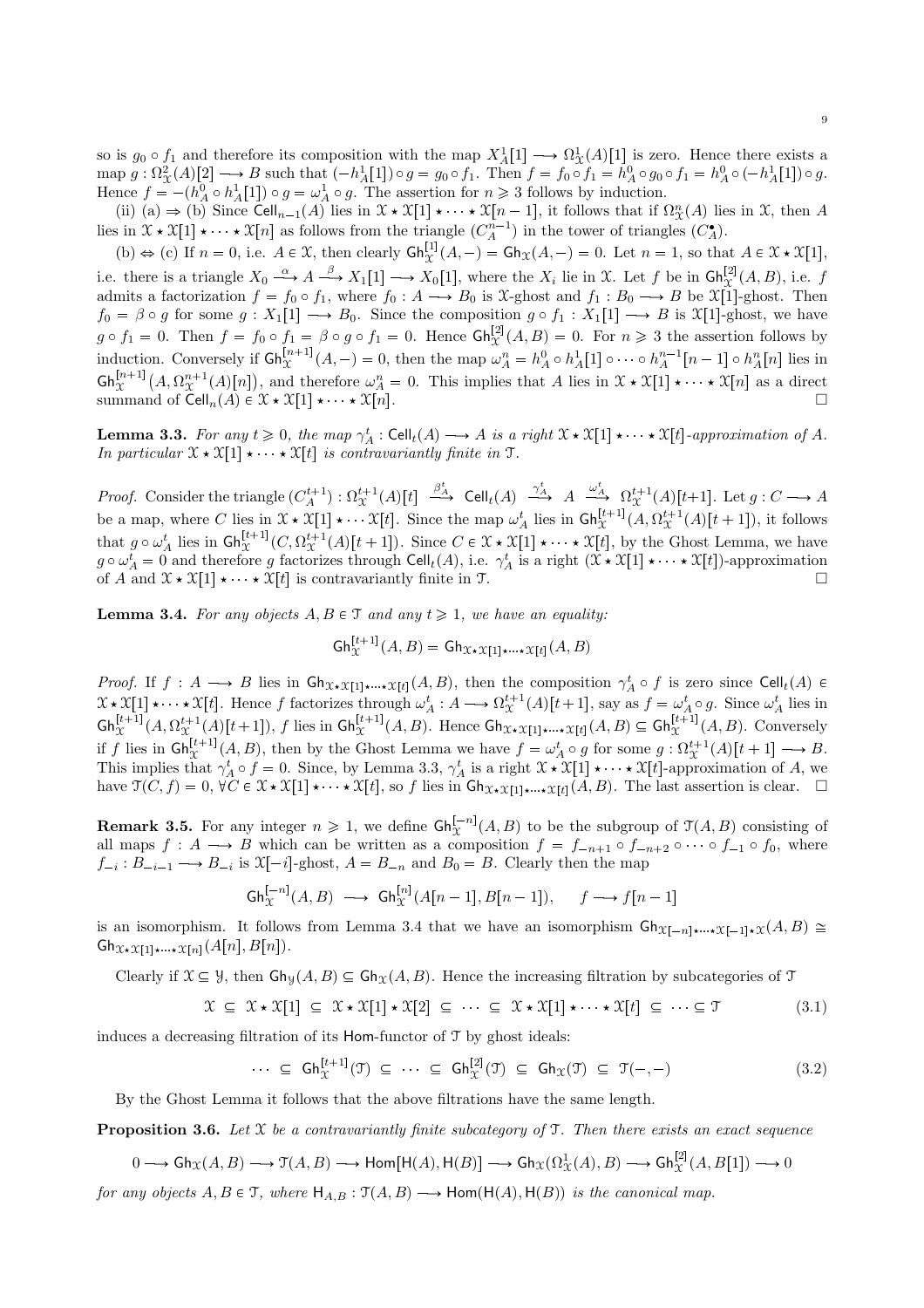Proof. We construct maps

 $\vartheta_{A,B} : \mathsf{Hom}(\mathsf{H}(A),\mathsf{H}(B)) \longrightarrow \mathsf{Gh}_{\mathfrak{X}}(\Omega^1_{\mathfrak{X}}(A), B) \quad \text{ and } \quad \zeta_{A,B} : \mathsf{Gh}_{\mathfrak{X}}(\Omega^1_{\mathfrak{X}}(A), B) \longrightarrow \mathsf{Gh}^{[2]}_{\mathfrak{X}}(A, B[1])$ 

as follows. Let  $\alpha : \mathsf{H}(A) \longrightarrow \mathsf{H}(B)$  be a map and consider the triangle  $\Omega^1_{\mathfrak{X}}(A) \longrightarrow X^0_A \longrightarrow A \longrightarrow \Omega^1_{\mathfrak{X}}(A)[1]$ . Then we have an exact sequence  $H(\Omega^1_{\mathfrak{X}}(A)) \longrightarrow H(X^0_A) \longrightarrow H(A) \longrightarrow 0$  in mod-X. Then the composition  $H(f_A^0) \circ \alpha : H(X_A^0) \longrightarrow H(A) \longrightarrow H(B)$  is of the form  $H(\alpha^*)$  for a unique map  $\alpha^* : X_A^0 \longrightarrow B$ . Define  $\vartheta_{A,B}(\alpha) = g_A^0 \circ \alpha^* : \Omega^1_{\mathfrak{X}}(A) \longrightarrow B$ . Clearly  $g_A^0 \circ \alpha^*$  is X-ghost since  $H(g_A^0 \circ \alpha^*) = H(g_A^0) \circ H(\alpha^*) = H(g_A^0) \circ$  $H(f_A^0) \circ \alpha = 0$ . Now in  $\alpha \in \text{Hom}(H(A), H(B))$  lies in Ker  $\vartheta_{A,B}$ , then  $\vartheta_{A,B}(\alpha) = g_A^0 \circ \alpha^* = 0$ , then  $\alpha^* = f_A^0 \circ \beta$ for some map  $\beta : A \longrightarrow B$  and then  $H(f_A^0) \circ \alpha = H(\alpha^*) = H(f_A^0) \circ H(\beta)$  and therefore  $\alpha = H(\beta)$ . Conversely if  $\alpha = H(\beta)$ , for some map  $\beta : A \longrightarrow B$ , then  $\alpha^* = f_A^0 \circ \beta$  and then  $\vartheta_{A,B}(\alpha) = g_A^0 \circ \alpha^* = g_A^0 \circ f_A^0 \circ \beta = 0$ . Hence Ker  $\vartheta_{A,B} = \text{Im } H_{A,B}$ . On the other hand, if  $\alpha : \Omega^1_{\mathfrak{X}}(A) \longrightarrow B$  is an  $\mathfrak{X}$ -ghost map, then since  $h^0_A[-1]$  is clearly  $X[-1]$ -ghost and  $\alpha$  is  $\mathcal X$ -ghost, it follows by the above Lemma that  $h_A^0[-1] \circ \alpha \in \mathsf{G} \mathsf{h}_{\mathcal X[-1]\star \mathcal X}(A[-1], B)$ , hence by Remark 3.5, we have a map  $\zeta_{A,B} : \mathsf{Gh}_{\mathfrak{X}}(\Omega_{\mathfrak{X}}(A), B) \longrightarrow \mathsf{Gh}_{\mathfrak{X}}^{[2]}(A, B[1]), \alpha \longmapsto \zeta_{A,B}(\alpha) = h_A^0 \circ \alpha[1].$ We show that  $\zeta_{A,B}$  is surjective. Let  $\alpha : A \longrightarrow B[1]$  be a map in  $\mathsf{Gh}^{[2]}_{\mathfrak{X}}(A,B[1])$ , so  $\alpha = \beta \circ \gamma$ , where  $\beta \in \mathsf{Gh}_{\mathfrak{X}}(A, C)$  and  $\gamma \in \mathsf{Gh}_{\mathfrak{X}[1]}(C, B[1])$ . By the Ghost Lemma,  $\beta = h_A^0 \circ \rho$ , for some map  $\rho : \Omega^1_{\mathfrak{X}}(A)[1] \longrightarrow C$ . Then the map  $(\rho \circ \gamma)[-1] : \Omega^1_{\mathfrak{X}}(A) \longrightarrow B$  is  $\mathfrak{X}$ -ghost and  $\zeta_{A,B}((\rho \circ \gamma)[-1]) = \alpha$ , so  $\zeta_{A,B}$  is surjective. Finally we show that  $\text{Ker }\zeta_{A,B} = \text{Im }\vartheta_{A,B}.$  Let  $\beta : \Omega^1_{\mathfrak{X}}(A) \longrightarrow B$  be X-ghost such that  $\zeta_{A,B}(\beta) = h^0_A \circ \beta[1] = 0.$ Then  $\beta = g_A^0 \circ \gamma$ , for some map  $\gamma : X_A^0 \longrightarrow B$ . Since  $0 = H(\beta) = H(g_A^0) \circ H(\gamma)$ , there exists a unique map  $\alpha: \mathsf{H}(A) \longrightarrow \mathsf{H}(B)$  such that  $\mathsf{H}(f_A^0) \circ \alpha = \mathsf{H}(\gamma)$ . It follows that  $\vartheta_{A,B}(\alpha) = g_A^0 \circ \gamma = \beta$ , i.e. Ker  $\zeta_{A,B} \subseteq \mathsf{Im} \,\vartheta_{A,B}$ . Finally if  $\delta : \Omega^1_{\mathfrak{X}}(A) \longrightarrow B$  is in the image of  $\vartheta_{A,B}$ , then  $\delta = g_A^0 \circ \delta^*$  for some map  $\delta^* : X_A^0 \longrightarrow B$ . Plainly  $\zeta_{A,B}(\delta) = h_A^0 \circ g_A^0[1] \circ \delta^*[1] = 0$ , i.e.  $\delta \in \text{Ker } \zeta_{A,B}$ . Hence  $\text{Ker } \zeta_{A,B} = \text{Im } \vartheta_{A,B}$  and the sequence is exact.  $\Box$ 

We say that a map  $\alpha : H(A) \longrightarrow H(B)$  is *realizable* (with respect to H), if  $\alpha = H(\alpha^*)$  for some map  $\alpha^*: A \longrightarrow B$ . The **obstruction group**  $\mathcal{O}_{A,B}$  of the objects  $A, B \in \mathcal{T}$  is defined as the cokernel of the natural map  $H_{A,B} : \mathcal{T}(A, B) \longrightarrow \text{Hom}(\mathcal{H}(A), \mathcal{H}(B))$ . Clearly  $\mathcal{O}_{A,B} = 0$  if and only if any map  $\mathcal{H}(A) \longrightarrow \mathcal{H}(B)$ is realizable, and  $\mathcal{O}_{A,B} = 0$ ,  $\forall A, B \in \mathcal{T}$ , if and only if H is full.

**Corollary 3.7.** Let X be a contravariantly finite subcategory of T. If  $\mathcal{T}(\mathcal{X}, \mathcal{X}[1]) = 0$ , then  $\forall A \in \mathcal{X} \star \mathcal{X}[1]$  we have  $\mathcal{O}_{A,B} = 0$ ,  $\forall B \in \mathcal{T}$ , *i.e.* there is an exact sequence:

$$
0 \longrightarrow \mathsf{Gh}_{\mathfrak{X}}(A,B) \longrightarrow \mathfrak{T}(A,B) \longrightarrow \mathsf{Hom}[\mathsf{H}(A),\mathsf{H}(B)] \longrightarrow 0
$$

Moreover the functor H induces an equivalence:  $(\mathfrak{X} \star \mathfrak{X}[1]) / \mathfrak{X}[1] \stackrel{\approx}{\longrightarrow} \text{mod-}\mathfrak{X}$ .

*Proof.* If  $A \in \mathfrak{X} \star \mathfrak{X}[1]$ , then there is a triangle  $X_1 \longrightarrow X_0 \longrightarrow A \longrightarrow X_1[1]$ , where  $X_i \in \mathfrak{X}$ . Since  $\mathfrak{X}(\mathfrak{X}[1]) =$ 0, the map  $X_0 \longrightarrow A$  is a right X-approximation, hence  $X_1 = \Omega^1_{\mathcal{X}}(A)$ . It follows that  $\mathsf{G}\mathsf{h}_{\mathcal{X}}(\Omega^1_{\mathcal{X}}(A),-) = 0$ and then by Proposition 3.6, the map  $H_{A,B} : \mathcal{T}(A, B) \longrightarrow \text{Hom}[H(A), H(B)]$  is surjective,  $\forall B \in \mathcal{T}$ . In particular  $H: \mathfrak{X} \star \mathfrak{X}[1] \longrightarrow \text{mod-}\mathfrak{X}$  is full. If  $\alpha: A \longrightarrow B$  is X-ghost, then by the Ghost Lemma,  $\alpha$  factorizes through  $h_A^1: A \longrightarrow \Omega^1_{\mathfrak{X}}(A)[1]$ . Since  $\Omega^1_{\mathfrak{X}}(A)[1] = X_1[1]$ , we infer that  $\mathsf{Gh}_{\mathfrak{X}}(A, B)$  is the subgroup of all maps factorizing through an object from  $\mathfrak{X}[1]$ . Finally let  $F = H(A)$  be in mod-X and consider the triangle  $(C_A^1): \Omega^2_{\mathcal{X}}(A)[1] \stackrel{\beta^1_A}{\longrightarrow} \text{Cell}_1(A) \stackrel{\gamma^1_A}{\longrightarrow} A \stackrel{\omega^1_A}{\longrightarrow} \Omega^2_{\mathcal{X}}(A)[2].$  Since  $\mathcal{T}(\mathcal{X}, \mathcal{X}[1]) = 0$ , we have  $\mathcal{H}(\Omega^2_{\mathcal{X}}(A)[1]) = 0$ and since  $\omega_A^1$  is X-ghost, we have  $H(\omega_A^1) = 0$ . Hence the map  $H(\gamma_A^1) : H(\text{Cell}_1(A)) \longrightarrow H(A)$  is invertible, i.e.  $H : \mathcal{X} \star \mathcal{X}[1] \longrightarrow \text{mod-}\mathcal{X}$  is surjective on objects.

**Proposition 3.8.** Let X be a contravariantly finite subcategory of T. Then for any object  $A \in \mathcal{T}$  such that  $\mathfrak{T}(\mathfrak{X}, A[-1]) = 0$ , there exists a 7-term exact sequence:

$$
0 \longrightarrow \text{Gh}_{\mathcal{X}}(A, B) \longrightarrow \mathcal{T}(A, B) \xrightarrow{\text{H}_{A, B}} \text{Hom}(\text{H}(A), \text{H}(B)) \xrightarrow{\vartheta_{A, B}} \text{Gh}_{\mathcal{X}}(\Omega_{\mathcal{X}}(A), B) \xrightarrow{\eta_{A, B}} \text{Gh}_{\mathcal{X}}(A, B[1]) \xrightarrow{\xi_{A, B}} \text{Ext}^{1}(\text{H}(A), \text{H}(B)) \longrightarrow 0_{\Omega_{\mathcal{X}}(A), B} \longrightarrow 0
$$
\n(3.3)

where  $\text{Im}(\vartheta_{A,B}) = \mathcal{O}_{A,B}$  and  $\text{Im}(\eta_{A,B}) \cong \text{Gh}_{\mathcal{X}}^{[2]}(A,B[1]).$ 

*Proof.* Applying H to the triangle  $\Omega_{\mathfrak{X}}(A) \longrightarrow X^0_A \longrightarrow A \longrightarrow \Omega_{\mathfrak{X}}(A)[1]$  and using that  $H(A[-1]) = 0$ , we have an exact sequence  $0 \longrightarrow H(\Omega_X(A)) \longrightarrow H(X_A^0) \longrightarrow H(A) \longrightarrow 0$  and an exact commutative diagram

$$
\begin{array}{ccccccc}\n & \xrightarrow{\hspace{15mm}} & \mathfrak{T}(A,B) & \xrightarrow{\hspace{15mm}} & \mathfrak{T}(X_A^0,B) & \xrightarrow{\hspace{15mm}} & \mathfrak{T}(\Omega_{\mathfrak{X}}(A),B) & \xrightarrow{\hspace{15mm}} & \operatorname{Im} \mathfrak{T}(h_A^0[-1],B) & \xrightarrow{\hspace{15mm}} & 0 \\
 & & \xrightarrow{\hspace{15mm}} & \mathfrak{H}_{A,B} & \xrightarrow{\hspace{15mm}} & \mathfrak{H}_{A,B} & \xrightarrow{\hspace{15mm}} & \mathfrak{H}_{B,B} & \xrightarrow{\hspace{15mm}} & \mathfrak{H}_{B,B} & \xrightarrow{\hspace{15mm}} & 0 \\
 & & & \xrightarrow{\hspace{15mm}} & \mathfrak{H}_{A,B} & \xrightarrow{\hspace{15mm}} & \mathfrak{H}_{B,B} & \xrightarrow{\hspace{15mm}} & \mathfrak{H}_{B,B} & \xrightarrow{\hspace{15mm}} & 0 \\
 & & & \xrightarrow{\hspace{15mm}} & \mathfrak{H}_{B,B} & \xrightarrow{\hspace{15mm}} & \mathfrak{H}_{B,B} & \xrightarrow{\hspace{15mm}} & \mathfrak{H}_{B,B} & \xrightarrow{\hspace{15mm}} & 0 \\
 & & & & \xrightarrow{\hspace{15mm}} & \mathfrak{H}_{B,B} & \xrightarrow{\hspace{15mm}} & \mathfrak{H}_{B,B} & \xrightarrow{\hspace{15mm}} & 0 \\
 & & & & \xrightarrow{\hspace{15mm}} & \mathfrak{H}_{B,B} & \xrightarrow{\hspace{15mm}} & \mathfrak{H}_{B,B} & \xrightarrow{\hspace{15mm}} & 0 \\
 & & & & \xrightarrow{\hspace{15mm}} & \mathfrak{H}_{B,B} & \xrightarrow{\hspace{15mm}} & \mathfrak{H}_{B,B} & \xrightarrow{\hspace{15mm}} & 0 \\
 & & & & \xrightarrow{\hspace{15mm}} & \mathfrak{H}_{B,B} & \xrightarrow{\hspace{15mm}} & 0 & \xrightarrow{\hspace{15mm}} & 0 \\
 & & & & \xrightarrow{\hspace{15mm}} & \mathfrak{H}_{B,B} & \xrightarrow{\hspace{15mm}} & 0 & \xrightarrow{\hspace{15mm}} & 0 & \xrightarrow{\hspace{15mm}} & 0 \\
 & & & & \xrightarrow{\hspace{15
$$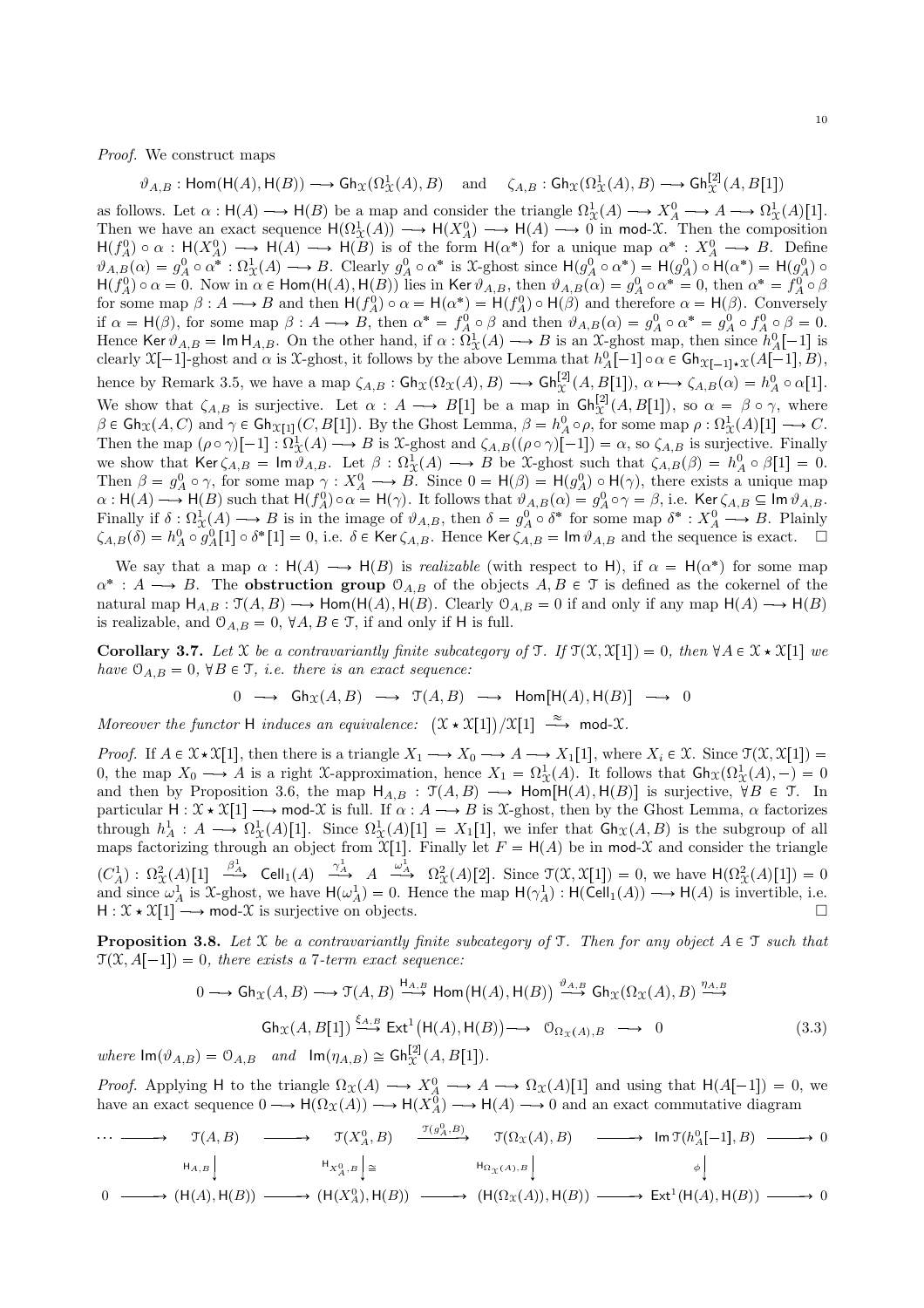and we know that Ker  $H_{A,B} = Gh_{\mathfrak{X}}(A,B)$ , Coker  $H_{A,B} = \mathcal{O}_{A,B}$ , and Ker  $H_{\Omega_{\mathfrak{X}}(A),B} = Gh_{\mathfrak{X}}(\Omega_{\mathfrak{X}}(A), B)$ , and Coker  $H_{\Omega_X(A),B} = \mathcal{O}_{\Omega_X(A),B}$ . Moreover the above diagram induces an exact sequence:

$$
0\longrightarrow \mathcal O_{A,B}\longrightarrow \mathop{\rm Gh}\nolimits_{\mathfrak X}(\Omega_{\mathfrak X}(A),B)\longrightarrow \text{Im\,} \mathfrak T(h_A^0[-1],B)\stackrel{\phi}{\longrightarrow} \text{\rm Ext}^1(\mathsf H(A),\mathsf H(B))\longrightarrow \text{\rm Coker}\,\phi\longrightarrow 0
$$

By chasing the above diagram we see easily that Coker  $\phi \cong \text{Coker } H_{\Omega_{\mathfrak{X}}(A),B} = \mathcal{O}_{\Omega_{\mathfrak{X}}(A),B}$  and  $\text{Im } \mathfrak{I}(h_A^0[-1],B)$  $G = Gh_{\mathfrak{X}[-1]}(A[-1], B)$  and Ker  $\phi = Gh_{\mathfrak{X}[-1]*\mathfrak{X}}(A[-1], B)$ . Since, by Remark 3.5, we have isomorphisms:  $\mathsf{G}h_{\mathfrak{X}[-1]}(A[-1],B) \cong \mathsf{G}h_{\mathfrak{X}}(A,B[1])$  and  $\mathsf{G}h_{\mathfrak{X}[-1]\star \mathfrak{X}}(A[-1],B) \cong \mathsf{G}h_{\mathfrak{X}}^{[-2]}(A[-1],B) \cong \mathsf{G}h_{\mathfrak{X}}^{[2]}(A,B[1]),$  (3.3) follows by splicing the above exact sequence with the exact sequence of Proposition 3.6.  $\Box$ 

**Corollary 3.9.** Let X be a contravariantly finite subcategory of T, and assume that  $\mathcal{T}(\mathcal{X}, A[-1]) = 0$ .

(i) If  $\Omega^2_{\mathcal{X}}(A) \in \mathcal{X}$ , then,  $\forall B \in \mathcal{T}$ , there is an isomorphism

$$
\mathsf{Ext}^1(\mathsf{H}(A),\mathsf{H}(B)) \xrightarrow{\cong} \frac{\mathsf{Gh}_{\mathfrak{X}}(A,B[1])}{\mathsf{Gh}_{\mathfrak{X}}^2(A,B[1])}
$$

(ii) If  $A \in \mathcal{X} \star \mathcal{X}[1]$  and  $\mathcal{T}(\mathcal{X}, \mathcal{X}[1]) = 0$ , then,  $\forall B \in \mathcal{T}$ , there is an isomorphism:

$$
\mathsf{Ext}^1(\mathsf{H}(A), \mathsf{H}(B)) \stackrel{\cong}{\longrightarrow} \mathsf{Gh}_{\mathfrak{X}}(A, B[1])
$$

(iii) If  $A, B \in \mathcal{X} \times \mathcal{X}[1]$  and  $\mathcal{T}(\mathcal{X}, \mathcal{X}[1]) = 0 = \mathcal{T}(\mathcal{X}, \mathcal{X}[2])$ , then there is an isomorphism:

 $\mathsf{Ext}^1(\mathsf{H}(A),\mathsf{H}(B)) \stackrel{\cong}{\longrightarrow} \mathfrak{T}(A,B[1])$ 

*Proof.* (i) Since  $\Omega^2_{\mathcal{X}}(A) \in \mathcal{X}$ , it follows that  $\Omega^1_{\mathcal{X}}(A) \in \mathcal{X} \times \mathcal{X}[1]$ . Then by Corollary 3.7 we have  $\mathcal{O}_{\Omega^1_{\mathcal{X}}(A),B} = 0$ ,  $\forall B \in \mathcal{T}$ , and the assertion follows from (3.3).

(ii), (iii) If  $A \in \mathcal{X} \star \mathcal{X}[1]$  and  $\mathcal{T}(\mathcal{X}, \mathcal{X}[1]) = 0$ , then  $\Omega_{\mathcal{X}}(A) \in \mathcal{X}$ . Hence  $\mathsf{Gh}_{\mathcal{X}}(\Omega_{\mathcal{X}}^1(A), B) = 0 = \mathcal{O}_{\Omega_{\mathcal{X}}^1(A), B}$  and the map  $\textsf{Gh}_{\mathfrak{X}}(A, B[1]) \longrightarrow \textsf{Ext}^1(\mathsf{H}(A), \mathsf{H}(B))$  is invertible. Finally assume that in addition  $\mathfrak{T}(\mathfrak{X}, \mathfrak{X}[2]) = 0$ and  $B \in \mathfrak{X} \star \mathfrak{X}[1]$ . Then there exists a triangle  $X^1 \longrightarrow X^0 \longrightarrow B \longrightarrow X^1[1]$  where the  $X^j$  lie in X. Applying H and using that  $\mathcal{T}(\mathcal{X}, \mathcal{X}[i]) = 0, 1 \leq i \leq 2$ , it follows that  $H(B[1]) = 0$ . In particular any map  $A \longrightarrow B[1]$ is X-ghost. Hence by (ii),  $\mathsf{Gh}_{\mathfrak{X}}(A, B[1]) \cong \mathfrak{I}(A, B[1])$  and (iii) follows from (ii).

**Corollary 3.10.** Let X be a contravariantly finite subcategory of T. Let  $t \geq 2$  and assume that  $\mathcal{T}(\mathcal{X}, \mathcal{X}[-i]) =$  $0, 1 \leq i \leq t-1$ . Then for any  $A \in \mathcal{T}$  such that  $\mathcal{T}(\mathcal{X}, A[-i]) = 0, 1 \leq i \leq t$ , and any object  $B \in \mathcal{T}$ , there exists an exact sequence,  $1 \leq i \leq t - 1$ :

$$
0 \longrightarrow \text{Gh}_{\mathcal{X}}(\Omega_{\mathcal{X}}^{i}(A), B) \longrightarrow \mathcal{T}(\Omega_{\mathcal{X}}^{i}(A), B) \longrightarrow \text{Hom}(\text{H}(\Omega_{\mathcal{X}}^{i}(A)), \text{H}(B)) \longrightarrow \text{Gh}_{\mathcal{X}}(\Omega_{\mathcal{X}}^{i+1}(A), B) \longrightarrow \text{Gh}_{\mathcal{X}}(\Omega_{\mathcal{X}}^{i}(A), B[1]) \longrightarrow \text{Ext}^{i+1}(\text{H}(A), \text{H}(B)) \longrightarrow 0_{\Omega_{\mathcal{X}}^{i+1}(A), B} \longrightarrow 0
$$
\n(3.4)

*Proof.* Applying the functor H to the triangles  $\Omega^i_{\mathcal{X}}(A) \longrightarrow X^{i-2}_A \longrightarrow \Omega^{i-1}_{\mathcal{X}}(A) \longrightarrow \Omega^i(A)[1], i \geq 0$ , and using the vanishing conditions of the statement, we see easily that we have  $\mathcal{T}(\mathcal{X}, \Omega^k_{\mathcal{X}}(A)[-t+k]) = 0, 1 \leq k \leq t-1$ . As consequence we have short exact sequences  $0 \longrightarrow H(\Omega_{\mathfrak{X}}^k(A)) \longrightarrow H(X_A^{k-1}) \longrightarrow H(\Omega_{\mathfrak{X}}^{k-1}(A)) \longrightarrow 0$ ,  $1 \leq k \leq t$ , so  $\Omega^k \mathsf{H}(A) \cong \mathsf{H}(\Omega^k_{\mathfrak{X}}(A)), 1 \leq k \leq t$ . Since  $\mathfrak{T}(\mathfrak{X}, \Omega^k_{\mathfrak{X}}(A)[-1]) = 0, 1 \leq k \leq t-1$ , the existence of (3.4) follows from Proposition 3.8, by replacing A with  $\Omega^i_{\Upsilon}(A)$ .  $\frac{i}{\chi}(A)$ .

**Lemma 3.11.** For any objects  $A, B \in \mathcal{T}$  and any  $k \geq 0$ , there is an epimorphism:

$$
\varphi_{A,B}^k : \; \mathsf{Gh}_{\mathfrak{X}}(\Omega_\mathfrak{X}^k(A), B[1]) \; \longrightarrow \; \mathsf{Gh}_{\mathfrak{X}}^{[k+1]}(A, B[k+1]) \; \longrightarrow \; 0
$$

which is an isomorphism for  $0 \leq k \leq n$ , if  $\mathcal{T}(\mathcal{X}, B[i]) = 0$ ,  $1 \leq i \leq n$ . In this case we have a isomorphisms

$$
\varphi_{A,B}^k : \mathfrak{T}(\Omega_X^k(A), B[1]) \xrightarrow{\cong} \mathfrak{T}(A, B[k+1]) \quad \text{and} \quad \varphi_{A,B}^n : \mathfrak{T}(\Omega_X^n(A), B[1]) \xrightarrow{\cong} \mathsf{G}\mathsf{h}_X^{n+1}(A, B[n+1])
$$
  
for  $1 \leq k \leq n$ . In particular we have a monomorphism  $0 \longrightarrow \mathfrak{T}(\Omega_X^n(A), B[1]) \longrightarrow \mathfrak{T}(A, B[n+1])$ .

Proof. Define  $\varphi_{A,B}^k(\alpha) = \omega_A^{k-1} \circ \alpha[k]$ . Since  $\omega_A^{k-1}$  lies in  $\mathsf{Gh}_\mathfrak{X}^k(A,\Omega_\mathfrak{X}^k(A)[k])$  and since  $\alpha[k]$  is  $\mathfrak{X}[k]$ -ghost, it follows that  $\varphi_{A,B}^k(\alpha)$  lies in  $\mathsf{Gh}^{k+1}_\mathfrak{X}(A,B[k+1])$ . Now if  $\beta: A \longrightarrow B[k+1]$  lies in  $\mathsf{Gh}^{k+1}_\mathfrak{X}(A,B[k+1])$ , by the Ghost Lemma, there exists a map  $\gamma : \Omega_{\mathcal{X}}^{k+1}(A) \longrightarrow B[k+1]$  such that  $\beta = \omega_A^k \circ \gamma = \omega_A^{k-1} \circ h_A^k[k] \circ \gamma$ . Clearly the map  $h_A^k \circ \gamma[-k] : \Omega^k_{\mathfrak{X}}(A) \longrightarrow B[1]$  is X-ghost and  $\varphi_{A,B}^k(h_A^k \circ \gamma[-k]) = \omega_A^{k-1} \circ h_A^k[k] \circ \gamma =$  $\omega_A^k \circ \gamma = \beta$ , so  $\varphi_{A,B}^k(\alpha)$  is surjective. Assume now that  $\mathcal{T}(\mathcal{X}, B[i]) = 0, 1 \leq i \leq n$  and let  $\alpha \in \text{Ker } \varphi_{A,B}^k$ , where  $1 \leq k \leq n$ . Then  $\omega_A^{k-1} \circ \alpha[k] = 0$  and therefore  $\alpha[k]$  factorizes through the cone Cell<sub>k-1</sub>(A)[1] of  $\omega_A^{k-1}$ . Since Cell<sub>k-1</sub>(A)[1] lies in  $(\mathfrak{X} \star \mathfrak{X}[1] \star \cdots \mathfrak{X}[k-1])[1] = \mathfrak{X}[1] \star \cdots \star \mathfrak{X}[k]$ , it is easy to see that the condition  $\mathfrak{T}(\mathfrak{X}, B[i]) = 0, 1 \leq i \leq k$  forces any map from an object in  $\mathfrak{X}[1] \star \cdots \star \mathfrak{X}[k]$  to  $B[k+1]$  to be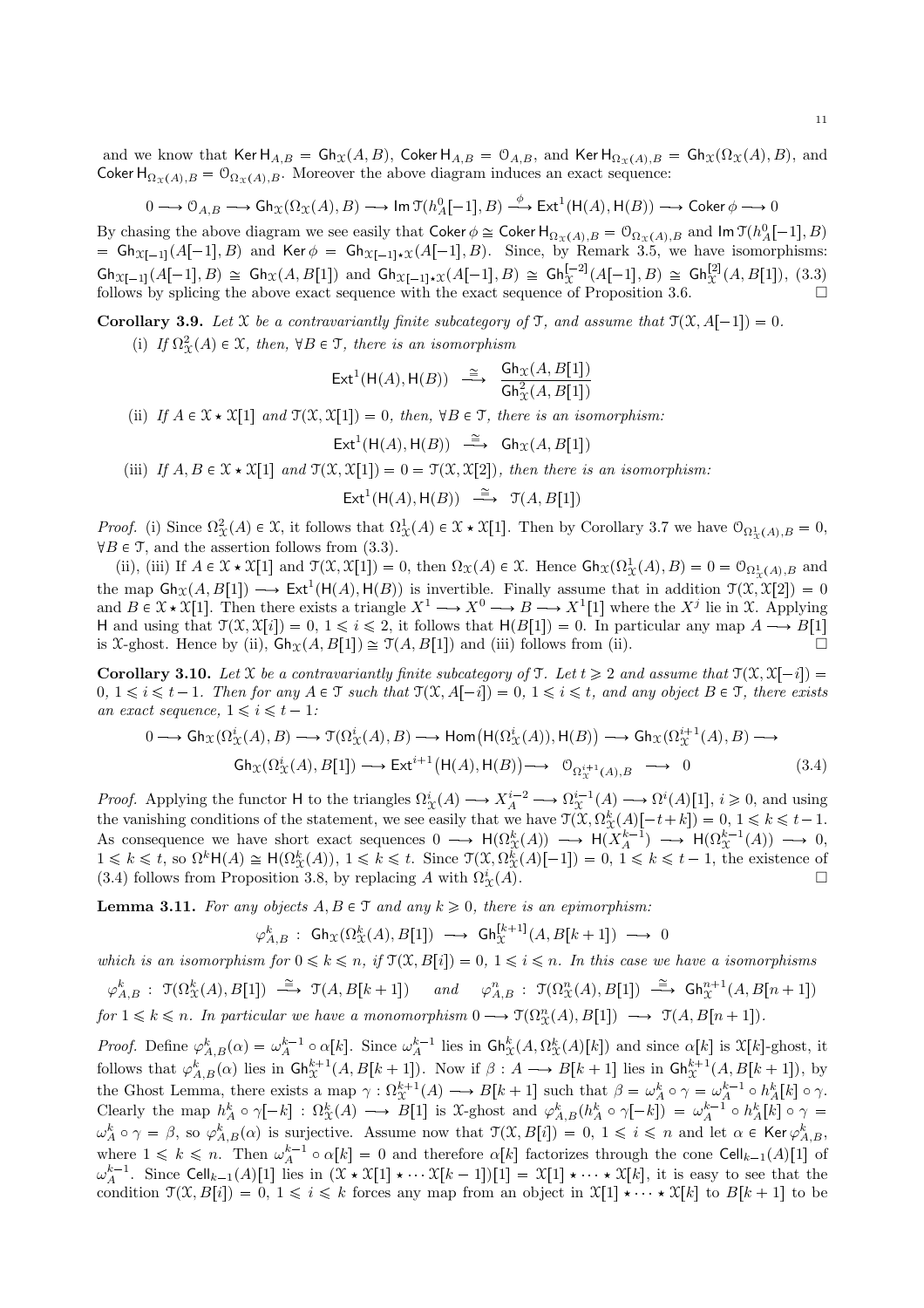zero. Hence  $\alpha[k]$  or equivalently  $\alpha$  is zero. We infer that  $\varphi_{A,B}^k$  is injective for  $0 \leq k \leq n$ . Now observe that, since  $\mathcal{T}(\mathcal{X}, B[1]) = 0$ , we have  $\mathsf{Gh}_{\mathcal{X}}(\Omega_{\mathcal{X}}^k(A), B[1]) = \mathcal{T}(\Omega_{\mathcal{X}}^k(A), B[1])$ ,  $\forall k \geq 0$ . We show by induction on k that  $\mathsf{Gh}^{[k]}_{\Upsilon}(A, B[k]) = \mathcal{T}(A, B[k])$ ,  $1 \le k \le n$ . Indeed if  $k = 1$ , then any map  $\alpha : A \longrightarrow B[1]$  is *X*-ghost  $\mathcal{X}_{\mathcal{X}_{\mathcal{X}_{\mathcal{X}}}}^{[k]}(A, B[k]) = \mathcal{Y}(A, B[k]), 1 \leq k \leq n.$  Indeed if  $k = 1$ , then any map  $\alpha : A \longrightarrow B[1]$  is X-ghost since  $\mathcal{T}(\mathcal{X}, B[1]) = 0$ . If  $k = 2$  and  $\alpha : A \longrightarrow B[2]$  is a map, then since  $\mathcal{T}(\mathcal{X}, B[2]) = 0$ , the composition  $X_A^0 \longrightarrow A \longrightarrow B[2]$  is zero and therefore  $\alpha = h_A^0 \circ \alpha_1$  for some map  $\alpha_1 : \Omega^1_{\mathfrak{X}}(A)[1] \longrightarrow B[2]$ . Clearly  $\alpha_1$  is  $\mathfrak{X}[1]$ -ghost since  $\mathfrak{I}(\mathfrak{X}, B[1]) = 0$ . Hence  $\alpha$  lies in  $\mathsf{Gh}_{\mathfrak{X}}^{[2]}(A, B[2])$  and therefore  $\mathsf{Gh}_{\mathfrak{X}}^{[2]}(A, B[2]) = \mathfrak{I}(A, B[2])$ . Continuing in this way and using that  $k \leq n$ , we see that any map  $\alpha : A \longrightarrow B[k+1]$  admits a factorization  $\alpha = \omega_A^k \circ \alpha_{k+1}[k]$  for some map  $\alpha_{k+1} : \Omega_X^{k+1}(A)[1] \longrightarrow B[1]$ . It follows that  $\alpha$  lies in  $\mathsf{Gh}_X^{[k+1]}(A, B[k+1])$ and therefore  $\mathsf{Gh}^{[k+1]}_{\mathfrak{X}}(A, B[k+1]) = \mathfrak{I}(A, B[k+1])$  for  $0 \leq k \leq n$ .

Corollary 3.12. Let X be a contravariantly finite subcategory of T. Let  $t \geq 2$  and assume that  $\mathcal{T}(\mathcal{X}, \mathcal{X}[-i]) =$  $0, 1 \leq i \leq t-1, \text{ and } \mathfrak{I}(\mathfrak{I}(\mathfrak{X}, \mathfrak{X}[i]) = 0, 1 \leq i \leq t. \text{ Let } A \in \mathfrak{I} \text{ be such that: } A \in \mathfrak{X} \star \mathfrak{X}[1] \star \cdots \star \mathfrak{X}[t] \text{ and }$  $\mathfrak{T}(\mathfrak{X}, A[-i]) = 0, 1 \leq i \leq t$ . Then  $\forall B \in \mathfrak{T}$ , we have  $\mathsf{Ext}^{t+1}(\mathsf{H}(A), \mathsf{H}(B)) = 0$ , so pd  $\mathsf{H}(A) \leq t$ , and:

$$
\mathsf{Ext}^t\big(\mathsf{H}(A),\mathsf{H}(B)\big) \xrightarrow{\cong} \mathsf{Gh}_{\mathfrak{X}}(\Omega_{\mathfrak{X}}^{t-1}(A),B[1]) \quad \text{and} \quad \mathsf{Ext}^{t-1}\big(\mathsf{H}(A),\mathsf{H}(B)\big) \xrightarrow{\cong} \frac{\mathsf{Gh}_{\mathfrak{X}}(\Omega_{\mathfrak{X}}^{t-2}(A),B[1])}{\mathsf{Gh}_{\mathfrak{X}}^{[2]}(\Omega_{\mathfrak{X}}^{t-2}(A),B[1])}
$$
\n
$$
\text{If in addition } \mathfrak{I}(\mathfrak{X},B[1]) = \cdots = \mathfrak{I}(\mathfrak{X},B[t-1]) = 0, \text{ then: } \quad \mathsf{Ext}^t\big(\mathsf{H}(A),\mathsf{H}(B)\big) \xrightarrow{\cong} \mathsf{Gh}_{\mathfrak{X}}^{[t]}(A,B[t]).
$$

*Proof.* The assumptions on A imply easily that  $\Omega_{\mathcal{X}}^{t}(A) \in \mathcal{X}$ , see Proposition 4.3(iii) below. Then  $\Omega_{\mathcal{X}}^{t-1}(A) \in$  $\mathfrak{X} \star \mathfrak{X}[1]$ , and therefore we have  $\mathcal{O}_{\Omega^k_{\mathfrak{X}}(A), -} = 0$ , for  $k = t, t - 1$ , and  $\mathsf{Gh}_{\mathfrak{X}}(\Omega^t_{\mathfrak{X}}(A), -) = 0$ . It follows from (3.4), for  $i = t$ , that  $\mathsf{Ext}^{t+1}(\mathsf{H}(A), \mathsf{H}(B) = 0$ . Next setting  $i = t - 1$  in (3.4), we have the first isomorphism, and setting  $i = t - 2$  in (3.4) we have the second isomorphism. Finally if  $\mathcal{T}(\mathcal{X}, B[i]) = 0, 1 \leq i \leq t - 1$ , Corollary 3.11 shows that  $\mathsf{Gh}_{\mathfrak{X}}(\Omega_{\mathfrak{X}}^{t-1}(A), B[1]) \cong \mathsf{Gh}_{\mathfrak{X}}^{[t]}(A, B[t]$  and therefore the last isomorphism follows.

### 4. Rigid Subcategories

Throughout this section we fix a triangulated category  $\mathcal T$  and a contravariantly finite subcategory  $\mathcal X$  of  $\mathcal T$ which is closed under direct summands and isomorphisms.

For  $n \geq 1$ , we consider the following subcategories associated to X:

$$
\mathcal{X}_n^{\top} := \{ A \in \mathcal{T} \mid \mathcal{T}(\mathcal{X}, A[i]) = 0, 1 \leq i \leq n \} \quad \text{and} \quad \frac{\top}{n}\mathcal{X} := \{ A \in \mathcal{T} \mid \mathcal{T}(A, \mathcal{X}[i]) = 0, 1 \leq i \leq n \}
$$

We also set:  $\mathcal{X}^{\top} := \mathcal{X}_0^{\top} = \{A \in \mathcal{T} | \mathcal{T}(\mathcal{X}, A) = 0\}$  and  $\mathcal{T}\mathcal{X} := \{A \in \mathcal{T} | \mathcal{T}(A, \mathcal{X}) = 0\}.$ Observe that  $\mathfrak{X}^{\top} = \mathfrak{X}_{0}^{\top} = \mathfrak{X}_{1}^{\top}[1]$  and  $\top \mathfrak{X} = \top \mathfrak{X} = (\top \mathfrak{X})[-1]$ , and we have filtrations:

 $\mathcal{T} \supseteq \mathcal{X}_1^{\perp} \supseteq \mathcal{X}_2^{\perp} \supseteq \cdots \supseteq \mathcal{X}_n^{\perp} \supseteq \cdots$  (4.1)

$$
\mathcal{X} \subseteq \mathcal{X} \star \mathcal{X}[1] \subseteq \cdots \subseteq \mathcal{X} \star \mathcal{X}[1] \star \cdots \star \mathcal{X}[n] \subseteq \cdots \subseteq \mathcal{T}
$$
\n
$$
(4.2)
$$

**Definition 4.1.** A full subcategory  $\mathcal{X} \subseteq \mathcal{T}$  is called *n*-rigid,  $n \geq 1$ , if:  $\mathcal{T}(\mathcal{X}, \mathcal{X}[i]) = 0, 1 \leq i \leq n$ .

It follows that that X is *n*-rigid if and only if  $X \subseteq \mathfrak{X}_n^{\top}$  or equivalently  $\mathfrak{X} \subseteq \overline{X}_n^{\top}$ . We show that that contravariantly finite *n*-rigid subcategories in  $\mathcal T$  give rise to torsion pairs in the sense of the following definition, see [12], [16]. A pair  $(\mathfrak{X}, \mathfrak{Y})$  of full subcategories of T is called a **torsion pair** in T, if  $\mathfrak{T}(\mathfrak{X}, \mathfrak{Y}) = 0$  and for any object A in T there is a triangle  $X_A \longrightarrow A \longrightarrow Y^A \longrightarrow X_A[1]$ , where  $X_A \in \mathfrak{X}$  and  $Y^A \in \mathcal{Y}$ . A triple  $(\mathfrak{X}, \mathcal{Y}, \mathcal{Z})$ of subcategories of  $\mathcal T$  is called a **torsion triple** if  $(\mathfrak X, \mathcal Y)$  and  $(\mathcal Y, \mathcal Z)$  are torsion pairs.

If  $(\mathfrak{X}, \mathfrak{Y})$  is a torsion pair in T, then clearly the map  $X_A \longrightarrow A$  is a right X-approximation of A, and the map  $A \longrightarrow Y^A$  is a left Y-approximation of A. Hence X is contravariantly finite and Y is covariantly finite in T. Moreover it is easy to see that  $\mathfrak{X}^{\top} = \mathfrak{Y}$  and  $\mathfrak{Y} = \mathfrak{X}$ , and  $\mathfrak{X} \cap \mathfrak{Y} = 0$ .

**Proposition 4.2.** If X is n-rigid,  $n \geq 1$ , then we have the following.

- (i)  $\Omega^t_{\mathcal{X}}(A) \in \mathfrak{X}_1^{\top}, t \geq 1$ , and  $\Omega^t_{\mathcal{X}}(A) \in \mathfrak{X}_t^{\top}, 1 \leq t \leq n$ .
- (ii)  $H(X[1] \star X[2] \cdots \star X[n]) = 0$  and there is a torsion pair

$$
(\mathcal{X} \star \mathcal{X}[1] \star \mathcal{X}[2] \star \cdots \star \mathcal{X}[t-1], \mathcal{X}_t^{\top}[t]), \quad 1 \leq t \leq n
$$
 (\*)

The map  $\gamma_A^{t-1}$ : Cell<sub>t-1</sub>(A)  $\longrightarrow$  A is a right  $(\mathfrak{X} \star \mathfrak{X}[1] \star \cdots \star \mathfrak{X}[t-1])$ -approximation of A, the map  $H(\gamma_A^{t-1})$  is invertible, and the map  $\omega_A^{t-1}: A \longrightarrow \Omega_X^t(A)[t]$  is a left  $\mathfrak{X}_t^{\top}[t]$ -approximation of A. (iii)  $\forall t = 1, 2, \cdots, n: \quad \Omega^t_{\mathcal{X}}(A) \in \mathcal{X}$  if and only if  $A \in \mathcal{X} \star \mathcal{X}[1] \star \cdots \star \mathcal{X}[t]$ .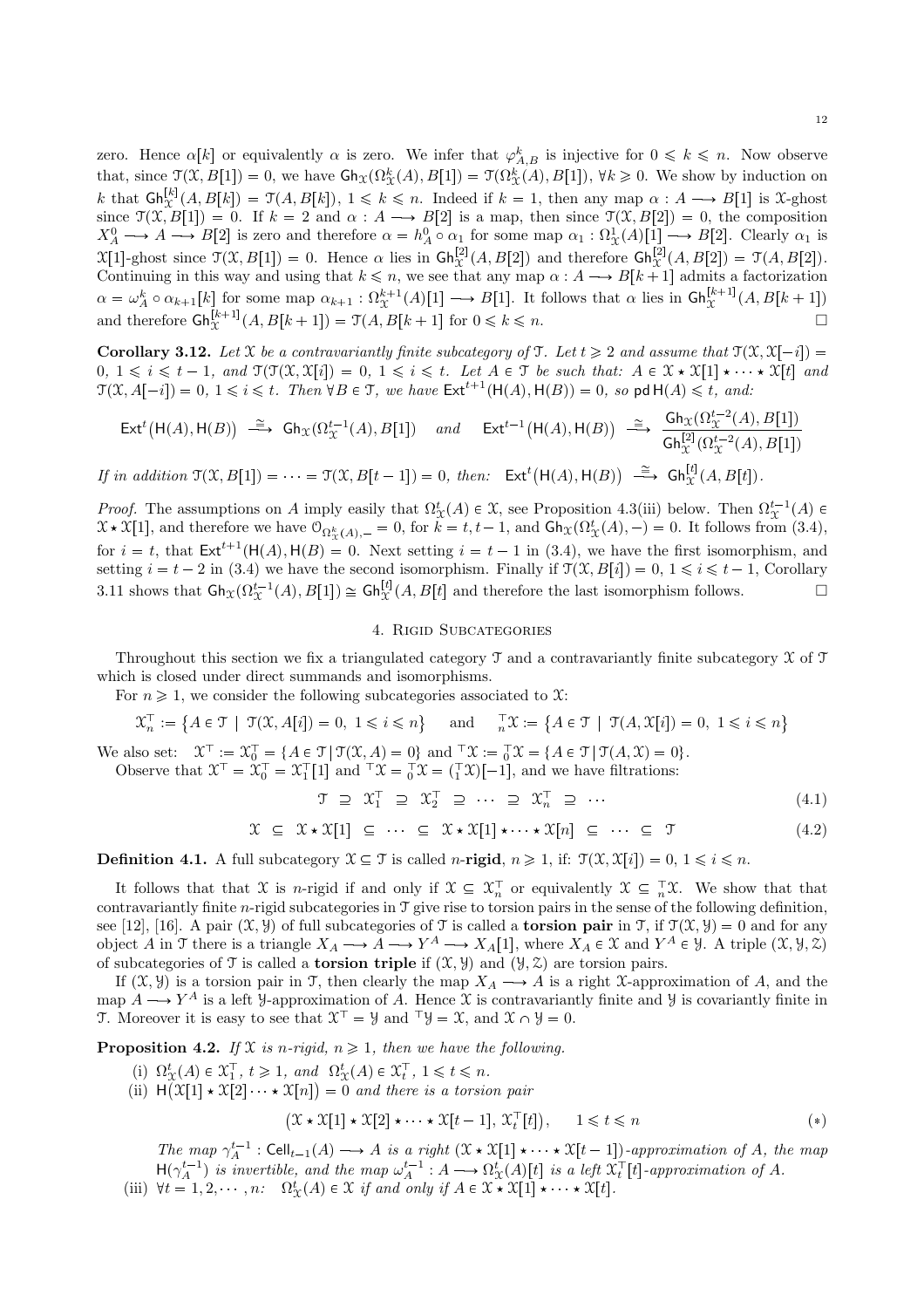*Proof.* (i) Consider the triangles associated to A constructed before:

$$
\Omega^t_{\mathfrak{X}}(A) \longrightarrow X_A^{t-1} \longrightarrow \Omega^{t-1}_{\mathfrak{X}}(A) \longrightarrow \Omega^t_{\mathfrak{X}}(A)[1] \tag{T_A^t}
$$

Applying the homological functor  $H : \mathcal{T} \longrightarrow \text{mod-}\mathcal{X}$  to the triangles  $(T_A^t)$  and using that  $\mathcal{X}$  is *n*-rigid, it follows that  $H(\Omega^t_X(A)[1]) = 0$ ,  $\forall t \ge 1$ , and  $H(\Omega^t_X(A)[i]) \cong H(\Omega^{t+1}_X(A)[i+1])$ , for  $1 \le t \le n-1$  and  $1 \leq i \leq n-1$ . Hence for any  $t = 1, 2, \dots, n$ , we have:  $H(\Omega^t_{\mathcal{X}}(A)[t]) \cong H(\Omega^{t-1}_{\mathcal{X}}(A)[t-1]) \cong \cdots \cong$  $H(\Omega^2_X(A)[2]) \cong H(\Omega^1_X(A)[1]) = 0$ . It follows that  $\Omega^t_X(A) \in \mathfrak{X}_t^{\top}$ ,  $1 \le t \le n$ , and  $\Omega^t_X(A) \in \mathfrak{X}_1^{\top}$ ,  $\forall t \ge 1$ .

(ii), (iii) Since  $\forall A \in \mathcal{T}$  we have a triangle, where  $\text{Cell}_{t-1}(A) \in \mathcal{X} \star \mathcal{X}[1] \star \cdots \star \mathcal{X}[t-1]$  and  $\Omega^t_{\Upsilon}(A)[t] \in \mathcal{X}_t^{\top}[t]$ ,

$$
\text{Cell}_{t-1}(A) \xrightarrow{\gamma_A^{t-1}} A \xrightarrow{\omega_A^{t-1}} \Omega^t_{\mathcal{X}}(A)[t] \xrightarrow{\beta_A^{t-1}[1]} \text{Cell}_{t-1}(A)[1] \tag{\dagger}
$$

it suffices to show that  $\mathfrak{T}(A, B) = 0$ , for any object A in  $\mathfrak{X} \star \mathfrak{X}[1] \star \cdots \star \mathfrak{X}[t-1]$  and any object  $B \in \mathfrak{X}_t^{\top}[t]$ . We have  $B = C[t]$ , where  $C \in \mathfrak{X}_t^{\top}$ , i.e.  $\mathfrak{T}(\mathfrak{X}, C[1]) = \mathfrak{T}(\mathfrak{X}, C[t]) = 0$ . On the other hand, since  $A \in \mathcal{X} \star \mathcal{X}[1] \star \cdots \star \mathcal{X}[t-1]$ , there are triangles  $X_i[i] \longrightarrow A_i \stackrel{\alpha_{i+1}}{\longrightarrow} A_{i+1} \longrightarrow X_i[i+1]$ , for  $i = 0, 1, \ldots, t-2$ , where  $A_0 = A$  and  $X_i \in \mathcal{X}$ ,  $A_{t-1} \in \mathcal{X}$ . Let  $f : A \longrightarrow C[t]$  be a map. Then the composition  $X_$ is zero and therefore f factors through  $\alpha_1 : A \longrightarrow A_1$ , say via a map  $f_1 : A_1 \longrightarrow C[t] : f = \alpha_1 \circ f_1$ . Similarly the composition  $X_1[1] \longrightarrow A_1 \longrightarrow C[t]$  is zero, hance  $f_1$  factors through  $\alpha_2 : A_1 \longrightarrow A_2$ , say via a map  $f_2: A_2 \longrightarrow C[t]$ :  $f_1 = \alpha_2 \circ f_2$ . Continuing in this way we deduce after  $t-2$  steps that the map  $f_{t-3}: A_{t-2} \longrightarrow C[t]$  admits a factorization  $f_{t-3} = \alpha_{t-2} \circ f_{t-2}$ . Since the composition  $X_{t-2}[t-2] \longrightarrow A_{t-2} \longrightarrow$  $C[t]$  is zero, the map  $f_{t-2}$  factorizes through  $\alpha_{t-1}: A_{t-2} \longrightarrow A_{t-1}$ , say via a map  $f_{t-1}: A_{t-1} \longrightarrow C[t]$ :  $f_{t-2} = \alpha_{t-1} \circ f_{t-1}$ . Since  $A_{t-1} \in \mathfrak{X}[t-1]$ , so  $A_{t-1} = X^*[t-1]$ , with  $X^* \in \mathfrak{X}$ , the map  $f_{t-1}$  is zero since it lies in  $\mathcal{T}(A_{t-1}, C[t]) \cong \mathcal{T}(X^*, C[1]) = 0$ . Then  $f = \alpha_1 \circ f_1 = \cdots = \alpha_1 \circ \alpha_2 \circ \cdots \circ \alpha_{t-1} \circ f_{t-1} = 0$ . Hence (\*) is a torsion pair in T, and it remains to show that  $H(\gamma_A^t)$  is invertible,  $1 \le t \le n-1$ . This follows directly from (i) and the construction of the cellular tower  $(C_A^{\bullet})$  of A.

(iv) It follows from the triangle (†) that  $\Omega^t_{\mathcal{X}}(A) \in \mathcal{X}$  implies that  $A \in \mathcal{X} \star \mathcal{X}[1] \star \cdots \star \mathcal{X}[t]$ . Conversely assume that  $A \in \mathfrak{X} \star \mathfrak{X}[1] \star \cdots \star \mathfrak{X}[t]$ . Then the right  $(\mathfrak{X} \star \mathfrak{X}[1] \star \cdots \star \mathfrak{X}[t])$ -approximation  $\gamma_A^t : \text{Cell}_t(A) \longrightarrow A$  splits and therefore  $\omega_A^t = \omega_A^{t-1} \circ h_A^t[t] = 0$ . Hence the map  $h_A^t[t]$  factorizes through the cone Cell<sup>t<sub>A</sub></sub><sup>1</sup>[1] of  $\omega_A^{t-1}$ , say via</sup> a map  $f: \text{Cell}_{t-1}(A)[1] \longrightarrow \Omega_{\mathfrak{X}}^{t+1}(A)[t+1]$ . We show that  $f = 0$  or equivalently  $f[-1] = 0$ . Indeed there are triangles  $X_i[i] \longrightarrow M_i \longrightarrow M_{i+1} \longrightarrow X_i[1+1]$ , where the  $X_i$  lie in  $\mathfrak{X}, M_0 = \text{Cell}_{t-1}(A), M_i \in \mathfrak{X}[i] \star \cdots \mathfrak{X}[t-1]$ , and  $M_{t-1} = X_{t-1}[t-1] \in \mathfrak{X}$ . Now  $\Omega_{\mathfrak{X}}^{t+1}(A) \in \mathfrak{X}_t^{\top}$ . Indeed this follows form (i) if H to the triangle  $\Omega_X^{n+1}(A) \longrightarrow X_A^n \longrightarrow \Omega_X^n(A) \longrightarrow \Omega_X^{n+1}(A)[1]$  and using that  $\Omega_X^n(A) \in \mathfrak{X}_n^{\top}$ , if  $t = n$ . It<br>follows that the composition  $X_0 \longrightarrow M_0 \longrightarrow \Omega_X^{t+1}(A)[t]$  is zero, hence  $f[-1]: M_0 \longrightarrow \Omega_X^{t+1}(A)[t]$  factorizes through  $M_0 \longrightarrow M_1$ . Similarly since the composition  $X_1[1] \longrightarrow M_1 \longrightarrow \Omega_X^{t+1}(A)[t]$  is zero, the map  $M_1 \longrightarrow \Omega_X^{t+1}(A)[t]$  factorizes through  $M_1 \longrightarrow M_2$ , hence  $f[-1]$  factorizes through  $M_0 \longrightarrow M_2$ . Continuing in this way we find that  $M_{t-3} \longrightarrow \Omega^{t+1}_X(A)[t]$  factorizes through  $M_{t-2}$ . Finally since the map  $X_{t-2}[t-2] \longrightarrow \Omega^{t+1}_X(A)[t]$ is zero, the map  $M_{t-2}[t-2] \longrightarrow \Omega_{\mathcal{X}}^{t+1}(A)[t]$  factorizes through  $M_{t-1} = X_{t-1}[t-1] \longrightarrow \Omega_{\mathcal{X}}^{t+1}(A)[t]$ . This last map being zero, it follows that so is the map  $f[-1] : M_0 \longrightarrow \Omega_{\mathcal{X}}^{t+1}(A)[t]$ . Hence  $f = 0$  and theref  $h_A^t[t] = 0$ . Then from the triangles,  $X_A^t[t] \longrightarrow \Omega_X^t(A)[t] \stackrel{h_A^t[t]}{\longrightarrow} \Omega_X^{t+1}(A)[t+1] \longrightarrow X_A^t[t+1]$ , cf. Remark 2.2, we deduce that  $\Omega_X^t(A)[t]$  lies in  $\mathcal{X}[t]$  as a direct summand of  $X_A^t[t]$ . It follows that  $\Omega_X^t(A) \in \mathcal{$ 

As a direct consequence of the Ghost Lemma (Proposition 3.2) and Proposition 4.2 we have the following.

**Corollary 4.3.** Let X be n-rigid. Then for any object  $A \in \mathcal{T}$  and  $1 \leq t \leq n$ , the following are equivalent:

- (i)  $\Omega^t_{\mathcal{X}}(A) \in \mathcal{X}$ .<br>
(ii)  $A \in \mathcal{X} \star \mathcal{X}[1] \star \cdots \star \mathcal{X}[t]$ .<br>
(iii)  $\mathsf{Gh}^{[t+1]}_{\mathcal{X}}(A, -) = 0$ .
- 

Combining Proposition 4.2(ii) and Remark 2.2, we also have the following.

**Corollary 4.4.** Let  $X$  be a contravariantly finite n-rigid subcategory of  $\mathcal{T}$  and  $A \in \mathcal{T}$ . Then the maps  $\gamma_A^t : \text{Cell}_t(A) \longrightarrow A$  and  $\alpha_A^t : \text{Cell}_{t-1}(A) \longrightarrow \text{Cell}_t(A)$  of the cellular tower of A induce isomorphisms:

$$
\mathsf{H}(A) \xrightarrow{\cong} \mathsf{H}(\mathsf{Cell}_1(A)) \xrightarrow{\cong} \mathsf{H}(\mathsf{Cell}_2(A)) \xrightarrow{\cong} \cdots \xrightarrow{\cong} \mathsf{H}(\mathsf{Cell}_n(A))
$$

and exact sequences:

$$
\mathsf{H}(X_A^1) \longrightarrow \mathsf{H}(\mathsf{Cell}_0(A)) \longrightarrow \mathsf{H}(\mathsf{Cell}_1(A)) \longrightarrow 0
$$
  

$$
0 \longrightarrow \mathsf{H}(\mathsf{Cell}_n(A)) \longrightarrow \mathsf{H}(\mathsf{Cell}_{n+1}(A)) \longrightarrow \mathsf{H}(X_A^{n+1}[n+1])
$$

The following gives a condition ensuring that the filtrations  $(3.2)$ ,  $(4.1)$  and  $(4.2)$  stabilize: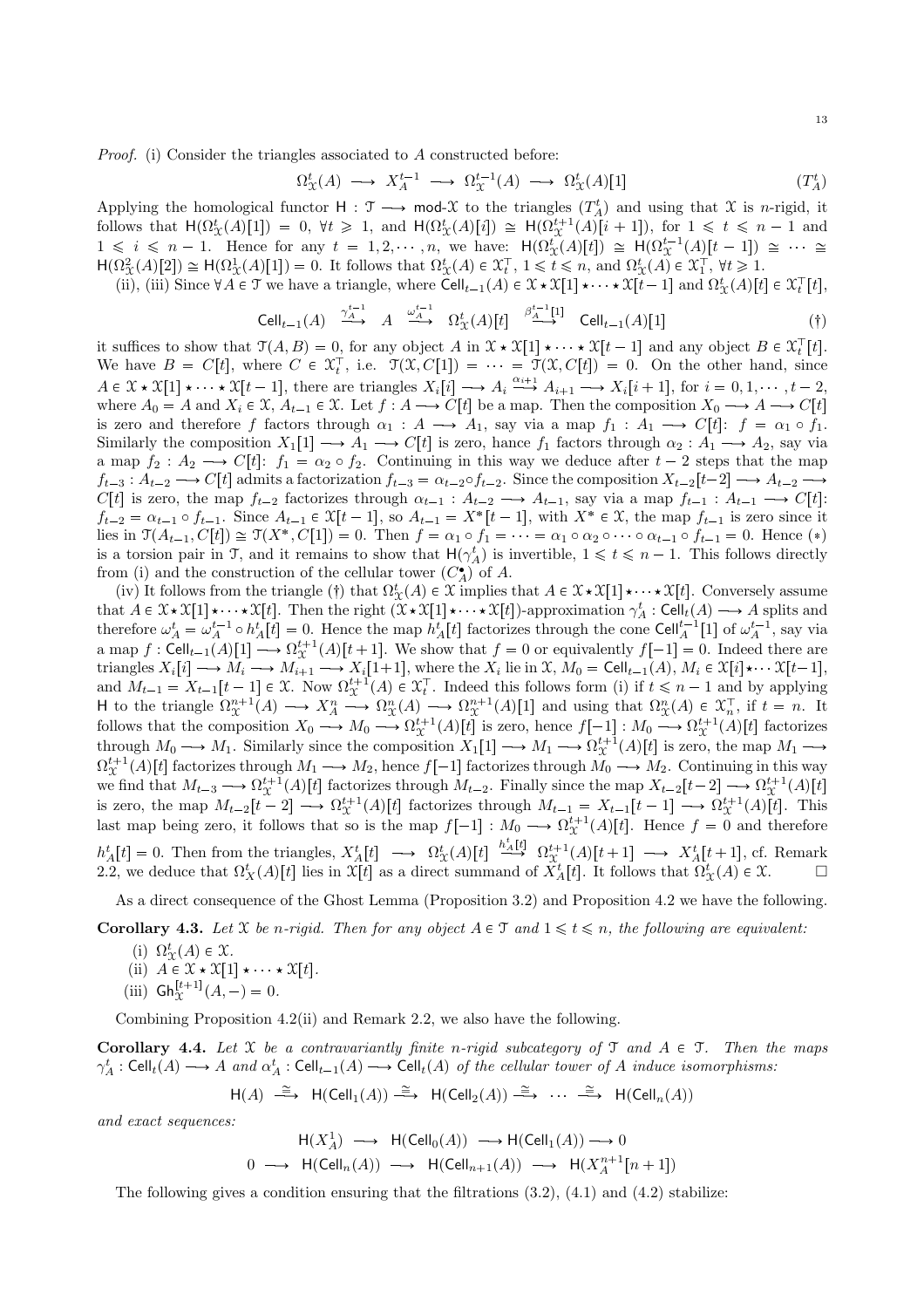**Theorem 4.5.** Let  $X$  be a contravariantly finite n-rigid subcategory of  $T$ . Then the following are equivalent:

(i)  $\mathfrak{X}_n^{\mathsf{T}} = \mathfrak{X}.$ (ii)  $\Omega_{\mathfrak{X}}^n(A) \in \mathfrak{X}, \ \forall A \in \mathfrak{I}.$ (iii)  $\mathsf{Gh}^{[n+1]}_{\mathfrak{X}}(\mathfrak{I}) = 0.$ (iv)  $\mathcal{T} = \mathcal{X} \star \mathcal{X}[1] \star \cdots \star \mathcal{X}[n].$ 

If one of the above equivalent conditions holds, then  $\mathfrak{X}_{n+k}^{\top} = 0$ ,  $\forall k \geq 1$ .

*Proof.* Since by Proposition 4.2,  $\Omega_{\mathcal{X}}^n(A)[n]$  lies in  $\mathcal{X}_n^{\top}[n]$ , condition (i) implies that  $\Omega_{\mathcal{X}}^n(A) \in \mathcal{X}$ ,  $\forall A \in \mathcal{T}$ . Hence  $(i) \Rightarrow (ii)$ , and by Corollary 4.3 we have  $(ii) \Leftrightarrow (iii) \Leftrightarrow (iv)$ . We show that  $(iv) \Rightarrow (i)$ . By Proposition 4.2 we know that, for any object  $A \in \mathcal{T}$ , the map  $\omega_A^{n-1} : A \longrightarrow \Omega_{\mathcal{X}}^n(A)[n]$  is a left  $\mathcal{X}_n^{\top}$ -approximation of A and  $\Omega_{\mathfrak{X}}^n(A)[n]$  lies in  $\mathfrak{X}[n]$  since  $\Omega_{\mathfrak{X}}^n(A) \in \mathfrak{X}$  by Corollary 4.3. Hence if  $A \in \mathfrak{X}_n^{\top}[n]$ , the map  $\omega_A^{n-1}$  is split monic and therefore A lies in  $\mathfrak{X}[n]$  as a direct summand of  $\Omega_{\mathfrak{X}}^n(A)[n]$ . We infer that  $\mathfrak{X}_n^{\top}[n] \subseteq \mathfrak{X}[n]$ , or equivalently  $\mathcal{X}_n^{\top} \subseteq \mathcal{X}$ . Since  $\mathcal{X}$  is *n*-rigid, we have  $\mathcal{X} \subseteq \mathcal{X}_n^{\top}$ , hence  $\mathcal{X}_n^{\top} = \mathcal{X}$ , i.e. (iv)  $\Rightarrow$  (i).

If one of the first four equivalent conditions holds, then let  $A \in \mathfrak{X}_{n+1}^{\top}$  and  $B = A[1]$ . Then  $\mathfrak{I}(\mathfrak{X}, B) = 0$ and clearly  $B \in \mathfrak{X}_n^{\mathsf{T}}$ . Since  $\mathfrak{X}_n^{\mathsf{T}} = \mathfrak{X}$ , it follows that  $\mathfrak{T}(B, B) = 0$ , i.e.  $B = A[1] = 0$  and therefore  $A = 0$ . Hence  $\mathfrak{X}_{n+1}^{\top} = 0$  and then trivially  $\mathfrak{X}_{n+k}^{\top} = 0, \forall k \geq 1.$ 

Under the equivalent conditions of Theorem 4.6, we now show that  $\text{Ker } H = \mathcal{X}^{\top}$  admits a nice description.

**Corollary 4.6.** Let X be a n-rigid subcategory of T, where  $n \geq 1$ . If  $\mathcal{T} = \mathcal{X} \star \mathcal{X}[1] \star \cdots \star \mathcal{X}[n]$ , then the full subcategories  $\mathfrak{X}^{\top}$  and  $\lceil \mathfrak{X} \rceil$  are functorially finite in T. Moreover:

$$
\mathfrak{X}^{\top} = \mathfrak{X}[1] \star \mathfrak{X}[2] \star \cdots \star \mathfrak{X}[n] \quad and \quad {}^{\top} \mathfrak{X} = \mathfrak{X}[-n] \star \mathfrak{X}[-n+1] \star \cdots \star \mathfrak{X}[-1]
$$

*Proof.* By Remark 2.2 we have  $\Omega^t_{\mathfrak{X}}(A) \in \mathfrak{X} \times \mathfrak{X}[1] \times \cdots \times \mathfrak{X}[n-t]$ ,  $0 \leq t \leq n$ . Hence  $\Omega^1_{\mathfrak{X}}(A)[1] \in (\mathfrak{X} \times \mathfrak{X}[1] \times \mathfrak{X}[1]$  $\mathfrak{X}[n-1][1] = \mathfrak{X}[1] \star \cdots \star \mathfrak{X}[n]$ . By Proposition 4.2(iii) we have  $\mathfrak{X}[1] \star \cdots \star \mathfrak{X}[n] \subseteq \mathfrak{X}^{\top}$ . Consider the triangle  $\Omega^1_{\mathfrak{X}}(A) \longrightarrow X^0_A \longrightarrow A \longrightarrow \Omega^1_{\mathfrak{X}}(A)[1]$ . If  $A \longrightarrow B$  is a map, where  $B \in \mathfrak{X}[1] \longrightarrow \mathfrak{X}[n]$ , then the composition  $X_A^0 \longrightarrow A \longrightarrow B$  is zero and therefore  $A \longrightarrow B$  factorizes through  $h_A^1 : A \longrightarrow \Omega^1_{\mathcal{X}}(A)[1]$ . Hence  $h_A^1$  is a left  $(\mathfrak{X}[1] \star \cdots \star \mathfrak{X}[n])$ -approximation of A. If  $A \in \mathfrak{X}^{\top}$ , then the map  $X_A^0 \longrightarrow A$  is zero and therefore A lies in  $\mathfrak{X}[1] \star \cdots \star \mathfrak{X}[n]$  as a direct summand of  $\Omega^1_{\mathfrak{X}}(A)[1]$ , i.e.  $\mathfrak{X}^{\top} \subseteq \mathfrak{X}[1] \star \cdots \star \mathfrak{X}[n]$ . By Proposition 4.4,  $\mathfrak{X} \star \cdots \star \mathfrak{X}[n-1]$  is contravariantly finite. This clearly implies that  $(\mathfrak{X} \star \cdots \star \mathfrak{X}[n-1])[1] = \mathfrak{X}[1] \star \cdots \star \mathfrak{X}[n] = \mathfrak{X}$ is also contravariantly finite. The proof for  ${}^{\top}\mathfrak{X}$  is dual and is left to the reader.

We close this section with the following vanishing result, which, will be useful later and, gives conditions ensuring that the sequence of cones  $\{\omega_A^n : A \longrightarrow \Omega_X^n(A)[n]\}$  $n \geq 0$  is eventually trivial.

**Lemma 4.7.** Let X be a contravariantly finite n-rigid subcategory of T. Then  $\forall A \in \mathcal{X} \star \mathcal{X}[1] \star \cdots \star \mathcal{X}[n]$ :

$$
\mathcal{T}(\Omega^t_{\mathcal{X}}(A), \mathcal{X}[n-t+1]) = 0, \ \ 1 \leq t \leq n \tag{4.3}
$$

Moreover  $\omega_A^t = 0$ ,  $\forall t \geq n$ , and there is a decomposition:  $\text{Cell}_t(A) \cong A \oplus \Omega_{\mathcal{X}}^{t+1}(A)[t]$ ,  $\forall t \geq n$ .

*Proof.* Since  $A \in \mathcal{X} \times \mathcal{X}[1] \times \cdots \times \mathcal{X}[n]$ , by Corollary 4.3 we have  $\Omega_{\mathcal{X}}^n(A)$  lies in X. Then the triangles

$$
\Omega^t_{\mathcal{X}}(A) \longrightarrow X_A^{t-1} \longrightarrow \Omega^{t-1}_{\mathcal{X}}(A) \longrightarrow \Omega^t_{\mathcal{X}}(A)[1], \quad 1 \leq t \leq n \tag{T_A^t}
$$

show that  $\Omega^t_{\mathfrak{X}}(A)$  lies in  $\mathfrak{X} \star \mathfrak{X}[1] \star \cdots \star \mathfrak{X}[n-t]$ . Since by Proposition 4.2 we have a torsion pair  $(\mathfrak{X} \star \mathfrak{X}[1] \star$  $\mathfrak{X}[n-t], \mathfrak{X}_{n-t+1}^{\dagger}[n-t+1]$  in  $\mathfrak{I}$  and  $\mathfrak{X}[n-t+1] \subseteq \mathfrak{X}_{n-t+1}^{\dagger}[n-t+1]$ , because  $\mathfrak{X} \subseteq \mathfrak{X}_{n-t+1}^{\dagger}$ , we get directly (4.3). On the other hand the right  $(\mathcal{X} \star \mathcal{X}[1] \star \cdots \star \mathcal{X}[n])$ -approximation  $\gamma_A^n$  of A splits and therefore  $\omega_A^n = 0$ . Then from the tower of triangles  $(C_A^{\bullet})$ , we have  $\omega_A^t = 0$ ,  $\forall t \geq n$ .

# 5. Homological Dimension

Let  $\mathcal T$  be a triangulated category with split idempotents and  $\mathcal X$  a contravariantly finite subcategory of  $\mathcal T$ .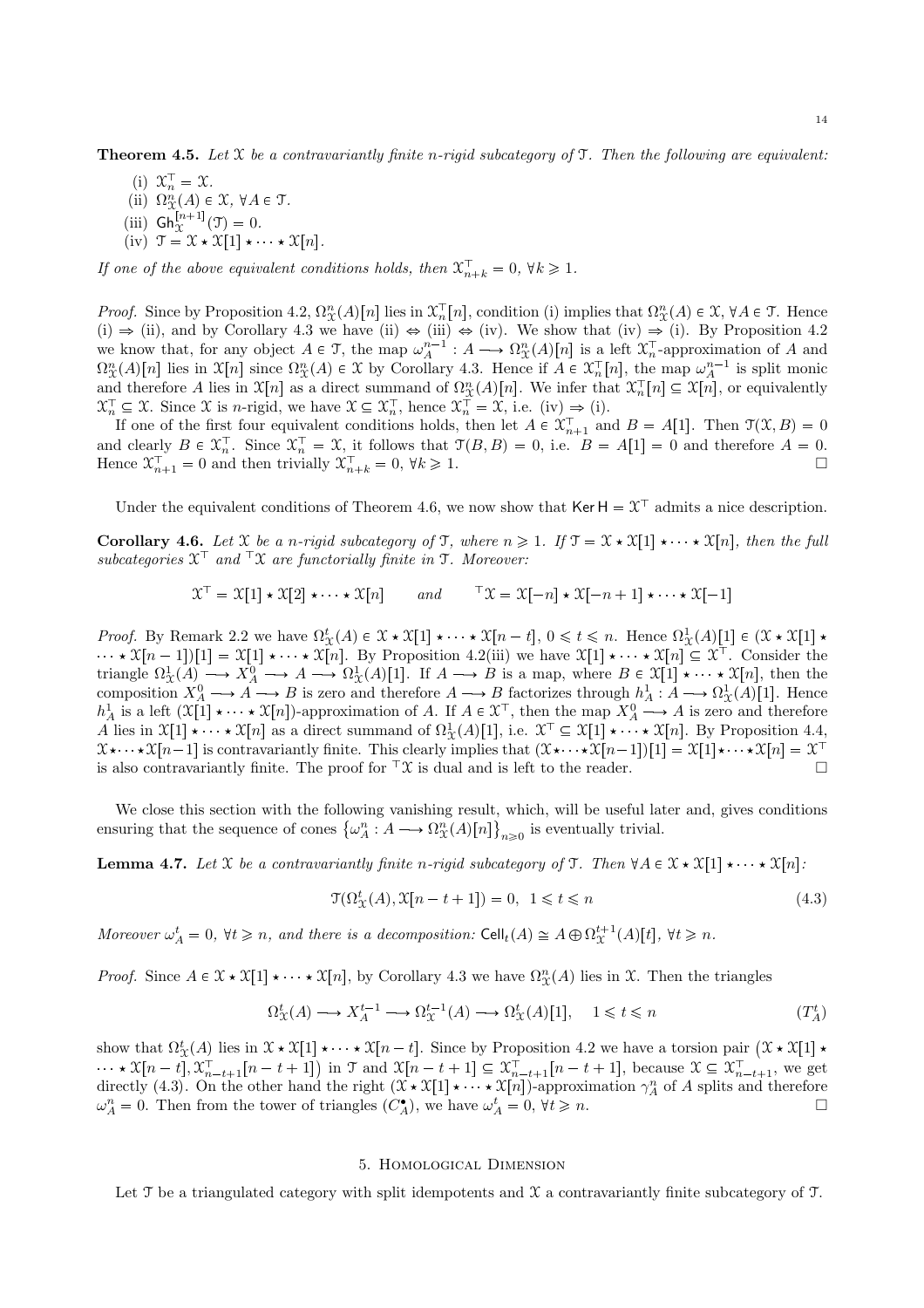# 5.1. The adjoint pair  $(\Sigma_{\Upsilon}, \Omega_{\Upsilon})$ . Let A be in T and consider triangles

 $\Omega_{\mathfrak{X}}(A) \stackrel{g_A^0}{\longrightarrow} X_A^0$  $f^0 \to A \xrightarrow{h^0_A} \Omega_{\mathfrak{X}}(A)[1]$  and  $\tilde{\Omega}_{\mathfrak{X}}(A) \xrightarrow{\tilde{g}^0_A} \tilde{X}^0_A$  $\stackrel{\tilde{f}_A^0}{\longrightarrow} A \stackrel{\tilde{h}_A^0}{\longrightarrow} \tilde{\Omega}_\mathfrak{X}(A)[1]$ where the maps  $X_A^0 \longrightarrow A \longleftarrow \tilde{X}_A^0$  are right X-approximations. Then there are maps  $\beta: X_A^0 \longrightarrow \tilde{X}_A^0$  and  $\tilde{\beta}: \tilde{X}^0_A \longrightarrow X^0_A$  inducing morphisms of triangles:

$$
\Omega_{\mathfrak{X}}(A) \xrightarrow{\hat{g}_{A}^{0}} X_{A}^{0} \xrightarrow{\hat{f}_{A}^{0}} A \xrightarrow{\hat{h}_{A}^{0}} \Omega_{X}(A)[1] \qquad \qquad \tilde{\Omega}_{\mathfrak{X}}(A) \xrightarrow{\tilde{g}_{A}^{0}} \tilde{X}_{A}^{0} \xrightarrow{\tilde{h}_{A}^{0}} A \xrightarrow{\tilde{h}_{A}^{0}} \tilde{\Omega}_{X}(A)[1]
$$
\n
$$
\tilde{\Omega}_{\mathfrak{X}}(A) \xrightarrow{\tilde{g}_{A}^{0}} \tilde{X}_{A}^{0} \xrightarrow{\tilde{f}_{A}^{0}} \tilde{\Lambda}_{X}^{0} (A)[1] \qquad \qquad \begin{array}{c} \tilde{\Omega}_{\mathfrak{X}}(A) \xrightarrow{\tilde{g}_{A}^{0}} \tilde{X}_{A}^{0} \xrightarrow{\tilde{f}_{A}^{0}} A \xrightarrow{\tilde{h}_{A}^{0}} \tilde{\Omega}_{X}(A)[1] \\ \tilde{\Omega}_{\mathfrak{X}}(A) \xrightarrow{\hat{g}_{A}^{0}} \tilde{X}_{A}^{0} \xrightarrow{\hat{f}_{A}^{0}} A \xrightarrow{\hat{h}_{A}^{0}} \Omega_{\mathfrak{X}}(A)[1] \end{array}
$$

Since  $h_A^0[-1] \circ \gamma \circ \tilde{\gamma} = h_A^0[-1]$  and  $\tilde{h}_A^0 \circ \tilde{\gamma} \circ \gamma = \tilde{h}_A^0[-1]$ , there are maps  $\kappa : X_A^0 \longrightarrow \Omega_{\mathfrak{X}}(A)$  and  $\lambda : \tilde{X}_{\mathscr{A}}^0 \longrightarrow \tilde{\Omega}_{\mathfrak{X}}(A)$  such that:  $1_{\Omega_{\mathfrak{X}}(A)} - \gamma \circ \tilde{\gamma} = g_A^0 \circ \kappa$  and  $1_{\tilde$  $\mathcal{T}/\mathcal{X}$  and  $\gamma^{-1} = \tilde{\gamma}$ . We infer that the object  $\Omega_{\mathcal{X}}(A)$  is uniquely determined by A up to an isomorphism in the stable category  $\overline{\mathcal{I}}/\mathcal{X}$  and does not depends on the choice of the right X-approximations. Now if  $\alpha : A \longrightarrow B$ is a map in T, then  $\alpha$  induces a morphism of triangles indicated in the left of the following display

$$
\Omega_{\mathfrak{X}}(A) \xrightarrow{g_A^0} X_A^0 \xrightarrow{f_A^0} A \xrightarrow{h_A^0} \Omega_X(A)[1] \qquad \qquad \Omega_{\mathfrak{X}}(A) \xrightarrow{g_A^0} X_A^0 \xrightarrow{h_A^0} \Omega_X(A)[1]
$$
\n
$$
\downarrow \gamma \qquad \qquad \downarrow \qquad \qquad \downarrow \gamma
$$
\n
$$
\Omega_{\mathfrak{X}}(B) \xrightarrow{g_B^0} X_B^0 \xrightarrow{f_B^0} \Omega_{\mathfrak{X}}(B)[1] \qquad \qquad \Omega_{\mathfrak{X}}(B) \xrightarrow{g_B^0} \Omega_X(B)[1]
$$
\n
$$
\Omega_{\mathfrak{X}}(B) \xrightarrow{g_B^0} X_B^0 \xrightarrow{f_B^0} \Omega_{\mathfrak{X}}(B)[1]
$$

The maps  $\beta$  and  $\gamma$  are not uniquely determined, so if there are maps  $\beta'$  and  $\gamma'$  making the diagram on the right of the above display a morphism of triangles, then clearly  $\gamma - \gamma' = g_A^0 \circ \rho$  for some map  $\rho : X_A^0 \longrightarrow \Omega_X(B)$ . Then  $\gamma = \gamma'$  in the stable category  $\gamma/\mathfrak{X}$  and this unique map is denoted by  $\Omega_{\mathfrak{X}}(\underline{\alpha})$ . It is then easy to see that the assignments  $A \mapsto \Omega_{\mathfrak{X}}(A)$  and  $\alpha \mapsto \Omega_{\mathfrak{X}}(\alpha)$  define an additive functor  $\Omega_{\mathfrak{X}} : \mathfrak{I}/\mathfrak{X} \longrightarrow \mathfrak{I}/\mathfrak{X}$ . Dually if X is covariantly finite, then by performing the dual constructions we obtain an additive functor  $\Sigma_{\mathfrak{X}} : \mathfrak{I}/\mathfrak{X} \longrightarrow \mathfrak{I}/\mathfrak{X}$ .

**Lemma 5.1.** If  $X$  is a functorially finite subcategory of  $T$ , then we have an adjoint pair

$$
(\Sigma_{\mathfrak{X}}, \Omega_{\mathfrak{X}}) : \mathfrak{I}/\mathfrak{X} \longrightarrow \mathfrak{I}/\mathfrak{X}
$$

and the unit  $\delta : \mathsf{Id}_{\mathcal{T}/\mathfrak{X}} \longrightarrow \Omega_{\mathfrak{X}}\Sigma_{\mathfrak{X}}$  and the counit  $\varepsilon : \Sigma_{\mathfrak{X}}\Omega_{\mathfrak{X}} \longrightarrow \mathsf{Id}_{\mathcal{T}/\mathfrak{X}}$  induce isomorphisms:

$$
\Omega_{\mathfrak{X}}(\underline{\varepsilon}) : \Omega_{\mathfrak{X}} \Sigma_{\mathfrak{X}} \Omega_{\mathfrak{X}} \xrightarrow{\cong} \Omega_{\mathfrak{X}} \quad \text{and} \quad \Sigma_{\mathfrak{X}}(\underline{\delta}) : \Sigma_{\mathfrak{X}} \xrightarrow{\cong} \Sigma_{\mathfrak{X}} \Omega_{\mathfrak{X}} \Sigma_{\mathfrak{X}}
$$

*Proof.* Using functorial finiteness of  $X$  we may construct triangles

ΩXpAq f ΩXpAq <sup>0</sup> / } ²² X ΩXpAq 0 g ΩXpAq <sup>0</sup> / ρ ²² ΣXΩXpAq εA ²² h ΩXpAq <sup>0</sup> /<sup>Ω</sup>XpAqr1<sup>s</sup> ²² ΩXpAq g 0 <sup>A</sup> /X<sup>0</sup> A f 0 <sup>A</sup> /<sup>A</sup> h0 <sup>A</sup> /<sup>Ω</sup>XpAqr1<sup>s</sup> A gA <sup>0</sup> / δA ²² X<sup>A</sup> 0 fA <sup>0</sup> / σ ²² ΣXpAq } ²² hA <sup>0</sup> /<sup>A</sup>r1<sup>s</sup> δAr1s ²² ΩXΣXpAq g 0 ΣXpAq /X<sup>0</sup> ΣXpAq f 0 ΣXpAq /<sup>Σ</sup>XpA<sup>q</sup> h0 ΣXpAq /<sup>Ω</sup>XΣXpAqr1<sup>s</sup>

We leave to the reader to check that the induced maps  $\underline{\varepsilon}_A : \Sigma_{\mathfrak{X}}\Omega_{\mathfrak{X}}(\underline{A}) \longrightarrow \underline{A}$  and  $\underline{\delta}_A : \underline{A} \longrightarrow \Omega_{\mathfrak{X}}\Sigma_{\mathfrak{X}}(\underline{A})$ are natural and define the counit and the unit of an adjoint pair  $(\Sigma_{\mathfrak{X}}, \Omega_{\mathfrak{X}})$  in  $\mathfrak{I}/\mathfrak{X}$ . Since by construction  $\mathcal{T}(\mathcal{X}, h_{\Omega_{\mathcal{X}}(A)}^0) = \mathcal{T}(\mathcal{X}, \varepsilon_A) \circ \mathcal{T}(\mathcal{X}, h_A^0) = 0$  and  $\mathcal{T}(h_{\Sigma_{\mathcal{X}}(A)}^0[-1], \mathcal{X}) = \mathcal{T}(\delta_A, \mathcal{X}) \circ \mathcal{T}(h_0^A[-1]) = 0$ , it follows that the map  $g_0^{\Omega_{\mathfrak{X}}(A)}$ :  $X_0^{\Omega_{\mathfrak{X}}(A)} \longrightarrow \Sigma_{\mathfrak{X}}\Omega_{\mathfrak{X}}(A)$  is a right X-approximation of  $\Sigma_{\mathfrak{X}}\Omega_{\mathfrak{X}}(A)$  and the map  $g_{\Sigma_{\mathfrak{X}}(A)}^0$ :  $\Omega_{\mathfrak{X}}\Sigma_{\mathfrak{X}}(A) \longrightarrow X^0_{\Sigma_{\mathfrak{X}}(A)}$  is a left X-approximation of  $\Omega_{\mathfrak{X}}\Sigma_{\mathfrak{X}}(A)$ . As a consequence by the above triangles we infer that the maps  $\Omega_{\mathfrak{X}}(\underline{\varepsilon}_A): \Omega_{\mathfrak{X}}\Sigma_{\mathfrak{X}}\Omega_{\mathfrak{X}}(\underline{A}) \longrightarrow \Omega_{\mathfrak{X}}(\underline{A})$  and  $\Sigma_{\mathfrak{X}}(\underline{\delta}_A): \Sigma_{\mathfrak{X}}(\underline{A}) \longrightarrow \Sigma_{\mathfrak{X}}\Omega_{\mathfrak{X}}\Omega_{\mathfrak{X}}(\underline{A})$  are invertible. Hence we have natural isomorphisms:  $\Omega_{\mathfrak{X}}(\underline{\varepsilon}) : \Omega_{\mathfrak{X}} \Sigma_{\mathfrak{X}} \Omega_{\mathfrak{X}} \xrightarrow{\cong} \Omega_{\mathfrak{X}}$  and  $\Sigma_{\mathfrak{X}}(\underline{\delta}) : \Sigma_{\mathfrak{X}} \xrightarrow{\cong} \Sigma_{\mathfrak{X}} \Omega_{\mathfrak{X}} \Sigma_{\mathfrak{X}}.$ 

5.2. Homological Dimension. If  $A \in \mathcal{T}$ , we define the X-projective dimension pd<sub>x</sub> A of A to be the smallest  $n \geq 0$  such that  $\Omega_{\mathfrak{X}}^n(\underline{A}) = 0$  in  $\mathfrak{I}/\mathfrak{X}$  or equivalently  $\Omega_{\mathfrak{X}}^n(A) \in \mathfrak{X}$ . If  $\Omega_{\mathfrak{X}}^n(A) \notin \mathfrak{X}$ ,  $\forall n \geq 0$ , then we set  $\mathsf{pd}_{\mathfrak{X}} A = \infty$ . The X-global dimension of T is defined by gl.  $\dim_{\mathfrak{X}} \mathfrak{T} = \sup \{ \mathsf{pd}_{\mathfrak{X}} A \mid A \in \mathfrak{T} \}$ . Note that the discussion in 5.1 shows that the invariants  $pd_{\mathfrak{X}} A$  and gl. dim<sub>X</sub> T are well-defined. Dually if X is covariantly finite, the X-injective dimension  $\mathrm{id}_{\mathcal{X}} A$  is defined, and in case X is functorially finite in T, then the existence of the adjoint pair  $(\Sigma^n_{\mathcal{X}}, \Omega^n_{\mathcal{X}})$  in  $\mathcal{T}/\mathcal{X}, \forall n \geq 0$ , shows that  $\mathsf{gl.dim}_\mathcal{X} \mathcal{T} = \sup\{\mathsf{pd}_\mathcal{X} A \mid A \in \mathcal{T}\}\$ .

**Lemma 5.2.** Let  $A$  be in  $I$ . Then we have the following.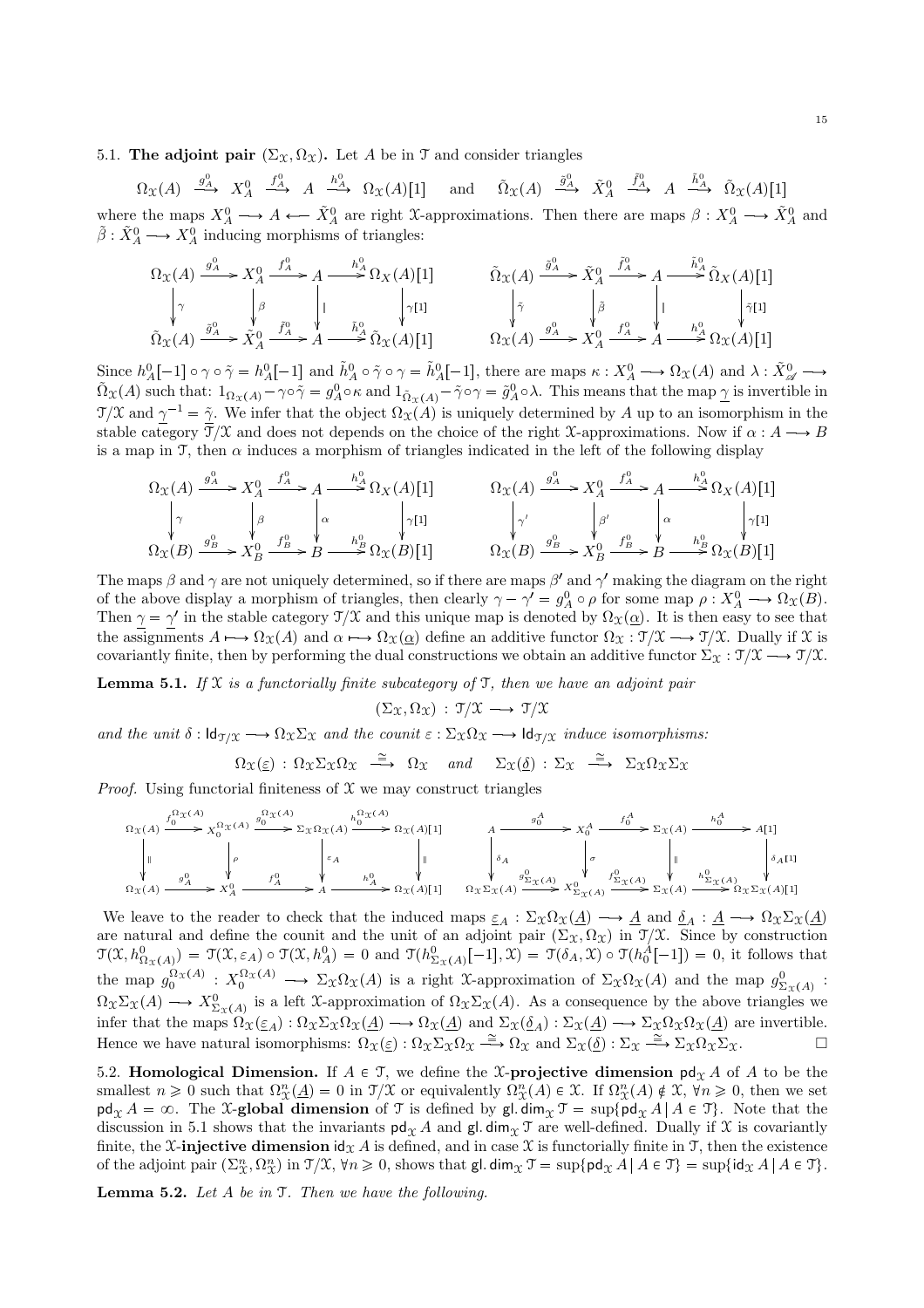- (i) If  $\mathsf{pd}_{\mathfrak{X}} A = m < \infty$ , then  $A \in \mathfrak{X} \star \mathfrak{X}[1] \star \cdots \mathfrak{X}[m]$ .
- (ii) If X is n-rigid, then for any  $m \le n$  we have:  $\mathsf{pd}_{\mathfrak{X}} A \le m$  if and only if  $A \in \mathfrak{X} \star \mathfrak{X}[1] \star \cdots \mathfrak{X}[m]$ .
- (iii) If X is n-rigid, and  $\mathsf{pd}_{\mathfrak{X}} A = m < n$ , then  $A \in \mathfrak{X}_{n-m}^{\top}$ , i.e.  $\mathfrak{I}(\mathfrak{X}, A[i]) = 0, 1 \leq i \leq n-m$ .

Proof. Part (i) follows from Proposition 3.2 and part (ii) follows from Proposition 4.2.

(iii) Since  $\mathsf{pd}_{\mathfrak{X}} A = m$ , it follows that  $A \in \mathfrak{X} \star \mathfrak{X}[1] \star \cdots \star \mathfrak{X}[m]$ . Then there exists a triangle  $X_0 \longrightarrow A \longrightarrow$  $B \longrightarrow X_0[1]$ , where  $X_0 \in \mathfrak{X}$  and  $B \in \mathfrak{X}[1] \star \mathfrak{X}[2] \star \cdots \star \mathfrak{X}[m]$ . It follows that  $B[i] \in \mathfrak{X}[i+1] \star \cdots \star \mathfrak{X}[m+i]$ and this implies that for  $1 \leq i \leq n-m$  we have  $\mathfrak{T}(\mathfrak{X}, B[i]) = 0$  since X is n-rigid and  $m < n$ . Then applying  $\mathfrak{T}(\mathfrak{X}, -)$  to the above triangle we see directly that  $\mathfrak{T}(\mathfrak{X}, A[i]) = 0, 1 \leq i \leq n - m$ .

By Corollary 5.2 we have that if  $\mathfrak X$  is n-rigid, then  $\mathsf g l$  dim<sub> $\mathfrak X \mathfrak I \leq m$  if and only if  $\Omega^m_{\mathfrak X}(A) \in \mathfrak X$ ,  $\forall A \in \mathfrak I$  if and</sub> only if  $\mathsf{Gh}_{\mathfrak{X}}^{[m+1]}(A,-) = 0, \forall A \in \mathfrak{T}$ , if and only if  $\mathfrak{T} = \mathfrak{X} \star \mathfrak{X}[1] \star \cdots \star \mathfrak{X}[m]$ .

Corollary 5.3. Let  $\mathcal T$  be a non-trivial triangulated category and  $\mathcal X$  a contravariantly finite n-rigid subcategory of T, where  $n \geq 1$ . Then  $\mathsf{gl.dim}_\mathfrak{T} \mathfrak{T} \geq n$ , and  $\mathsf{gl.dim}_\mathfrak{T} \mathfrak{T} = n$  if and only if  $\mathfrak{T} = \mathfrak{X} \star \mathfrak{X}[1] \star \cdots \star \mathfrak{X}[n]$ .

*Proof.* We may assume that  $\text{gl.dim}_{\mathfrak{X}} \mathfrak{T} = m < \infty$ , and let  $m < n$ . Then we have that  $\Omega_{\mathfrak{X}}^m(A) \in \mathfrak{X}$ ,  $\forall A \in \mathfrak{T}$ and therefore  $\mathfrak{T} = \mathfrak{X} \star \mathfrak{X}[1] \star \cdots \star \mathfrak{X}[m]$ . Since  $m < n$ , X is m-rigid and then by Theorem 4.7 we have that  $\mathfrak{X}_{m+1}^{\top} = 0$ . Since  $\mathsf{pd}_{\mathfrak{X}} A[t] \leq m$ ,  $\forall t \geq 0$ , it follows by Lemma 5.2 that  $A[t] \in \mathfrak{X}_{n-m}^{\top}$ . This clearly implies that  $A \in \mathfrak{X}_{m+1}^{\top}$  and therefore  $A = 0$ . This contradiction shows that gl. dim<sub>X</sub>  $\mathfrak{X} \geq n$ . Moreover by Lemma 5.2 we have gl. dim<sub> $\mathcal{X}$ </sub>  $\mathcal{T} = n$  if and only if  $\mathcal{T} = \mathcal{X} \star \mathcal{X}[1] \star \cdots \star \mathcal{X}[n]$ .

We use the above results to construct certain exact sequences in  $\text{mod-}\mathcal{X}$  which will be useful later on.

**Theorem 5.4.** Let  $1 \leq t \leq n$  and X be a contravariantly finite subcategory of T such that

$$
\mathcal{T}(\mathcal{X}, \mathcal{X}[i]) = 0, \quad \forall i \in [-t+1, t] \setminus \{0\} \tag{*}
$$

(i) For any  $A \in \mathfrak{X}_{t-1}^{\top}[t] \cap \mathfrak{X}_1^{\top}$  there is a short exact sequence  $0 \longrightarrow H(A) \longrightarrow H(E_0) \longrightarrow H(E_1) \longrightarrow 0$ where  $E_0, E_1 \in \mathfrak{X}_t^{\top}[t+1].$ (ii) For any  $A \in (\mathfrak{X} \star \mathfrak{X}[1] \star \cdots \star \mathfrak{X}[t]) \cap \mathfrak{X}_t^{\top}[t+1]$ , there is an exact sequence  $0 \longrightarrow H(X^t) \longrightarrow H(X^{n-1}) \longrightarrow \cdots \longrightarrow H(X^1) \longrightarrow H(X^0) \longrightarrow H(A) \longrightarrow 0$ where the  $X^i, X_j$  lie in X and  $\mathsf{pd} \, \mathsf{H}(A) \leq t$ .

The split the proof into two steps.

 $\Omega_2^t$ 

**Proposition 5.5.** Let  $n \geq 1$  and X be a contravariantly finite n-rigid subcategory of T. Then for any object  $A \in \mathfrak{X}_{t-1}^{\top}[t], 1 \leq t \leq n$ , there exists a triangle

$$
A \longrightarrow E_0 \longrightarrow E_1 \longrightarrow A[1]
$$

where  $E_0, E_1 \in \mathfrak{X}_t^{\top}[t+1]$  and the sequence  $0 \longrightarrow \mathsf{H}(A) \longrightarrow \mathsf{H}(E_0) \longrightarrow \mathsf{H}(E_1)$  is exact. In particular if, in addition,  $A \in \mathfrak{X}_1^{\top}$ , then there exists an exact sequence

$$
0 \longrightarrow H(A) \longrightarrow H(E_0) \longrightarrow H(E_1) \longrightarrow 0
$$

*Proof.* Case  $n = 1$ : Then condition (\*) reduces to  $\mathcal{T}(\mathcal{X}, \mathcal{X}[1]) = 0$ , i.e.  $\mathcal{X} \subseteq \mathcal{X}_1^{\top}$ . Since, by Proposition 4.2, we have  $\mathcal{T}(\mathcal{X}, \Omega^1_{\mathcal{X}}(A)[1]) = 0$ , it follows that  $\Omega^1_{\mathcal{X}}(A) \in \mathcal{X}_1^{\top}$ ,  $\forall A \in \mathcal{T}$ . For any  $X \in \mathcal{X}$ , consider the triangle

$$
\Omega^1_{\mathcal{X}}(X[-1])[1] \longrightarrow \text{Cell}_0(X[-1])[1] \longrightarrow X \longrightarrow \Omega^1_{\mathcal{X}}(X[-1])[2] \tag{5.1}
$$

where  $\text{Cell}_0(X[-1]) = X^0_{X[-1]} \in \mathcal{X} \subseteq \mathcal{X}_1^{\top}$ . Applying H and using that  $\mathcal{X} \subseteq \mathcal{X}_1^{\top}$ , we have an exact sequence

$$
0 \longrightarrow H(X) \longrightarrow H(\Omega^1_X(X[-1])[2]) \longrightarrow H(\text{Cell}_0(X[-1])[2]) \longrightarrow 0
$$

Then the assertion follows by setting  $E_0 = \Omega^1_X(X[-1])$  and  $E_1 = \text{Cell}_0(X[-1])$ .

**Case**  $n \geq 2$ : Let  $A \in \mathfrak{X}_{t-1}^{\top}[t]$ , i.e.  $\mathfrak{T}(\mathfrak{X}, A[-1]) = \mathfrak{T}(\mathfrak{X}, A[-2]) = \cdots = \mathfrak{T}(\mathfrak{X}, A[-t+1]) = 0$ . Consider the triangle arising from the tower  $\mathsf{Cell}_{A[-1]}\colon$ 

$$
{}_{\mathcal{X}}^{t}(A[-1])[t-1] \longrightarrow \text{Cell}_{t-1}(A[-1]) \longrightarrow A[-1] \longrightarrow \Omega_{\mathcal{X}}^{t}(A[-1])[t]
$$

Setting  $\Omega^t_{\mathfrak{X}}(A[-1]) := B$  and  $C = \text{Cell}_{t-1}(A[-1])[1])$ , we have a triangle  $B[t] \longrightarrow C \longrightarrow A \longrightarrow B[t+1]$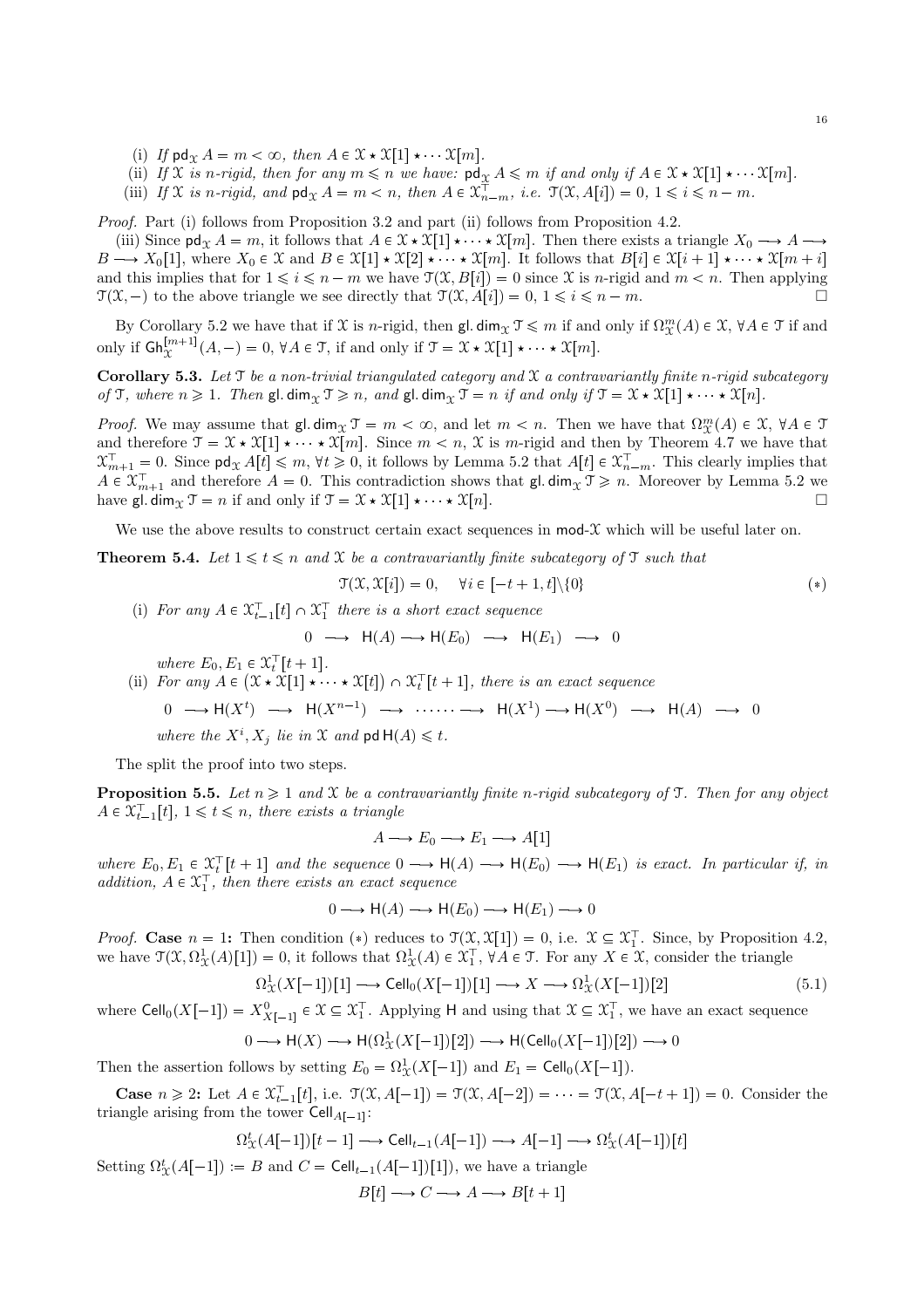and, by Proposition 4.2, we know that  $B \in \mathfrak{X}_t^{\top}$  and  $C \in \mathfrak{X}[1] \star \mathfrak{X}[1] \star \cdots \star \mathfrak{X}[t]$ . Applying H to this triangle and using that  $H(C) = 0$ , we have an exact sequence

$$
0 \longrightarrow H(A) \longrightarrow H(B[t+1]) \longrightarrow H(C[1])
$$

where by construction we have  $B[t+1] \in \mathfrak{X}_t^{\top}[t+1]$ . Now applying the functor H to the triangles

$$
B[1] \longrightarrow C[-t+1] \longrightarrow A[-t+1] \longrightarrow B[2]
$$

$$
B[2] \longrightarrow C[-t+2] \longrightarrow A[-t+2] \longrightarrow B[3]
$$

$$
B[t] \longrightarrow C \longrightarrow A \longrightarrow B[t+1]
$$

 $B[t] \longrightarrow C \longrightarrow A \longrightarrow B[t+1]$ <br>and using that  $\mathcal{T}(\mathcal{X}, A[-i]) = 0, 1 \le i \le t-1$ , and  $\mathcal{T}(\mathcal{X}, B[j]) = 0, 1 \le j \le t$ , we have:

$$
\mathfrak{T}(\mathfrak{X}, C[-t+1]) = \mathfrak{T}(\mathfrak{X}, C[-t+2]) = \mathfrak{T}(\mathfrak{X}, C[-t+3]) = \cdots = \mathfrak{T}(\mathfrak{X}, t[-1]) = \mathfrak{T}(\mathfrak{X}, C) = 0
$$

This means that  $C[-t] \in \mathfrak{X}_t^{\top}$ , and therefore  $C[1] \in \mathfrak{X}_t^{\top}[t+1]$ . Now the assertion follows by setting  $E_0 =$  $\Omega^t_{\Upsilon}(A[-1]) = B$  and  $E_1 = \text{Cell}_{t-1}(A[-1])[2] = A[1].$ 

**Proposition 5.6.** Let X be a contravariantly finite n-rigid subcategory of  $\mathcal{T}, n \geq 1$ . Assume that  $\mathcal{X} \subseteq \mathcal{X}_{t-1}^{\top}[t]$ , if  $2 \leq t \leq n$ . If A lies in  $(\mathfrak{X} \star \mathfrak{X}[1] \star \cdots \star \mathfrak{X}[t]) \cap \mathfrak{X}_t^{\top}[t+1]$ , then  $\Omega_{\Upsilon}^t(A) \in \mathfrak{X}$  and pd  $H(A) \leq t$ .

*Proof.* If  $t = 1$ , then since  $A \in \mathcal{X} \star \mathcal{X}[1]$ , there exists a triangle  $X_0 \longrightarrow A \longrightarrow X_1[1] \longrightarrow X_0[1]$ , where the  $X_i$  lie in X. Applying H and using that  $\mathcal{T}(\mathcal{X}, A[-1]) = 0 = \mathcal{T}(\mathcal{X}, \mathcal{X}[1])$ , it follows that the sequence  $0 \longrightarrow H(X_1) \longrightarrow H(X_0) \longrightarrow H(A) \longrightarrow 0$  is exact. This means that  $\mathsf{pd} H(A) \leq 1$  and the map  $X \longrightarrow A$  is a right X-approximation of A, so its cocone  $X_1 \in \mathcal{X}$  can be chosen as  $\Omega^1_{\mathcal{X}}(A)$ . If  $2 \le t \le n$ , then Corollary 3.12 shows that  $\Omega^t_{\mathfrak{X}}(A) \in \mathfrak{T}$  and  $\mathsf{Ext}^{t+1}(\mathsf{H}(A), \mathsf{H}(B) = 0, \forall B \in \mathfrak{T}$ . Hence  $\mathsf{pd} \, \mathsf{H}(A) \leq t$ .  $\Box$ 

### 6. CLUSTER-TILTING SUBCATEGORIES

Let as before  $\mathcal T$  be a triangulated category and  $\mathcal X$  a full subcategory of  $\mathcal T$  which is closed under direct summands and isomorphisms. The results of section 5 show that if X is contravariantly finite and satisfies  $\mathcal{X} =$  $\mathfrak{X}_{n}^{\dagger}$ , then X enjoys special properties. In this section we give several characterizations of such subcategories.

First we observe the following symmetry.

# **Proposition 6.1.** Let X be a full subcategory of T, and  $n \ge 1$ . Then the following are equivalent:

- (i)  $\mathfrak{X}$  is contravariantly finite and  $\mathfrak{X} = \mathfrak{X}_n^{\top}$ .
- (ii) X is contravariantly finite and both X and  $\mathfrak{X}_n^{\top}$  are n-rigid.
- (iii) X is covariantly finite and  $\mathfrak{X} = \mathfrak{X} \mathfrak{X}$ .
- (iv)  $\mathfrak X$  is covariantly finite and both  $\mathfrak X$  and  $\mathfrak X$  are n-rigid.

*Proof.* (i)  $\Rightarrow$  (ii) and (iii)  $\Rightarrow$  (iv) The proof trivial.

(ii)  $\Rightarrow$  (i)  $\Leftarrow$  (iv) Assume that (ii) holds. Since X is *n*-rigid, we have  $\mathfrak{X} \subseteq \mathfrak{X}_n^{\top}$ . Let A be an object of T and consider the associated tower of triangles  $(C_A^{\bullet})$ . By Proposition 4.2, the map  $\omega_A^{n-1}: A \longrightarrow \Omega_{\mathfrak{X}}^n(A)[n]$  is a left  $\mathcal{X}_n^{\top}[n]$ -approximation of A. If A lies in  $\mathcal{X}_n^{\top}$ , then since the latter is *n*-rigid it follows that  $\omega_A^{n-1} = 0$  and<br>therefore  $\omega_A^{n-2}$  factorizes through the left cone  $X_A^{n-1}[n-1]$  of  $h_A^{n-1}[n$ cone  $X_A^1[1]$  of  $h_A^1[1]$ . Since both A and  $X_A^1$  lie in  $\mathfrak{X}_n^{\top}$  and the latter is n-rigid, we have  $\mathfrak{T}(A, X_A^1[1]) = 0$  and this implies that  $h_A^0 = \omega_A^0 = 0$ . Then A lies in X as a direct summand of  $X_A^0$ . Hence  $\mathfrak{X}_n^{\top} \subseteq \mathfrak{X}$  and therefore  $\mathfrak{X} = \mathfrak{X}_n^{\top}$ . The proof that (iv)  $\Rightarrow$  (i) is dual to the proof of the implication (ii)  $\Rightarrow$  (i) using cocellular towers, cf. 2.2, and is left to the reader.

(i)  $\Rightarrow$  (iii) Let  $\mathfrak{X} = \mathfrak{X}_n^{\top}$ . By Proposition 4.2 we know that  $\mathfrak{X}_n^{\top}[n]$  is covariantly finite. Let A be in  $\mathfrak{T}$  and let  $\omega_{A[n]}^{n-1}$ :  $A[n] \longrightarrow \Omega_X^n(A[n])[n]$  be a left  $\mathfrak{X}_n^{\top}[n]$ -approximation of A. Then clearly the map  $\omega_{A[n]}^{n-1}[-n]$ :  $A \longrightarrow \Omega_{\mathfrak{X}}^n(A[n])$  is a left  $\mathfrak{X}_n^{\top}$ -approximation of A, so  $\mathfrak{X}_n^{\top}$  is covariantly finite. Since  $\mathfrak{X}_n^{\top} = \mathfrak{X}$ , the last map is a left X-approximation of A and therefore X is covariantly finite in T. Since X is n-rigid, we have  $\mathfrak{X} \subseteq \mathfrak{X} \mathfrak{X}$ . a left X-approximation of A and therefore  $\lambda$  is covariantly inite in  $\lambda$ . Since  $\lambda$  is n-rigid, we have  $\lambda \leq n\lambda$ .<br>Let A be in  $\frac{1}{n}\chi$ . Consider the map  $\omega_A^{n-1}: A \longrightarrow \Omega_{\chi}^n(A)[n]$ . Then  $\Omega_{\chi}^n(A)[n] \in \mathcal{X}[n]$  and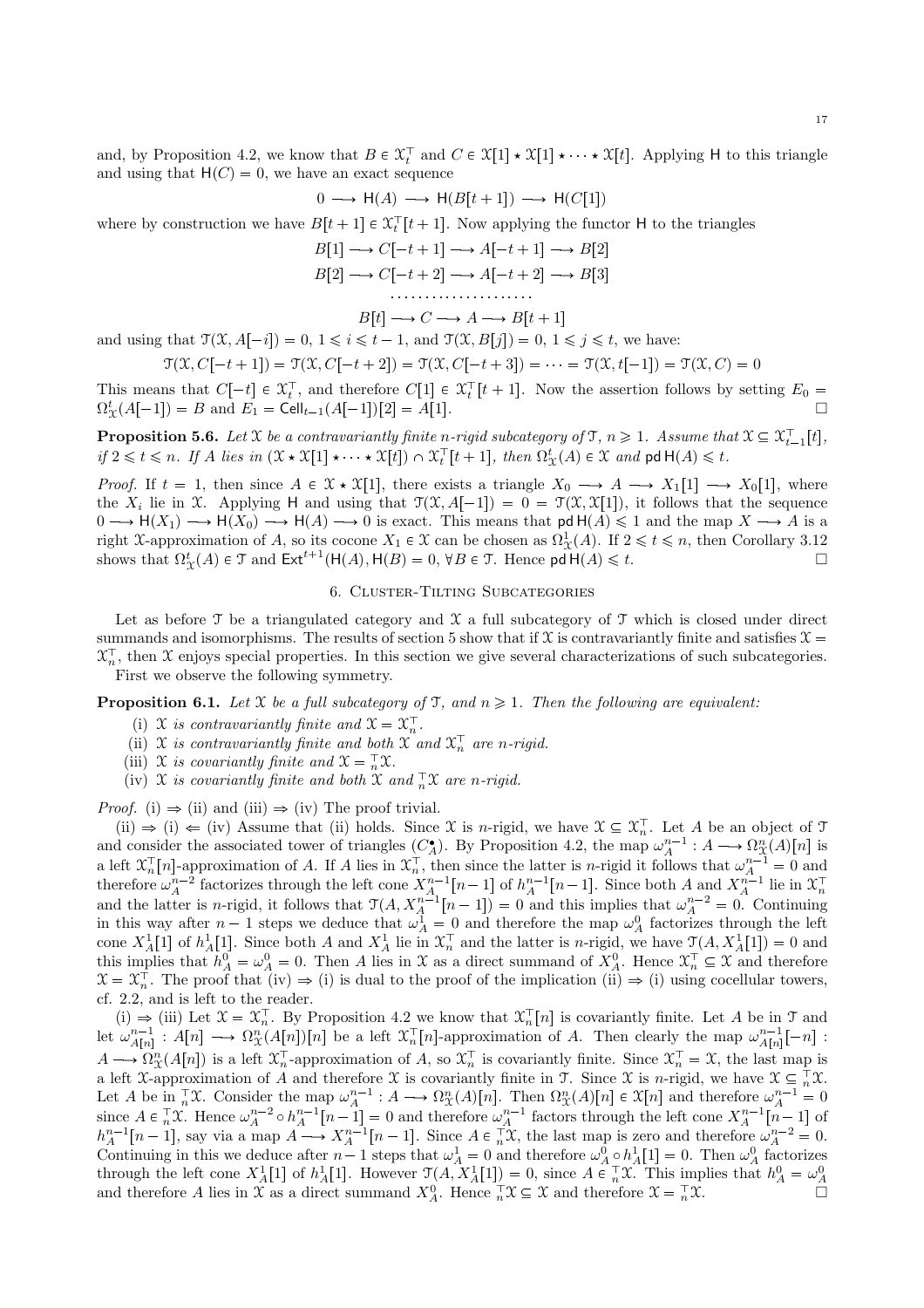**Definition 6.2.** [21, 16] A full subcategory X of T is called a  $(n + 1)$ -cluster tilting,  $n \ge 1$ , if:

- (i)  $\mathfrak X$  is functorially finite.
- (ii)  $\mathcal{X} = \{ A \in \mathcal{T} | \mathcal{T}(\mathcal{X}, A[i]) = 0, 1 \leq i \leq n \}, \text{ i.e. } \mathcal{X} = \mathcal{X}_n^{\mathcal{T}}.$
- (iii)  $\mathcal{X} = \{ A \in \mathcal{T} | \mathcal{T}(A, X[i]) = 0, 1 \leq i \leq n \}, \text{ i.e. } \mathcal{X} = \mathcal{T} \mathcal{X}.$

Now we can prove the main result of this section which, among other things, gives several convenient characterizations of  $(n + 1)$ -cluster subcategories.

**Theorem 6.3.** Let X be a full subcategory of T, and  $n \geq 1$ . Then the following are equivalent.

- (i)  $\mathfrak X$  is a  $(n + 1)$ -cluster tilting subcategory of  $\mathfrak T$ .
- (ii) X is contravariantly finite and  $\mathfrak{X} = \mathfrak{X}_n^{\top}$ .
- (iii) X is covariantly finite and  $\mathfrak{X} = \overline{n} \mathfrak{X}$ .
- (iv) X is contravariantly finite and both X and  $\mathfrak{X}_n^{\top}$  are n-rigid.
- (v) X covariantly finite and both X and  $\frac{1}{n}\mathfrak{X}$  are n-rigid.
- (vi) X is contravariantly (or covariantly) finite n-rigid and:  $\mathsf{gl.dim}_\mathfrak{T} \mathfrak{T} = n$ .
- (vii) X is contravariantly (or covariantly) finite n-rigid and:  $\mathcal{T} = \mathcal{X} \star \mathcal{X}[1] \star \cdots \star \mathcal{X}[n].$
- (viii) X is contravariantly (or covariantly) finite n-rigid and:  $\mathsf{Gh}^{[n+1]}(\mathfrak{T}) = 0$ .
- (ix)  $\mathfrak X$  is contravariantly (or covariantly) finite n-rigid and,  $\forall A \in \mathfrak T$ :  $\Omega^n_{\mathfrak X}(A) \in \mathfrak X$ .
- (x)  $\mathfrak X$  is covariantly (or contravariantly) finite n-rigid and,  $\forall A \in \mathfrak T$ :  $\Sigma_X^n(A) \in \mathfrak X$ .
- (xi) X is contravariantly finite n-rigid, any object of  $\mathfrak{X}_n^{\top}[n+1]$  is injective in mod-X and the functor  $H: \mathfrak{X}_n^{\top}[n+1] \longrightarrow \text{mod-}\mathfrak{X}$  is full and reflects isomorphisms.

If X is a  $(n+1)$ -cluster subcategory of T, then the abelian category mod-X has enough projectives and enough injectives, the functors  $\mathfrak{X}[n+1] \longrightarrow \text{mod-}\mathfrak{X} \longleftarrow \mathfrak{X}$  are fully faithful and induce equivalences

> $\mathfrak{X}[n+1] \stackrel{\approx}{\longrightarrow}$  Inj mod- $\mathfrak{X}$  and  $\mathfrak{X}$  $\mathfrak{X} \stackrel{\approx}{\longrightarrow}$  Proj mod- $\mathfrak{X}$

By Proposition 6.1 and the results of sections 4 and 5, the first ten conditions are equivalent. So to complete the proof, it remains to show that (xi) is equivalent to (i). This requires several steps.

**Lemma 6.4.** Let X be a contravariantly finite n-rigid subcategory of T. If  $A \in \mathcal{X} \times \mathcal{X}[1] \times \cdots \times \mathcal{X}[k], 0 \leq k \leq n$ , and  $B \in \mathcal{T}$  is such that  $\mathcal{T}(\mathcal{X}, B[-i]) = 0, 1 \leq i \leq k - 1$ , then :

$$
\operatorname{Gh}_{\mathfrak{X}}\bigl(\Omega^1_{\mathfrak{X}}(A),B\bigr)=0
$$

and the map  $H_{A,B} : \mathcal{T}(A, B) \longrightarrow \text{Hom}(\mathcal{H}(A), \mathcal{H}(B)),$   $f \longmapsto \mathcal{H}(f)$ , is surjective.

*Proof.* Since  $A \in \mathcal{X} \star \mathcal{X}[1] \star \cdots \star \mathcal{X}[k], k \leq n$ , it follows easily that  $\Omega^k_{\mathcal{X}}(A) \in \mathcal{X}$  and then by induction we infer that  $\Omega^1_{\mathfrak{X}}(A) \in \mathfrak{X} \star \mathfrak{X}[1] \star \cdots \star \mathfrak{X}[k-1]$ . Hence there is a triangle  $X \longrightarrow \Omega^1_{\mathfrak{X}}(A) \longrightarrow C \longrightarrow X[1]$ , where  $X \in \mathfrak{X}$  and  $C \in \mathfrak{X}[1] \star \cdots \star \mathfrak{X}[k-1]$ . Let  $\alpha : \Omega^1_{\mathfrak{X}}(A) \longrightarrow B$  be an  $\mathfrak{X}$ -ghost map. Then the composition  $X \longrightarrow \Omega^1_{\mathfrak{X}}(A) \longrightarrow B$  is zero, hence  $\Omega^1_{\mathfrak{X}}(A) \longrightarrow B$  factorizes through  $\Omega^1_{\mathfrak{X}}(A) \longrightarrow C$ . Since any map from an object from  $\mathfrak{X}[1] \star \cdots \star \mathfrak{X}[k-1]$  to an object B satisfying  $\mathfrak{X}(\mathfrak{X}, B[-i]) = 0, 1 \leq i \leq k-1$ , is clearly zero, it follows that  $\mathfrak{T}(C, B) = 0$ . This implies that the map  $\Omega^1_{\mathfrak{X}}(A) \longrightarrow B$  is zero and consequently  $\mathsf{Gh}_{\mathfrak{X}}(\Omega^1_{\mathfrak{X}}(A), B) = 0$ .  $\Box$ 

**Corollary 6.5.** Let X be an  $(n + 1)$ -cluster tilting subcategory of T. Let  $B \in \mathcal{T}$  be such that  $\mathcal{T}(\mathcal{X}, B[-i]) = 0$ ,  $1 \leq i \leq n-1$ . Then for any object  $A \in \mathcal{T}$ , there exists a short exact sequence

$$
0 \longrightarrow \text{Gh}_{\mathfrak{X}}^{[n]}(A, B) \longrightarrow \mathfrak{T}(A, B) \longrightarrow \text{Hom}[\text{H}(A), \text{H}(B)] \longrightarrow 0
$$

If, in addition,  $\mathfrak{T}(\mathfrak{X}, B[-n]) = 0$ , then the map  $\mathsf{H}_{A,B}$  is invertible.

*Proof.* By Lemma 6.4, with  $k = n$ , we have  $\text{Gh}_{\mathcal{X}}(\Omega_{\mathcal{X}}^1(A), B) = 0$ , hence by Proposition 3.6 the map  $\text{H}_{A,B}$  is surjective. We show that  $\mathsf{Gh}_{\mathfrak{X}}(A, B) = \mathsf{Ker} \, \mathsf{H}_{A,B} = \mathsf{Gh}_{\mathfrak{X}}^{[n]}(A, B)$ . Let  $\alpha : A \longrightarrow B$  be such that  $\mathsf{H}(\alpha) = 0$ , i.e.  $\alpha$  is X-ghost. Then  $\alpha$  factorizes through  $h_A^1: A \longrightarrow \Omega^1_{\mathfrak{X}}(A)[1]$ , say via a map  $\beta: \Omega^1_{\mathfrak{X}}(A)[1] \longrightarrow B$ . Since  $\Omega^1_{\mathcal{X}}(A)[1] \in \mathcal{X}[1] \star \mathcal{X}[2] \star \cdots \star \mathcal{X}[n]$ , there are triangles  $X_i[i] \xrightarrow{l_i} N_i \xrightarrow{\xi_i} N_{i+1} \longrightarrow X_i[i+1]$ , for  $1 \leq i \leq n-1$ , where  $N_1 = \Omega^1_{\mathcal{X}}(A)[1]$ ,  $X_1 \in \mathcal{X}$  and  $M_{i+1} \in \mathcal{X}[i+1] \times \cdots \times \mathcal{X}[n]$ ; in particular  $M_n = X_n[n]$ , where  $X_n \in \mathfrak{X}$ . Since  $\mathfrak{T}(\mathfrak{X}, B[-1]) = 0$ , we have  $l_1 \circ \beta = 0$ , and therefore  $\beta = \xi_1 \circ \beta_2$  for some map  $\beta_2 : N_2 \longrightarrow B$ . Using that  $\mathcal{T}(\mathcal{X}, B[-i]) = 0, 1 \leq i \leq n-1$ , by induction there exists a factorization  $\beta = \xi_1 \circ \xi_2 \circ \cdots \xi_{n-1} \circ \beta_n$ , where  $\beta_n : X_n[n] \longrightarrow B$ . Since  $M_i \in \mathfrak{X}[i] \star \cdots \mathfrak{X}[n]$  and since clearly any map from an object of  $\mathfrak{X}[i]$  to an object in  $\mathfrak{X}[i+1] \star \mathfrak{X}[n]$  is zero, the map  $\xi_i : M_i \longrightarrow M_{i+1}$  is  $\mathfrak{X}[i]$ -ghost. In particular the map  $\xi_{n-1} \circ \beta_n : M_{n-1} \longrightarrow B$  is  $\mathfrak{X}[n-1]$ -ghost. Since  $\alpha = h_A^1 \circ \beta = h_A^1 \circ \xi_1 \circ \xi_2 \circ \cdots \xi_{n-1} \circ \beta_n$ , it follows that  $\alpha$  lies in  $\mathsf{Gh}^{[n]}_{\mathfrak{X}}(A,B)$ , hence Ker  $\mathsf{H}_{A,B}\subseteq\mathsf{Gh}^{[n]}_{\mathfrak{X}}(A,B)$ . Since clearly  $\mathsf{Gh}^{[n]}_{\mathfrak{X}}(A,B)\subseteq\mathsf{Gh}_{\mathfrak{X}}(A,B)$ , the assertion follows. If in addition  $\mathcal{T}(\mathcal{X}, B[-n]) = 0$ , then the map  $\beta_n$  is zero. So  $\alpha = 0$  and then  $\mathsf{Gh}_{\mathcal{X}}^{[n]}(A, B) = 0$ .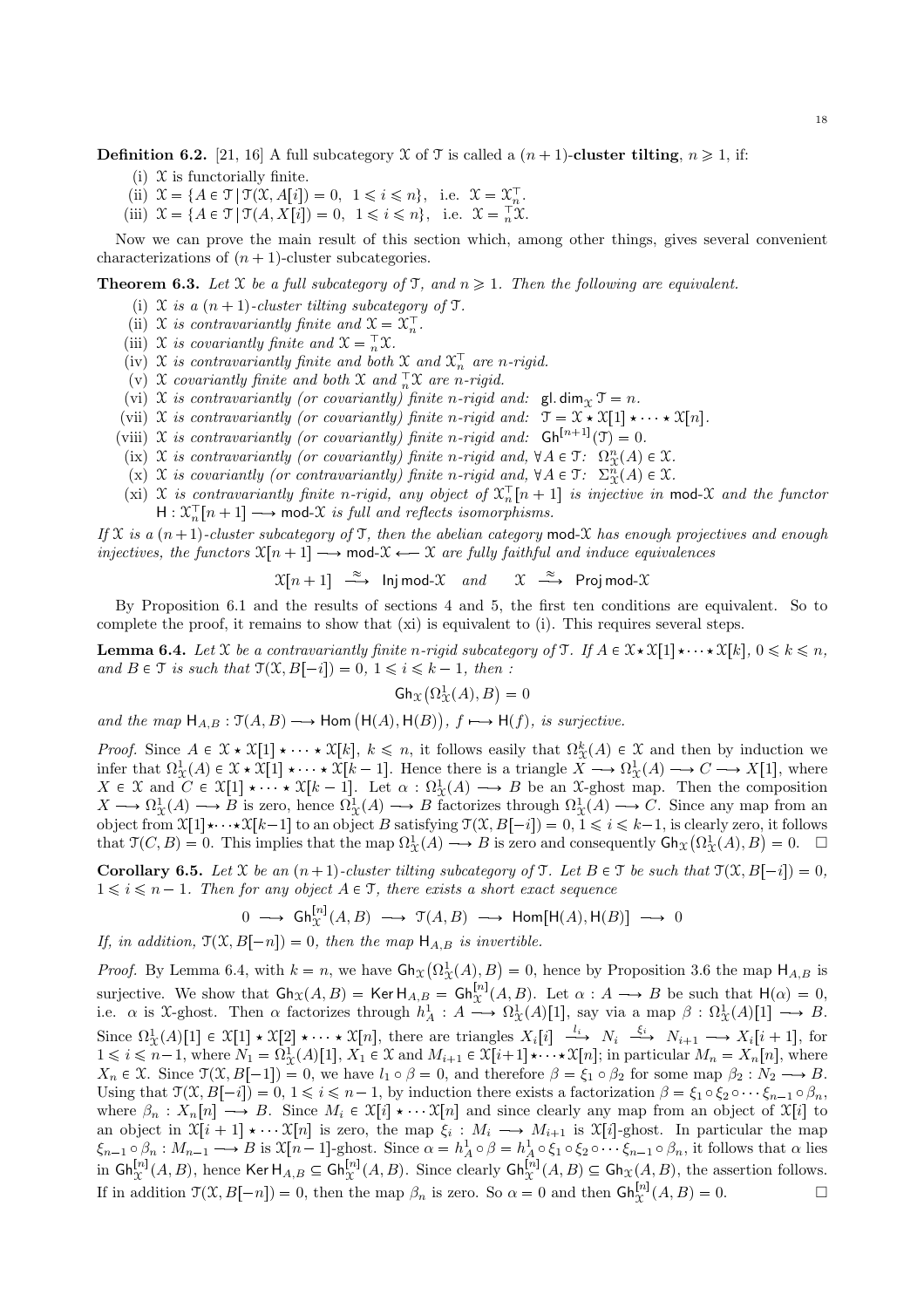Since any object  $B \in \mathcal{X}[n+1]$  satisfies the assumptions of the above Corollary we have the following.

**Corollary 6.6.** For any object  $A \in \mathcal{T}$  and any object  $X \in \mathcal{X}$ , we have an isomorphism

$$
\mathsf{H}_{A,X[n+1]} \ : \ \mathfrak{T}(A,X[n+1]) \ \stackrel{\cong}{\longrightarrow} \ \mathsf{Hom} \left(\,\mathsf{H}(A),\mathsf{H}(X[n+1])\right)
$$

In particular the functor  $H : \mathfrak{X}[n+1] \longrightarrow \text{mod-}\mathfrak{X}$  is fully faithful.

The following result gives the implication (i)  $\Rightarrow$  (ix) in Theorem 6.3.

**Proposition 6.7.** Let X be an  $(n + 1)$ -cluster tilting subcategory of T. Then mod-X has enough injectives, and the functor  $H : \mathcal{T} \longrightarrow \text{mod-}\mathcal{X}$  induces an equivalence

$$
H : \mathfrak{X}[n+1] \stackrel{\approx}{\longrightarrow} Inj\,mod-\mathfrak{X}
$$

*Proof.* Recall that by Lemma 2.4 the functor  $H : \mathcal{T} \longrightarrow \text{mod-}\mathcal{X}$  is almost full, i.e. setting  $A^* = \text{Cell}_1(A)$ , for any object  $A \in \mathcal{T}$ , we have a canonical map  $\gamma_A^1 : A^* \longrightarrow A$  such that  $H(\gamma_A^1)$  is invertible and, for any map  $\tilde{\mu}$ : H(A)  $\longrightarrow$  H(B), there there exists a commutative diagram

$$
\begin{aligned}\n\mathsf{H}(A^*) \xrightarrow{\mathsf{H}(\mu)} \mathsf{H}(B^*) \\
\mathsf{H}(\gamma_A^1) \Big| &\cong \qquad \qquad \cong \Big| \mathsf{H}(\gamma_B^1) \\
\mathsf{H}(A) \xrightarrow{\tilde{\mu}} \mathsf{H}(B)\n\end{aligned}
$$

Let  $\tilde{\mu}$  : H(A)  $\longrightarrow$  H(B) be a monomorphism in mod-X and let  $\tilde{\alpha}$  : H(A)  $\longrightarrow$  H(X[n + 1]) be a map, where  $X \in \mathfrak{X}$ . Clearly the map  $H(\mu)$  is a monomorphism, so if  $C \longrightarrow A^* \longrightarrow B^* \longrightarrow C[1]$  is a triangle in T, then the map  $C \longrightarrow A^*$  is X-ghost and therefore it factorizes through  $\mathfrak{X}^{\top} = \mathfrak{X}[1] \star \cdots \star \mathfrak{X}[n]$ . By Corollary 6.6, there is a map  $\alpha : A \longrightarrow X[n+1]$  such that  $H(\alpha) = \tilde{\alpha}$ . Since any map from an object of  $\mathfrak{X}[1] \star \cdots \star \mathfrak{X}[n]$ to an object of  $X[n+1]$  is clearly zero, it follows that the composition  $C \longrightarrow A^* \longrightarrow A \longrightarrow X[n+1]$  is zero and therefore  $\gamma_A^1 \circ \alpha$  factorizes through  $\mu$ , i.e.  $\gamma_A^1 \circ \alpha = \mu \circ \rho$  for some map  $\rho : B^* \longrightarrow X[n+1]$ . Then we have  $H(\gamma_A^1) \circ H(\alpha) = H(\mu) \circ H(\rho)$  and therefore  $H(\gamma_A^1) \circ H(\alpha) = H(\gamma_A^1) \circ \tilde{\mu} \circ H(\gamma_B^1)^{-1} \circ H(\rho)$ , hence  $H(\alpha) = \tilde{\mu} \circ H(\gamma_B^1)^{-1} \circ H(\rho)$ . This shows that  $H(X[n+1])$  is injective,  $\forall X \in \mathcal{X}$ .

We show that any object  $H(A)$  of mod-X is a subobject of an object from  $H(\mathfrak{X}[n+1])$ . There is a map  $\omega_{A[-1]}^{n-1}: A \longrightarrow \Omega_X^n(A[-1])[n+1]$  and a triangle

$$
\Omega^n_{\mathfrak{X}}(A[-1]) \ \longrightarrow \ \mathrm{Cell}_{n-1}(A[-1])[1] \ \longrightarrow \ A \ \longrightarrow \ \Omega^n_{\mathfrak{X}}(A[-1])[n+1]
$$

where by construction  $\text{Cell}_{n-1}(A[-1])[1]$  lies in  $\mathfrak{X}[1]\star\cdots\star \mathfrak{X}[n]$ . Since  $\Omega_{\mathfrak{X}}^n(A[-1]) \in \mathfrak{X}$ , we have  $\Omega_{\mathfrak{X}}^n(A[-1])[n+\mathfrak{X}[n]$ 1]  $\in \mathfrak{X}[n+1]$ . Hence  $\mathsf{H}(\Omega^n_{\mathfrak{X}}(A[-1])[n+1])$  is injective in mod-X, and the map  $\mathsf{H}(\omega^{n-1}_{A[-1]})$ :  $\mathsf{H}(A)$  →  $H(\Omega^n_{\mathcal{X}}(A[-1])[n+1])$  is a monomorphism, since  $H(\mathcal{X}[1] \star \cdots \star \mathcal{X}[n]) = 0$ . hence mod-X has enough injectives.

Now let  $H(A)$  be an injective object of mod-X. By the above there exists a split monomorphism  $H(\mu)$ :  $H(A) \longrightarrow H(X[n+1])$ , where  $X \in \mathcal{X}$ . Hence there exists a map  $\tilde{\alpha}$  :  $H(X[n+1]) \longrightarrow H(A)$  such that  $H(\mu) \circ \tilde{\alpha} = 1_{H(A)}$ . Now the map  $\tilde{\alpha} \circ H(\mu)$  is an idempotent endomorphism of  $H(X[n+1])$  and therefore since the functor  $H : \mathfrak{X}[n+1] \longrightarrow \text{mod-}\mathfrak{X}$  is fully faithful, there exists an idempotent endomorphism  $e : X[n+1] \longrightarrow$  $X[n+1]$  such that  $H(e) = \tilde{\alpha} \circ H(\mu)$ . Since idempotents split in T, there exist maps  $\kappa : X[n+1] \longrightarrow D$  and  $\lambda: D \longrightarrow X[n+1]$  such that  $e = \kappa \circ \lambda$  and  $\lambda \circ \kappa = 1_{X[n+1]}$ . Clearly D is of the form  $X'[n+1]$ , for some object  $X' \in \mathfrak{X}$ , as a direct summand of  $X[n+1]$ . We claim that the map  $\phi := \mathsf{H}(\mu) \circ \mathsf{H}(\kappa) : \mathsf{H}(A) \longrightarrow \mathsf{H}(X'[n+1])$ is an isomorphism with inverse the map  $\psi := H(\lambda) \circ \tilde{\alpha}$ . Indeed we have:

$$
\phi \circ \psi = \mathsf{H}(\mu) \circ \mathsf{H}(\kappa) \circ \mathsf{H}(\lambda) \circ \tilde{\alpha} = \mathsf{H}(\mu) \circ \mathsf{H}(\kappa \circ \lambda) \circ \tilde{\alpha} = \mathsf{H}(\mu) \circ \mathsf{H}(e) \circ \tilde{\alpha} = \mathsf{H}(\mu) \circ \tilde{\alpha} \circ \mathsf{H}(\mu) \circ \tilde{\alpha} = 1_{\mathsf{H}(A)}
$$

$$
\psi \circ \phi = H(\lambda) \circ \tilde{\alpha} \circ H(\mu) \circ H(\kappa) = H(\lambda) \circ H(\kappa) = H(\lambda) \circ H(\kappa) = H(\lambda) \circ H(\kappa) \circ H(\lambda) \circ H(\kappa) = 1_{H(X'[n+1])}
$$

Hence the functor  $H : \mathfrak{X}[n+1] \longrightarrow \mathsf{Injmod-}\mathfrak{X}$  is surjective on objects and therefore an equivalence.

Finally the next result shows the implication (ix)  $\Rightarrow$  (i) and completes the proof of Theorem 6.3.

**Proposition 6.8.** Let X be a contravariantly finite n-rigid subcategory of T. If the functor  $H: \mathfrak{X}_n^{\top}[n+1] \longrightarrow$ mod-X has image in  $\text{Inj mod-}X$ , is full and reflects isomorphisms, then X is  $(n + 1)$ -cluster tilting.

Proof. It suffices to show that  $\mathfrak{X}_n^{\top} \subseteq \mathfrak{X}$ . Let  $A \in \mathfrak{X}_n^{\top}$  and consider the triangle  $\Omega^1_{\mathfrak{X}}(A) \xrightarrow{g_A^0} X_A^0 \longrightarrow$  $A \longrightarrow \Omega^1_{\mathfrak{X}}(A)[1]$ . Applying H and using that  $\mathfrak{X}$  is n-rigid and  $\mathfrak{T}(\mathfrak{X}, A[i]) = 0, 1 \leq i \leq n$ , it follows that  $\mathcal{T}(\mathcal{X}, \Omega^1_{\mathcal{X}}(A)[i]) = 0, 1 \leq i \leq n$ , so  $\Omega^1_{\mathcal{X}}(A) \in \mathcal{X}_n^{\top}$ , and we have a monomorphism  $\mathsf{H}(g_A^0[n+1]) : \mathsf{H}(\Omega^1_{\mathcal{X}}(A)[n+1])$ 1]  $\rightarrow$  H( $X_A^0[n+1]$ ). On the other hand since  $\mathfrak{X} \subseteq \mathfrak{X}_n^{\top}$  it follows that  $X_A^0[n+1] \in \mathfrak{X}_n^{\top}[n+1]$ . Since the objects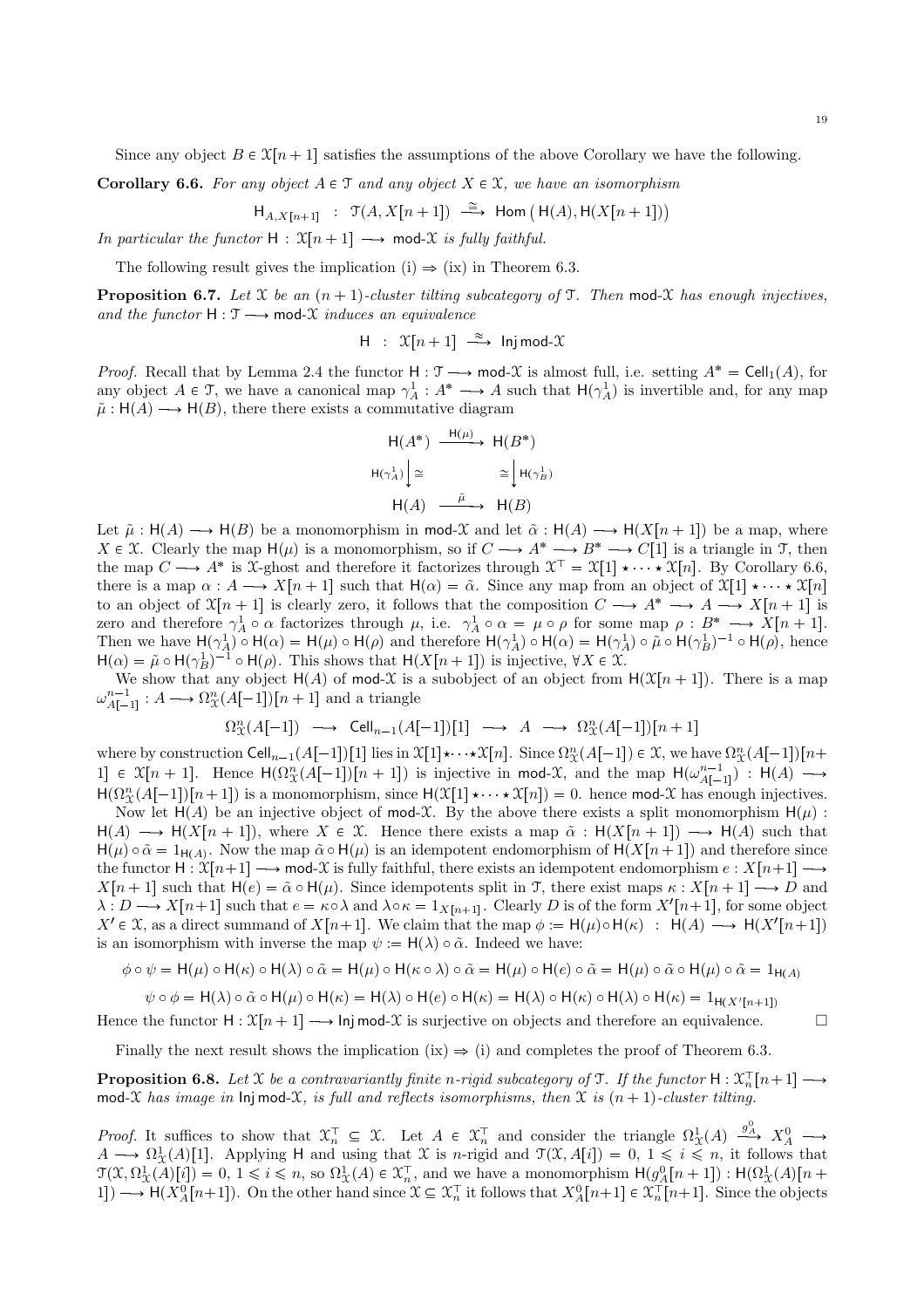$H(\Omega_X^1(A)[n+1])$  and  $H(X_A^0[n+1])$  are injective in mod-X, the above monomorphism splits. Since by hypothesis  $\text{H}[\chi_{n}^{-}[n+1]]$  is full and reflects isomorphisms, this implies that the map  $g_A^0[n+1] : \Omega_X^1(A)[n+1] \longrightarrow X_A^0[n+1]$ , or equivalently the map  $\Omega^1_{\mathfrak{X}}(A)[1] \longrightarrow X^0_A[1]$ , is split monic. Then the map  $A \longrightarrow \Omega^1_{\mathfrak{X}}(A)[1]$  is zero and therefore A lies in X as a direct summand of  $X_A^0 \in \mathfrak{X}$ . Hence  $\mathfrak{X}_n^{\top} = \mathfrak{X}$ .

From now on let X be a  $(n + 1)$ -cluster tilting subcategory of T, where  $n \ge 1$ .

**Corollary 6.9.** The abelian category mod-X is Frobenius if and only if  $\mathfrak{X} = \mathfrak{X}[n + 1]$ .

Corollary 6.10. There exists a torsion triple:

$$
(\mathfrak{X}[k-n] \star \cdots \star \mathfrak{X}[k-2] \star \mathfrak{X}[k-1], \mathfrak{X}[k], \mathfrak{X}[k+1] \star \mathfrak{X}[k+2] \star \cdots \star \mathfrak{X}[k+n]), \quad \forall k \in \mathbb{Z}
$$

*Proof.* Since  $\mathfrak{X}_n^{\top} = \mathfrak{X}$ , by Proposition 4.2 there is a torsion pair  $(\mathfrak{X} \star \mathfrak{X}[1] \star \cdots \star \mathfrak{X}[n-1], \mathfrak{X}[n])$  in  $\mathfrak{T}$ . Clearly then  $(\mathfrak{X}[k-n] \star \cdots \star \mathfrak{X}[k-2] \star \mathfrak{X}[k-1], \mathfrak{X}[k])$  is a torsion pair in  $\mathfrak{I}, \forall k \in \mathbb{Z}$ . The proof that  $(\mathfrak{X}[k], \mathfrak{X}[k+1] \star \mathfrak{X}[k+2] \star \cdots \star \mathfrak{X}[k+n])$  is a torsion pair in  $\mathfrak{T}$  is dual, using cellular cotowers, see 2.2.  $\Box$ 

We denote by  $\mathsf{K}_0(\mathfrak{X}, \oplus)$  the split Grothendieck group of the exact category X endowed with the split exact structure and by  $\mathsf{K}_0(\mathcal{T})$  the Grothendieck group of T. If  $n = 1$ , so that X is a 2-cluster tilting subcategory, and if T is algebraic, then Palu [25] proved that  $K_0(\mathcal{T})$  is a quotient of  $K_0(\mathcal{X}, \oplus)$  by a certain subgroup. In our case we have the following for  $n \geq 2$  and for arbitrary T.

**Corollary 6.11.** The inclusion  $\mathfrak{X} \longrightarrow \mathfrak{T}$  induces an epimorphism:  $\mathsf{K}_0(\mathfrak{X}, \oplus) \longrightarrow \mathsf{K}_0(\mathfrak{T}) \longrightarrow 0.$ 

*Proof.* Clearly the inclusion  $i : \mathfrak{X} \longrightarrow \mathfrak{T}$  induces an homomorphism  $\mathsf{K}_0(i) : \mathsf{K}_0(\mathfrak{X}, \oplus) \longrightarrow \mathsf{K}_0(\mathfrak{T})$ , by  $\mathsf{K}_0(i)[X] =$ [X]. Let A be in T and consider the triangle  $\Omega^1_{\mathfrak{X}}(A) \longrightarrow X^0_A \longrightarrow A \longrightarrow \Omega^1_{\mathfrak{X}}(A)[1]$ . Then in K(T) we have a relation  $[A] = [X_A^0] - [X_A^1(A)]$ . Similarly the triangle  $\Omega^2_{\mathcal{X}}(A) \longrightarrow X_A^1 \longrightarrow \Omega^1_{\mathcal{X}}(A) \longrightarrow \Omega^2_{\mathcal{X}}(A)[1]$  gives the relation  $[\Omega^1_{\mathfrak{X}}(A)] = [X_A^1] - [\Omega^2_{\mathfrak{X}}(A)]$  and therefore we have  $[A] = [X_A^0] - [X_A^1] + [\Omega^2_{\mathfrak{X}}(A)]$ . Continuing in this way we have a relation in  $K_0(T)$ :  $[A] = \sum_{i=0}^{n-1} (-1)^i [X_A^i] + (-1)^n [\Omega_A^n(A)]$ . By Theorem 5.3 we have  $\Omega_A^n(A)$ :  $X_A^n \in \mathcal{X}$ , hence  $[A] = \sum_{i=0}^n (-1)^i [X_A^i]$ . Hence  $[A] = \sum_{i=0}^n (-1)^i K_0(i) ([X_A^i]) = K_0(i) (\sum_{i=0}^n (-1)^i [X_A^i])$ , i.e. for any object A in T, the generator [A] lies in the image of  $K_0(i)$ , This clearly implies that  $K_0(i)$  is surjective.  $\Box$ 

### 7. Certain Cluster Tilting Subcategories are Gorenstein

Our aim in this section is to show that a special class of  $(n+1)$ -cluster tilting subcategories, called  $(n-k)$ strong  $(n + 1)$ -cluster tilting subcategories, of an arbitrary triangulated category, where  $n \ge 2k - 1$ , enjoys the property that the associated cluster tilted category  $\text{mod-}\mathcal{X}$  is k-Gorenstein.

Main examples include all 2-cluster tilting subcategories and all  $(n + 1)$ -cluster categories of associated to a finite-dimensional hereditary algebra over a field.

7.1. Gorenstein Categories. Let  $\mathscr A$  be an abelian category with enough projectives and enough injectives. We recall from [12] the following invariants attached to  $\mathscr{A}$ :

$$
\mathsf{silp}\mathscr{A} = \sup\{\mathsf{id}\,P\,|\,P\in\mathsf{Proj}\,\mathscr{A}\},\qquad \mathsf{spli}\mathscr{A} = \sup\{\mathsf{pd}\,I\,|\,I\in\mathsf{Inj}\,\mathscr{A}\}
$$

$$
\textsf{G-dim}\,\mathscr{A}:=\max\big\{\textsf{silp}\mathscr{A},\textsf{spli}\mathscr{A}\big\}
$$

We call G-dim  $\mathscr A$  the Gorenstein dimension of  $\mathscr A$  and then  $\mathscr A$  is called Gorenstein if G-dim  $\mathscr A$  <  $\infty$ . If G-dim  $\mathscr{A} \leq n < \infty$ , then we say that  $\mathscr{A}$  is *n*-Gorenstein.

**Lemma 7.1.** Let  $\mathscr A$  be an abelian category with enough projectives and enough injectives. Assume that spli  $\mathscr A$  <  $\infty$  and silp  $\mathscr A$  <  $\infty$ . Then  $\mathscr A$  is Gorenstein of dimension G-dim  $\mathscr A$  = spli  $\mathscr A$  = silp  $\mathscr A$ .

*Proof.* Let spli  $\mathscr{A} = n < \infty$  and silp  $\mathscr{A} = m < \infty$ . If  $m = 0$ , then any projective object of  $\mathscr{A}$  is injective, and since any injective has finite projective dimension, bounded by  $n$ , it follows that any injective object is projective, i.e.  $n = 0$ . Dually if  $n = 0$  we have  $m = 0$ . In both cases  $\mathscr A$  is Frobenius, i.e.  $\mathscr A$  is Gorenstein of dimension G-dim  $\mathscr{A} = 0$ . Now let  $n > m > 0$ , so  $n \ge 2$ . Since spli  $\mathscr{A} = n$  there exists an injective object I such that  $\Omega^{n-1}I$  is not projective, so  $\text{Ext}^1_{\mathscr{A}}(\Omega^{n-1}I,-)\neq 0$ . Hence there exists an object  $A\in\mathscr{A}$  such that  $\text{Ext}^n_{\mathscr{A}}(I, A) = \text{Ext}^1_{\mathscr{A}}(\Omega^{n-1}I, A) \neq 0$ . Let  $0 \longrightarrow \Omega(A) \longrightarrow P \longrightarrow A \longrightarrow 0$  be exact where P is projective. Evaluating the exact sequence of functors  $\longrightarrow \text{Ext}^1_{\mathscr{A}}(-, P) \longrightarrow \text{Ext}^1_{\mathscr{A}}(-, A) \longrightarrow \text{Ext}^2_{\mathscr{A}}(-, \Omega A) \longrightarrow \cdots$ at  $\Omega^{n-1}I$  and using that  $\text{Ext}_{\mathscr{A}}^2(\Omega^{n-1}I, \Omega A) \cong \text{Ext}_{\mathscr{A}}^{n+1}(I, \Omega A) = 0$  since pd  $I \leq n$ , we get an epimorphism  $\text{Ext}^1_{\mathscr{A}}(\Omega^{n-1}I, P) \longrightarrow \text{Ext}^1_{\mathscr{A}}(\Omega^{n-1}I, A) \longrightarrow 0.$  Hence  $\text{Ext}^n_{\mathscr{A}}(I, P) = \text{Ext}^1_{\mathscr{A}}(\Omega^{n-1}I, P) \neq 0.$  This shows that  $m \geq \mathsf{id} P > n$  and this is not the case. Dually if  $m > n$ , then we arrive at a contradiction. This shows that  $n = m$  and therefore  $\mathscr A$  is Gorenstein of Gorenstein dimension G-dim  $\mathscr A = \mathsf{snl} \mathscr A = \mathsf{sin} \mathscr A$  $n = m$  and therefore  $\mathscr A$  is Gorenstein of Gorenstein dimension G-dim  $\mathscr A = \mathsf{spli} \mathscr A = \mathsf{silp} \mathscr A$ .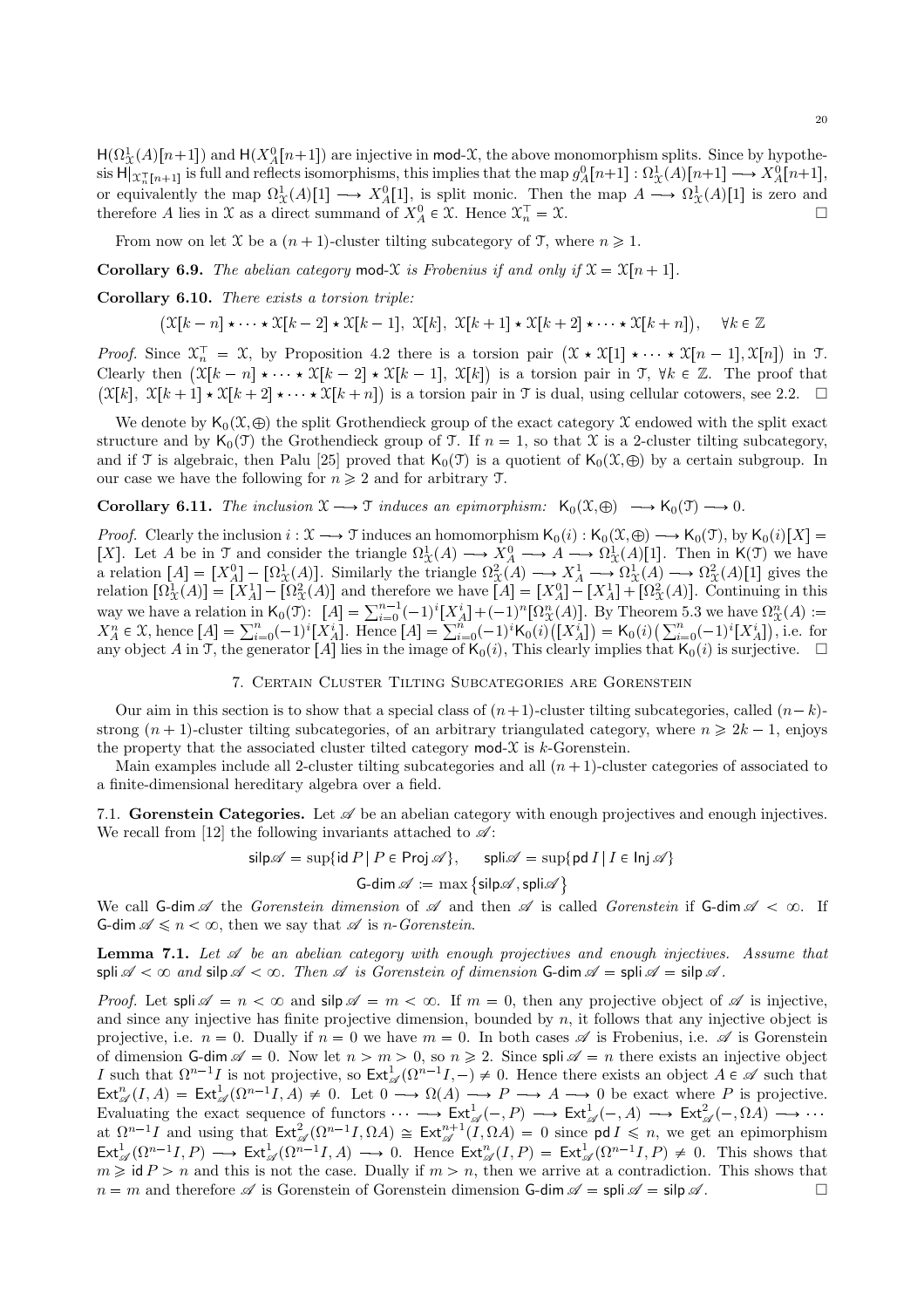7.2. Strong Cluster Tilting Subcategories. Let as before T be a triangulated category with split idempotents and  $\mathfrak X$  a full subcategory of  $\mathfrak T$  closed under direct summands and isomorphisms.

Then we have a chain of extension closed full subcategories of T:

$$
\cdots \subseteq \mathfrak{X}_{n-1}^{\top}[n] \subseteq \mathfrak{X}_{n-2}^{\top}[n-1] \subseteq \mathfrak{X}_{2}^{\top}[3] \subseteq \mathfrak{X}_{1}^{\top}[2] \subseteq \mathfrak{X}_{0}^{\top}[1] = \mathfrak{X}[2] \star \mathfrak{X}[3] \star \cdots \star \mathfrak{X}[n+1] \qquad (*)
$$

where, as easily seen:  $\mathcal{X}_t^{\top}[t+1] = \{ A \in \mathcal{T} \mid \mathcal{T}(\mathcal{X}, A[-k]) = 0, 1 \leq k \leq t \}.$ 

Clearly if X is  $(n + 1)$ -cluster tilting, then:  $\mathfrak{X}_{n+1}^{\top}[n+2] = 0$  and  $\mathfrak{X}[n+1] = \mathfrak{X}_{n}^{\top}[n+1]$ .

**Definition 7.2.** A full subcategory  $\mathcal X$  of  $\mathcal T$  is called *t*-strong, where  $t \geq 1$ , if:

$$
\mathfrak{X} \subseteq \mathfrak{X}_t^{\top}[t+1], \quad \text{i.e.} \quad \mathfrak{X}(\mathfrak{X}, \mathfrak{X}[-1]) = \cdots = \mathfrak{X}(\mathfrak{X}, \mathfrak{X}[-t]) = 0
$$

The following gives a convenient characterization of when a cluster tilting subcategory is t-strong.

**Proposition 7.3.** If X is  $(n + 1)$ -cluster tilting, then for  $1 \le t \le n$ , the following are equivalent:

- (i)  $\mathfrak X$  is t-strong. (ii)  $\mathfrak{X}[n+1] \subseteq \mathfrak{X} \star \mathfrak{X}[1] \star \cdots \mathfrak{X}[n-t].$
- *Proof.* (i)  $\Rightarrow$  (ii) We know that  $\mathcal{T} = \mathcal{X} \star \mathcal{X}[1] \star \cdots \star \mathcal{X}[n]$  and therefore  $\mathcal{X}[n+1] \subseteq \mathcal{X} \star \mathcal{X}[1] \star \cdots \star \mathcal{X}[n]$ . Hence for any object  $X \in \mathcal{X}$ , there exists a triangle  $A \longrightarrow X[n+1] \longrightarrow B \longrightarrow A[1]$ , where  $A \in \mathcal{X} \star \mathcal{X}[1] \star \cdots \star \mathcal{X}[n-t]$ and  $B \in \mathfrak{X}[n - t + 1] \star \cdots \star \mathfrak{X}[n]$ . Now the hypothesis (ii) implies that any map from an object from X to an

object from  $\mathfrak{X}[-t] \star \cdots \star \mathfrak{X}[-1]$  is zero and this trivially implies that any map from an object from  $\mathfrak{X}[n+1]$ to an object from  $\mathfrak{X}[n - t + 1] \star \cdots \star \mathfrak{X}[n]$  is zero. It follows that the map  $X[n + 1] \longrightarrow B$  is zero, hence  $X[n+1]$  lies in  $\mathfrak{X} \star \mathfrak{X}[1] \star \cdots \star \mathfrak{X}[n-t]$  as a direct summand of A.

(ii)  $\Rightarrow$  (i) The hypothesis implies that  $\mathfrak{X} \subseteq \mathfrak{X}[-n-1] \star \mathfrak{X}[-n] \star \cdots \star \mathfrak{X}[-t-1]$ . Hence for any object  $X \in \mathfrak{X}$ , there exists a triangle  $A \longrightarrow X \longrightarrow B \longrightarrow A[1]$ , where  $A \in \mathfrak{X}[-n-1] \star \cdots \star \mathfrak{X}[-t-1]$ . Let  $1 \leq k \leq t$  and consider any map  $X \longrightarrow X'[-k]$ , where  $X' \in \mathfrak{X}$ . The composition  $A \longrightarrow X \longrightarrow X'[-k]$  is zero since it lies in  $\mathcal{T}(\mathcal{X}, \mathcal{X}[n+1-k])$ . Hence the map  $X \longrightarrow X'[-k]$  factorizes through the map  $X \longrightarrow B$ . However using that  $1 \leq k \leq t$ , it follows easily that any map from an object from  $\mathfrak{X}[-n] \star \cdots \star \mathfrak{X}[-t-1]$  to an object from  $\mathfrak{X}[-k]$  is zero. Hence the map  $\mathfrak{X} \longrightarrow X'[-k]$  is zero, i.e.  $\mathfrak{X}(\mathfrak{X}, \mathfrak{X}[-k]) = 0, \quad 1 \le$  $\mathfrak{X}[-k]$  is zero. Hence the map  $\mathfrak{X} \longrightarrow X'[-k]$  is zero, i.e.  $\mathfrak{I}(\mathfrak{X}, \mathfrak{X}[-k]) = 0, \quad 1 \leq k \leq t.$ 

**Corollary 7.4.** Let X be an  $(n - k)$ -strong  $(n + 1)$ -cluster tilting subcategory of T, where  $0 \le k \le n - 1$ .

- (i)  $\mathfrak{X}[n + t + 1] \subseteq \mathfrak{X}[t] \star \mathfrak{X}[t + 1] \star \cdots \star \mathfrak{X}[t + k], \quad \forall t \in \mathbb{Z}$
- (ii)  $\mathfrak{T}(\mathfrak{X}, \mathfrak{X}[n + t + 1]) = 0$ , for  $1 \leq t \leq n k$ .

*Proof.* By Proposition 7.3 we have  $\mathfrak{X}[n+1] \subseteq \mathfrak{X} \star \mathfrak{X}[1] \star \cdots \star \mathfrak{X}[k]$  and (i) follows. Now  $\mathfrak{X}(\mathfrak{X}, \mathfrak{X}[n+t+1])$  is contained in  $\mathfrak{X}[t] \star \cdots \star \mathfrak{X}[n+k]$  and clearly  $\mathfrak{X}[t] \star \cdots \star \mathfrak{X}[n+k] \subseteq \mathfrak{X}[1] \star \cdots \star \mathfrak{X}[n] = \mathfrak{X}^{\top}$  for  $1 \leq t \leq n-k$ .  $\Box$ 

7.3. Gorensteinness of Strong Cluster Tilting Subcategories. Let X be an  $(n + 1)$ -cluster tilting subcategory of T, where  $n \geq 1$ . Let  $0 \leq k \leq n-1$  we say that X is strictly  $(n-k)$ -strong if X is  $(n-k)$ -strong but X is not  $(n - k + 1)$ -strong. Our main aim in this section is to prove the following result. Note that (i) is due to Keller-Reiten [21] and the case  $k = 1$  in (iii) was observed independently by Iyama-Oppermann [17].

**Theorem 7.5.** Let X be an  $(n + 1)$ -cluster tilting subcategory of T, where  $n \geq 1$ .

- (i) If  $n = 1$ , then G-dim mod- $\mathcal{X} \leq 1$ .
- (ii) G-dim mod- $\mathcal{X} = 0$  if and only if  $\mathcal X$  is n-strong.
- (iii) Assume that  $n \geq 2$  and X is  $(n k)$ -strong, where  $0 \leq k \leq n 1$ . Then:

$$
0 \leq k \leq \frac{n+1}{2} \qquad \Longrightarrow \qquad \text{G-dim mod-}\mathcal{X} \leq k
$$

In particular:

- (a) If n is odd and X is  $\left(\frac{n-1}{2}\right)$ -strong, then: **G-dim mod-** $\mathcal{X} \leq \frac{n+1}{2}$ .
- (b) If n is even and X is  $\left(\frac{n+1}{2}\right)$ -strong, then: **G-dim mod-** $\mathcal{X} \leq \frac{n-1}{2}$ .

Moreover if X is strictly  $(n - k)$ -strong, then: G-dim mod- $\mathcal{X} = k$ .

We split the proof of Theorem 7.5 into three steps as Propositions 7.7, 7.8 and 7.9.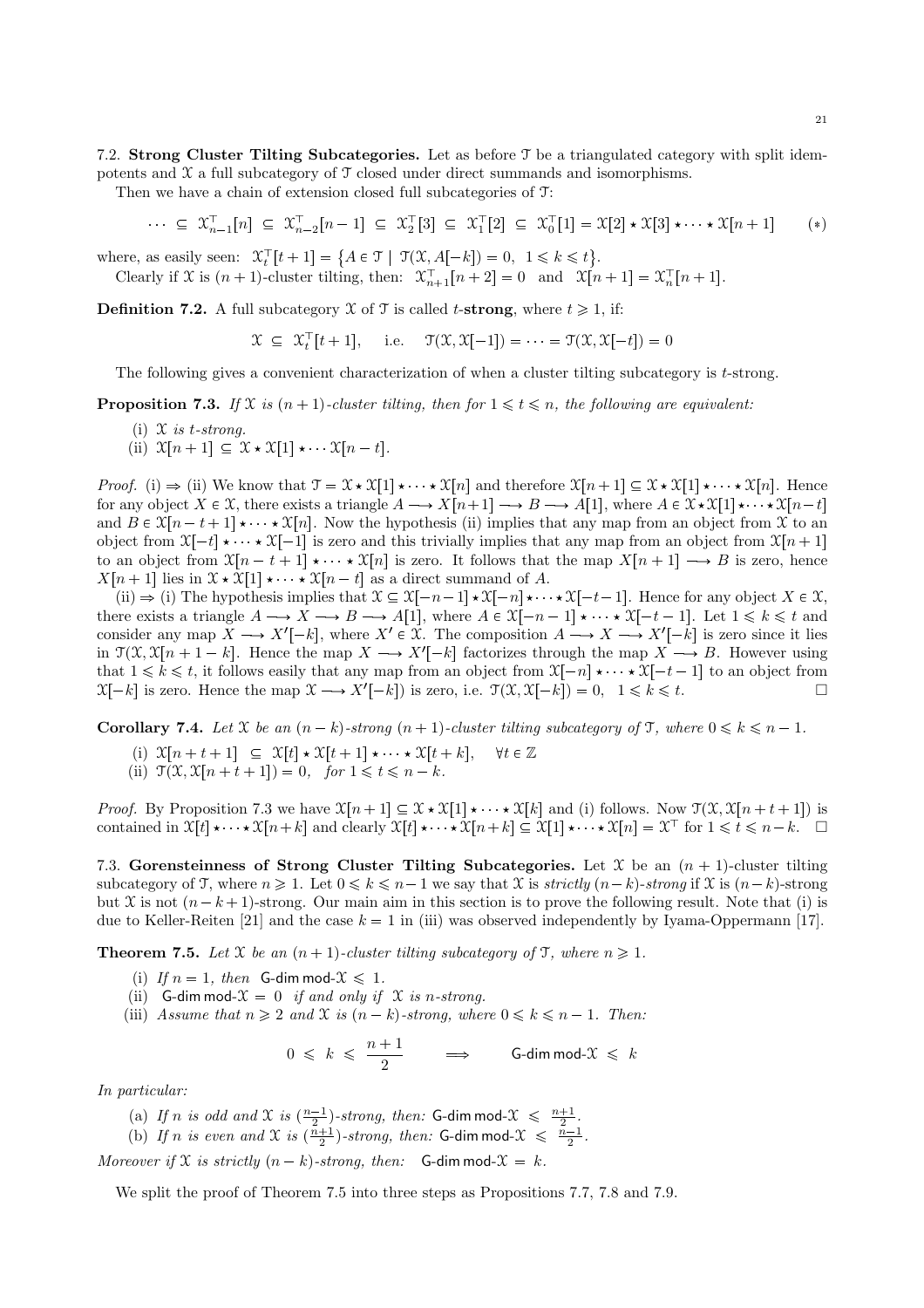7.3.1. Finiteness of splimod-X. We first investigate when splimod- $\mathcal{X} < \infty$ . We begin with the reformulation of Theorem 5.4.

**Proposition 7.6.** Let X be a contravariantly finite subcategory of  $\mathcal{T}$  and  $A \in \mathcal{T}$ .

- (i) If  $\mathfrak X$  is 1-rigid and  $A \in (\mathfrak X \star \mathfrak X[1]) \cap \mathfrak X_1^{\top}[2]$ , then: pd  $\mathsf H(A) \leq 1$ .
- (ii) Let  $t \geqslant 2$  and assume that  $\mathfrak X$  is  $(t 1)$ -strong and t-rigid. Then:

 $A \in (\mathfrak{X} \star \mathfrak{X}[1] \star \cdots \star \mathfrak{X}[t]) \cap \mathfrak{X}_t^{\top}[t+1] \implies \text{pd } \mathsf{H}(A) \leq t.$ 

The next result proves half of Theorem 7.5.

**Proposition 7.7.** Let X be an  $(n + 1)$ -cluster tilting subcategory of T, where  $n \geq 1$ . Let  $0 \leq k \leq n - 1$  and assume that X is  $(n - k)$ -strong. Then spli mod- $X \leq k$  provided that  $n \geq 2k - 1$ .

*Proof.* If X is n-strong, then clearly  $X[n+1] = X_n^T = X$  and therefore any injective object of mod-X is projective. Hence splimod- $\mathfrak{X} = 0$ . Assume that  $\mathfrak{X}$  is  $(n-1)$ -strong. If  $n = 1$ , then the condition 0strong is vacuous, but  $\mathfrak{X}[n+1] \subseteq \mathfrak{X} \star \mathfrak{X}[1]$ , since  $\mathfrak{T} = \mathfrak{X} \star \mathfrak{X}[1]$ . Hence for any  $X \in \mathfrak{X}$ , there exists a triangle  $X^1 \longrightarrow X^0 \longrightarrow X[2] \longrightarrow X^1[1]$ , where  $X^1, X^1 \in \mathfrak{X}$ , This clearly implies that  $\mathsf{pd} \, \mathsf{H}(X[2]) \leq 1$ , i.e. spli mod- $\mathcal{X} \leq 1$ . If  $n \geq 2$ , then by Proposition 1.3 we have  $\mathcal{X}[n+1] \subseteq \mathcal{X} \star \mathcal{X}[1]$  and clearly  $\mathcal{X}[n+1] \subseteq \mathcal{X}_1^{\top}[2]$ . Then by Proposition 1.2 we have  $\mathsf{pd} H(X[n+1]) \leq 1$ ,  $\forall X \in \mathcal{X}$ . Hence spli mod- $\mathcal{X} \leq 1$ . If  $\mathcal{X}$  is  $(n-2)$ -strong and  $n \geq 3$ , then by Proposition 1.3 we have  $\mathfrak{X}[n+1] \subseteq \mathfrak{X} \star \mathfrak{X}[1] \star \mathfrak{X}[2]$ , and clearly  $\mathfrak{X} \subseteq \mathfrak{X}$ [3], since  $n \geq 3$ . Then by Proposition 7.6 we have pd  $H(X[n + 1]) \le 2$ ,  $\forall X \in \mathcal{X}$ . Hence spli mod- $\mathcal{X} \le 2$ .

Continuing in this way assume that X is  $(n - k)$ -strong, where  $2 \leq k \leq n - 1$ . By Proposition 7.3 then we have  $\mathfrak{X}[n+1] \subseteq \mathfrak{X} \star \mathfrak{X}[1] \star \cdots \star \mathfrak{X}[k]$ . Since clearly  $\mathfrak{X}[n+1] \subseteq \mathfrak{X}_k^{\top}[k+1]$ , we have  $\mathfrak{X}[n+1] \subseteq$  $(\mathfrak{X} \star \mathfrak{X}[1] \star \cdots \star \mathfrak{X}[k]) \cap \mathfrak{X}_k^{\top}[k+1]$ . Our assumption  $n \geq 2k-1$  gives  $n-k \geq k-1$ , so the chain of subcategories (\*) shows that  $\mathfrak{X}_{n-k}^{\top}[n-k+1] \subseteq \mathfrak{X}_{k-1}^{\top}[k]$ . Since X is  $(n-k)$ -strong, it follows that  $\mathfrak{X} \subseteq \mathfrak{X}_{n-k}^{\top}[n-k+1]$ and therefore  $\mathcal{X} \subseteq \mathcal{X}_{k-1}^{\top}[k]$ , i.e.  $\mathcal{X}$  is  $(k-1)$ -strong. Then Proposition 7.6 gives us that  $\mathsf{pd} \mathsf{H}(X[n+1]) \leq k$ ,  $\forall X \in \mathcal{X}$ . We infer that spli mod- $\mathcal{X} \leq k$ .

7.3.2. Finiteness of silp mod- $\mathcal X$ . Now we turn our attention to the investigation of when silp mod- $\mathcal X$  is finite. The following result combined with Proposition 7.7 proves the other half of Theorem 7.5.

**Proposition 7.8.** Let X be an  $(n + 1)$ -cluster tilting subcategory of T, where  $n \geq 1$ . Let  $0 \leq k \leq n - 1$  and assume that X is  $(n - k)$ -strong. Then silp mod- $X \le k$  provided that  $n \ge 2k - 1$ .

*Proof.* Let  $X \in \mathcal{X}$  be an arbitrary object. We shall show that  $\mathsf{id} \, \mathsf{H}(X) \leq k$ . For the convenience of the reader and to make the proof more transparent, we first treat the cases  $0 \le k \le 2$ .

**Case**  $k = 0$ . Let first  $k = 0$ , i.e.  $\mathfrak{X}$  is *n*-strong. Then clearly we have  $\mathfrak{X}[n+1] = \mathfrak{X}_n^{\top} = \mathfrak{X}$ , so by Corollary 6.9, mod- $\mathfrak X$  is Frobenius and then G-dim mod- $\mathfrak X = 0$ .

**Case**  $k = 1$ . Now assume that  $n \ge 1$  and  $k = 1$ , so X is  $(n - 1)$ -strong. First we treat the case  $n = 1$ . Then the condition 0-strong is vacuous. For any  $X \in \mathcal{X}$  we have a triangle

$$
\Omega^1_{\mathfrak{X}}(X[-1]) \longrightarrow \text{Cell}_0(X[-1]) \longrightarrow X[-1] \longrightarrow \Omega^1_{\mathfrak{X}}(X[-1])[1]
$$

where  $\Omega^1_{\mathcal{X}}(X[-1]) := X_0^* \in \mathcal{X}$  and  $\text{Cell}_0(X[-1]) := X_1^* \in \mathcal{X}$ . Then we have a triangle

 $X \longrightarrow X_0^*[2] \longrightarrow X_1^*[2] \longrightarrow X[1]$ 

which induces a short exact sequence

$$
0 \longrightarrow \mathsf{H}(X) \longrightarrow \mathsf{H}(X_0^*[2]) \longrightarrow \mathsf{H}(X_1^*[2]) \longrightarrow 0
$$

and the objects  $H(X_0^*[2])$ ,  $H(X_1^*[2])$  are injective in mod-X. Hence id  $H(X) \leq 1$  and therefore silp mod- $X \leq 1$ . Now assume that  $n \geq 2$  and therefore we have:  $\mathcal{T}(\mathcal{X}, \mathcal{X}[-i]) = 0, 1 \leq i \leq n - 1$ . Consider the triangle

arising from the tower  $\mathsf{Cell}_{X[-1]}\colon$ 

$$
\Omega_X^n(X[-1])[n-1] \longrightarrow \text{Cell}_{n-1}(X[-1]) \longrightarrow X[-1] \longrightarrow \Omega_X^n(X[-1])[n]
$$

Setting  $\Omega_{\mathfrak{X}}^n(X[-1]) := X_0^*$  and  $C_1 = \text{Cell}_{n-1}(X[-1]),$  we have a triangle

$$
X_0^*[n] \longrightarrow C_1[1] \longrightarrow X \longrightarrow X^*[n+1] \tag{7.1}
$$

and we know that  $X_0^* \in \mathcal{X}$  and  $C \in \mathcal{X} \times \mathcal{X}[1] \times \cdots \times \mathcal{X}[n-1]$ . Applying H to (7.1) and using that  $H(C_1[1]) = 0$ and the fact that X is  $(n-1)$ -strong, so  $\mathcal{T}(\mathfrak{X}, \mathfrak{X}[-i]) = 0, 1 \leq i \leq n-1$ , we have an exact sequence

$$
0 \longrightarrow \mathsf{H}(X) \longrightarrow \mathsf{H}(X_0^*[n+1]) \longrightarrow \mathsf{H}(C_1[2]) \longrightarrow 0 \tag{7.2}
$$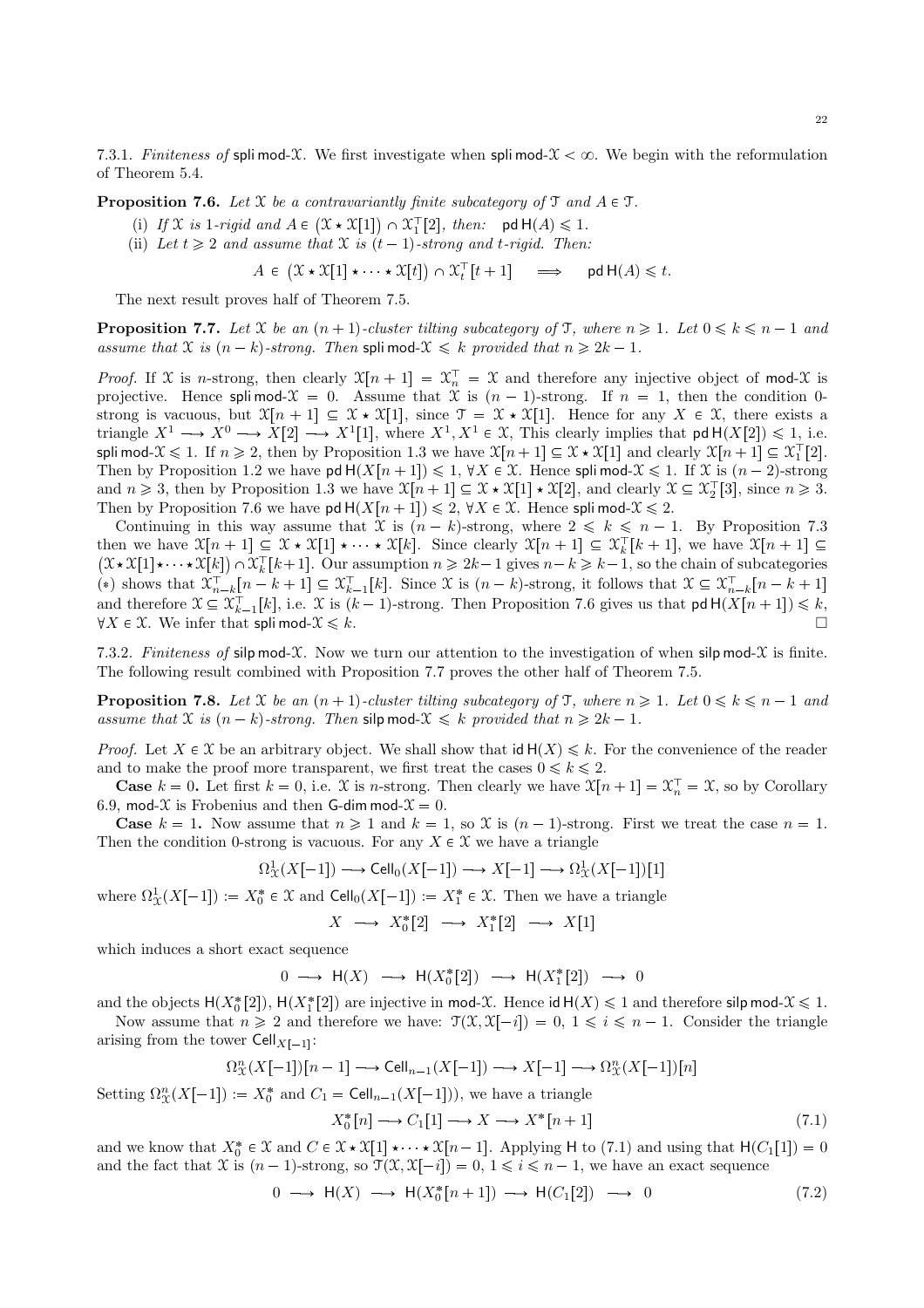$$
C_1 \in \mathfrak{X}_n^{\top}[n-1] = \mathfrak{X}[n-1]
$$

It follows that  $C_1[2] \in \mathfrak{X}[n+1]$ . We infer that the object  $H(C_1[2])$  is injective in mod-X and therefore the short exact sequence (7.2) is an injective coresolution of  $H(X)$ , i.e. id  $H(X) \le 1$ . Hence silp mod- $X \le 1$ .

**Case**  $k = 2$ . Next assume that  $n \ge 3$  and  $k = 2$ , so X is  $(n-2)$ -strong. Equivalently  $\mathcal{T}(\mathcal{X}, \mathcal{X}[-i]) = 0$ ,  $1 \leq i \leq n-2$ . Then as above we have a triangle

$$
X \longrightarrow X_0^*[n+1] \longrightarrow C_1[2] \longrightarrow X[1] \tag{7.3}
$$

where  $X_0^* \in \mathfrak{X}$  and  $C_1 \in \mathfrak{X} \star \mathfrak{X}[1] \star \cdots \star \mathfrak{X}[n-1]$ , such that the following sequence is exact:

$$
0 \longrightarrow H(X) \longrightarrow H(X_0^*[n+1]) \longrightarrow H(C_1[2]) \longrightarrow 0
$$

Applying H to (7.3) and using that  $C_1[1] \in \mathfrak{X}[1] \star \cdots \star \mathfrak{X}[n]$  and the fact that X is  $(n-2)$ -strong, the induced long exact sequence shows that  $\mathfrak{T}(\mathfrak{X}, C_1[1]) = \mathfrak{T}(\mathfrak{X}, C_1) = \mathfrak{T}(\mathfrak{X}, C_1[-1]) = \cdots \mathfrak{T}(\mathfrak{X}, C_1[-n+3]) = 0$ , i.e.

$$
C_1 \in \mathfrak{X}_{n-1}^{\top}[n-2]
$$

Now consider the object  $C_1[2]$  and let

$$
\Omega_X^n(C_1[1])[n-1] \longrightarrow \text{Cell}_{n-1}(C_1[1]) \longrightarrow C_1[1] \longrightarrow \Omega_X^n(C_1[1])[n]
$$

be the triangle arising from the tower  $\text{Cell}_{C_1[2]-1]}$  =  $\text{Cell}_{C_1[1]}$ . Setting  $\Omega^n_{\mathcal{X}}(C_1[1]) := X_1^*$  and  $C_2 :=$  $Cell_{n-1}(C_1[1])$ , we have a triangle

$$
C_1[2] \longrightarrow X_1^*[n+1] \longrightarrow C_2[2] \longrightarrow C_1[3] \tag{7.4}
$$

where  $X_1^* \in \mathfrak{X}$  and  $C_1, C_2 \in \mathfrak{X} \star \mathfrak{X}[1] \star \cdots \star \mathfrak{X}[n-1]$ . We claim that  $H(C_1[3]) = 0$  and  $C_2[2] \in \mathfrak{X}[n+1]$ . First note that since X is  $(n-2)$ -strong, by Proposition 7.3 it follows that  $\mathfrak{X}[n+1] \subseteq \mathfrak{X} \star \mathfrak{X}[1] \star \cdots \star \mathfrak{X}[n-(n-2])$  $\mathcal{X} \star \mathcal{X}[1] \star \mathcal{X}[2]$ . Hence  $\mathcal{X}[n+2] \subseteq \mathcal{X}[1] \star \mathcal{X}[2] \star \mathcal{X}[3] \subseteq \mathcal{X}[1] \star \mathcal{X}[2] \star \cdots \star \mathcal{X}[n] = \mathcal{X}^{\top}$ . Since  $n \geq 3$ , it follows that  $H(\mathcal{X}[n+3]) = 0$  and therefore applying H to the triangle (1.2) we infer that  $H(C_1[3]) = 0$ . On the other hand applying H to the triangle (7.4) and using that X is  $(n-2)$ -strong and  $C_1 \in \mathfrak{X}_{n-1}^{\top}[n-2]$ , we see that  $\mathfrak{T}(\mathfrak{X}, C_2[-i]) = 0, -1 \leq i \leq n-2$ . This means that  $C_2[-n+1] \in \mathfrak{X}_n^{\top} = \mathfrak{X}$  and therefore

$$
C_2 \in \mathfrak{X}_n^{\top}[n-1] = \mathfrak{X}[n-1]
$$

It follows that  $C_2[2] \in \mathfrak{X}[n+1]$ . Therefore the triangle (7.4) induces a short exact sequence

$$
0 \longrightarrow H(C_1[2]) \longrightarrow H(X_1^*[n+1]) \longrightarrow H(C_2[2]) \longrightarrow
$$

where the object  $H(C_2[2])$  is injective in mod-X. We infer that the exact sequence

$$
0 \longrightarrow H(X) \longrightarrow H(X_0^*[n+1]) \longrightarrow H(X_1^*[n+1]) \longrightarrow H(C_2[2]) \longrightarrow 0
$$

is an injective resolution of  $H(X)$  and therefore  $id H(X) \le 2$ . Hence  $silp \mod X \le 2$ .

 $\Omega$ 

 $\Omega$ 

**Case**  $k \leq n-1$ . Now we treat the general case, so assume  $0 \leq k \leq n-1$  and  $n \geq 2k-1$ . Working as above we may construct triangles

$$
X \longrightarrow X_0^*[n+1] \longrightarrow C_1[2] \longrightarrow X[1] \tag{7.5}
$$

 $\Omega$ 

$$
C_1[2] \longrightarrow X_1^*[n+1] \longrightarrow C_2[2] \longrightarrow C_1[3] \tag{7.6}
$$

$$
C_{k-1}[2] \longrightarrow X_{k-1}^*[n+1] \longrightarrow C_k[2] \longrightarrow C_{k-1}[3]
$$
\n
$$
(7.7)
$$

where  $X_i^* \in \mathfrak{X}$ , for  $0 \leq i \leq k-1$ , and  $C_i \in \mathfrak{X} \star \mathfrak{X}[1] \star \cdots \star \mathfrak{X}[n-1]$ , for  $0 \leq i \leq k$ . It follows that  $C_i[1] \in \mathfrak{X}[1] \star \mathfrak{X}[2] \star \cdots \star \mathfrak{X}[n] = \mathfrak{X}^\top$ , so the above triangles induce exact sequences:

 $\vdots$ 

 $\vdots$ 

$$
\longrightarrow \mathsf{H}(X) \longrightarrow \mathsf{H}(X_0^*[n+1]) \longrightarrow \mathsf{H}(C_1[2]) \longrightarrow 0 \tag{7.8}
$$

$$
0 \longrightarrow \mathsf{H}(C_1[2]) \longrightarrow \mathsf{H}(X_1^*[n+1]) \longrightarrow \mathsf{H}(C_2[2]) \longrightarrow \mathsf{H}(C_1[3]) \longrightarrow \cdots \tag{7.9}
$$

$$
0 \longrightarrow \mathsf{H}(C_{k-1}[2]) \longrightarrow \mathsf{H}(X_{k-1}^*[n+1]) \longrightarrow \mathsf{H}(C_k[2]) \longrightarrow \mathsf{H}(C_{k-1}[3]) \longrightarrow \cdots
$$
 (7.10)  
Clearly then to show that  $\mathsf{id} \mathsf{H}(X) \le k$ , it suffices to show that:

$$
\mathsf{H}(C_i[3]) = 0, \quad 1 \leq i \leq k - 1 \quad \text{and} \quad C_k[2] \in \mathfrak{X}[n+1] \tag{\dagger}
$$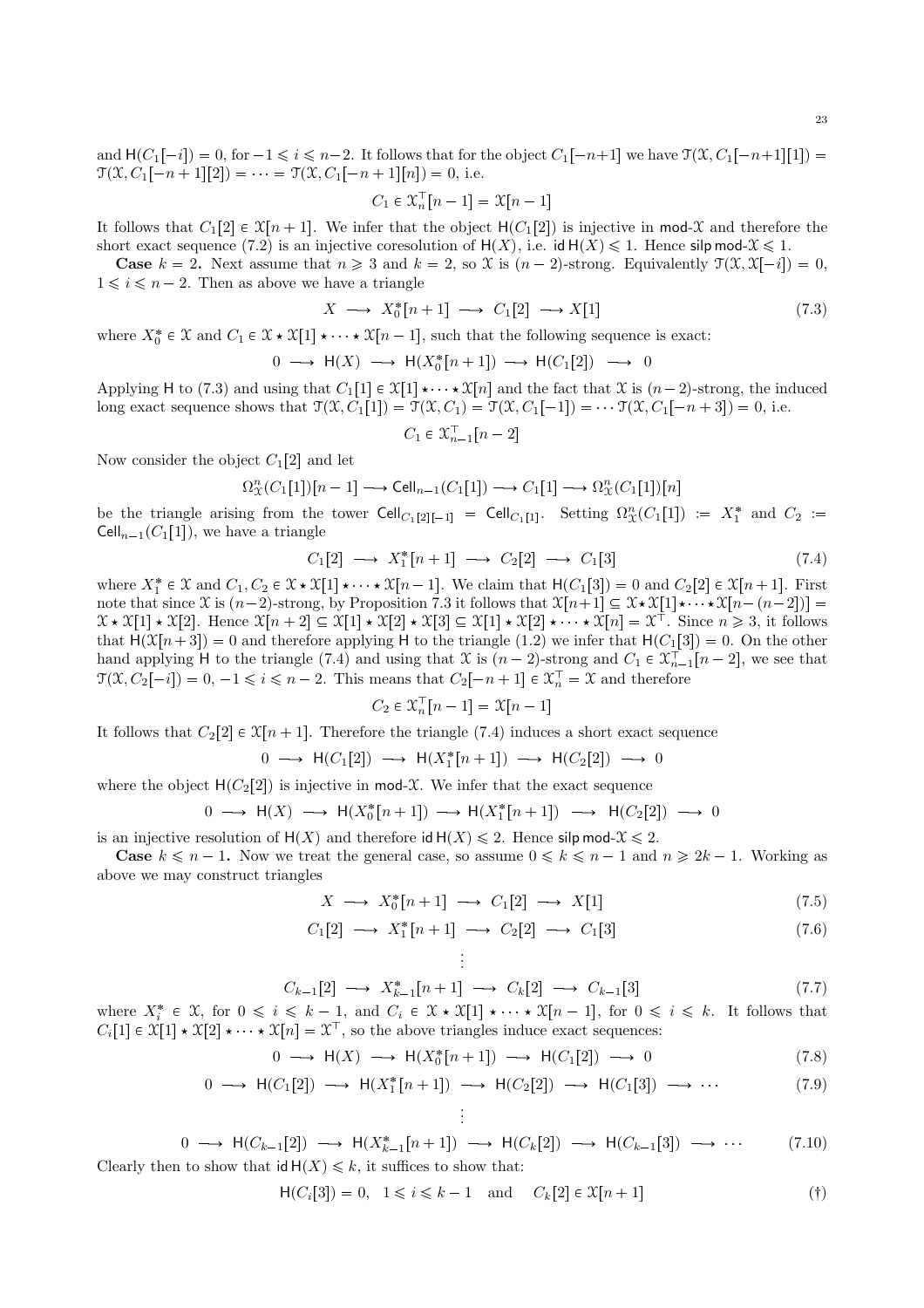Since X is  $(n-k)$ -strong, by Proposition 7.3 we have  $\mathfrak{X}[n+1] \subseteq \mathfrak{X} \star \mathfrak{X}[1] \star \cdots \star \mathfrak{X}[k]$ . It follows that

$$
\mathcal{X}[n+i] \subseteq \mathcal{X}[i-1] \star \mathcal{X}[i] \star \cdots \star \mathcal{X}[k+i-1]
$$

and therefore

$$
\mathfrak{X}[n+i] \subseteq \mathfrak{X}^{\top}, \quad k \leq n-i+1, \quad 2 \leq i \leq k-1 \tag{7.11}
$$

Applying H to the triangle (7.5) and Using (7.11) and the fact that  $C_1[1] \in \mathfrak{X}^{\mathsf{T}}$ , we see directly that

$$
\mathsf{H}(C_1[-n+k+1]) = \dots = \mathsf{H}(C_1) = \mathsf{H}(C_1[1]) = \mathsf{H}(C_1[3]) = \dots = \mathsf{H}(C_1[k]) = 0 \tag{7.12}
$$

Then using  $(7.12)$  it follows that  $(7.9)$  becomes a short exact sequence

$$
0 \longrightarrow \mathsf{H}(C_1[2]) \longrightarrow \mathsf{H}(X_1^*[n+1]) \longrightarrow \mathsf{H}(C_2[2]) \longrightarrow 0 \tag{7.13}
$$

and the long exact sequence induced after applying  $H$  to the triangle  $(7.6)$ , gives us

$$
\mathsf{H}(C_2[-n+k]) = \dots = \mathsf{H}(C_2) = \mathsf{H}(C_2[1]) = \mathsf{H}(C_2[3]) = \dots = \mathsf{H}(C_2[k-1]) = 0 \tag{7.14}
$$

Continuing inductively in this way we see  $H(C_{k-1}[3]) = 0$  and

$$
H(C_k[-n+2]) = \dots = H(C_{-n+1}) = H(C_2[1]) = 0 \tag{7.15}
$$

This means that  $C_k[-n+1] \in \mathfrak{X}_n^{\top} = \mathfrak{X}$  and therefore  $C_k \in \mathfrak{X}[n-1]$ . Hence  $C_k[2] \in \mathfrak{X}[n+1]$  and the exact sequence  $(7.10)$  becomes a short exact sequence

$$
0 \longrightarrow \mathsf{H}(C_{k-1}[2]) \longrightarrow \mathsf{H}(X_{k-1}^*[n+1]) \longrightarrow \mathsf{H}(C_k[2]) \longrightarrow 0 \tag{7.16}
$$

and the object  $H(C_k[2])$  is injective in mod-X. It follows that the exact sequence

 $0 \longrightarrow H(X) \longrightarrow H(X_0^*[n+1]) \longrightarrow H(X_1^*[n+1]) \longrightarrow \cdots \longrightarrow H(X_{k-1}^*[n+1]) \longrightarrow H(C_k[2]) \longrightarrow 0$ is an injective coresolution of  $H(X)$  and therefore  $id H(X) \le k$ . We conclude that silp mod- $X \le k$ .  $\Box$ 

Finally the next result completes the proof of Theorem 7.5.

**Proposition 7.9.** Let X be an  $(n + 1)$ -cluster tilting subcategory of T, where  $n \ge 1$ . Let  $0 \le k \le n - 1$  and assume that X is strictly  $(n - k)$ -strong. If  $n \ge 2k - 1$ , then: G-dim mod- $\mathcal{X} = k$ .

*Proof.* Let  $X \in \mathcal{X}$ . By Proposition 7.7, we have  $\mathsf{pd} H(X[n+1]) \leq k$ . Assuming that  $\mathsf{pd} H(X[n+1]) \leq k-1$ ,  $\forall X \in \mathcal{X}$ , we show that  $\mathcal{X}$  is  $(n - k + 1)$ -strong. If  $0 \le k \le 1$ , then the assertion is clear. So assume that  $k \ge 2$ . We consider triangles  $(T_t) : A^t \longrightarrow X^{t-1} \longrightarrow A^{t-1} \longrightarrow A^t[1]$ , where each map  $X^{t-1} \longrightarrow$  $X^{t-1}$  is a right X-approximation,  $t \ge 1$ , and  $A^0 = X[n+1]$ , so that  $A^t = \Omega_X^t(X[n+1])$ . Applying H to the triangle  $(T_1)$ , we obtain an exact sequence  $0 \longrightarrow H(A^1) \longrightarrow H(X^0) \longrightarrow H(X[n+1]) \longrightarrow 0$  and  $\mathcal{T}(\mathcal{X}, A^1[-i]) = 0, 1 \leq i \leq n-k$ . Using this and applying H to the triangle  $(T_2)$ , we obtain an exact sequence  $0 \longrightarrow H(A^2) \longrightarrow H(X^1) \longrightarrow H(A^1) \longrightarrow 0$  and  $\mathfrak{T}(\mathfrak{X}, A^2[-i]) = 0, 1 \le i \le n-k-1$ . Continuing in this way, we finally obtain an exact sequence  $0 \longrightarrow H(A^{k-1}) \longrightarrow H(X^{k-2}) \longrightarrow H(A^{k-2}) \longrightarrow 0$  and  $\mathfrak{T}(\mathfrak{X}, A^{k-1}[-i]) = 0$ ,  $1 \leq i \leq n-2k+2$ . Since we assumed that  $\mathsf{pd} H(X[n+1]) \leq k-1$ , the object  $\mathsf{H}(A^{k-1})$  is projective. Hence there is a map  $\alpha: X^* \longrightarrow A^{k-1}$ , where  $X^* \in \mathfrak{X}$ , inducing an isomorphism  $H(\alpha): H(X^*) \stackrel{\cong}{\longrightarrow} H(A^{k-1})$ . Let  $X^* \longrightarrow A^{k-1} \longrightarrow B \longrightarrow X^*$ [1] be a triangle. Applying H to this triangle and using that X is  $(n-k)$ -strong, the fact that  $H(\alpha)$  is invertible, and the vanishing condition  $\mathcal{T}(\mathcal{X}, A^{k-1}[-i]) = 0, 1 \leq i \leq n-2k+2$ , we infer that  $\mathfrak{T}(\mathfrak{X},B[-k+1]) = \mathfrak{T}(\mathfrak{X},B[-k+2]) = \mathfrak{T}(\mathfrak{X},B[-k+n]) = 0$ , i.e.  $B[-k] \in \mathfrak{X}_n^{\mathsf{T}} = \mathfrak{X}$ . Hence  $B \in \mathfrak{X}[k]$  and this implies that the map  $B \longrightarrow X^*[1]$  is zero since it lies in  $\mathfrak{T}(\mathfrak{X}, \mathfrak{X}[-k+1])$  and this space is zero since  $1 \le k - 1 \le n - k$  and  $\mathcal X$  is  $(n - k)$ -strong and  $n \ge 2k - 1$ . We infer that  $A^{k-1}$  admits a direct sum decomposition  $A^{k-1} \cong X^* \oplus X'[k]$ . On the other hand, since  $A^{k-1} = \Omega_{\mathcal X}^{k-1}(X[n+1])$ , we know by Remark 2.2 that  $A^{k-1}$  lies in  $\mathfrak{X} \star \mathfrak{X}[1] \star \cdots \star \mathfrak{X}[k-1]$ . Since clearly any map from an object of  $\mathcal{X} \star \mathcal{X}[1] \star \cdots \star \mathcal{X}[k-1]$  to an object from  $\mathcal{X}[k]$  is zero, it follows that the projection  $A^{k-1} \longrightarrow X'[k]$  is zero and this implies that  $A^{k-1} \cong X^* \in \mathcal{X}$ . Then  $A^{k-2}$  lies in  $\mathcal{X} \star \mathcal{X}[1]$  and us it follows inductively that  $A^1 \in \mathcal{X} \star \mathcal{X}[1] \star \cdots \mathcal{X}[k-2]$ . Then  $X[n+1]$  lies in  $\mathcal{X} \star \mathcal{X}[1] \star \cdots \mathcal{X}[k-1]$ , hence  $\mathfrak{X}[n+1] \subseteq \mathfrak{X} \star \mathfrak{X}[1] \star \cdots \mathfrak{X}[k-1]$ . Then Proposition 7.3 shows that  $\mathfrak{X}$  is  $(n-k+1)$ -strong as required.  $\square$ 

**Remark 7.10.** Let X be an  $(n + 1)$ -cluster tilting subcategory of T, where  $n \ge 1$ . Then Theorem 7.5 gives the following picture:

- If X is *n*-strong, then: **G-dim mod-** $\mathcal{X} = 0$ .
- If X is strictly  $(n-1)$ -strong, then: G-dim mod- $\mathcal{X} = 1$ .
- If X is strictly  $(n-2)$ -strong and  $n \ge 3$ , then: G-dim mod- $\mathcal{X} = 2$ .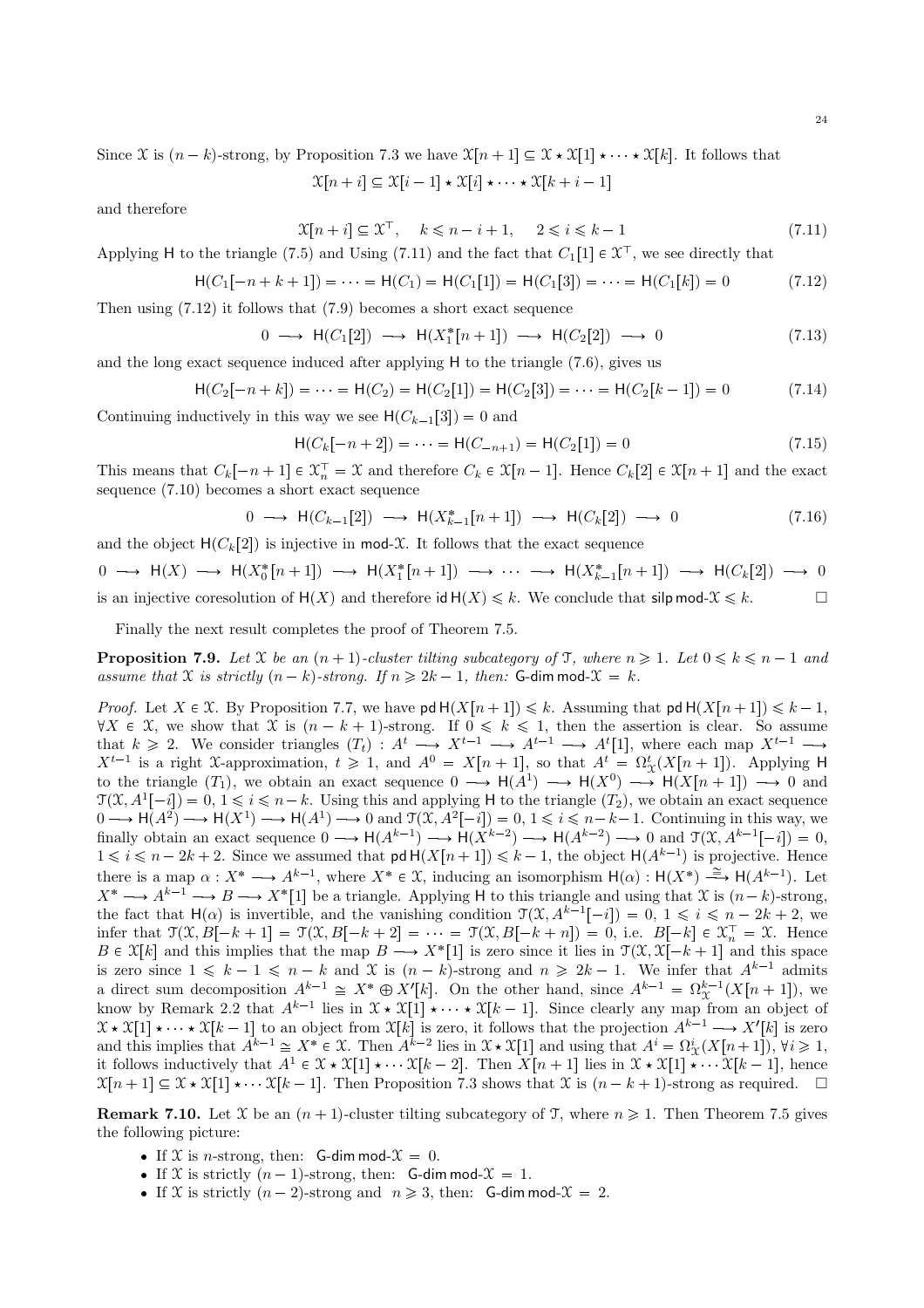- If X is strictly  $(n 3)$ -strong and  $n \ge 5$ , then: G-dim mod- $\mathcal{X} = 3$ .
- . If X is strictly  $(n - k)$ -strong and  $n \ge 2k - 1$ , then: G-dim mod- $\mathcal{X} = k$ . . . .
- If X is strictly 3-strong and  $n \leq 7$ , then: G-dim mod- $\mathcal{X} = n 3 \leq 4$ .
- If X is strictly 2-strong and  $n \leq 5$ , then: G-dim mod- $\mathcal{X} = n 2 \leq 3$ .
- If X is strictly 1-strong and  $n \leq 3$ , then: G-dim mod- $\mathcal{X} = n 1 \leq 2$ .
- If  $n = 1$ , then: G-dim mod- $\mathcal{X} \leq 1$ .

. .

Since for an abelian category  $\mathscr A$  we have G-dim  $\mathscr A \leq \mathsf g$ . dim  $\mathscr A$ , with equality if  $\mathsf g$ l. dim  $\mathscr A \leq \infty$ , we have the following consequence.

**Corollary 7.11.** Let X be an  $(n + 1)$ -cluster tilting subcategory of T, where  $n \geq 1$ . Let  $0 \leq k \leq n - 1$  and assume that X is  $(n - k)$ -strong. If  $n \geq 2k - 1$ , then either gl. dim mod- $\mathcal{X} = \infty$  or else gl. dim mod- $\mathcal{X} \leq k$ . Moreover if gl. dim mod- $\mathcal{X} < \infty$  and X is strictly  $(n - k)$ -strong, then gl. dim mod- $\mathcal{X} = k$ .

**Corollary 7.12.** Let X be an  $(n - k)$ -strong  $(n + 1)$ -cluster tilting subcategory of  $\mathcal{T}, 0 \leq k \leq n - 1$ . Assume that  $n \geq 2k - 1$ . Then mod-X is Frobenius if and only if  $\mathcal{T}(\mathcal{X}, \mathcal{X}[-n+k-i]) = 0, 1 \leq i \leq k$ .

The next result characterizes strong  $(n + 1)$ -cluster tilting subcategory of T in terms of vanishing of the obstructions groups  $0_{-,-}$ .

**Proposition 7.13.** Let X be a  $(n+1)$ -cluster tilting subcategory of T, where  $n \geq 2$ . Then for  $1 \leq k \leq n-1$ , the following statements are equivalent:

- (i)  $\mathfrak X$  is  $(n-k)$ -strong.
- (ii)  $\mathcal{O}_{\mathfrak{X}[-i],-} = 0, 1 \leq i \leq n k.$

In particular if the functor  $H : \mathcal{T} \longrightarrow \text{mod-}\mathcal{X}$  is full, then  $\mathcal{X}$  is  $(n-k)$ -strong, for any k with  $1 \leq k \leq n-1$ , and mod- $\mathfrak X$  is 1-Gorenstein.

*Proof.* (i)  $\Rightarrow$  (ii) Since X is  $(n - k)$ -strong, we have  $H(\mathfrak{X}[-i]) = \mathfrak{I}(\mathfrak{X}, \mathfrak{X}[-i]) = 0$ , for  $1 \leq i \leq n - k$ . This clearly implies that  $\mathcal{O}_{\mathfrak{X}[-i], -} = 0, 1 \leq i \leq n - k$ .

(ii)  $\Rightarrow$  (i) Assume that  $\mathcal{O}_{X[-i], -} = 0, 1 \leq i \leq n-k$ , i.e. the maps  $\mathcal{T}(X[-i]), B) \longrightarrow \text{Hom}(\mathcal{H}(X[-i]), \mathcal{H}(B))$ are surjective,  $\forall B \in \mathcal{T}, \forall X \in \mathcal{X}$ . For  $X \in \mathcal{X}$ , consider the triangle

$$
\Omega^n_{\mathfrak{X}}(X[-1])[n-1] \longrightarrow \mathrm{Cell}_{n-1}(X[-1]) \longrightarrow X[-1] \longrightarrow \Omega^n_{\mathfrak{X}}(X[-1])[n]
$$

arising from the cellular tower of  $X[-1]$ . Then we know that  $\Omega_{\mathcal{X}}^n(X[-1]) \in \mathcal{X}$  and Cell<sub>n-1</sub> $(X[-1]) \in \mathcal{X}$  \*  $\mathfrak{X}[1] \star \cdots \star \mathfrak{X}[n-1]$ . Setting  $X^* := \Omega_X^n(X[-1]) \in \mathfrak{X}$  and  $C := \text{Cell}_{n-1}(X[-1])[1] \in \mathfrak{X}[1] \star \mathfrak{X}[2] \star \cdots \star \mathfrak{X}[n]$ , we have, by Proposition 4.2, that  $H(C) = 0$  and moreover there is a triangle

$$
X^*[n] \stackrel{\beta}{\longrightarrow} C \stackrel{\alpha}{\longrightarrow} X \stackrel{\gamma}{\longrightarrow} X^*[n+1] \tag{T}
$$

Applying H to the triangle  $(T)$  and using that  $H(X^*[i]) = 0, 1 \leq i \leq n$ , we get isomorphisms in mod-X:

$$
\mathsf{H}(\alpha[-i]) \; : \; \mathsf{H}(C[-i]) \; \xrightarrow{\cong} \; \mathsf{H}(X[-i]), \quad 1 \leq i \leq n-1 \tag{7.17}
$$

Since  $\mathcal{O}_{X[-i], C[-i]} = 0, 1 \leq i \leq n-k$ , there are maps  $\delta_i : X[-i] \longrightarrow C[-i]$  in  $\mathcal{T}, 1 \leq i \leq n-k$  such that:

$$
\mathsf{H}(\delta_i) = \mathsf{H}(\alpha[-i])^{-1} \; : \; \mathsf{H}(X[-i]) \; \xrightarrow{\cong} \; \mathsf{H}(C[-i]), \quad 1 \leq i \leq n-k \tag{7.18}
$$

Then the map  $\delta_i[i]: X \longrightarrow C$  lies in  $\mathcal{T}(X, C)$  and this is zero since  $H(C) = 0$ . Hence  $\delta_i[i] = 0$  and therefore  $\delta_i = 0, 1 \leq i \leq n-k$ . Then the isomorphisms  $H(\delta_i)$  are zero and this implies that  $H(C[-i]) \cong H(X[-i]) = 0$ , i.e.  $\mathcal{T}(\mathcal{X}, X[-i]) = 0, 1 \leq i \leq n - k$ . Since X is an arbitrary object of X, we infer that  $\mathcal{T}(\mathcal{X}, \mathcal{X}[-i]) = 0$ ,  $1 \leq i \leq n-k$  and consequently the  $(n + 1)$ -cluster tilting subcategory X is  $(n - k)$ -strong.

If H is full, then  $\mathcal{O}_{7,-} = 0$ , in particular  $\mathcal{O}_{\mathcal{X}[-i],-} = 0, 1 \leq i \leq n-1$ . Then by (i),  $\mathcal{X}$  is  $(n-1)$ -strong and erefore mod- $\mathcal{X}$  is 1-Gorenstein by Theorem 7.5. therefore  $mod-\mathcal{X}$  is 1-Gorenstein by Theorem 7.5.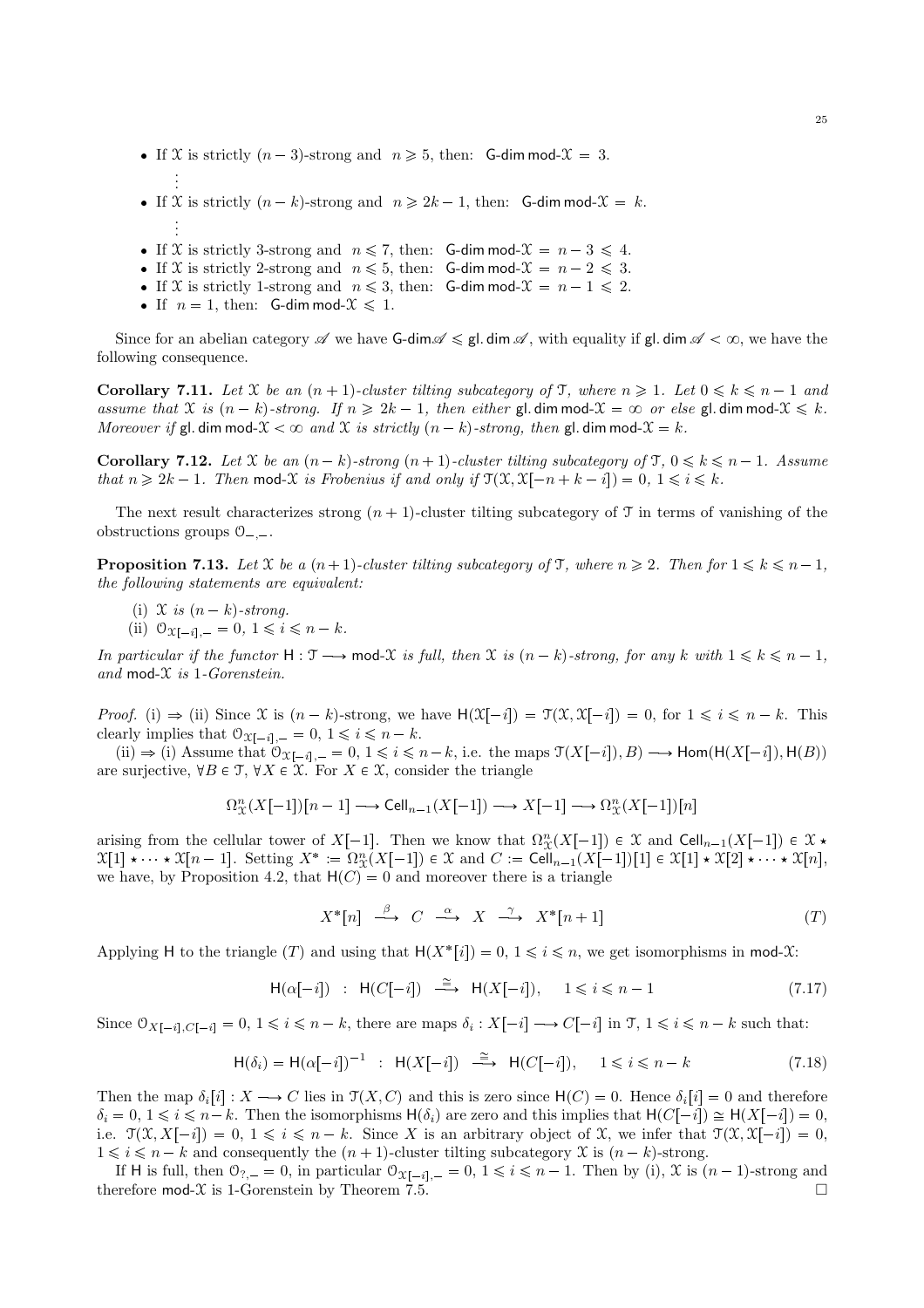7.4. Keller-Reiten's Morita Theorem for the  $(n + 1)$ -Cluster category. We use the results of subsection 7.3 to give an application to the characterization of the  $(n+1)$ -cluster category of a simply laced Dynkin quiver due to Keller-Reiten [22]. First we recall some definitions which also will be used later on.

Assume that the triangulated category  $\mathcal T$  is k-linear over a field k, all Hom-spaces are finite-dimensional, and admits a **Serre functor**  $\{5\}$  [13]. Thus  $\{5\}$  is an triangulated auto-equivalence of  $\mathcal{T}$ , and for any objects  $A, B$  in  $\mathcal T$  there are natural isomorphisms

$$
\mathsf{D}\operatorname{Hom}_{\mathfrak{T}}(A,B) \stackrel{\cong}{\longrightarrow} \operatorname{Hom}_{\mathfrak{T}}(B,\mathbb{S}A)
$$

where D denotes the k-dual functor. If  $\mathcal T$  admits a Serre functor S, then  $\mathcal T$  is called (weakly) d-Calabi-Yau, for some  $d \geq 1$ , provided that  $\mathbb{S}(?)\cong (?)[d]$  as (additive) triangulated functors.

Let k be a field and H a finite-dimensional hereditary k-algebra. Then it is well-known that the bounded derived category  $\mathbf{D}^b(\text{mod-}H)$  of finite-dimensional H-modules admits a Serre functor  $\nu$ . If  $d \geq 1$  is an integer, then the *d*-cluster category  $\mathscr{C}_H^{(d)}$  of H, as defined by Keller [20], is the orbit category  $\mathscr{C}_H^{(d)}$  :=  $\mathbf{D}^b(\text{mod-}H)/(\nu^{-1}[d])^{\mathbb{Z}}$  of  $\mathbf{D}^b(\text{mod-}H)$  under the action of the automorphism group generated by  $X^{\bullet} \mapsto$  $\nu^{-1}(X^{\bullet}[d])$ . If  $H = kQ$  is the path algebra of a quiver Q, then we say that  $\mathscr{C}_H^{(d)}$  is the d-cluster category of the quiver Q and we write  $\mathscr{C}_Q^{(d)}$ . As shown by Keller [20], the d-cluster category  $\mathscr{C}_H^{(d)}$  is a d-Calabi-Yau triangulated category and the projection functor  $\pi : \mathbf{D}^b(\text{mod-}kQ) \longrightarrow \mathscr{C}_H^{(d)}$  is triangulated.

Recall that a triangulated category  $\mathcal T$  is algebraic if  $\mathcal T$  is triangle equivalent to the stable category of a Frobenius category.

**Theorem 7.14.** [22] Let  $\mathcal T$  be a k-linear triangulated category with finite-dimensional Hom-spaces over an algebraically closed field k. Then for an integer  $n \geq 1$ , the following statements are equivalent.

- (i)  $\Im$  is triangle equivalent to the  $(n+1)$ -cluster category  $\mathcal{C}_Q^{(n+1)}$  of some simply laced Dynkin quiver Q.
- (ii)  $\mathcal{T}$  is algebraic  $(n + 1)$ -Calabi-Yau and admits a  $(n 1)$ -strong  $(n + 1)$ -cluster tilting object  $T$  such that the endomorphism algebra  $\text{End}_{\mathfrak{T}}(T)$  has finite global dimension.

*Proof.* (i)  $\Rightarrow$  (ii) If condition (i) holds, then by Keller [20] we know that  $\mathcal{C}_Q^{(n+1)}$  is algebraic  $(n+1)$ -Calabi-Yau and it is shown by Keller-Reiten in [21] that  $\pi(H)$  is a  $(n+1)$ -cluster tilting object in  $\mathscr{C}_Q^{(n+1)}$ , where  $H = kQ$ considered as a stalk complex in  $\mathbf{D}^b(\text{mod-}H)$ . Moreover in [22] it is shown that the  $(n + 1)$ -cluster tilting object  $\pi(H)$  is  $(n-1)$ -strong and its endomorphism algebra  $\text{End}(\pi(H))$  has finite global dimension.

(ii)  $\Rightarrow$  (i) Conversely if condition (ii) holds, then by Theorem 7.5 we have that  $\text{End}_{\mathcal{T}}(T)$  is 1-Gorenstein and then by Corollary 7.11,  $\text{End}_{\mathcal{T}}(T)$  is hereditary. Setting  $H = \text{End}_{\mathcal{T}}(T)$ , by Theorem 4.2 in Keller-Reiten [22], there is a triangle equivalence  $F : \mathfrak{T} \xrightarrow{\approx} \mathscr{C}_H^{(n+1)}$  such that  $F(T) = \pi(H)$ .

7.5. Abelian Subcategories. Let  $X$  be an  $(n + 1)$ -cluster tilting subcategory of T. We show that if the cluster tilted category mod-X has finite global dimension, and X is  $(n-k)$ -strong, for some  $0 \le k \le \frac{n}{2}$ , then mod-X can be realized as a full subcategory of  $\mathcal{T}$ , in some cases via a  $\partial$ -functor.

For an abelian category M we denote by  $\text{Proj}^{\leq k} \mathcal{M}$ , resp. Proj<sup>< $\infty$ </sup> M, the full subcategory of M consisting of the objects with projective dimension  $\leq k$ , resp.  $\lt \infty$ .

**Proposition 7.15.** Let X be a contravariantly finite t-rigid subcategory of  $\mathcal{T}, t \geq 1$ , and assume that X is  $(t-1)$ -strong, if  $t \geq 2$ . Then the functor  $H : \mathcal{T} \longrightarrow \text{mod-}\mathcal{X}$  induces a full embedding

$$
\mathsf{H} \ : \ \bigl(\mathfrak{X} \star \mathfrak{X}[1] \star \cdots \star \mathfrak{X}[t] \bigr) \, \cap \, \mathfrak{X}_t^\top[t+1] \ \ \longrightarrow \ \ \mathsf{Proj}^{\leqslant t} \, \mathsf{mod}\text{-}\mathfrak{X}
$$

which is an equivalence if  $X$  is t-strong.

*Proof.* Set  $\mathcal{U}_t := (\mathcal{X} \star \mathcal{X}[1] \star \cdots \star \mathcal{X}[t]) \cap \mathcal{X}_t^{\top}[t+1]$  and  $H_t := H|_{\mathcal{U}_t}$ . First note that by Theorem 5.4, we have  $\mathsf{pd}\,\mathsf{H}(A)\leq t$ , for any object  $A\in\mathcal{U}_t$ , so we have a functor  $\mathsf{H}_t : \mathcal{U}_t\longrightarrow \mathsf{Proj}^{\leq k}$  mod-X.

Let  $\alpha : A \longrightarrow B$  be a map in  $\mathcal{U}_t$  such that  $H(\alpha) = 0$ . Then  $\alpha$  factorizes through the map  $h_A^0 : A \longrightarrow$  $\Omega^1_{\mathfrak{X}}(A)[1]$ , say via a map  $\beta : \Omega^1_{\mathfrak{X}}(A)[1] \longrightarrow B$ . Since X is t-rigid and A lies in  $\mathfrak{X} \star \mathfrak{X}[1] \star \cdots \star \mathfrak{X}[t]$ , it follows that  $\Omega^t_{\mathfrak{X}}(A)$  lies in X and then it is easy to see that  $\Omega^1_{\mathfrak{X}}(A)$  lies in  $\mathfrak{X} \star \mathfrak{X}[2] \star \cdots \star \mathfrak{X}[t-1]$ , hence  $\Omega^t_{\mathfrak{X}}(A)[1] \in \mathfrak{X}[1] \star \mathfrak{X}[2] \star \cdots \star \mathfrak{X}[t].$  Since  $B \in \mathfrak{X}_t^{\top}[t+1]$ , we have  $\mathfrak{I}(\mathfrak{X},B[-i]) = 0, 1 \leq i \leq t$ . Since, as easily seen, any map from an object form  $\mathfrak{X}[1] \star \mathfrak{X}[2] \star \cdots \star \mathfrak{X}[t]$  to an object in  $\mathfrak{X}_t^{\top}[t+1]$  is zero, we have  $\beta = 0$ . Therefore  $\alpha = 0$  and  $H_t$  is faithful. Next let  $\alpha : \Omega^1_{\mathfrak{X}}(A) \longrightarrow B$  be an X-ghost map. Then  $\alpha$  factorizes through the map  $h_A^1: \Omega^1_{\mathfrak{X}}(A) \longrightarrow \Omega^2_{\mathfrak{X}}(A)[1],$  say via a map  $\beta: \Omega^2_{\mathfrak{X}}(A)[1] \longrightarrow B$ . As above,  $\Omega^2_{\mathfrak{X}}(A)$  lies in  $\mathfrak{X} \star \mathfrak{X}[1] \star \cdots \star \mathfrak{X}[t-2]$ , hence  $\Omega^2_{\mathfrak{X}}(A)[1] \in \mathfrak{X}[1] \star \mathfrak{X}[2] \star \cdots \star \mathfrak{X}[t-1]$ . Since  $B \in \mathfrak{X}_t^{\top}[t+1]$ , it follows directly that any map from an object form  $\mathfrak{X}[1] \star \mathfrak{X}[2] \star \cdots \star \mathfrak{X}[t-1]$  to an object in  $\mathfrak{X}_t^{\top}[t+1]$  is zero, hence  $\beta = 0$ ,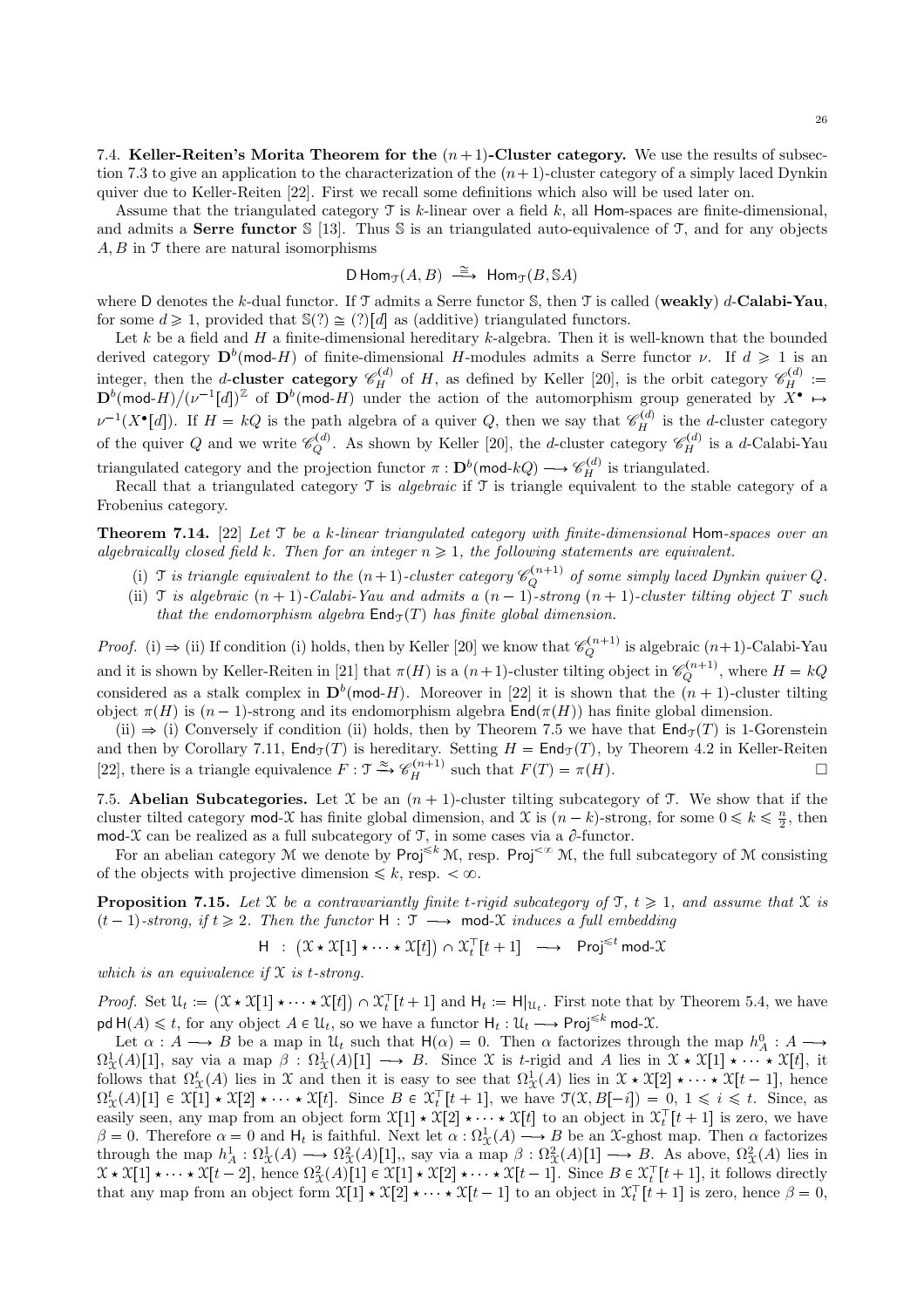and therefore  $\alpha = 0$ . Consequently  $\mathsf{Gh}_{\mathfrak{X}}(\Omega^1_{\Upsilon}(A), B) = 0$ , and therefore the obstruction group  $\mathcal{O}_{A,B}$  vanishes. Then from Proposition 3.6, we infer that the map  $\mathcal{T}(A, B) \longrightarrow \text{Hom}(\mathcal{H}(A), \mathcal{H}(B))$  is surjective, hence  $\mathcal{H}(\alpha) = \tilde{\alpha}$ for some map  $\alpha : A \longrightarrow B$ . It follows that  $H_t$  is full.

Now consider an object  $F \in \text{mod-}\mathfrak{X}$ , with  $\text{pd } F \leq t$ . Then  $H(A) = F$ , and we may choose  $A \in \mathfrak{X} \times \mathfrak{X}[1]$ . We have a projective resolutions  $0 \longrightarrow H(X_A^t) \longrightarrow H(X^{t-1}) \longrightarrow \cdots \longrightarrow H(X^1) \longrightarrow H(X^0) \longrightarrow H(A) \longrightarrow 0$ in mod-X. The last map of the resolution gives us a map  $X^t \longrightarrow X^{t-1}$  which induces a triangle  $X^t \longrightarrow$  $X^{t-1} \longrightarrow A^{t-1} \longrightarrow X^t[1]$ . Applying H to this triangle and using that X is  $(t-1)$ -strong, so  $\mathfrak{T}(\mathfrak{X}, \mathfrak{X}[-i]) = 0$ ,  $1 \leq i \leq t-1$ , we see easily that  $\mathcal{T}(\mathcal{X}, A^{t-1}[-i]) = 0, 1 \leq i \leq t-1$ , and moreover  $\text{Im}(\mathsf{H}(X^{t-1}) \longrightarrow \mathsf{H}(X^{t-2})) =$  $1 \le i \le t-1$ , we see easily that  $J(x, A^{-1}[-i]) = 0, 1 \le i \le t-1$ , and indicate in  $\prod_{i=1}^t (A^{t-1}) \rightarrow H(A^{t-1})$ . Consider the induced monomorphism  $H(A^{t-1}) \rightarrow H(X^{t-2})$ . Since  $X^t \in \mathcal{X}$ , we have  $A^{t-1} \in \mathcal{X} \star \mathcal{X}[1]$  and  $\$ triangle we see easily that  $\mathcal{T}(\mathcal{X}, A^{i-2}[-i]) = 0, 1 \leq i \leq t-1$ , and moreover  $\text{Im}(\mathsf{H}(X^{t-2}) \longrightarrow \mathsf{H}(X^{t-3})) =$  $H(A^{t-2})$ . Moreover we have  $A^{t-2} \in \mathcal{X} \star \mathcal{X}[1] \star \mathcal{X}[2]$  and  $\Omega^1_{\Upsilon}(A^{t-2}) = A^{t-1} \in \mathcal{X} \star \mathcal{X}[1]$ . By Lemma 6.4 we have  $\text{Gh}_{\mathfrak{X}}(\Omega^1_{\mathfrak{X}}(A^{t-2}), X^{t-3}) = 0$ , so  $\mathfrak{O}_{A^{t-2}, X^{t-3}} = 0$ . We infer that the monomorphism  $H(A^{t-2}) \longrightarrow H(X^{t-3})$ <br>is induced by a map  $A^{t-2} \longrightarrow X^{t-3}$ . Considering a triangle  $A^{t-2} \longrightarrow X^{t-3} \longrightarrow A^{t-3} \longrightarrow A^{t-2}[$ sequences  $0 \longrightarrow H(A^{j}) \longrightarrow H(X^{j-1}) \longrightarrow H(A^{j-1}) \longrightarrow 0$ , for  $1 \leq j \leq t$ , where  $A^{t} = X^{t}$ , and the objects  $A^j$  satisfy  $\mathfrak{T}(\mathfrak{X}, A^j[-i]) = 0, 1 \leq i \leq t-1$ . In particular for  $j = 1$ , we have a triangle  $A^1 \longrightarrow X^0 \longrightarrow$  $A^0 \longrightarrow A^1[1]$ , where  $A^0 \in \mathcal{X} \star \mathcal{X}[1] \star \cdots \star \mathcal{X}[t]$  and  $\mathcal{T}(\mathcal{X}, A^0[-i]) = 0$ .  $1 \leq i \leq t-1$ , and this implies that  $H(A^0) \cong H(A) \cong F$ . Hence F is isomorphic to an object  $H(A^0)$ , where  $A^0$  lies in  $(\mathfrak{X} \star \mathfrak{X}[1] \star \cdots \star \mathfrak{X}[t]) \cap \mathfrak{X}_{t-1}^{\top}[t]$ . Finally assume that X is t-strong, i.e. we have in addition  $\mathcal{T}(\mathcal{X}, \mathcal{X}[-t]) = 0$ . Then applying H to the triangle  $A^1 \longrightarrow X^0 \longrightarrow A^0 \longrightarrow A^1[1]$  and using that  $A^1, A^0 \in \mathfrak{X}_{t-1}^{\mathsf{T}}[t]$ , we have directly that  $\mathsf{H}(A^0[-t]) = 0$ , so  $A^0$ lies in  $\mathfrak{X}_t^{\top} [t+1]$  and therefore  $A^0 \in \mathcal{U}_t$ . This shows that  $H: \mathcal{U}_t \longrightarrow \text{Proj}^{\leq t}$  mod- $\mathfrak{X}$  is essentially surjective.

**Theorem 7.16.** Let X be an  $(n-k)$ -strong  $(n+1)$ -cluster tilting subcategory of T, where  $0 \le k \le n-1$ .

(i) If mod-X has finite global dimension, and  $n \geq 2k$ , then gl. dim mod- $\mathcal{X} \leq k$  and there is an equivalence

$$
H: (\mathfrak{X} \star \mathfrak{X}[1] \star \cdots \star \mathfrak{X}[k]) \cap \mathfrak{X}_k^{\perp}[k+1] \stackrel{\approx}{\longrightarrow} \text{mod-}\mathfrak{X}
$$

(ii) If  $k = 1$ , then the induced full embedding  $\top$ : mod- $\mathcal{X} \longrightarrow \mathcal{T}$  is a  $\partial$ -functor, which extends uniquely to an additive functor  $\mathbf{D}^b(\text{mod-}\mathfrak{X}) \longrightarrow \mathfrak{T}$  commuting with the shifts.

*Proof.* Under the imposed assumptions, as in the proof of Proposition 7.7, we see that  $\mathfrak X$  is  $(k-1)$ -strong. By Proposition 7.15, the functor H induces a full embedding  $H_k$ :  $(\mathfrak{X} \star \mathfrak{X}[1] \star \cdots \star \mathfrak{X}[k]) \cap \mathfrak{X}_k^{\top}[k+1] \longrightarrow$ Proj<sup> $\leq k$ </sup> mod-X. Since, by Theorem 7.5, mod-X is k-Gorenstein, finiteness of gl. dim mod-X implies that gl. dim mod-X  $\leq k$ , and therefore mod-X = Proj $\leq k$  mod-X. On the other hand since  $n \geq 2k$ , it follows that  $\mathfrak{X}_{n-k}^{\top}[n-k+1] \subseteq \mathfrak{X}_{k}^{\top}[k+1]$ , i.e. X is k-strong. Then by Proposition 7.15, the functor  $\mathsf{H}_{k}$  is essentially surjective, hence an equivalence. Finally assume that  $k = 1$ , so  $n \ge 2$ ,  $\mathfrak{X}$  is  $(n-1)$ -strong, and mod- $\mathfrak{X}$  is hereditary. By Corollary 3.9 we have an isomorphism  $\mathfrak{T}(A, B[1]) \cong \text{Ext}^1(\mathsf{H}(A), \mathsf{H}(B)), \forall A, B \in (\mathfrak{X} \star \mathfrak{X}[1]) \cap \mathfrak{X}_1^{\top}[2].$ It follows easily from this that the induced fully faithful functor  $T: \text{ mod-}\mathcal{X} \approx (\mathcal{X} \star \mathcal{X}[1]) \cap \mathcal{X}_1^T[2] \longrightarrow \mathcal{T}$  is a  $\partial$ -functor; details are left to the reader. By a result of Amiot [1], T extends uniquely to an additive functor  $\mathbf{D}^{b}(\text{mod-}\mathfrak{X})\longrightarrow \mathfrak{T}$  commuting with the shift functors.  $\Box$ 

Note that the case  $n = k = 1$ , where the strongness condition is vacuous, the functor T gives the full embedding Inj mod- $\mathfrak{X} \approx \mathfrak{X}[2] \longrightarrow \mathfrak{I}.$ 

#### 8. GORENSTEIN-PROJECTIVES

Our aim in this section is to investigate the full subcategory of Gorenstein-projective objects of the cluster tilted category mod-X, where X is a  $(n-1)$ -strong  $(n+1)$ -cluster tilting subcategory.

For convenience, we call in this section  $(n-1)$ -strong  $(n+1)$ -cluster tilting subcategories simply strong  $(n + 1)$ -cluster tilting subcategories.

8.1. Gorenstein-Projectives. To proceed further it is convenient to have a description of the full subcategories of Gorenstein-projective and Gorenstein-injective objects of the cluster tilted category mod-X.

Let  $\mathscr A$  be an abelian category. A complex of projective objects  $P^{\bullet}: \cdots \longrightarrow P^{-1} \longrightarrow P^0 \longrightarrow P^1 \longrightarrow \cdots$ is called **totally acyclic** if  $P^{\bullet}$  and the induced complex  $\mathscr{A}(P^{\bullet}, Q)$  are acyclic, for any projective object Q of  $\mathscr A$ . Dually a complex of injective objects  $I^{\bullet}: \longrightarrow I^{-1} \longrightarrow I^{0} \longrightarrow I^{1} \longrightarrow$  is called **totally acyclic** if  $I^{\bullet}$  and the induced complex  $\mathscr{A}(J, I^{\bullet})$  are acyclic for any injective object J of  $\mathscr{A}$ .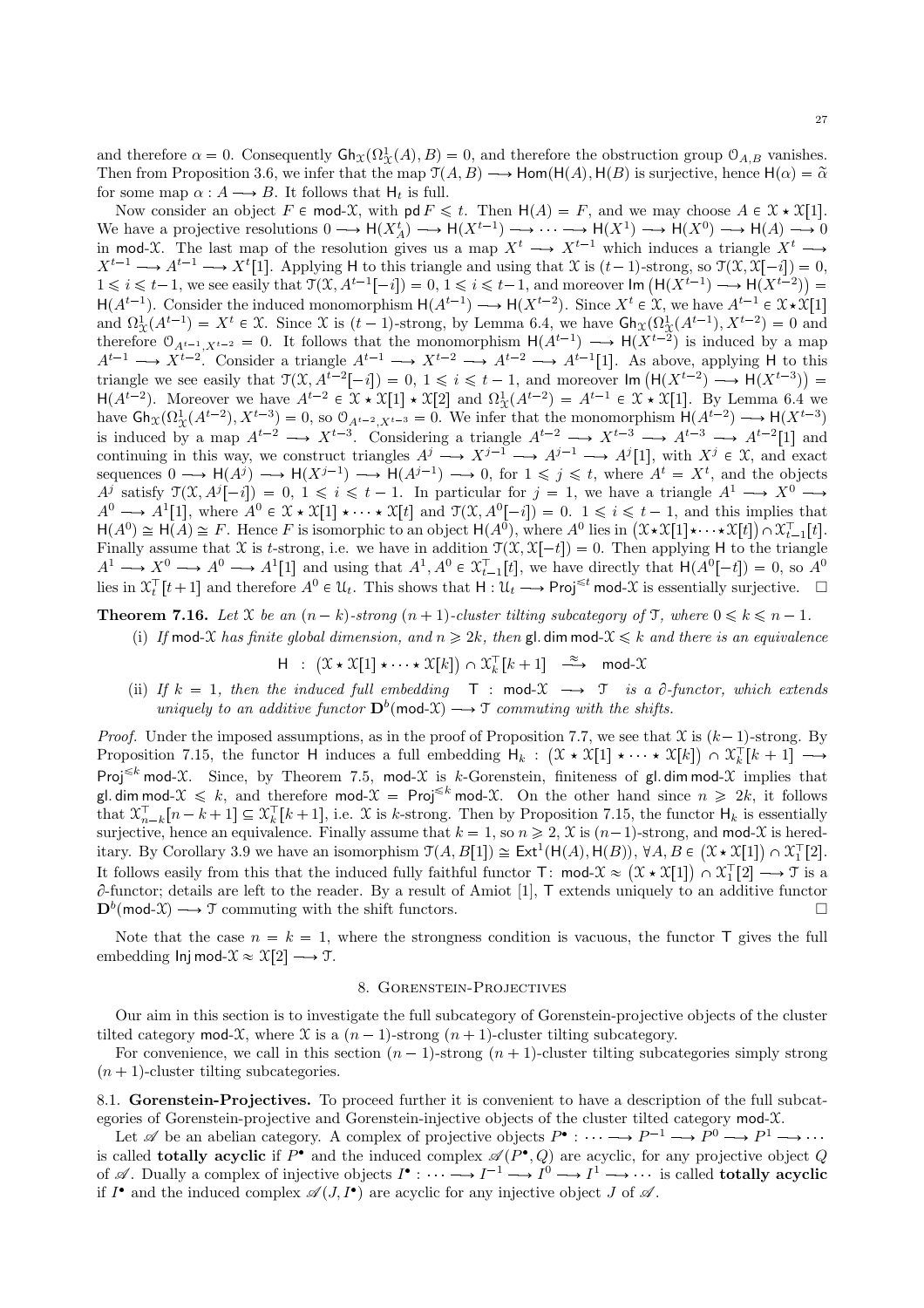- **Definition 8.1.** (i) An object  $G \in \mathcal{A}$  is called **Gorenstein-projective** if  $G \cong \text{Coker}(P^{-1} \longrightarrow P^0)$  for some totally acyclic complex  $P^{\bullet}$  of projectives.
	- (ii) An object  $G \in \mathscr{A}$  is called **Gorenstein-injective** if  $G \cong \text{Ker}(I^0 \longrightarrow I^1)$  for some totally acyclic complex  $I^{\bullet}$  of injectives.

The full subcategory of Gorenstein-projective, resp. Gorenstein-injective, objects of  $\mathscr A$  is denoted by GProj  $\mathscr A$ , resp. GInj  $\mathscr A$ . Also we denote by GProj  $\mathscr A$ , resp. GInj  $\mathscr A$ , the stable category of GProj  $\mathscr A$ , resp.  $GInj\mathscr{A}$ , modulo projectives, resp. injectives.

In the following remark we remind the reader of basic properties of Gorenstein categories which will be used in the sequel. We refer to [12, 7], for more detailed discussions.

**Remark 8.2.** Let  $\mathscr A$  be an abelian category with enough projective and/or injective objects.

- For any objects  $G_1 \in \mathsf{GProj} \mathscr{A}$ ,  $G_2 \in \mathsf{GInj}\mathscr{A}$ ,  $A \in \mathscr{A}$ , and any  $k \geq 1$  there are isomorphisms:
	- $\mathsf{Ext}^k(G_1, A) \stackrel{\cong}{\longrightarrow} \underline{\mathsf{Hom}}(\Omega^k G_1, A)$  and  $\mathsf{Ext}^k(A, G_2) \stackrel{\cong}{\longrightarrow} \underline{\mathsf{Hom}}(A, \Sigma^k G_2)$

• The categories GProj  $\mathscr A$  and Glnj  $\mathscr A$  are Frobenious exact subcategories of  $\mathscr A$ . Hence the stable categories GProj  $\mathscr A$  and  $\overline{\mathsf{GInj}} \mathscr A$  are triangulated.

If  $\mathscr A$  is Gorenstein then Proj<sup> $<\infty$ </sup>  $\mathscr A = \mathsf{Inj}^{<\infty}$  is of Goresntein dimension G-dim  $\mathscr A = d$ , then Proj<sup>< $\infty$ </sup>  $\mathscr{A}$  = Proj<sup>≤d</sup>  $\mathscr{A}$  (and dually  $\mathsf{Inj}^{<\infty}$   $\mathscr{A}$  =  $\mathsf{Inj}^{\le d}$   $\mathscr{A}$ ). Moreover we have GProj  $\mathscr{A}$  =  $\Omega$ <sup>d</sup> $\mathscr{A}$  and Glnj  $\mathscr{A}$  =  $\Sigma^d\mathscr{A}$ , see [7, Theorem 4.16]. It follows that if G-dim  $\mathscr{A} \leq 1$ , then GProj  $\mathscr{A}$  consists of the subobjects of the projective objects and  $G\ln j \mathscr{A}$  consists of the factors of the injectives.

• The inclusion functor  $\overline{\text{GProj}} \mathscr{A} \longrightarrow \underline{\mathscr{A}}$  admits as a right adjoint the functor  $\Omega^{-d}\Omega^d : \underline{\mathscr{A}} \longrightarrow \overline{\text{GProj}} \mathscr{A}$ . Dually the inclusion functor  $\overline{G\text{Inj}} \mathscr{A} \longrightarrow \overline{\mathscr{A}}$  admits as a left adjoint the functor  $\Sigma^{-d}\Sigma^{d} : \overline{\mathscr{A}} \longrightarrow \overline{G\text{Inj}} \mathscr{A}$ .

Let  $A$  be in  $T$ . Then there exists a triangle

$$
\Omega_X^n(A[n])[-1] \longrightarrow \text{Cell}_{n-1}(A[n])[-n] \longrightarrow A \longrightarrow \Omega_X^n(A[n])
$$
\n(8.1)

where the last map  $\omega_{A[n]}^{n-1}[-n]: A \longrightarrow \Omega_X^n(A[n])$  is a left X-approximation of A and

 $\operatorname{Cell}_{n-1}(A[n])[-n] \in \mathfrak{X}[-n] \star \mathfrak{X}[-n+1] \star \cdots \star \mathfrak{X}[-1]$ 

**Lemma 8.3.** Assume that the  $(n + 1)$ -cluster tilting subcategory X is strong. Then the full subcategory Proj mod-X, resp. Inj mod-X, of projective, resp. injective, objects of mod-X is functorially finite in mod-X. Moreover for any object  $A \in \mathcal{T}$ , the map

$$
\mathsf{H}(\omega_{A[n]}^{n-1}[-n]):\ \mathsf{H}(A)\ \longrightarrow\ \mathsf{H}\bigl(\Omega_{\mathfrak{X}}^n(A[n])\bigr)
$$

is a left projective approximation of  $H(A)$ , and the object  $H(A)$  is Gorenstein-projective if and only if the map  $H(\omega_{A[n]}^{n-1}[-n])$  is a monomorphism.

*Proof.* We know that mod-X has enough projective and enough injective objects. Hence Proj mod-X is contravariantly finite and lnjmod- $\mathfrak X$  is covariantly finite. Let  $F = H(A) \in \text{mod-}\mathfrak X$ . We claim that the map  $H(\omega_{A[n]}^{n-1}[-n]) : H(A) \longrightarrow H(\Omega_X^n(A[n]))$  induced by the triangle (8.1) is a left projective approximation of  $H(A)$ . Indeed  $H(\Omega_{\mathfrak{X}}^n(A[n]))$  is projective since  $\Omega_{\mathfrak{X}}^n(A[n]) \in \mathfrak{X}$ . Let  $\alpha : H(A) \longrightarrow H(X)$  be a map, where  $X \in \mathfrak{X}$ . By applying the Octahedral axiom to the composition  $\gamma_A^1 \circ \omega_{A[n]}^{n-1}[-n]$ : Cell<sub>1</sub> $(A) \longrightarrow A \longrightarrow \Omega_{\mathfrak{X}}^n(A[n]),$ it is easy to see that there is triangle  $\Omega_{\mathfrak{X}}^n(A[n])[-1] \longrightarrow B \longrightarrow \text{Cell}_1(A) \longrightarrow \Omega_{\mathfrak{X}}^n(A[n])$ , where B lies in  $\mathfrak{X}[1] \star \cdots \star \mathfrak{X}[n-1] \star \mathfrak{X}[-n] \star \cdots \star \mathfrak{X}[-1]$ . Now since Cell<sub>1</sub>(A) lies in  $\mathfrak{X} \star \mathfrak{X}[1]$ , the composition  $H(\gamma_A^1) \circ \alpha$ :  $H(Cell_1(A)) \longrightarrow H(A) \longrightarrow H(X)$  is of the form  $H(\beta)$  for some map  $\beta$  : Cell<sub>1</sub>(A)  $\longrightarrow X$ . Since the  $(n+1)$ -cluster tilting subcategory X is strong, any map from an object in  $\mathfrak{X}[1]\star\cdots\star \mathfrak{X}[n-1]\star \mathfrak{X}[-n]\star\cdots\star \mathfrak{X}[-1]$  to an object in X is clearly zero, and therefore the composition of  $B \longrightarrow \text{Cell}_1(A)$  with  $\beta$  is zero. Hence there exists a map  $\rho: \Omega^n_{\mathfrak{X}}(A[n]) \longrightarrow X$  such that  $\beta = \gamma^1_A \circ \omega^{n-1}_{A[n]}[-n] \circ \rho$ . Then  $H(\gamma^1_A) \circ \alpha = H(\beta) = H(\gamma^1_A) \circ H(\omega^{n-1}_{A[n]}[-n]) \circ H(\rho)$ , and since  $H(\gamma_A^1)$  is invertible, we have  $\alpha = H(\omega_{A[n]}^{n-1}[-n]) \circ H(\rho)$ . This shows that  $H(\omega_{A[n]}^{n-1}[-n])$  is a left projective approximation of  $H(A)$  and Proj mod-X is covariantly finite in mod-X. If  $H(\omega_{A[n]}^{n-1}[-n])$  is a monomorphism, then  $H(A)$  is Gorenstein-projective as a subobject of the projective object  $H(\Omega_{\mathcal{X}}^n(A[n])$ . Conversely if  $H(A)$  is Gorenstein-projective, then there is a monomorphism  $\mu : H(A) \longrightarrow H(X)$ , where  $X \in \mathcal{X}$ . Since  $\mu$ factorizes through  $H(\omega_{A[n]}^{n-1}[-n])$ , it follows that the latter is a monomorphism.

The proof that  $\text{Inj mod-}\mathcal{X}$  is contravariantly finite is dual and is left to the reader.

The following characterization of Gorenstein-projective functors will be useful later; its dual version concerning Gorenstein-injective functors is left to the reader.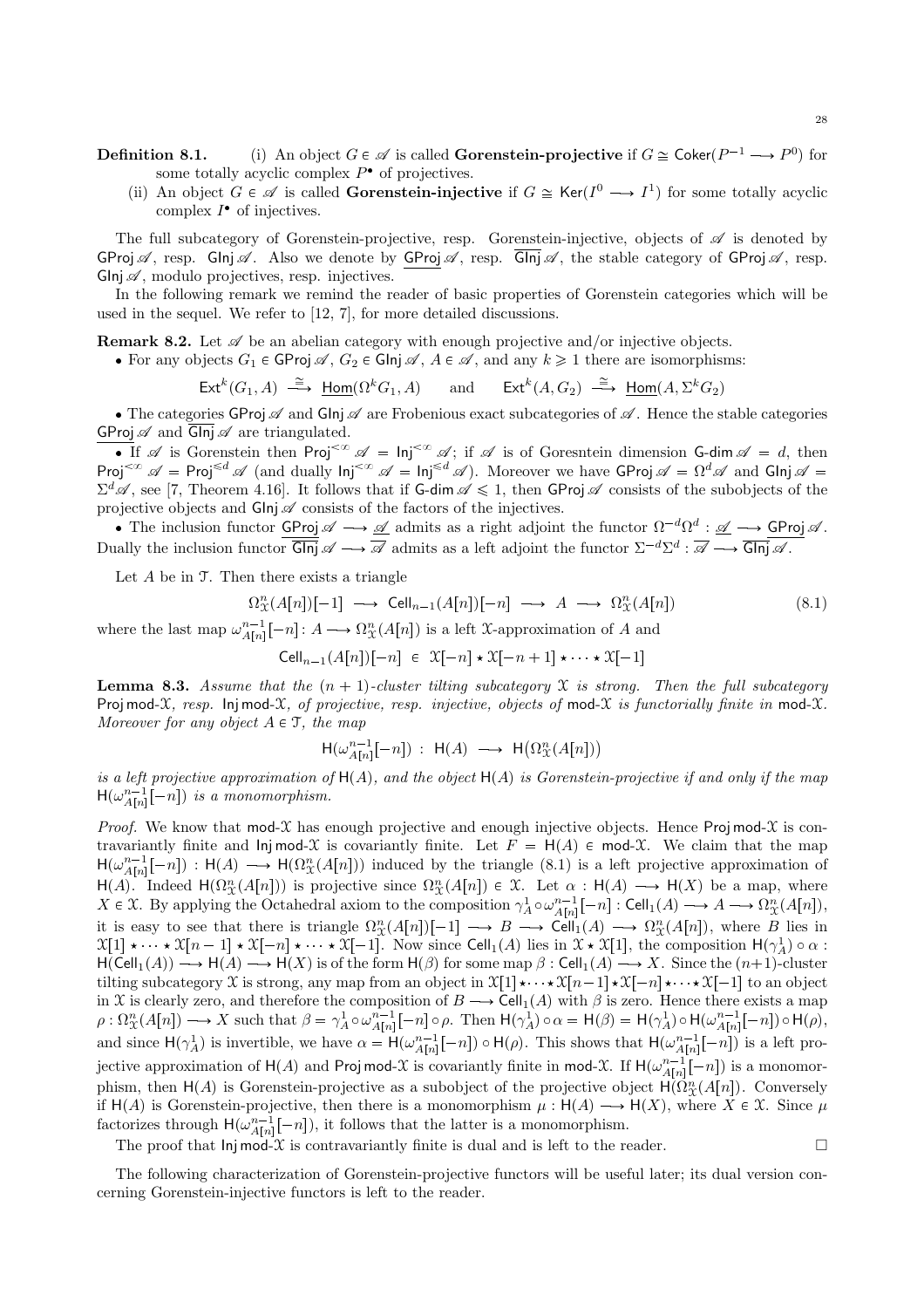**Lemma 8.4.** Let X be a strong  $(n + 1)$ -cluster tilting subcategory of T. Then for any object  $A \in \mathcal{T}$  the following statements are equivalent.

- (i)  $H(A)$  is Gorenstein-projective.
- (ii) The map  $A \longrightarrow \Omega^n_{\mathcal{X}}(A[n])$  induces a monomorphism  $H(A) \longrightarrow H(\Omega^n_{\mathcal{X}}(A[n]))$ .
- (iii) Case  $n \geqslant 2$ :  $A \in (\ulcorner \mathfrak{X} \cap \mathfrak{X}^{\top}) \star \mathfrak{X}$ , or equivalently  $H(\text{Cell}_{n-1}(A[n])[-n]) = 0$ .
	- **Case**  $n = 1$ :  $G_n(x[-1], A) = \mathcal{T}(x[-1], A)$ , *i.e. any map*  $X[-1] \rightarrow A$ , with  $X \in \mathcal{X}$  is  $\mathcal{X}\text{-}ghost$ .

*Proof.* Since mod-X is 1-Gorenstein, by Remark 8.2, an object  $F = H(A)$  in mod-X is Gorenstein-projective if and only if  $F$  is a subobject of a projective object. Clearly this is equivalent to say that  $F$  admits a monomorphic left (Proj mod-X)-approximation. Then the equivalence (i)  $\Leftrightarrow$  (ii) follows from Corollary 8.3.

(ii)  $\Leftrightarrow$  (iii) If  $n \geq 2$ , then applying  $H(A)$  to the triangle (8.1) we have a long exact sequence

$$
\cdots \longrightarrow H(\Omega_X^n(A[n])[-1]) \longrightarrow H(\text{Cell}_{n-1}(A[n])[-n]) \longrightarrow H(A) \longrightarrow H(\Omega_X^n(A[n])) \longrightarrow \cdots
$$

Since  $\Omega_{\mathcal{X}}^n(A[n]) \in \mathcal{X}$  it follows that  $H(\Omega_{\mathcal{X}}^n(A[n])[-1]) = 0$ . Hence the map  $H(A) \longrightarrow H(\Omega_{\mathcal{X}}^n(A[n]))$  is a monomorphism if and only if  $H(Cell_{n-1}(A[n])[-n]) = 0$ . Since always  $Cell_{n-1}(A[n])$  lies in  $(\mathfrak{X} \star \cdots \star \mathfrak{X}[n-1])$ it follows that  $\text{Cell}_{n-1}(A[n])[-n]$  lies in  $(\mathfrak{X}[-n] \star \cdots \star \mathfrak{X}[-1])$  which is equal to  $\ulcorner \mathfrak{X}$  by Corollary 4.6. Hence  $H(\text{Cell}_{n-1}(A[n])[-n]) = 0$  if and only if  $\text{Cell}_{n-1}(A[n])[-n]$  lie in Ker  $H = \mathfrak{X}^{\top}$ , and therefore if and only if Cell<sub>n-1</sub>(A[n])[-n] lies in  $\mathcal{X} \cap \mathcal{X}^{\top}$ . Using the triangle (8.1) this in turn is equivalent to  $A \in (\mathcal{X} \cap \mathcal{X}^{\top}) \star \mathcal{X}$ . If  $n = 1$ , then the triangle (8.1) takes the form  $X_{A[1]}^1[-1] \longrightarrow X_{A[1]}^0[-1] \longrightarrow A \longrightarrow X_{A[1]}^1$  and then  $H(A)$ is Gorenstein-projective iff the middle map is killed by H, equivalently the middle map factorizes through  $\mathfrak{X}^{\top}$ . Since  $n = 1$  we have  $\mathfrak{X}^{\top} = \mathfrak{X}[1]$  and then clearly  $H(A)$  is Gorenstein-projective if and only if any map  $X[-1] \longrightarrow A$ , with  $X \in \mathfrak{X}$ , is X-ghost, i.e. factorizes through an object from  $\mathfrak{X}[1]$ .

It is well known that over a d-Gorenstein abelian category  $\mathscr A$  the full subcategory of Gorenstein-projectives is contravariantly finite and the full subcategory of objects with finite projective dimension which coincides with the full subcategory of objects with finite injective dimension, is functorially finite. The next result describes the Gorenstein-projective approximation and the left and right approximation by objects of finite projective dimension of any object of the 1-Gorenstein abelian category  $\text{mod-}\mathcal{X}$ .

**Proposition 8.5.** Let X be a strong  $(n + 1)$ -cluster tilting subcategory of T. Then the full subcategory  $(\top X \cap X^{\top}) \star X$  is contravariantly finite in T. More precisely for any object  $A \in \top$ , there exists a triangle

$$
\Omega^1_{\mathcal{X}}(\Omega^n_{\mathcal{X}}(A[-1])[n+1]) \longrightarrow G_A \longrightarrow A \longrightarrow \Omega^1_{\mathcal{X}}(\Omega^n_{\mathcal{X}}(A[-1])[n+1])[1] \tag{8.2}
$$

where  $\Omega^1_{\mathcal{X}}(\Omega^n_{\mathcal{X}}(A[-1])[n+1]) \in \mathcal{X}$ , and the map  $G_A \longrightarrow A$  is a right  $({}^{\top}\mathcal{X} \cap \mathcal{X}^{\top}) \star \mathcal{X}$ -approximation of A. Moreover the above triangle induces a short exact sequence

$$
0 \longrightarrow \mathsf{H}(\Omega^1_X(\Omega^n_X(A[-1])[n+1])) \longrightarrow \mathsf{H}(G_A) \longrightarrow \mathsf{H}(A) \longrightarrow 0
$$

and the map  $H(G_A) \longrightarrow H(A)$  is a right Gorenstein-projective approximation of  $H(A)$ .

*Proof.* Consider the triangle arising from the cellular tower of  $A[-1]$ .

$$
\text{Cell}_{n-1}(A[-1])[1] \longrightarrow A \longrightarrow \Omega^n_{\mathfrak{X}}(A[-1])[n+1] \longrightarrow \text{Cell}_{n-1}(A[-1])[2]
$$

Then we know that  $\Omega_{\mathfrak{X}}^n(A[-1])$  lies in X. Since the injective object  $H(\Omega_{\mathfrak{X}}^n(A[-1])[n+1])$  has projective dimension at most one, we have a triangle

$$
\Omega^1_{\mathcal{X}}(\Omega^n_{\mathcal{X}}(A[-1])[n+1]) \longrightarrow X^0_{\Omega^n_{\mathcal{X}}(A[-1])[n+1]} \longrightarrow \Omega^n_{\mathcal{X}}(A[-1])[n+1] \longrightarrow \Omega^1_{\mathcal{X}}(\Omega^n_{\mathcal{X}}(A[-1])[n+1])
$$

where the object  $\Omega^1_{\mathfrak{X}}(\Omega^n_{\mathfrak{X}}(A[-1])[n+1])$  lies in X. Now form the weak-pull back of the first triangle along the map  $X^0_{\Omega^n_{\mathcal{X}}(A[-1])[n+1]} \longrightarrow \Omega^n_{\mathcal{X}}(A[-1])[n+1]$  in the sense of [8]:

$$
\Omega_{\mathfrak{X}}^{1}(\Omega_{\mathfrak{X}}^{n}(A[-1])[n+1]) = \Omega_{\mathfrak{X}}^{1}(\Omega_{\mathfrak{X}}^{n}(A[-1])[n+1])
$$
\n
$$
\downarrow \qquad \downarrow
$$
\n
$$
\text{Cell}_{n-1}(A[-1])[1] \longrightarrow G_{A} \longrightarrow X_{\Omega_{\mathfrak{X}}^{0}(A[-1])[n+1]}^{0} \longrightarrow \text{Cell}_{n-1}(A[-1])[2]
$$
\n
$$
\downarrow \qquad \qquad \downarrow \qquad \qquad \downarrow
$$
\n
$$
\text{Cell}_{n-1}(A[-1])[1] \longrightarrow A \longrightarrow \Omega_{\mathfrak{X}}^{n}(A[-1])[n+1] \longrightarrow \text{Cell}_{n-1}(A[-1])[2]
$$
\n
$$
\downarrow \qquad \qquad \downarrow
$$
\n
$$
\Omega_{\mathfrak{X}}^{1}(\Omega_{\mathfrak{X}}^{n}(A[-1])[n+1])[1] = \Omega_{\mathfrak{X}}^{1}(\Omega_{\mathfrak{X}}^{n}(A[-1])[n+1])[1]
$$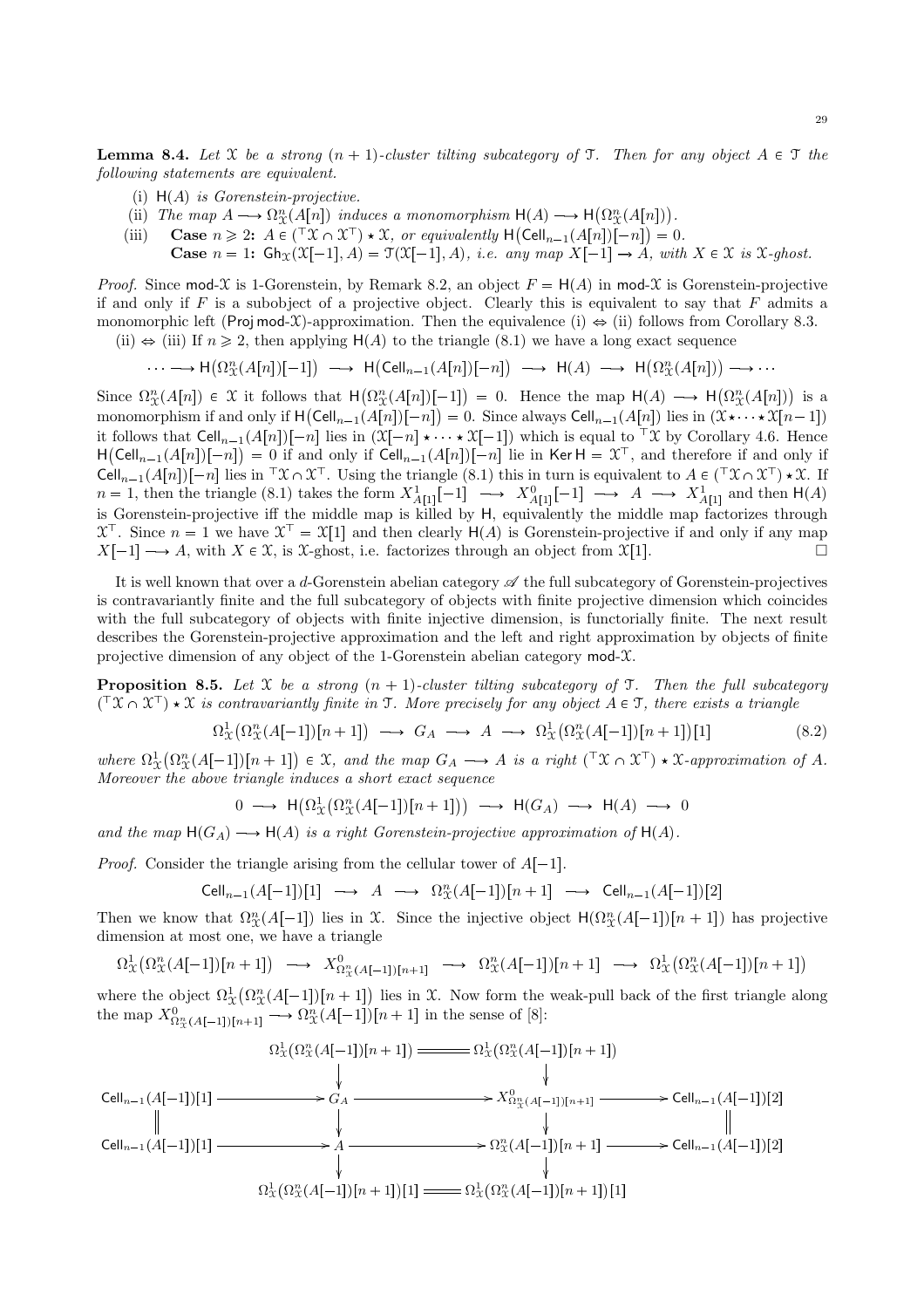Since the object  $\text{Cell}_{n-1}(A[-1])[1]$  lies clearly in  $\ulcorner \mathfrak{X} \cap \mathfrak{X} \urcorner$  it follows that  $G_A$  lies in  $(\ulcorner \mathfrak{X} \cap \mathfrak{X} \urcorner) \star \mathfrak{X}$ . This implies, by Lemma 8.4, that the object  $H(G_A)$  is Gorenstein-projective. Applying the functor H to the above diagram of triangles and using that the maps  $H(G_A) \longrightarrow H(\hat{X}_{\Omega^n_{\mathcal{X}}(A[-1])[n+1]}^0) \longleftarrow H(\Omega^1_{\mathcal{X}}(\Omega^n_{\mathcal{X}}(A[-1])[n+1]))$ are monomorphisms we deduce that we have a short exact sequence  $0 \longrightarrow \mathsf{H}(\Omega^1_X(\Omega^n_X(A[-1])[n+1])) \longrightarrow$  $H(G_A) \longrightarrow H(A) \longrightarrow 0$ . Since  $H(\Omega_X^n(A[-1])[n+1]))$  is projective in mod-X, it follows that the map  $H(G_A) \longrightarrow H(A)$  is a right Gorenstein-projective approximation of  $H(A)$ . On the other hand let M be in  $({}^{\top} \mathfrak{X} \cap \mathfrak{X}^{\top}) \star \mathfrak{X}$  and let  $K \longrightarrow M \longrightarrow X \longrightarrow K[1]$  be a triangle, where  $K \in {}^{\top} \mathfrak{X} \cap \mathfrak{X}^{\top}$  and  $X \in \mathfrak{X}$ . Also let  $M \longrightarrow A$  be a map. The composition  $K \longrightarrow M \longrightarrow A \longrightarrow \Omega_{\mathfrak{X}}^n(A[-1])[n+1]$ , is zero since  $K \in \mathfrak{X}^{\top} = \mathfrak{X}[1] \star \cdots \star \mathfrak{X}[n]$  and  $\Omega_{\mathfrak{X}}^{n}(A[-1])[n+1] \in \mathfrak{X}[n+1]$ . This implies that the composition  $K \longrightarrow M \longrightarrow$  $A \longrightarrow \Omega^1_{\mathcal{X}}(\Omega^n_{\mathcal{X}}(A[-1])[n+1])[1]$  is zero and therefore the composition  $M \longrightarrow A \longrightarrow \Omega^1_{\mathcal{X}}(\Omega^n_{\mathcal{X}}(A[-1])[n+1])[1]$ factorizes through the map  $M \longrightarrow X$ . Since  $X \in \mathfrak{X}$  and  $\Omega^1_{\mathfrak{X}}(\Omega^n_{\mathfrak{X}}(A[-1])[n+1])[1]$  lies in  $\mathfrak{X}[1]$ , it follows that the composition  $M \longrightarrow A \longrightarrow \Omega^1_{\mathfrak{X}}(\Omega^n_{\mathfrak{X}}(A[-1])[n+1])[1]$  is zero and therefore the map  $M \longrightarrow A$  factorizes through the map  $G_A \longrightarrow A$ . This shows that  $G_A \longrightarrow A$  is a right  $((\top \mathfrak{X} \cap \mathfrak{X}^{\top}) \star \mathfrak{X})$ -approximation of A, i.e.  $({}^{\top} \mathcal{X} \cap \mathcal{X}^{\top}) \star \mathcal{X}$  is contravariantly finite in T.  $\Box$ 

Corollary 8.6. Let X be a strong  $(n + 1)$ -cluster tilting subcategory of T. Then the right adjoint of the inclusion Gproj mod- $\mathfrak{X} \longrightarrow \underline{\text{mod}}\text{-}\mathfrak{X}$  is given by:

$$
\Omega^{-1}\Omega\ :\ \operatorname{\underline{mod}}\nolimits\mathcal X\ \longrightarrow\ \operatorname{\underline{Gproj}}\nolimits\operatorname{\mathrm{mod}}\nolimits\mathcal X,\ \ \Omega^{-1}\Omega\mathsf{H}(A)=\mathsf{H}(G_A)
$$

Let  $A \in \mathcal{T}$  and consider the exact sequence  $0 \longrightarrow H(\Omega^1_{\mathcal{X}}(\Omega^n_{\mathcal{X}}(A[-1])[n+1])) \longrightarrow H(G_A) \longrightarrow H(A) \longrightarrow 0$ of the above Proposition, where  $H(G_A) \longrightarrow H(A)$  is a right Gorenstein-projective approximation of  $H(A)$ . Also consider the triangle, where the middle map is a left  $\mathcal{X}$ -approximation of  $G_A$ :

$$
\text{Cell}_{n-1}(G_A[n])[-n] \longrightarrow G_A \longrightarrow \Omega_{\mathfrak{X}}^n(G_A[n]) \longrightarrow \text{Cell}_{n-1}(G_A[n])[-n+1]
$$

Forming the Octahedral diagram induced by the composition  $\Omega^1_{\mathfrak{X}}(\Omega_{\mathfrak{X}}^n(A[-1])[n+1]) \longrightarrow G_A \longrightarrow \Omega_{\mathfrak{X}}^n(G_A[n])$ we obtain two triangles:

$$
A \longrightarrow P^A \longrightarrow \text{Cell}_{n-1}(A[-1])[2] \longrightarrow A[1] \tag{8.3}
$$

 $\Omega^1_X(\Omega^n_X(A[-1])[n+1]) \longrightarrow \Omega^n_X(G_A[n]) \longrightarrow P_A \longrightarrow \Omega^1_X(\Omega^n_X(A[-1])[n+1])$  $(8.4)$ Finally set  $H(G^A) := \text{Im}(\Omega^n_{\mathcal{X}}(G_A[n]) \longrightarrow \text{Cell}_{n-1}(G_A[n])[-n+1])$  for some object  $G^A \in \mathcal{T}$ .

**Proposition 8.7.** Let X be a strong  $(n + 1)$ -cluster tilting subcategory of T, and let A be an object of T.

- (i) pd  $H(P_A) \leq 1$  and the object  $H(G^A)$  is Gorenstein-projective.
- (ii) There is a short exact sequence

 $0 \longrightarrow H(A) \longrightarrow H(P^A) \longrightarrow H(G^A) \longrightarrow 0$ 

where the map 
$$
H(A) \longrightarrow H(P^A)
$$
 is a left (Proj <sup>$\leq$</sup> mod- $\mathcal{X}$ )-approximation of  $H(A)$ .

Proof. Applying H to the triangle (8.2) we have an exact sequence  $H(\Omega_X^1(\Omega_X^n(A[-1])[n+1])) \longrightarrow H(\Omega_X^n(G_A[n]))$  $\longrightarrow$  H(P<sub>A</sub>)  $\longrightarrow$  0. However H( $\Omega_X^1(\Omega_X^n(A[-1])[n+1])) \longrightarrow$  H( $\Omega_X^n(G_A[n]))$  is a monomorphism since by construction is the composition of the maps  $H(\Omega_X^1(\Omega_X^n(A[-1])[n+1])) \longrightarrow H(G_A)$  and  $H(G_A) \longrightarrow$  $H(\Omega^n_{\mathfrak{X}}(G_A[n])$  which are monomorphisms. Hence we have short exact sequence  $0 \longrightarrow H(\Omega^n_{\mathfrak{X}}(A[-1])[n+1])$ 1])  $\rightarrow$   $H(\Omega^n_{\mathcal{X}}(G_A[n])) \rightarrow H(P_A) \rightarrow 0$  and therefore pd  $H(P^A) \leq 1$  since the objects  $\Omega^n_{\mathcal{X}}(G_A[n])$  and  $\Omega^1_{\mathfrak{X}}(\Omega_{\mathfrak{X}}^n(A[-1])[n+1])$  lie in X. On the other hand applying the functor H to the triangle (8.3) and using that  $H(Cell_{n-1}(G_A[n])[-n]) = 0$ , since  $Cell_{n-1}(G_A[n])[-n] \in \mathfrak{X}[-n] \star \cdots \star X[-1]$ , we have an exact sequence  $0 \longrightarrow H(A) \longrightarrow H(P^A) \longrightarrow H(G^A) \longrightarrow 0$  and  $H(G^A)$  is a subobject of  $H(\text{Cell}_{n-1}(G_A[n])[-n+1])$ . Since Cell<sub>n-1</sub> $(G_A[n])[-n+1]$  lies in  $\mathfrak{X}[-n+1] \star \cdots \star \mathfrak{X}[-1] \star \mathfrak{X}$  and H kills the objects of  $\mathfrak{X}[-n+1] \star \cdots \star \mathfrak{X}[-1]$ , it follows that  $H(G^A)$  is a subobject of a projective object and therefore it is Gorenstein-projective. Clearly then the map  $H(A) \longrightarrow H(P^A)$  is a left Proj<sup> $\leq 1$ </sup> mod-X-approximation of  $H(A)$ , since  $Ext^1(M, N) = 0$ , for any Gorenstein-projective object M and any object N with finite projective dimension.  $\Box$ 

8.2. Representation Dimension. Recall that an additive category is called Krull-Schmidt if any of its objects is a finite coproduct of indecomposable objects and any indecomposable object has local endomorphism ring. A Krull-Schmidt category has finite representation type if there are finitely many indcomposable objects up to isomorphism. Now let  $\mathscr A$  be an abelian category with enough projectives. We say that  $\mathscr A$ is of finite Cohen-Macaulay type, finite CM-type for short, if  $GProj \mathcal{A}$  is a Krull-Schmidt category of finite represenattion type. In this section we show that if X is a strong  $(n + 1)$ -cluster tilting subcategory of T and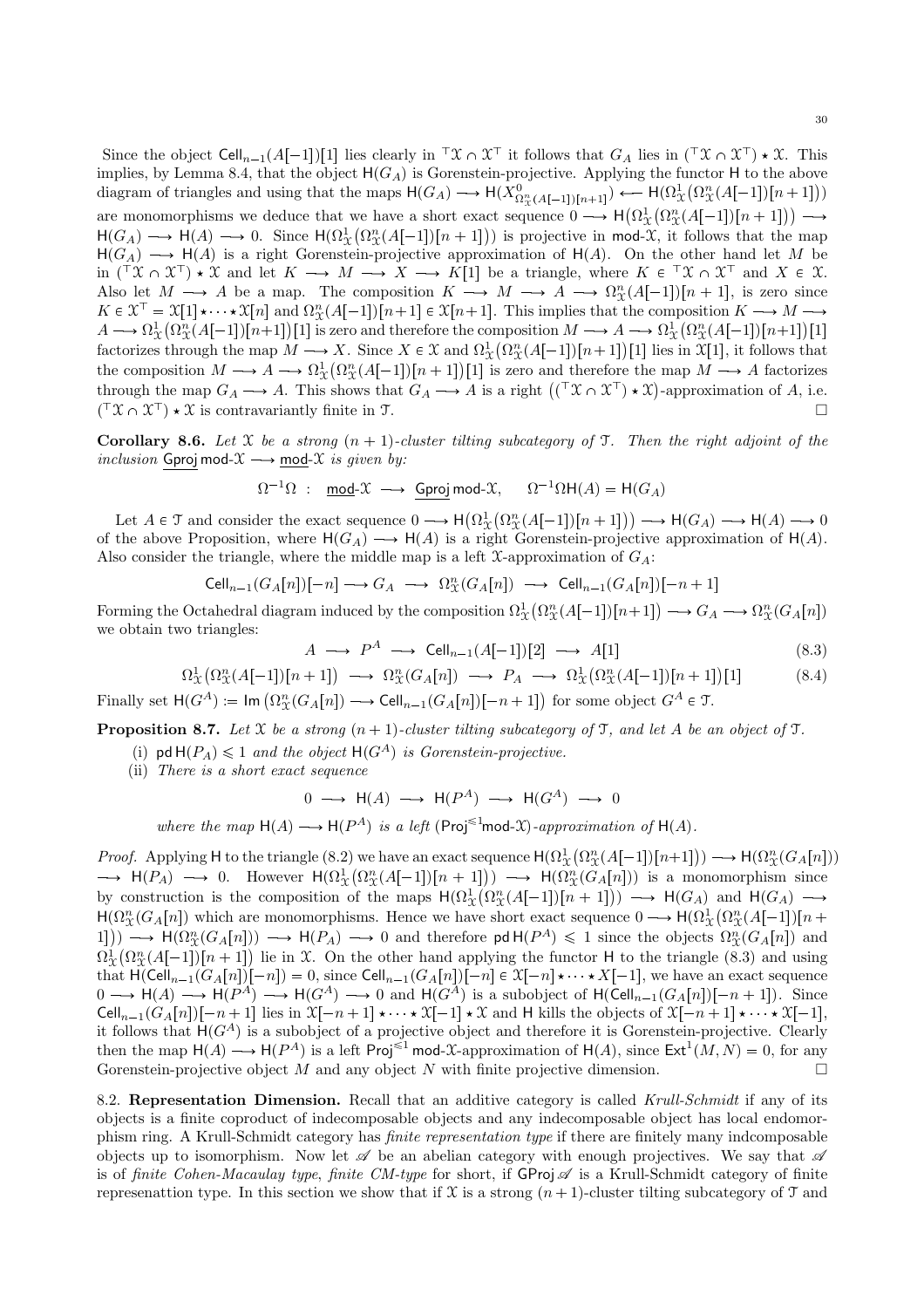the cluster tilted category mod- $\chi$  is of finite CM-type, then mod- $\chi$  is equivalent to the category of finitely presented modules over a coherent ring of representation dimension  $\leq 3$  in the sense of Auslander [3].

**Lemma 8.8.** Let  $\mathscr A$  be a 1-Gorenstein abelian category. If Proj  $\mathscr A$  is covariantly finite and  $\ln \mathscr A$  is contravariantly finite in  $\mathscr A$ , then the full subcategory

$$
\mathscr{E} := \mathsf{GProj}\ \mathscr{A} \oplus \mathsf{GInj}\ \mathscr{A} = \mathsf{add}\ \{X \oplus Y \in \mathscr{A} \mid X \in \mathsf{GProj}\ \mathscr{A}, \ Y \in \mathsf{GInj}\ \mathscr{A}\}
$$

is functorially finite in  $\mathscr A$  and:  $\mathsf{gl.dim}\,\mathsf{mod}\,\mathscr E\leqslant 3$ .

*Proof.* Since  $\mathscr A$  has enough projectives and enough injectives, the full subcategories Proj  $\mathscr A$  and  $\ln \mathscr A$  are functorially finite in  $\mathscr A$ . Then by [7, Theorem 4.16] the full subcategories GProj  $\mathscr A$  and Glnj  $\mathscr A$  are functorially finite in  $\mathscr A$ . We use throughout that, by Remark 8.2, GProj  $\mathscr A = \Omega \mathscr A$  and Glnj  $\mathscr A = \Sigma \mathscr A$ .

Let F be in  $\mathscr A$  and consider the following exact sequences in mod- $\mathfrak X$ :

$$
0 \longrightarrow F \longrightarrow I \longrightarrow \Sigma(F) \longrightarrow 0 \text{ and } 0 \longrightarrow \Omega I \longrightarrow P \longrightarrow I \longrightarrow 0
$$

where  $F \longrightarrow I$  is a monomorphism into an injective object I and  $P \longrightarrow I$  is an epimorphism from a projective object P. The above exact sequences induce the following exact sequence:

$$
0 \longrightarrow \Omega I \longrightarrow \Omega \Sigma F \longrightarrow F \longrightarrow 0 \tag{8.5}
$$

Since  $\mathscr A$  is 1-Gorenstein, it follows that  $\Omega(I)$  is projective. Hence applying  $\mathscr A(G, -)$ , where G is Gorensteinprojective, to (8.5), we have  $\mathsf{Ext}^1_{\mathscr{A}}(G,\Omega I)=0$  and therefore the map  $\Omega\Sigma(F)\longrightarrow F\longrightarrow 0$  is a right (GProj  $\mathscr{A}$ )approximation of F. Since  $\ln \mathscr{A}$  is contravariantly finite in  $\mathscr{A}$ , there is an exact sequence  $0 \longrightarrow \Omega_I(F) \longrightarrow$  $J \longrightarrow F$ , where the map  $J \longrightarrow F$  is a right (lnj  $\mathscr A$ )-approximation of F. Then  $\Sigma \Omega_{\mathbf{I}}(F) = \operatorname{Im}(J \longrightarrow F)$  lies in Glnj  $\mathscr{A} = \Sigma(\mathscr{A})$  and we claim that the map  $0 \longrightarrow \Sigma\Omega_{I}(F) \longrightarrow F$  is a right Glnj  $\mathscr{A}$ -approximation of F. Indeed let Z be a Gorenstein-injective object and  $Z \longrightarrow F$  be a map in  $\mathscr{A}$ ; then by definition there exists an exact sequence  $0 \longrightarrow Z' \longrightarrow J' \longrightarrow Z \longrightarrow 0$ , where J' is injective and Z' is Gorenstein-injective. Then the composition  $J' \longrightarrow Z \longrightarrow F$  factors through J and we have an exact commutative diagram

$$
0 \longrightarrow Z' \longrightarrow J' \longrightarrow Z \longrightarrow
$$
  

$$
\downarrow \qquad \qquad \downarrow \qquad \qquad \downarrow
$$
  

$$
0 \longrightarrow \Omega_{\mathbf{I}}(F) \longrightarrow J \longrightarrow F
$$

It follows that there exists a unique map  $Z \longrightarrow \Sigma \Omega_{\mathbf{I}}(F) = \mathsf{Im}(J \to F)$  and then by diagram chasing it is easy to see that  $Z \longrightarrow F$  factors through  $Z \longrightarrow \Sigma \Omega_{\mathbb{I}}(F)$ , i.e.  $0 \longrightarrow \Sigma \Omega_{\mathbb{I}}(F) \longrightarrow F$  is a right Glnj  $\mathscr{A}$ -approximation of F. Taking the pull-back of 8.5 along the map  $\Sigma \Omega_{\mathbf{I}}(F) \longrightarrow F$  we have an exact commutative diagram

$$
0 \longrightarrow \Omega I \longrightarrow G \longrightarrow \Sigma\Omega_{\mathbf{I}}(F) \longrightarrow 0
$$
  
\n
$$
\parallel \qquad \qquad \downarrow \qquad \qquad \downarrow \qquad (8.6)
$$
  
\n
$$
0 \longrightarrow \Omega I \longrightarrow \Omega \Sigma F \longrightarrow F \longrightarrow 0
$$

where the middle map  $G \longrightarrow \Omega \Sigma F$  is a monomorphism and therefore G is Gorenstein-projective. The above pull-back diagram induces an exact sequence

$$
0 \longrightarrow G \longrightarrow \Omega \Sigma F \oplus \Sigma \Omega_{\mathbf{I}}(F) \longrightarrow F \longrightarrow 0 \tag{8.7}
$$

where clearly the objects G and  $\Omega \Sigma F \oplus \Sigma \Omega_{\mathbb{I}}(F)$  lie in E. Using the pull-back diagram (8.6) it is easy to see that the map  $\Omega \Sigma F \oplus \Sigma \Omega_{\mathbf{I}}(F) \longrightarrow F$  is a right  $\mathscr E$ -approximation of F. Hence  $\mathscr E$  is contravariantly finite in  $\mathscr A$ . A dual construction gives that  $\mathscr E$  is covariantly finite in  $\mathscr A$ . In particular mod- $\mathscr E$  is abelian with enough projectives and the restricted Yoneda embedding  $Y : \mathscr{A} \longrightarrow \text{mod-} \mathscr{E}, Y(F) = \text{Hom}(-,F)|_{\mathscr{E}}$  induces an equivalence between  $\mathscr E$  and Proj mod- $\mathscr E$ . Applying Y to (8.6) we have then a projective resolution

$$
0 \longrightarrow Y(G) \longrightarrow Y(\Omega \Sigma F \oplus \Sigma \Omega_{\mathbf{I}}(F)) \longrightarrow Y(F) \longrightarrow 0
$$
\n(8.8)

in mod- $\mathscr E$  and therefore  $\mathsf{pd}\mathsf{Y}(F)\leqslant 1$ . Finally let M be an arbitrary object of mod- $\mathscr E$  and choose a projective presentation  $Y(W_1) \longrightarrow Y(W_0) \longrightarrow M \longrightarrow 0$  in mod-*E*, where the  $W_i$  lie in E. If  $F = \text{Ker}(W_1 \rightarrow W_0)$ , then using  $(8.8)$  we have a projective resolution

$$
0\;\longrightarrow\;{\sf Y}(W_3)\;\longrightarrow\;{\sf Y}(W_2)\;\longrightarrow\;{\sf Y}(W_1)\;\longrightarrow\;{\sf Y}(W_0)\;\longrightarrow\;M\;\longrightarrow\;0
$$

where  $W_3 = Y(G)$  for some Gorenstein-projective object G and  $W_2 = Y(\Omega \Sigma(F) \oplus \Sigma \Omega_{I}(F))$ . Hence pd  $M \le 3$ and therefore gl. dim mod- $\mathscr{E} \leq 3$ .  $\Box$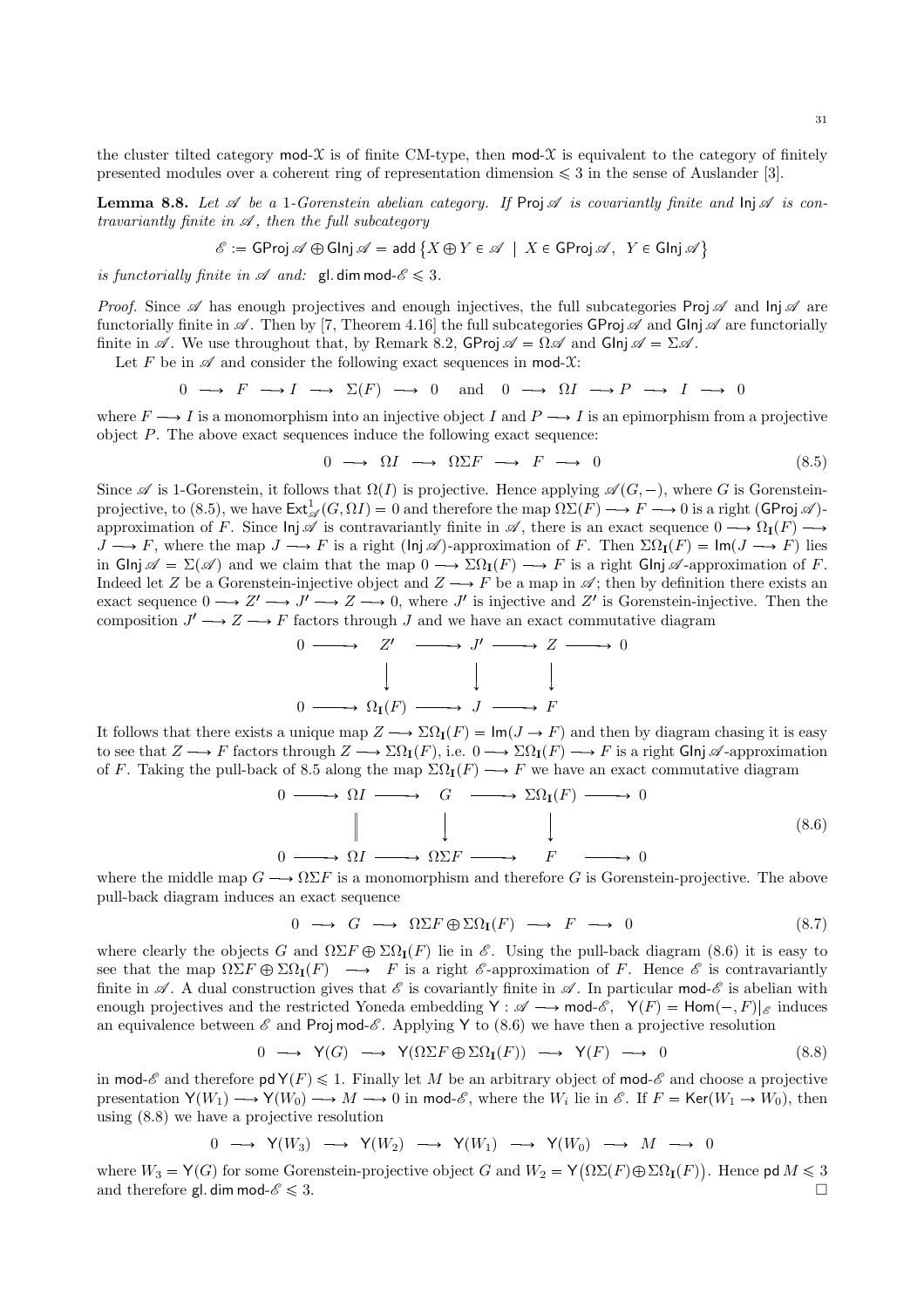Recall that if  $\mathscr A$  is an abelian category, then the *representation dimension* rep. dim  $\mathscr A$  of  $\mathscr A$  in the sense Auslander [3] is defined as follows. An object T of  $\mathscr A$  is called *generator*, resp. *cogenerator*, if any object of  $\mathscr A$  is a factor, resp. subobject, of a direct summand of a finite direct sum of copies of T. We call an object T of  $\mathscr A$  right coherent if the full subcategory add T has weak kernels; dually T is called left coherent if add T has weak cokernels. For instance T is right, resp. left, coherent, if add T is contravariantly, resp. covariantly, finite. Finally  $T$  is called coherent if  $T$  is left and right coherent object. Then

rep. dim  $\mathscr{A} = \inf \big\{ \text{ gl. dim mod-End}_{\mathscr{A}}(T) \,\mid\, T \text{ is a coherent generator-cogenerator of } \mathscr{A} \big\}$ 

**Theorem 8.9.** Let  $\mathcal T$  be a Krull-Schmidt triangulated category and  $\mathcal X$  a strong  $(n + 1)$ -cluster tilting subcategory of T. If mod-X is of finite Cohen-Macauly type, then rep. dim mod- $X \le 3$ . More precisely there is a strong  $(n + 1)$ -cluster tilting coherent object  $T \in \mathcal{X}$  such that mod- $\mathcal{X} \approx$  mod-End $\tau(T)$ , the ring End $\tau(T)$  is coherent and the representation dimension of mod- $\text{End}_{\mathfrak{T}}(T)$  is at most 3.

*Proof.* Since mod-X is of finite Cohen-Macaulay type, clearly  $X = \text{add } T$  for some  $(n+1)$ -cluster tilting object  $T \in \mathcal{T}$  and then mod- $\mathcal{X} \approx$  mod-End $\tau(T)$ . For the same reason GProj mod- $\mathcal{X} =$  add Z and Glnj mod- $\mathcal{X} =$  add W, where  $Z, W \in \text{mod-}\mathcal{X}$ . Then the object  $G := Z \oplus W$  is a coherent object which is a generator-cogenerator of mod-X, and then Lemma 8.8 shows that gl. dim mod-End<sub>mod-X</sub> $(H) \le 3$ . It follows that rep. dim mod- $X \le 3$ .  $\Box$ 

Recall that a finite-dimensional k-algebra  $\Lambda$  over a field k is called of finite CM-type if the full subcategory GprojΛ of finitely generated Gorenstein-projective Λ-modules is of finite representation type.

**Corollary 8.10.** Let T be a triangulated category and T a strong  $(n + 1)$ -cluster tilting object of T. Assume that the cluster-tilted algebra  $\text{End}_{\mathcal{T}}(T)$  is of finite Cohen-Macaulay type. Then the algebra  $\text{End}_{\mathcal{T}}(T)$  has representation dimension at most 3.

### 9. Certain Cluster Tilted Subcategories are Stably Calabi-Yau

We have seen that the category mod-X of coherent functors over a  $(n - k)$ -strong  $(n + 1)$ -cluster tilting subcategory X of a triangulated category T is k-Gorenstein, provided that  $0 \leq k \leq 1$  or  $k \leq \frac{n+1}{2}$ , if  $2 \leq k \leq n-1$ . In this section we show that if the triangulated category  $\mathcal{T}$  is  $(n+1)$ -Calabi-Yau, then the triangulated stable category modulo projectives of the Gorenstein-projective objects of mod-X is  $(n + 2)$ -Calabi-Yau in case  $0 \le k \le 1$ , and under an additional assumption if  $2 \le k \le \frac{n+1}{2}$ . This generalizes a basic result of Keller-Reiten [21] who treated the case  $n = 1$ .

Throughout let T be a triangulated category and X a fixed  $(n + 1)$ -cluster tilting subcategory of T,  $n \ge 1$ .

9.1. Serre Functors. Assume that the triangulated category  $\mathcal T$  is k-linear with split idempotents over a field k, all Hom-spaces are finite-dimensional, and admits a Serre functor S. So S:  $\mathcal{T} \longrightarrow \mathcal{T}$  is a triangulated equivalence and there are natural isomorphisms

$$
DT(A, B) \stackrel{\cong}{\longrightarrow} \mathcal{T}(B, \mathbb{S}(A))
$$
 (\*)

where  $D$  denotes duality with respect to the base field  $k$ .

For any object  $A \in \mathcal{T}$  we consider triangles

$$
X_A^1 \longrightarrow X_A^0 \longrightarrow \text{Cell}_1(A) \longrightarrow X_A^1[1] \quad \text{ and } \quad X_1^A[-1] \longrightarrow \text{Cell}^1(A) \longrightarrow X_0^A \longrightarrow X_1^A \tag{9.1}
$$

where the maps  $X_A^1 \longrightarrow \Omega^1_{\mathfrak{X}}(A)$  and  $X_A^0 \longrightarrow A$  are right X-approximations and the maps  $A \longrightarrow X_0^A$  and  $\Sigma^1_{\mathfrak{X}}(A) \longrightarrow X_1^A$  are left X-approximations. Then

$$
\mathsf{Cell}_1(A) \ \in \ \mathfrak{X} \star \mathfrak{X}[1] \quad \text{and} \quad \mathsf{H}(\mathsf{Cell}_1(A)) \cong \mathsf{H}(A), \qquad \mathsf{Cell}^1(A) \ \in \ \mathfrak{X}[-1] \star \mathfrak{X} \quad \text{and} \quad \mathsf{H}^{\mathsf{op}}(A) \cong \mathsf{H}(\mathsf{Cell}^1(A))
$$

Recall that the transpose  $Tr(F)$ , in the sense of Auslander-Bridger [4], of an object F in mod-X is defined as follows. Let  $H(X^1) \longrightarrow H(X^0) \longrightarrow F \longrightarrow 0$  be a projective presentation of F. Consider the duality functor  $d^r := \text{Hom}(-, H(?)|_{\mathcal{X}}) : \text{mod-}\mathcal{X} \longrightarrow \text{mod-}\mathcal{X}^{\text{op}},$  defined by  $d^r(F) = \text{Hom}(F, H(?)|_{\mathcal{X}}) : \mathcal{X} \longrightarrow \mathcal{A}b$ , where Hom $(F, H(?)|_{\mathcal{X}})(X) =$  Hom $(F, H(X))$ . Similarly the duality functor  $d^l : \text{mod-}\mathcal{X}$ <sup>op</sup>  $\longrightarrow$  mod- $\mathcal X$  is defined and it is well-known that  $(d^r, d^l)$ : mod- $\mathcal{X} \leftrightarrows$  mod- $\mathcal{X}^{op}$  is an adjoint on the right pair of contravariant functors inducing a duality between Proj mod- $\mathcal X$  and Proj mod- $\mathcal X^{\mathsf{op}},$  a duality between GProj mod- $\mathcal X$  and GProj mod- $\mathcal X^{\mathsf{op}},$ and finally a duality between  $GProj \mod \mathcal{X}$  and  $GProj \mod \mathcal{X}^{op}$ . Now the transpose  $Tr(F)$  of F is defined by  $Tr(F) = \text{Coker } (\mathsf{d}^r \mathsf{H}(X^0) \longrightarrow \mathsf{d}^r \mathsf{H}(X^1)).$  Since  $\mathsf{d}^r \mathsf{H} \cong \mathsf{H}^{\text{op}},$  we have an exact sequence

$$
0\longrightarrow \mathrm{d}^r(F)\longrightarrow \mathrm{H}^{\mathrm{op}}(X^0)\longrightarrow \mathrm{H}^{\mathrm{op}}(X^1)\longrightarrow \mathrm{Tr}(F)\longrightarrow 0
$$

In this way one obtains a functor  $\text{Tr} : \text{mod-}\mathcal{X} \longrightarrow \text{mod-}\mathcal{X}^{\text{op}}$  which is well-known to be a duality. Now the duality D with respect to the base field k acts on mod-X by  $D(F)(X) = D(F(X))$ .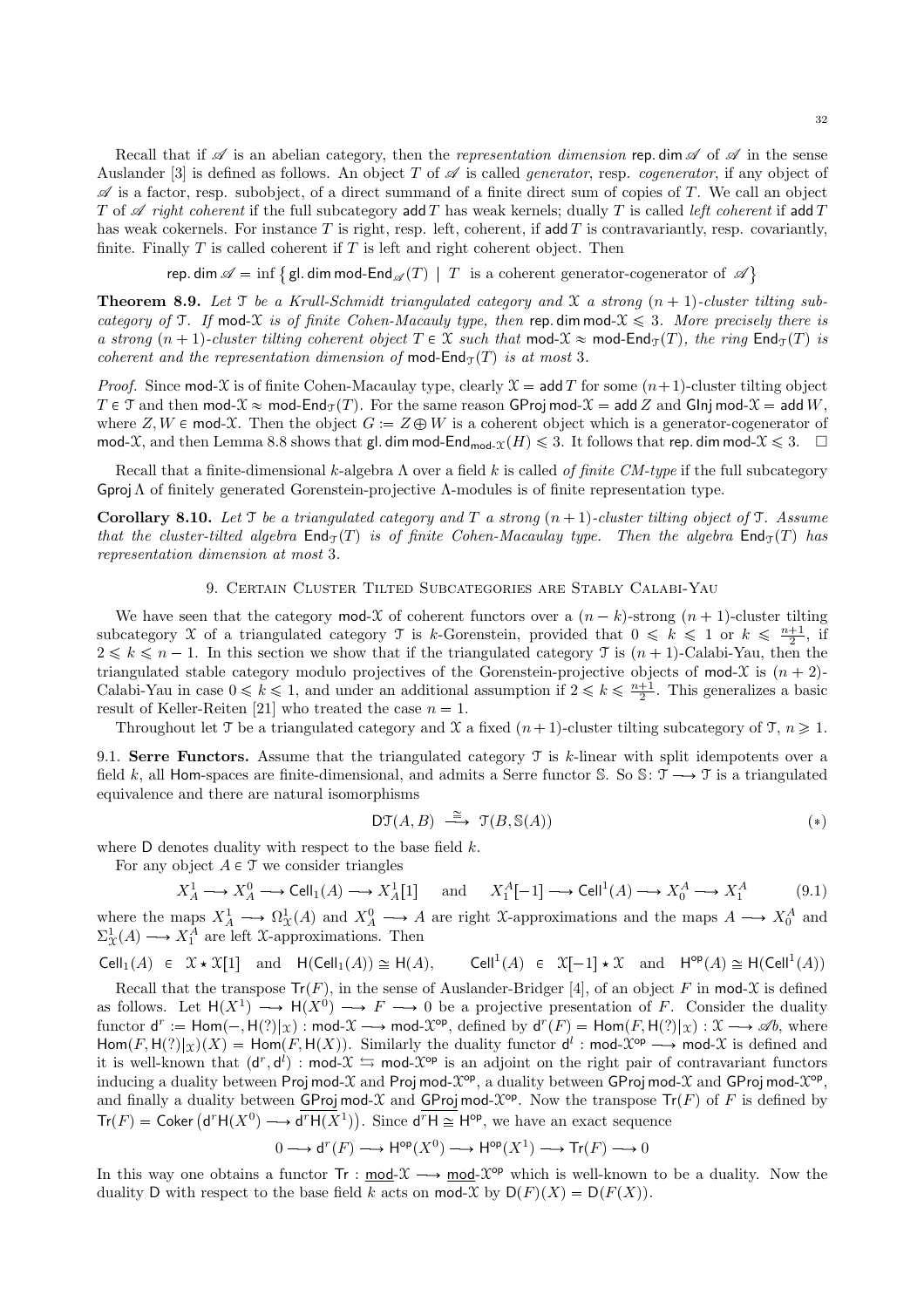Lemma 9.1. There are isomorphisms:

$$
DTrH(A) \cong H(SCell_1(A)[-1]), \quad TrDH(A) \cong H(S^{-1}Cell^1(A)[1])
$$
\n(9.2)

$$
\mathsf{DTrH}^{\mathsf{op}}(A) \cong \mathsf{H}(\mathbb{S}^{-1}\mathsf{Cell}_1(A)[1]), \quad \mathsf{Tr}\mathsf{DH}^{\mathsf{op}}(A) \cong \mathsf{H}(\mathsf{S}\mathsf{Cell}^1(A)[-1]) \tag{9.3}
$$

*Proof.* For simplicity we set  $A^* = \text{Cell}_1(A)$  and  $A_* = \text{Cell}^1(A)$ . Applying H and  $H^{\text{op}}$  to the triangles in (9.1) we have exact sequences  $H(X_A^1) \longrightarrow H(X_A^0) \longrightarrow H(A^*) \longrightarrow 0$  and  $H^{\text{op}}(X_A^A) \longrightarrow H^{\text{op}}(X_0^A) \longrightarrow$  $H^{\text{op}}(A_*) \longrightarrow 0$ . Applying the dual functors  $Hom(-, H^{\text{op}}(?)|_{\mathcal{X}})$ :  $mod-\mathcal{X}^{\text{op}} \longrightarrow mod-\mathcal{X}$  and  $Hom(-, H(?)|_{\mathcal{X}})$ :<br>  $mod-\mathcal{X} \longrightarrow mod-\mathcal{X}^{\text{op}}$  we then have exact sequences  $H(X_0^A) \longrightarrow H(X_1^A) \longrightarrow TH^{\text{op}}(A^*) \longrightarrow 0$  and  $H^{\text{op$  $H^{\text{op}}(X_A^1) \longrightarrow \text{Tr}H(A_*) \longrightarrow 0$ . Finally applying the duality functor D and using (\*) we have exact sequences

 $0\longrightarrow \mathsf{DTrH}(A^*)\longrightarrow \mathsf{H}(\mathbb{S} X_A^1)\longrightarrow \mathsf{H}(\mathbb{S} X_A^0) \quad \text{and}\quad 0\longrightarrow \mathsf{DTrH^{op}}(A_*)\longrightarrow \mathsf{H^{op}}(\mathbb{S}^{-1} X_1^A)\longrightarrow \mathsf{H^{op}}(\mathbb{S}^{-1} X_0^A)$ 

However since  $\mathbb S$  and  $\mathbb S^{-1}$  are triangulated, we have triangles

 $\mathbb{S}^{-1}X_0^A \longrightarrow \mathbb{S}^{-1}X_1^A \longrightarrow \mathbb{S}^{-1}(A_*[1]) \longrightarrow \mathbb{S}^{-1}(X_0^A[1])$  $\mathbb{S}(X_A^0[-1]) \longrightarrow \mathbb{S}(A^*[-1]) \longrightarrow \mathbb{S}X_A^1 \longrightarrow \mathbb{S}X_A^0,$ Since  $H(S(X_A^0[-1])) = \mathcal{T}((X, S(X_A^0[-1])) = D\mathcal{T}(X_A^0[-1], X) = D\mathcal{T}(X_A^0, X[1]) = 0$  and  $H^{op}(S^{-1}(X_0^A[1]), X) = \mathcal{T}(X_0^A[1], SX) = D\mathcal{T}(X, X_0^A[1]) = 0$ , we infer that

$$
\mathsf{DTrH}(A^*) \xrightarrow{\cong} \mathsf{HS}(A^*[-1]) \quad \text{ and } \quad \mathsf{DTrH}^{\mathsf{op}}(A_*) \xrightarrow{\cong} \mathsf{H}^{\mathsf{op}} \mathbb{S}^{-1}(A_*[1])
$$

Since  $H(A) \cong H(A^*)$  and  $H^{\text{op}}(A) \cong H^{\text{op}}(A_*)$ , these reduce the isomorphisms:

$$
\mathsf{DTrH}(A) \xrightarrow{\cong} \mathsf{HS}(A^*[-1]) \quad \text{and} \quad \mathsf{DTrH}^{\mathsf{op}}(A) \xrightarrow{\cong} \mathsf{H}^{\mathsf{op}}\mathbb{S}^{-1}(A_*[1])
$$
\nSimilarly we get isomorphisms:  $\mathsf{DTrH}^{\mathsf{op}}(A) \cong \mathsf{H}(\mathbb{S}^{-1}A^*[1])$  and  $\mathsf{Tr}\mathsf{DH}^{\mathsf{op}}(A) \cong \mathsf{H}(\mathbb{S}A_*[-1]).$ 

To proceed further we need the following.

**Lemma 9.2.** The cluster tilted category mod-X has Auslander-Reiten sequences. In particular Auslander-Reiten formula

$$
\text{DHom(H(A), H(B)) \stackrel{\cong}{\longrightarrow} \text{Ext}^1(\text{H}(B), \text{DTr}(\text{H}(A))
$$
\n(9.4)

holds for any objects  $H(A)$  and  $H(B)$  in mod-X. Moreover there are isomorphisms:

$$
\overline{\mathrm{Hom}}\big(\mathrm{H}(B),\mathrm{H}(\mathbb{S}\mathrm{Cell}_1(A)[-1])\big) \stackrel{\cong}{\longleftarrow} \mathrm{D}\mathrm{Ext}^1\big(\mathrm{H}(A),\mathrm{H}(B)\big) \stackrel{\cong}{\longrightarrow} \underline{\mathrm{Hom}}\left(\mathrm{H}(\mathbb{S}^{-1}\mathrm{Cell}^1(B)[1]),\mathrm{H}(A)\right)
$$

*Proof.* Since X is an  $(n + 1)$ -cluster tilting subcategory, it follows that X is functorially finite. On the other hand by using (\*), we have isomorphisms,  $\forall X \in \mathcal{X}$ :

$$
\begin{array}{ccccccccc}\n\text{DH}(X) & \xrightarrow{\cong} & \text{DT}(\mathfrak{X},X) & \xrightarrow{\cong} & \mathfrak{T}(X,\mathbb{S}\mathfrak{X}) & \xrightarrow{\cong} & \mathfrak{T}(\mathbb{S}^{-1}X,\mathfrak{X}) & \xrightarrow{\cong} & \text{H}^{\text{op}}(\mathbb{S}^{-1}X), \\
& & \text{DH}^{\text{op}}(X) & \xrightarrow{\cong} & \text{DT}(X,\mathfrak{X}) & \xrightarrow{\cong} & \mathfrak{T}(\mathfrak{X},\mathbb{S}X) & \xrightarrow{\cong} & \text{H}(\mathbb{S}X)\n\end{array}
$$

which show that k-duals of contravariant or covariant representable functors over  $\mathfrak X$  are coherent. This clearly implies, by [5], that  $mod-\mathcal{X}$  is a dualizing k-variety. In particular has Auslander-Reiten sequences and Auslander-Reiten formula (9.4) holds. The remaining isomorphisms follow by using Lemma 9.1.  $\Box$ 

Finally we shall need the following observation.

**Lemma 9.3.** The Serre functor  $\mathbb{S}: \mathcal{T} \longrightarrow \mathcal{T}$  induces an equivalence

$$
\mathbb{S}: \mathfrak{X} \stackrel{\approx}{\longrightarrow} \mathfrak{X}[n+1]
$$

*Proof.* Consider the triangle

$$
\Omega_X^n(\mathbb{S}(X[-1])[n-1] \longrightarrow \text{Cell}_{n-1}(\mathbb{S}(X[-1])) \longrightarrow \mathbb{S}(X[-1]) \longrightarrow \Omega_X^n(\mathbb{S}(X[-1])[n]
$$

Since the functor  $S$  is triangulated, we have a triangle

$$
\Omega_{\mathcal{X}}^n(\mathbb{S}(X[-1])[n] \longrightarrow \text{Cell}_{n-1}(\mathbb{S}(X[-1]))[1] \longrightarrow \mathbb{S}(X) \longrightarrow \Omega_{\mathcal{X}}^n(\mathbb{S}(X[-1])[n+1]
$$

By Serre duality the middle map corresponds to an element of  $DT(X, Cell_{n-1}(S(X[-1]))[1])$ . The last space is zero since  $\text{Cell}_{n-1}(\mathcal{S}(X[-1]))[1] \in \mathcal{X}[1] \star \mathcal{X}[2] \star \cdots \star \mathcal{X}[n]$ , see Proposition 4.2. Hence the middle map of the triangle above is zero and therefore  $\mathbb{S}(X)$  lies in  $\mathfrak{X}[n+1]$  as a direct summand of  $\Omega_{\Upsilon}^{n}(\mathbb{S}(X[-1])[n+1])$ . Therefore  $\mathbb{S}(\mathfrak{X}) \subseteq \mathfrak{X}[n+1]$ . Dually if  $X[n+1] \in \mathfrak{X}[n+1]$ , then for any i with  $1 \leq i \leq n$ , we have:  $\mathfrak{T}(\mathbb{S}^{-1}(X[n+1]), \mathfrak{X}[i]) = \mathfrak{T}(X[n+1], \mathfrak{S}(\mathfrak{X}[i])) \cong \mathsf{DT}(\mathfrak{X}[i], X[n+1]) = 0.$  Hence  $\mathbb{S}^{-1}(X[n+1]) \in \mathfrak{T}X = \mathfrak{X}$ and therefore  $\mathbb{S}^{-1}(\mathfrak{X}[n+1]) \subseteq \mathfrak{X}$  and the assertion follows.  $\Box$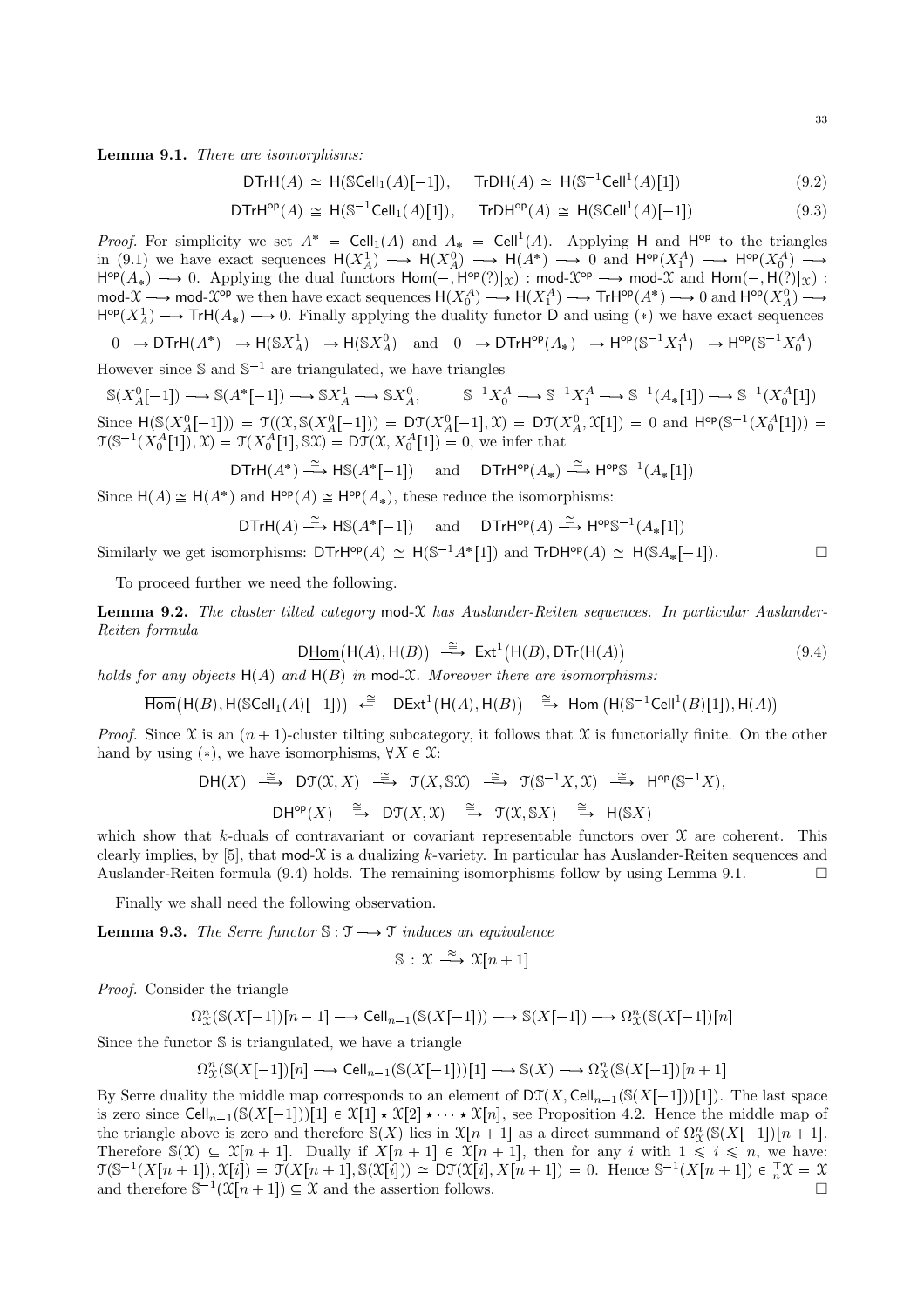9.2.  $(n + 1)$ -Calabi-Yau Categories. From now on we assume that: T is  $(n + 1)$ -Calabi-Yau, i.e. there is an isomorphism of triangulated functors:

$$
\mathbb{S}(?) \stackrel{\cong}{\longrightarrow} (?)[n+1]
$$

Then we have natural isomorphisms

$$
\mathsf{D}\operatorname{Hom}_{\mathcal{T}}(A,B) \stackrel{\cong}{\longrightarrow} \operatorname{Hom}_{\mathcal{T}}(B,A[n+1]) \tag{9.5}
$$

**Lemma 9.4.** Let A be an object in  $\mathfrak{X} \star \mathfrak{X}[1]$ . Then we have the following

- (i)  $DTrH(A) \cong H(A[n]).$
- (ii) If  $n \geq 2$ , then:  $H(A[t]) = 0$ ,  $1 \leq t \leq n 1$ .
- (iii) For any  $H(B) \in \mathsf{GProj} \mod X$ , there is a natural isomorphism:

$$
\mathsf{D}\underline{\mathsf{Hom}}\big(\mathsf{H}(A),\mathsf{H}(B)\big) \stackrel{\cong}{\longrightarrow} \underline{\mathsf{Hom}}\big(\Omega^1\mathsf{H}(B),\mathsf{H}(A[n])\big)
$$

*Proof.* (i) Since  $A \in \mathcal{X} \times \mathcal{X}[1]$ , we may take  $A = \text{Cell}_1(A)$  and then by Lemma 9.1, we have an isomorphism  $DTr(H(A)) \cong H(A[n]).$ 

(ii) Since  $n \geq 2$ , and  $A \in \mathcal{X} \times \mathcal{X}[1]$ , we have  $A[t] \in \mathcal{X}[t] \times \mathcal{X}[t+1]$  which is contained in  $\mathcal{X}^{\top} = \mathcal{X}[1] \times \cdots \times \mathcal{X}[n]$ , for  $1 \leq t \leq n-1$ . It follows that  $H(A[t]) = 0, 1 \leq t \leq n-1$ .

(iii) By Lemma 9.2 we have an isomorphism  $D\underline{\text{Hom}}(H(A), H(B)) \cong \text{Ext}^1(H(B), DTr(H(A)).$  Hence (i) gives us an isomorphism  $D\underline{\mathsf{Hom}}(\mathsf{H}(A),\mathsf{H}(B)) \cong \mathsf{Ext}^1(\mathsf{H}(B),\mathsf{H}(A[n]))$ . Since  $\mathsf{H}(B)$  is Gorenstein-projective, by Remark 8.2 we have an isomorphism  $\text{Ext}^1(\mathsf{H}(B), \mathsf{H}(A[n])) \cong \underline{\text{Hom}}(\Omega^1 \mathsf{H}(B), \mathsf{H}(A[n]))$ .  $\Box$ 

To proceed we need the following two preliminary results.

**Lemma 9.5.** Let  $n \geq 2$ , and A be an object in  $\mathcal{X} \star \mathcal{X}[1]$  such that  $H(A)$  is Gorenstein-projective. Let  $C \longrightarrow A \longrightarrow B \longrightarrow C[1]$ 

be a triangle in T. If C lies in  $\mathfrak{X}[-n] \star \mathfrak{X}[-n+1] \star \cdots \star \mathfrak{X}[-1]$ , then there exists a short exact sequence  $0 \longrightarrow H(A) \longrightarrow H(B) \longrightarrow H(C[1]) \longrightarrow 0$ 

which remains exact after the application of the functor  $Hom(-, H(X))$ ,  $\forall X \in \mathcal{X}$ . Moreover if  $H(C[1])$  is Gorenstein-projective, then so is  $H(B)$ . The converse holds if mod-X is Gorenstein.

*Proof.* Since  $H(A)$  is Gorenstein-projective, there is a monomorphism  $H(A) \longrightarrow H(X)$ , where  $X \in \mathcal{X}$ . Consider the composition  $H(C) \longrightarrow H(A) \longrightarrow H(X)$ . Since A lies in  $\mathfrak{X} \star \mathfrak{X}[1]$ , the monomorphism  $H(A) \longrightarrow H(X)$ is induced by a map  $A \longrightarrow X$ . The composition  $C \longrightarrow A \longrightarrow X$  is clearly zero, since C lies in  $\mathfrak{X}[-n] \star$  $X[-n+1] \star \cdots \star X[-1]$ . Therefore the map  $A \longrightarrow X$  factorizes through  $H(B)$ . As a consequence the composition  $H(C) \longrightarrow H(A) \longrightarrow H(X)$  is zero. Since  $H(A) \longrightarrow H(X)$  is a monomorphism and  $H(A[1]) = 0$ , since  $A \in \mathfrak{X} \star \mathfrak{X}[1]$ , we infer that the map  $H(C) \longrightarrow H(A)$  is zero and therefore we have an exact sequence:

 $0 \longrightarrow H(A) \longrightarrow H(B) \longrightarrow H(C[1]) \longrightarrow 0$  (9.6)

and in addition, as the above argument shows, any map  $H(A) \longrightarrow H(X)$ ,  $X \in \mathcal{X}$ , factorizes through  $H(B)$ . It follows that the exact sequence (9.6) remains exact after the application of the functor  $H(X)$ ,  $\forall X \in \mathcal{X}$ . If  $H(C[1])$  is Gorenstein-projective, then so is  $H(B)$ , since GProj mod-X is well-known to be closed under extensions. Conversely let mod-X be Gorenstein, say k-Gorenstein, and let  $H(B)$  be Gorenstein-projective. It is well-known, see [7], that GProj mod-X consists of all objects F such that  $\mathsf{Ext}^k(F, \mathsf{H}(X)) = 0, \forall X \in \mathfrak{X}, \forall k \geq 1.$ Applying  $\text{Hom}(-, \text{H}(X)), \forall X \in \mathcal{X}$ , to the exact sequence (9.6) we have trivially that  $\text{Ext}^k(\text{H}(C[1]), \text{H}(X)) = 0$ ,  $\forall X \in \mathcal{X}, \forall k \geq 1$ , so  $H(C[1])$  is Gorenstein-projective.

**Lemma 9.6.** Let T be an  $(n + 1)$ -Calabi-Yau triangulated category over a field k,  $n \ge 1$ , and let X be an  $(n+1)$ -cluster tilting subcategory of T such that the cluster tilted category mod-X is k-Gorenstein,  $k \geq 0$ . Assume that for any  $A \in \mathcal{X} \times \mathcal{X}[1]$  such that  $H(A)$  is Gorenstein-projective, there is a natural isomorphism:

$$
\Omega^{-(n+1)}\mathsf{H}(A) \stackrel{\cong}{\longrightarrow} \Omega^{-k}\Omega^{k}\mathsf{H}(A[n])
$$

in GProj mod-X. Then GProj mod-X is  $(n + 2)$ -Calabi-Yau.

Proof. Since mod-X is k-Gorenstein, it follows from Remark 8.2 that  $\Omega^k$ H(C)  $\in$  GProj mod-X,  $\forall C \in \mathcal{T}$ , and moreover the functor  $\Omega^{-k}\Omega^{k}$ : mod- $\mathfrak{X} \longrightarrow$  GProj mod- $\mathfrak{X}$  is a right adjoint of the inclusion mod- $\mathfrak{X} \longrightarrow$ GProj mod- $X$ . Then by Lemma 9.4, we have natural isomorphisms

$$
\text{D\underline{Hom}}\big(\mathsf{H}(A),\mathsf{H}(B)\big) \;\; \stackrel{\cong}{\longrightarrow} \;\; \underline{\mathsf{Hom}}\big(\Omega^1\mathsf{H}(B),\mathsf{H}(A[n])\big) \;\; \stackrel{\cong}{\longrightarrow} \;\; \underline{\mathsf{Hom}}\big(\Omega^1\mathsf{H}(B),\Omega^{-k}\Omega^k\mathsf{H}(A[n])\big) \;\; \stackrel{\cong}{\longrightarrow} \;\; \underline{\mathsf{Hom}}\big(\Omega^1\mathsf{H}(B),\Omega^{k+1}\Omega^k\mathsf{H}(A[n])\big) \;\; \stackrel{\cong}{\longrightarrow} \;\; \underline{\mathsf{Hom}}\big(\Omega^1\mathsf{H}(B),\Omega^{k+1}\Omega^k\mathsf{H}(A[n])\big) \;\; \stackrel{\cong}{\longrightarrow} \;\; \underline{\mathsf{Hom}}\big(\Omega^1\mathsf{H}(B),\Omega^{k+1}\Omega^k\mathsf{H}(A[n])\big) \;\; \stackrel{\cong}{\longrightarrow} \;\; \underline{\mathsf{Hom}}\big(\Omega^1\mathsf{H}(B),\Omega^{k+1}\Omega^k\mathsf{H}(A[n])\big) \;\; \stackrel{\cong}{\longrightarrow} \;\; \underline{\mathsf{Hom}}\big(\Omega^1\mathsf{H}(B),\Omega^{k+1}\Omega^k\mathsf{H}(A[n])\big) \;\; \stackrel{\cong}{\longrightarrow} \;\; \underline{\mathsf{Hom}}\big(\Omega^1\mathsf{H}(B),\Omega^{k+1}\Omega^k\mathsf{H}(A[n])\big) \;\; \stackrel{\cong}{\longrightarrow} \;\; \underline{\mathsf{Hom}}\big(\Omega^1\mathsf{H}(B),\Omega^{k+1}\Omega^k\mathsf{H}(A[n])\big) \;\; \stackrel{\cong}{\longrightarrow} \;\; \underline{\mathsf{Hom}}\big(\Omega^1\mathsf{H}(B),\Omega^{k+1}\Omega^k\mathsf{H}(A[n])\big) \;\; \stackrel{\cong}{\longrightarrow} \;\; \underline{\mathsf{Hom}}\big(\Omega^1\mathsf{H}(B),\Omega^{k+1}\Omega^k\mathsf{H}(A[n])\big) \;\; \stackrel{\cong}{\longrightarrow} \;\; \underline{\mathsf{Hom}}\big(\Omega^1\mathsf{H}(B),\Omega^{k+1}\Omega^k\mathsf{H}(A[n])\big) \;\; \stackrel{\cong}{\longrightarrow} \;\; \underline{\mathsf{
$$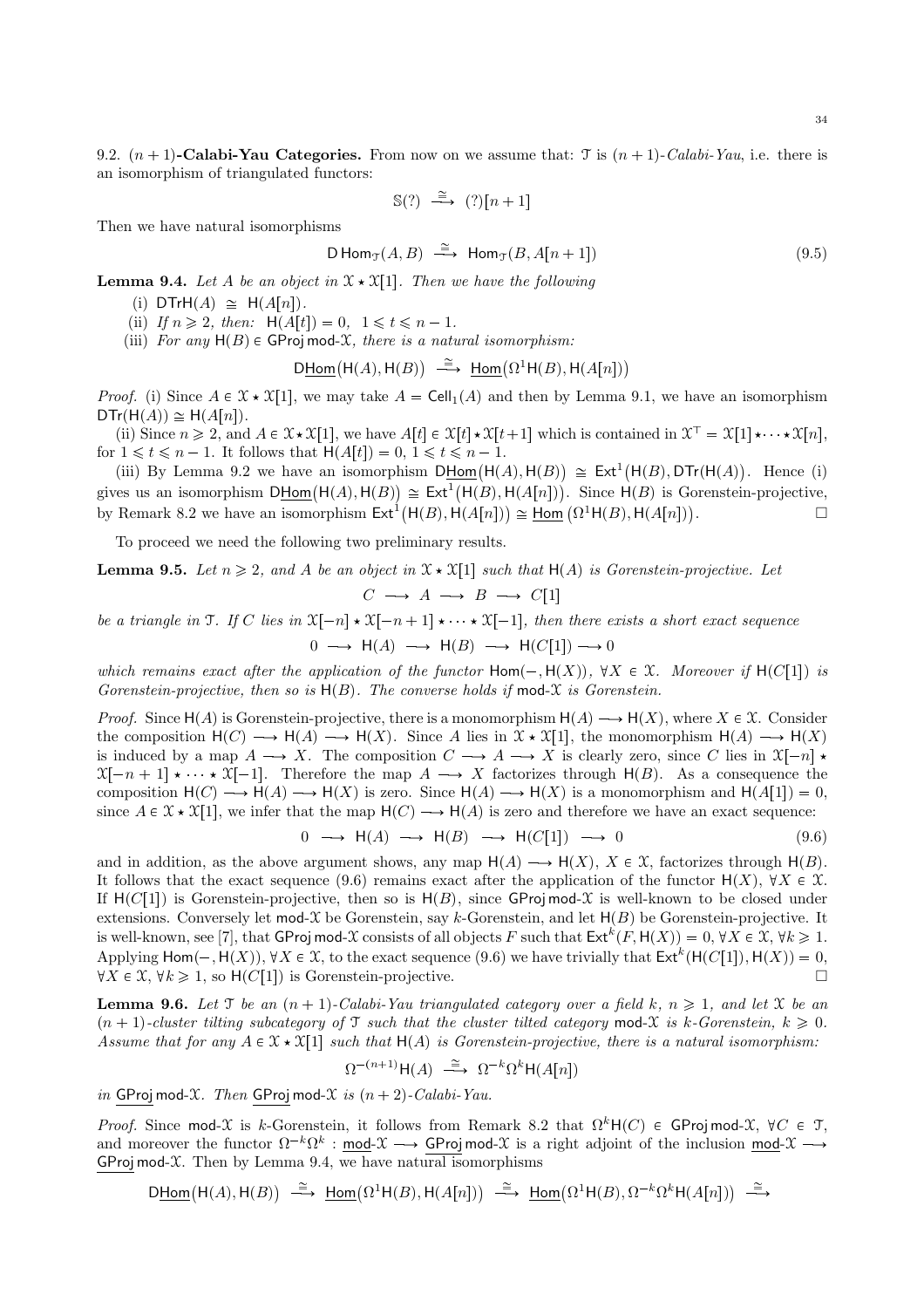$\stackrel{\cong}{\longrightarrow} \underline{\text{Hom}}(\Omega^1\mathsf{H}(B),\Omega^{-(n+1)}\mathsf{H}(A)) \stackrel{\cong}{\longrightarrow} \underline{\text{Hom}}(\mathsf{H}(B),\Omega^{-(n+2)}\mathsf{H}(A))$ 

for any Gorenstein-projective objects  $H(B)$  and  $H(A)$ , with  $A \in \mathfrak{X} \star \mathfrak{X}[1]$ . Since any object  $F = H(C)$  of mod-X is isomorphic to an object of the form  $H(A)$ , where  $A \in \mathcal{X} \star \mathcal{X}[1]$ , namely  $A = \text{Cell}_1(C)$ , the above natural isomorphism holds for all Gorenstein-projective objects. Hence the functor  $\Omega^{-(n+2)}$  : GProj mod-X  $\longrightarrow$ GProj mod-X serves as a Serre functor in GProj mod-X, i.e. GProj mod-X is  $(n + 2)$ -Calabi-Yau.

Now we are ready to state and prove the first main result of this section. Note that the case  $n = 1$  is due to Keller-Reiten [21].

**Theorem 9.7.** Let  $T$  be a k-linear triangulated category over a field k with finite-dimensional Hom-spaces. Let X be an  $(n + 1)$ -cluster tilting subcategory of T and assume that X is  $(n - k)$ -strong,  $0 \leq k \leq 1, n \geq 1$ . If  $\mathcal T$  is  $(n+1)$ -Calabi-Yau, then the stable triangulated category Gproj mod-X is  $(n+2)$ -Calabi-Yau.

We split the proof in two steps  $k = 0$  and  $k = 1$ . In each step we need to treat separately the cases  $n = 1$ and  $n \geq 2$ . Note that under the imposed assumptions, the category mod-X is 1-Gorenstein. More precisely for  $k = 0$ , mod-X is Frobenius, so mod- $\mathcal{X} = \text{GProj mod-}\mathcal{X}$  and  $\text{GProj mod-}\mathcal{X} = \text{mod-}\mathcal{X}$ . If  $k = 1$  then the category mod-X is 1-Gorenstein and GProj mod- $\mathcal{X} = \Omega$  mod-X coincides with the full subcategory of mod-X consisting of the subobjects of the projective objects.

**Lemma 9.8.** Let X be an  $(n + 1)$ -cluster tilting subcategory of T,  $n \ge 1$ . Assume that X is  $(n - 1)$ -strong, if  $n \geqslant 2$ . Then  $\forall A \in \mathcal{X} \star \mathcal{X}[1]$ , such that  $H(A)$  is Gorenstein-projective, there is an isomorphism in mod-X:

$$
\mathsf{H}(A) \stackrel{\cong}{\longrightarrow} \Omega^{n+1}\mathsf{H}(A[n])
$$

*Proof.* 1. Assume that  $n = 1$ . Then  $\mathcal{T} = \mathcal{X} \star \mathcal{X}[1]$ , and X is a 2-cluster tilting subcategory of the 2-Calabi-Yau category T. By Lemma 8.4, there exists a triangle  $X_{A[1]}^1[-1] \longrightarrow X_{A[1]}^0[-1] \longrightarrow A \longrightarrow X_{A[1]}^1$ , where the last map is a left X-approximation of A,  $X_{A[1]}^i$  lie in X, and the map  $X_{A[1]}^0[-1] \longrightarrow A$  is X-ghost. Hence applying H to the above triangle and using that  $\mathcal{T}(\mathcal{X}, \mathcal{X}[1]) = 0$ , we have an exact sequence

$$
0 \longrightarrow \mathsf{H}(A) \longrightarrow \mathsf{H}(X^1_{A[1]}) \longrightarrow \mathsf{H}(X^0_{A[1]}) \longrightarrow \mathsf{H}(A[1]) \longrightarrow 0
$$

Hence in <u>mod</u>- $\mathcal X$  we have an isomorphism:  $H(A) \cong \Omega^2 H(A[1])$  as required.

**2.** Assume that  $n \geq 2$  and X is  $(n-1)$ -strong. Consider the triangles

$$
\Omega^k_{\mathfrak{X}}(A[n]) \longrightarrow X^{k-1}_{A[n]} \longrightarrow \Omega^{k-1}_{\mathfrak{X}}(A[n]) \longrightarrow \Omega^k_{\mathfrak{X}}(A[n])[1] \tag{T^k_{A[n]}}
$$

Since by Lemma 9.4,  $\mathcal{T}(\mathcal{X}, A[i]) = 0, 1 \leq i \leq n-1$ , applying H to the triangle  $(T^1_{A[n]})$ , we have exact sequences

$$
0 \longrightarrow \mathsf{H}(\Omega^1_{\mathfrak{X}}(A[n])) \longrightarrow \mathsf{H}(X^0_{A[n]}) \longrightarrow \mathsf{H}(A[n]) \longrightarrow 0 \tag{9.7}
$$

$$
\mathsf{H}(X^0_{A[n]}[-n]) \longrightarrow \mathsf{H}(A) \longrightarrow \mathsf{H}(\Omega^1_{\mathcal{X}}(A[n])[-n+1]) \longrightarrow 0 \tag{9.8}
$$

and isomorphisms:

$$
H(\Omega_X^1(A[n])[-k]) = 0, \quad 1 \le k \le n-2
$$
\n(9.9)

By Lemma 9.5, the map  $H(X_{A[n]}^0[-n]) \longrightarrow H(A)$  is zero and therefore (9.8) induces an isomorphism:

$$
\mathsf{H}(A) \stackrel{\cong}{\longrightarrow} \mathsf{H}(\Omega^1_X(A[n])[-n+1]) \tag{9.10}
$$

Using (9.9) and applying H to the triangle  $(T_{A[n]}^2)$ , we have an exact sequence

$$
0 \longrightarrow \mathsf{H}(\Omega^2_{\mathfrak{X}}(A[n])) \longrightarrow \mathsf{H}(X^1_{A[n]}) \longrightarrow \mathsf{H}(\Omega^1_{\mathfrak{X}}(A[n])) \longrightarrow 0
$$

and isomorphisms:

$$
\mathsf{H}(\Omega^2_{\mathcal{X}}(A[n])[-k]) = 0, \quad 1 \le k \le n-3
$$

$$
\mathsf{H}(\Omega^1_{\mathcal{X}}(A[n])[-n+1]) \stackrel{\cong}{\longrightarrow} \mathsf{H}(\Omega^2_{\mathcal{X}}(A[n])[-n+2])
$$
(9.11)

Similarly applying H to the triangle  $(T^3_{A[n]}),$  we have an exact sequence

$$
0 \longrightarrow H(\Omega^3_{\mathfrak{X}}(A[n])) \longrightarrow H(X^2_{A[n]}) \longrightarrow H(\Omega^2_{\mathfrak{X}}(A[n])) \longrightarrow 0
$$

and isomorphisms:

$$
\mathsf{H}(\Omega^2_{\mathcal{X}}(A[n])[-k]) = 0, \quad 1 \leq k \leq n-4
$$

$$
\mathsf{H}(\Omega^2_{\mathcal{X}}(A[n])[-n+k]) \stackrel{\cong}{\longrightarrow} \mathsf{H}(\Omega^3_{\mathcal{X}}(A[n])[-n+k+1]), \quad k=1,2
$$
\n(9.12)

Continuing inductively in this way, and applying  $H$  to the triangle  $(T_{A[n]}^{n-1})$ , we have an exact sequence

$$
0 \longrightarrow \mathrm{H}(\Omega^{n-1}_\mathfrak{X}(A[n])) \longrightarrow \mathrm{H}(X^{n-2}_{A[n]}) \longrightarrow \mathrm{H}(\Omega^{n-2}_\mathfrak{X}(A[n])) \longrightarrow 0
$$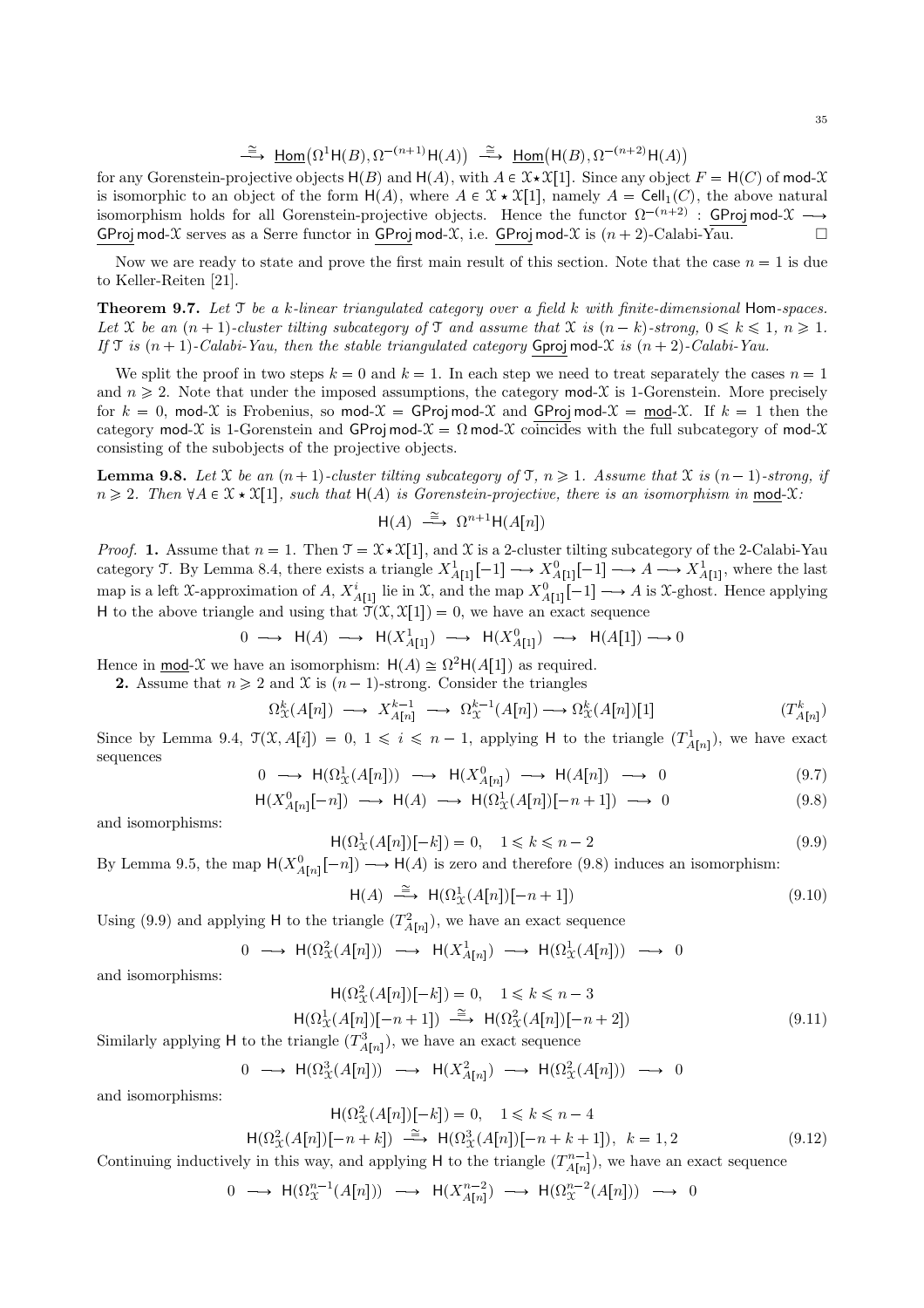and isomorphisms:

$$
\mathsf{H}(\Omega_X^{n-2}(A[n])[-1]) = 0
$$
\n
$$
\mathsf{H}(\Omega_X^{n-2}(A[n])[-k]) \xrightarrow{\cong} \mathsf{H}(\Omega_X^{n-1}(A[n])[-k+1]), \quad 2 \le k \le n-1
$$
\n(9.13)

From  $(9.10)$  -  $(9.13)$ , it follows that we have isomorphosms:

$$
\begin{array}{ccc}\n\mathsf{H}(\Omega_{\mathcal{X}}^{n-1}(A[n])[-1]) & \xrightarrow{\cong} \mathsf{H}(\Omega_{\mathcal{X}}^{n-2}(A[n])[-2]) & \xrightarrow{\cong} \mathsf{H}(\Omega_{\mathcal{X}}^{n-3}(A[n])[-3]) & \xrightarrow{\cong} \cdots \\
& \cdots \xrightarrow{\cong} \mathsf{H}(\Omega_{\mathcal{X}}^{2}(A[n])[-n+2]) & \xrightarrow{\cong} \mathsf{H}(\Omega_{\mathcal{X}}^{1}(A[n])[-n+1]) & \xrightarrow{\cong} \mathsf{H}(A)\n\end{array}\n\tag{9.14}
$$

On the other hand the short exact sequences  $0 \longrightarrow H(\Omega^k_{\mathcal{X}}(A[n])) \longrightarrow H(X^{k-1}_{A[n]}) \longrightarrow H(\Omega^{k-1}_{\mathcal{X}}(A[n])) \longrightarrow 0$ ,  $1 \leq k \leq n-1$ , shows that in mod-X we have isomorphisms:

$$
\Omega^k \mathsf{H}(A[n]) \stackrel{\cong}{\longrightarrow} \mathsf{H}(\Omega^k_{\mathfrak{X}}(A[n])), \quad 0 \le k \le n-1 \tag{9.15}
$$

Finally applying H to the triangle  $(T_{A[n]}^n)$ , we have an exact sequence

$$
0 \longrightarrow \mathrm{H}(\Omega^{n-1}_{\mathcal{X}}(A[n])[-1]) \longrightarrow \mathrm{H}(\Omega^{n}_{\mathcal{X}}(A[n])) \longrightarrow \mathrm{H}(X^{n-1}_{A[n]}) \longrightarrow \mathrm{H}(\Omega^{n-1}_{\mathcal{X}}(A[n])) \longrightarrow 0
$$

Since  $\Omega_{\mathcal{X}}^n(A[n]) := X_{A[n]}^n$  lies in X, it follows that  $H(\Omega_{\mathcal{X}}^{n-1}(A[n])[-1]) \cong \Omega^2 H(\Omega_{\mathcal{X}}^{n-1}(A[n]))$ . Hence we have an isomorphism in mod- $\mathfrak{X}$ :

$$
\mathsf{H}(\Omega^{n-1}_\mathcal{X}(A[n])[-1]) \xrightarrow{\simeq} \Omega^2 \mathsf{H}(\Omega^{n-1}_\mathcal{X}(A[n])) \xrightarrow{\simeq} \Omega^{n+1} \mathsf{H}(A[n])
$$

Putting things together we have an isomorphism  $H(A) \cong \Omega^{n+1}H(A[n])$  in <u>mod</u>-X, as required.  $\square$ 

**Proposition 9.9.** Let X be an n-strong  $(n + 1)$ -cluster tilting subcategory of T. If T is  $(n + 1)$ -Calabi-Yau, then mod- $\mathfrak X$  is  $(n + 2)$ -Calabi-Yau.

*Proof.* Since X is n-strong, we have  $\mathcal{X} = \mathcal{X}[n+1]$  and therefore mod-X is Frobenius, so all objects of mod-X are Gorenstein-projective. It follows that  $mod-\mathcal{X}$  is triangulated.

1. First let  $n = 1$ . Then  $\mathfrak{X} = \mathfrak{X}[2]$  and  $\mathfrak{I} = \mathfrak{X} \star \mathfrak{X}[1]$ . By Lemma 9.8 we have an isomorphism  $\Omega^2 \mathsf{H}(A[1]) \cong$ H(A). Since any object of mod-X is Gorenstein-projective, this is equivalent to  $\Omega^{-2}H(A) \cong H(A[1])$ . Then by Lemma 9.6 we infer that  $mod-\mathcal{X}$  is 3-Calabi-Yau.

2. Now let  $n \geq 2$ . Let A be an object in  $\mathfrak{X} \star \mathfrak{X}[1]$ . Then by Lemma 9.8, we have an isomorphism  $H(A) \cong \Omega^{n+1}H(A[n])$  or equivalently since mod-X is triangulated,  $\Omega^{-(n+1)}H(A) \cong H(A[n])$ . Then by Lemma 9.6 we infer that mod- $\mathfrak X$  is  $(n + 2)$ -Calabi-Yau.

Now we treat the case  $k = 1$ . Note that the following result was proved independently by Iyama-Oppermann, see [17].

**Proposition 9.10.** Let X be an  $(n - 1)$ -strong  $(n + 1)$ -cluster tilting subcategory of T,  $n \ge 1$ . If T is  $(n + 1)$ -Calabi-Yau, then the stable triangulated category GProj mod-X is  $(n + 2)$ -Calabi-Yau.

*Proof.* We treat separately the cases  $n = 1$ , where the  $(n - 1)$ -strong condition is vacuous, and  $n \ge 2$ .

1. Assume that  $n = 1$ . We have that X is a 2-cluster tilting subcategory of the 2-Calabi-Yau category  $\mathcal{T}$  and  $\mathcal{T} = \mathcal{X} \times \mathcal{X}[1]$ . Let A be in  $\mathcal{T}$  such that  $H(A)$  is Gorenstein-projective. Then by Lemma 9.8 we know that  $\Omega^2H(A[1]) \cong H(A)$ . Since mod-X is 1-Gorenstein, it follows that  $\Omega H(A[1])$  is Gorenstein-projective. Then applying  $\Omega^{-1}$  to the last isomorphism we obtain  $\Omega H(A[1]) \cong \Omega^{-1}H(A)$  and therefore  $\Omega^{-1}\Omega H(A[1]) \cong$  $\Omega^{-2}H(A)$ . Then by Lemma 9.6 it follows that  $\overline{GProj}$  mod-X is 3-Calabi-Yau.

**2.** Assume that  $n \ge 2$ . By Lemma 9.8, for any object  $A \in \mathcal{X} \times \mathcal{X}[1]$ , such that  $H(A)$  is Gorenstein-projective, there is a natural isomorphism in  $mod-\mathcal{X}$ :

$$
\Omega^{n+1}H(A[n]) \stackrel{\cong}{\longrightarrow} H(A)
$$

Since  $\Omega$ H $(A[n])$  is Gorenstein-projective, the above isomorphism gives:

$$
\Omega^{-n} \mathsf{H}(A) \stackrel{\cong}{\longrightarrow} \Omega^{1} \mathsf{H}(A[n]), \text{ hence } \Omega^{-n-1} \mathsf{H}(A) \stackrel{\cong}{\longrightarrow} \Omega^{-1} \Omega^{1} \mathsf{H}(A[n])
$$

It follows by Lemma 9.6 that GProj mod- $\mathcal X$  is  $(n + 2)$ -Calabi-Yau.  $\Box$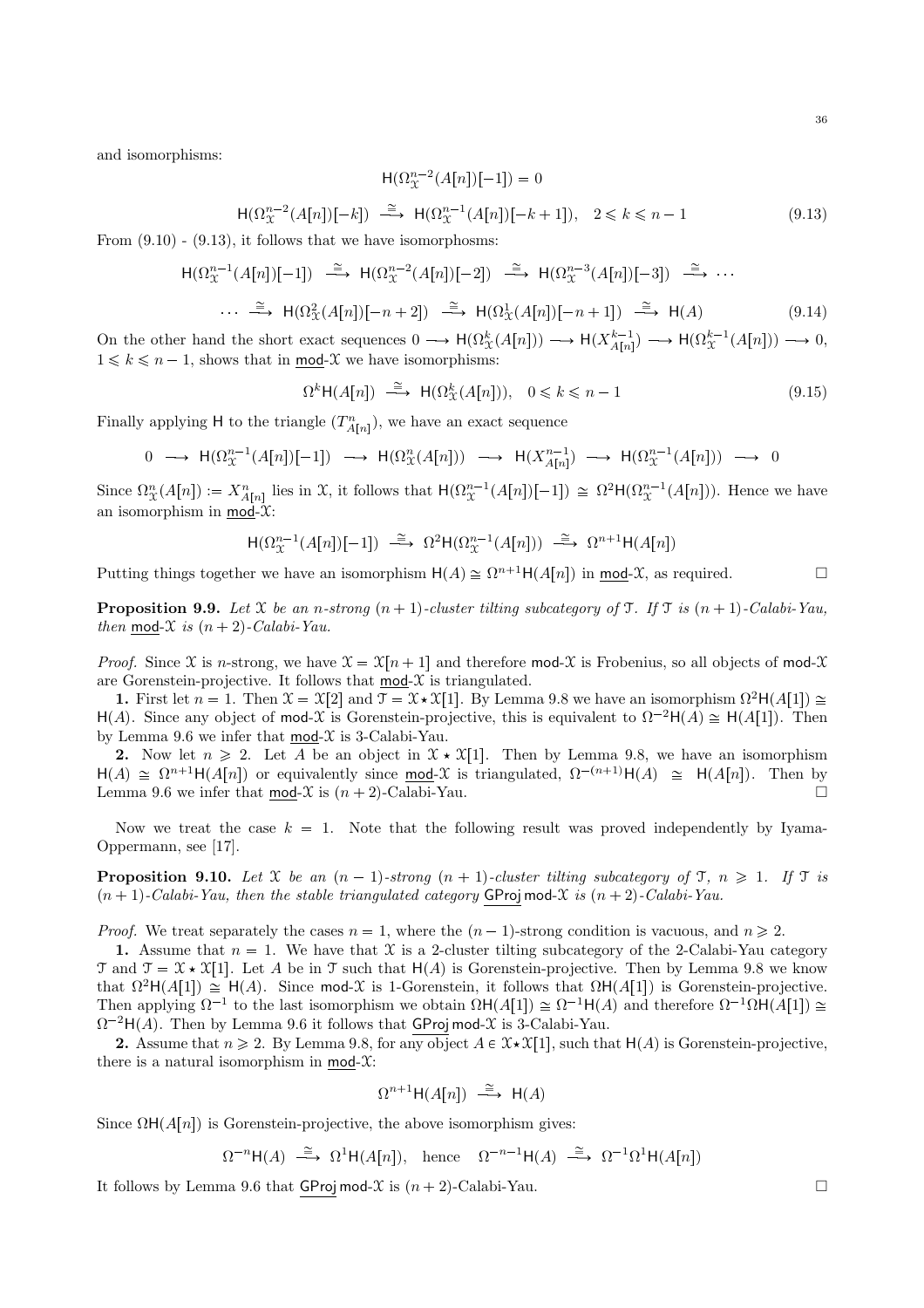9.3. Higher Gorenstein categories. We have seen that if X is an  $(n - k)$ -strong  $(n + 1)$ -cluster tilting subcategory of T and  $n \geq 2k-1$ , then the cluster tilted category mod-X is k-Gorenstein. Moreover if  $0 \leq k \leq 1$ and if T is  $(n + 1)$ -Calabi-Yau, then the stable triangulated category GProj mod-X is  $(n + 2)$ -Calabi-Yau.

In this subsection we prove that an analogous statement holds for  $2 \leq k \leq n-1$  under an additional assumption.

**Theorem 9.11.** Let T be an  $(n + 1)$ -Calabi-Yau triangulated category over a field k. Let X be an  $(n - k)$ strong  $(n + 1)$ -cluster tilting subcategory of T, where  $n \ge 2k - 1$ ,  $0 \le k \le n - 1$ . Assume that any object  $H(C)$ , where  $C \in \mathfrak{X}[-n+1] \star \cdots \star \mathfrak{X}[-1]$ , has finite projective or injective dimension. Then the stable triangulated category GProj mod- $\mathfrak X$  is  $(n + 2)$ -Calabi-Yau.

*Proof.* First note that since by Theorem 7.5, the cluster tilted category  $\text{mod-}\mathcal{X}$  is k-Gorenstein, then by Remark 8.2, we have that  $\Omega^k H(A)$  lies in GProj mod-X,  $\forall A \in \mathcal{T}$ . We use throughout that if an object of mod-X has finite projective dimension, then its projective dimension is at most  $k$ .

We shall show first that for any  $A \in \mathcal{X} \star \mathcal{X}[1]$  such that  $H(A)$  is Gorenstein-projective, there is a natural isomorphism in the stable category  $GProj mod-\mathcal{X}$ :

$$
\Omega^{-(n+1)}\mathsf{H}(A) \;\; \stackrel{\cong}{\longrightarrow} \;\; \Omega^{-k}\Omega^k\mathsf{H}(A[n])
$$

For  $1 \leq t \leq n$ , we have triangles

$$
\Omega^t_{\mathcal{X}}(A[n]) \longrightarrow X^{t-1}_{A[n]} \longrightarrow \Omega^{t-1}_{\mathcal{X}}(A[n]) \longrightarrow \Omega^t_{\mathcal{X}}(A[n])[1] \tag{T^t_{A[n]}}.
$$

where  $\Omega^t_{\mathcal{X}}(A[n]) \in \mathcal{X}$  and  $\Omega^0_{\mathcal{X}}(A[n]) = A[n]$ . Using that, by Lemma 9.4,  $\mathcal{T}(\mathcal{X}, A[i]) = 0, 1 \leq i \leq n - 1$ , and  $\mathcal{T}(\mathcal{X}, \mathcal{X}[-i]) = 0, 1 \leq i \leq n - k$ , we deduce a short exact sequence:

$$
0 \longrightarrow \mathsf{H}(\Omega^1_{\mathfrak{X}}(A[n])) \longrightarrow \mathsf{H}(X^0_{A[n]}) \longrightarrow \mathsf{H}(A[n]) \longrightarrow 0
$$

and isomorphisms:

 $H(\Omega_X^1(A[n])[-t]) = 0, \quad 1 \le t \le n - k$ 

Using this and applying H to the triangle  $(T_{A[n]}^2)$ , we have an exact sequence

$$
0 \longrightarrow \mathsf{H}(\Omega^2_{\mathfrak{X}}(A[n])) \longrightarrow \mathsf{H}(X^1_{A[n]}) \longrightarrow \mathsf{H}(\Omega^1_{\mathfrak{X}}(A[n])) \longrightarrow 0
$$

and isomorphisms:

$$
H(\Omega_X^2(A[n])[-k]) = 0, \quad 1 \le k \le n - k - 1
$$

Continuing in this way, and finally applying  $H$  to the triangle  $(T_{A[n]}^{k-1})$ , we have an exact sequence

$$
0 \longrightarrow \mathrm{H}(\Omega^{k-1}_\mathfrak{X}(A[n])) \longrightarrow \mathrm{H}(X^{k-2}_{A[n]}) \longrightarrow \mathrm{H}(\Omega^{k-2}_\mathfrak{X}(A[n])) \longrightarrow 0
$$

and an isomorphism:

$$
\mathsf{H}(\Omega^{k-1}_{\mathcal{X}}(A[n])[-1]) = 0
$$

Finally applying H to the triangle  $(T_{A[n]}^k)$ , we have an exact sequence

$$
0\;\;\longrightarrow\;\; \mathsf{H}(\Omega^k_{\mathfrak{X}}(A[n]))\;\;\longrightarrow\;\; \mathsf{H}(X^{k-1}_{A[n]})\;\;\longrightarrow\;\; \mathsf{H}(\Omega^{k-1}_{\mathfrak{X}}(A[n]))\;\;\longrightarrow\;\; 0
$$

From the above exact sequences we deduce that:

$$
\Omega^k \mathsf{H}(A[n]) \stackrel{\cong}{\longrightarrow} \mathsf{H}(\Omega^k_{\mathfrak{X}}(A[n])) \tag{9.16}
$$

On the other hand from the cellular tower of  $A[n]$  we have triangles:

$$
\Omega^t_{\mathcal{X}}(A[n])[t-1] \longrightarrow \operatorname{Cell}_{t-1}(A[n]) \longrightarrow A[n] \longrightarrow \Omega^t_{\mathcal{X}}(A[n])[t], \qquad 1 \leq t \leq n \tag{C_{A[n]}^{t-1}}
$$

Applying H and using that  $H(A[i]) = 0, 1 \leq i \leq n-1$ , and, by Proposition 4.3,  $H(\Omega^t_X(A[n])[i]) = 0, 1 \leq i \leq t$ , we deduce an exact sequence

 $H(\text{Cell}_{t-1}(A[n])[-n]) \longrightarrow H(A) \longrightarrow H(\Omega^t_X(A[n])[-n+t]) \longrightarrow H(\text{Cell}_{t-1}(A[n])[-n+1]) \longrightarrow 0$ Since  $\text{Cell}_{t-1}(A[n])[-n]$  lies in  $(\mathfrak{X} \star \mathfrak{X}[1] \star \cdots \star \mathfrak{X}[t-1])[-n] = \mathfrak{X}[-n] \star \mathfrak{X}[-n+1] \star \cdots \star \mathfrak{X}[-n+t-1]$  which is contained in  $\mathfrak{X}[-n] \star \mathfrak{X}[-n+1] \star \cdots \star \mathfrak{X}[-1]$ , since  $t \leq n$ , by Lemma 9.5 we deduce short exact sequences

$$
0 \longrightarrow \mathsf{H}(A) \longrightarrow \mathsf{H}(\Omega^t_{\mathcal{X}}(A[n])[-n+t]) \longrightarrow \mathsf{H}(\mathsf{Cell}_{t-1}(A[n])[-n+1]) \longrightarrow 0 \tag{9.17}
$$
  
2 <  $t \le n$  Moreover we infer isomorphisms:

for  $2 \leq t \leq n$ . Moreover we infer isomorphisms:

$$
\begin{aligned}\n\mathsf{H}(\Omega^t_X(A[n])[-n+t+1]) & \xrightarrow{\cong} \mathsf{H}(\mathsf{Cell}_{t-1}(A[n])[-n+2]) \\
\mathsf{H}(\Omega^t_X(A[n])[-n+t+2]) & \xrightarrow{\cong} \mathsf{H}(\mathsf{Cell}_{t-1}(A[n])[-n+3])\n\end{aligned}
$$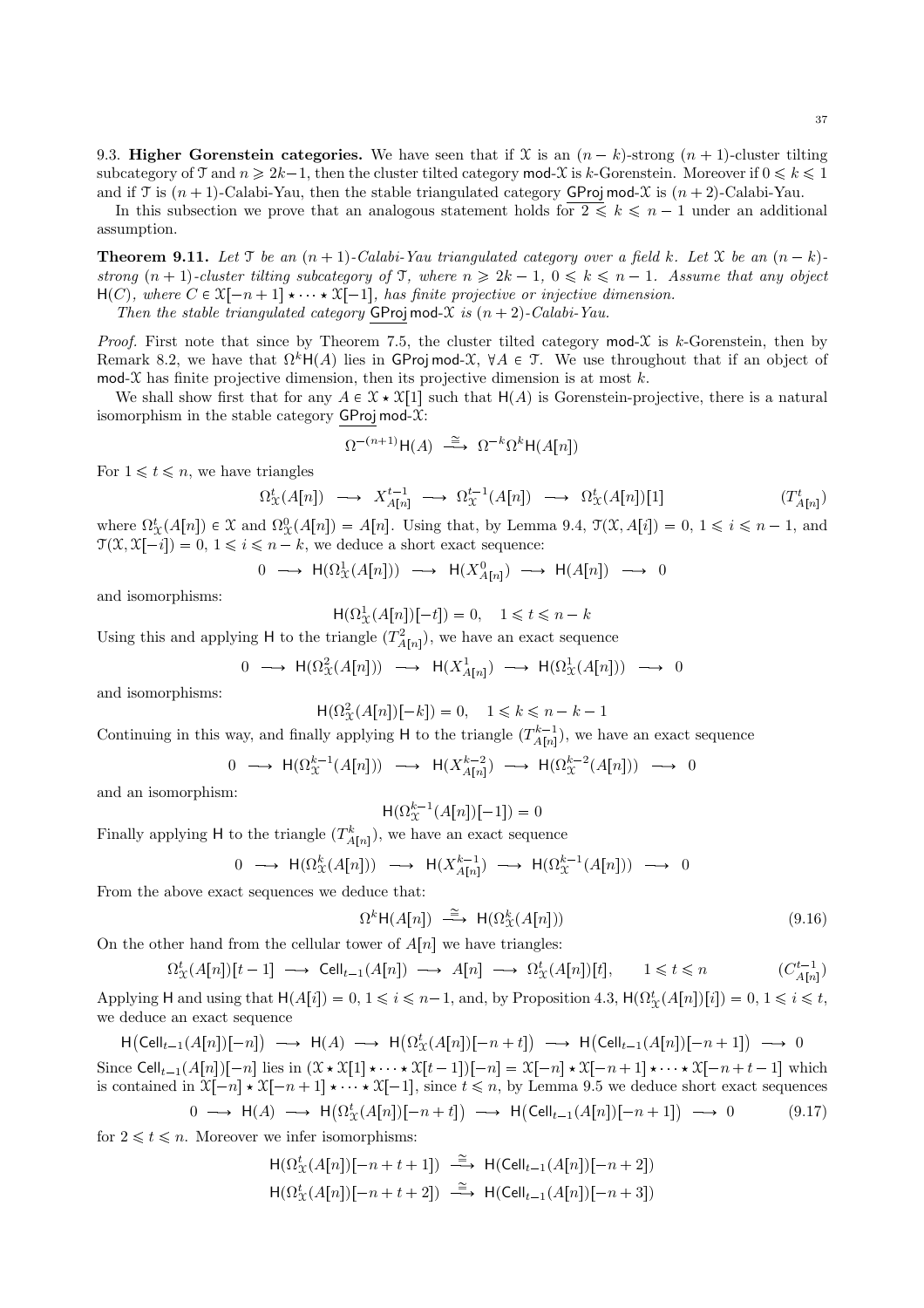$$
\vdots
$$
  
H( $\Omega^t_{\mathcal{X}}(A[n])[t-2]$ )  $\xrightarrow{\cong}$  H(Cell<sub>t-1</sub>(A[n])[-1]) \t(9.18)

Consider the short exact sequence (9.17) for  $t = n-1$ . Since Cell<sub>n-2</sub>(A[n])[-n+1] lies in  $\mathfrak{X}[-n+1] \star \cdots \mathfrak{X}[-1]$ , it follows that  $\mathsf{pd} H(\mathsf{Cell}_{n-2}(A[n])[-n+1]) \leq k$ . Then (9.17) gives us an isomorphism in mod-X:

$$
\Omega^k \mathsf{H}(A) \stackrel{\cong}{\longrightarrow} \Omega^k \mathsf{H}(\Omega^{n-1}_{\mathcal{X}}(A[n])[-1]) \tag{9.19}
$$

From the triangle  $(T_{A[n]}^n)$ , we have an exact sequence

$$
0 \longrightarrow H(\Omega_{\mathcal{X}}^{n-1}(A[n])[-1]) \longrightarrow H(\Omega_{\mathcal{X}}^{n}(A[n])) \longrightarrow H(X_{A[n]}^{n-1}) \longrightarrow H(\Omega_{\mathcal{X}}^{n-1}(A[n])) \longrightarrow 0
$$

Since  $\Omega_{\mathcal{X}}^n(A[n]) := X_{A[n]}^n$  lies in X, it follows that

$$
\mathsf{H}(\Omega^{n-1}_{\mathcal{X}}(A[n])[-1]) \stackrel{\cong}{\longrightarrow} \Omega^2 \mathsf{H}(\Omega^{n-1}_{\mathcal{X}}(A[n])) \tag{9.20}
$$

Consider the short exact sequence

0  $\longrightarrow$  H( $\Omega^{n-2}_\mathcal{X}(A[n])[-1]) \longrightarrow$  H( $\Omega^{n-1}_\mathcal{X}(A[n])$ )  $\longrightarrow$  H( $X^{n-2}_{A[n]}$ )  $\longrightarrow$  H( $\Omega^{n-2}_\mathcal{X}(A[n])$ )  $\longrightarrow$  0

induced from the triangle  $(T_{A[n]}^{n-2}$ . Then we have a short exact sequence

$$
0 \longrightarrow \mathsf{H}(\Omega_{\mathcal{X}}^{n-2}(A[n])[-1]) \longrightarrow \mathsf{H}(\Omega_{\mathcal{X}}^{n-1}(A[n])) \longrightarrow \Omega \mathsf{H}(\Omega_{\mathcal{X}}^{n-2}(A[n])) \longrightarrow 0 \tag{9.21}
$$

Setting  $t = n - 2$  in (9.18), we have an isomorphism  $H(\Omega_X^{n-2}(A[n])[-1]) \cong H(\text{Cell}_{n-3}(A[n])[-n+2])$ . Since Cell<sub>n-3</sub>(A[n])[-n+2] lies in  $\mathfrak{X}[-n+2] \star \cdots \star \mathfrak{X}[-1]$ , it follows that by hypothesis that pd  $H(\Omega^{n-2}_\mathfrak{X}(A[n])[-1]) \le$ k. Hence from (9.21) we get an isomorphism  $\Omega^{k+1}H(\Omega_{\mathcal{X}}^{n-1}(A[n])) \stackrel{\cong}{\longrightarrow} \Omega^{k+2}H(\Omega_{\mathcal{X}}^{n-2}(A[n]))$ , which since  $\Omega^k$  mod- $\mathfrak{X} = \mathsf{GProj}\,\mathsf{mod}\text{-}\mathfrak{X},$  gives us an isomorphism:

$$
\Omega^k \mathsf{H}(\Omega^{n-1}_{\mathcal{X}}(A[n])) \stackrel{\cong}{\longrightarrow} \Omega^{k+1} \mathsf{H}(\Omega^{n-2}_{\mathcal{X}}(A[n])) \tag{9.22}
$$

Next consider the exact sequence

$$
0 \longrightarrow \mathrm{H}(\Omega^{n-3}_\mathfrak{X}(A[n])[-1]) \longrightarrow \mathrm{H}(\Omega^{n-2}_\mathfrak{X}(A[n])) \longrightarrow \mathrm{H}(X^{n-3}_{A[n]}) \longrightarrow \mathrm{H}(\Omega^{n-3}_\mathfrak{X}(A[n])) \longrightarrow 0
$$

induced from the triangle  $(T_{A[n]}^{n-3})$ . Then we have a short exact sequence

$$
0 \longrightarrow H(\Omega^{n-3}_X(A[n])[-1]) \longrightarrow H(\Omega^{n-2}_X(A[n])) \longrightarrow \Omega H(\Omega^{n-3}_X(A[n])) \longrightarrow 0
$$

Setting  $t = n - 3$  in (9.18), we have an isomorphism  $H(\Omega_X^{n-3}(A[n])[-1]) \cong H(\text{Cell}_{n-4}(A[n])[-n+3])$ . Since Cell<sub>n-4</sub>(A[n])[-n+3] lies in  $\mathfrak{X}[-n+2] \star \cdots \star \mathfrak{X}[-1]$ , it follows that by hypothesis that pd  $H(\Omega^{n-2}_\mathfrak{X}(A[n])[-1]) \leq$  $k$ . Hence from the above exact sequence we obtain as above an isomorphism:

$$
\Omega^k \mathsf{H}(\Omega^{n-2}_\mathcal{X}(A[n])) \stackrel{\cong}{\longrightarrow} \Omega^{k+1} \mathsf{H}(\Omega^{n-3}_\mathcal{X}(A[n])) \tag{9.23}
$$

Combining (9.22) and (9.23) we arrive at an isomorphism:

$$
\Omega^k \mathsf{H}(\Omega^{n-1}_\mathcal{X}(A[n])) \xrightarrow{\simeq} \Omega^{k+1} \mathsf{H}(\Omega^{n-2}_\mathcal{X}(A[n])) \xrightarrow{\simeq} \Omega^{k+2} \mathsf{H}(\Omega^{n-3}_\mathcal{X}(A[n]))
$$

Continuing in this way we obtain inductively isomorphisms:

$$
\Omega^k H(\Omega^{n-1}_X(A[n])) \xrightarrow{\cong} \Omega^{k+1} H(\Omega^{n-2}_X(A[n])) \xrightarrow{\cong} \Omega^{k+2} H(\Omega^{n-3}_X(A[n])) \xrightarrow{\cong} \cdots
$$
  

$$
\xrightarrow{\cong} \Omega^{n-2} H(\Omega^{k+1}_X(A[n])) \xrightarrow{\cong} \Omega^{n-1} H(\Omega^k_X(A[n])) \xrightarrow{\cong} \Omega^{n-1} \Omega^k H(A[n])
$$
(9.24)

Combining the isomorphisms  $(9.22)-(9.24)$  we have isomorphisms:

$$
\Omega^k \mathsf{H}(A) \stackrel{\cong}{\longrightarrow} \Omega^k \mathsf{H}(\Omega^{n-1}_{\mathcal{X}}(A[n])[-1]) \stackrel{\cong}{\longrightarrow} \Omega^2 \Omega^k \mathsf{H}(\Omega^{n-1}_{\mathcal{X}}(A[n])) \stackrel{\cong}{\longrightarrow} \Omega^2 \Omega^{n-1} \Omega^k \mathsf{H}(A[n]) \stackrel{\cong}{\longrightarrow}
$$
  

$$
\Omega^{n+1} \Omega^k \mathsf{H}(A[n]) \stackrel{\cong}{\longrightarrow} \Omega^k \Omega^{n+1} \mathsf{H}(A[n]) \tag{9.25}
$$

Since  $H(A)$  and  $\Omega^{n+1}H(A[n])$  are Gorenstein-projective, we infer an isomorphism:

$$
\mathsf{H}(A) \stackrel{\cong}{\longrightarrow} \Omega^{n+1}\mathsf{H}(A[n])
$$

Hence in the stable category  $GProj mod-\mathcal{X}$  we have isomorphisms:

$$
\mathsf{H}(A) \stackrel{\cong}{\longrightarrow} \Omega^{-k}\Omega^{k}\mathsf{H}(A) \stackrel{\cong}{\longrightarrow} \Omega^{-k}\Omega^{k}\Omega^{n+1}\mathsf{H}(A[n]) \stackrel{\cong}{\longrightarrow} \Omega^{n+1}\Omega^{-k}\Omega^{k}\mathsf{H}(A[n])
$$

We infer that:

$$
\Omega^{-(n+1)}\mathsf{H}(A) \stackrel{\cong}{\longrightarrow} \Omega^{-k}\Omega^k\mathsf{H}(A[n])
$$

as required. Then by Lemma 9.6 we infer that  $\overline{\text{GProj}}$  mod- $\mathfrak{X}$  is  $(n + 2)$ -Calabi-Yau.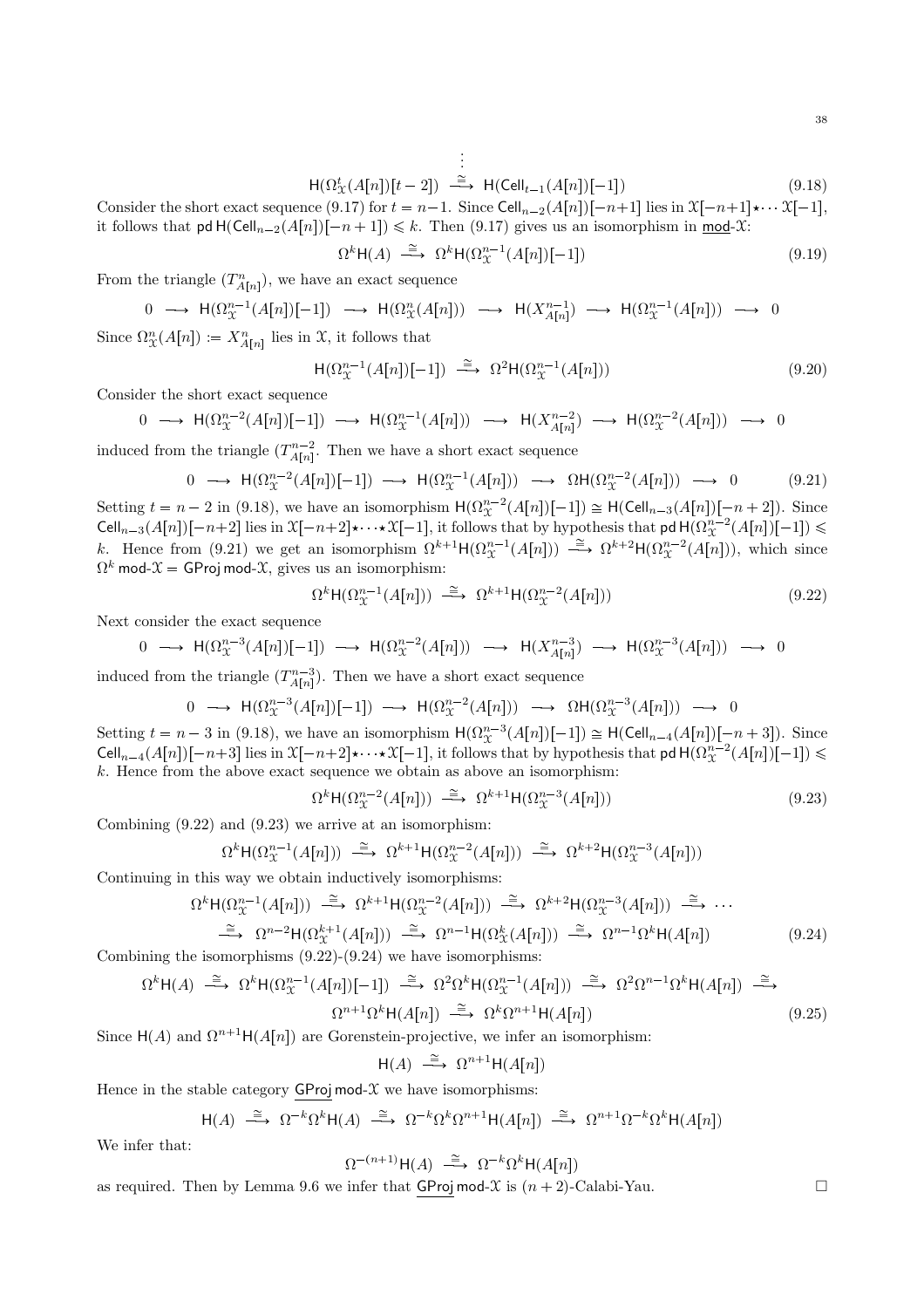Note that Theorem 9.7 is a special case of Theorem 9.11, since X is  $(n-k)$ -strong and  $0 \le k \le 1$ , then as easily seen  $H(C) = 0$ , for any  $C \in \mathfrak{X}[-n+1] \star \cdots \star \mathfrak{X}[-1]$ .

From now and on until the end of this section we fix an  $(n + 1)$ -Calabi-Yau triangulated category T over a field k, for instance  $\mathfrak{T} = \mathscr{C}_H^{(n+1)}$  the  $(n+1)$ -cluster category of a finite-dimensional hereditary k-algebra H. Let X be an  $(n - k)$ -strong  $(n + 1)$ -cluster tilting subcategory of  $T, 0 \leq k \leq n - 1$ , and assume that if  $k \geq 2$ , then  $n \geq 2k - 1$  and any object  $H(C)$ , where  $C \in \mathcal{X}[-n + 1] \star \cdots \star \mathcal{X}[-1]$ , has finite projective or injective dimension.

Corollary 9.12. The triangulated category Gproj mod- $\mathcal X$  has Auslander-Reiten triangles and the Auslander-Reiten translation is given by:

 $\tau = \Omega^{-(n+1)}$  : Gproj mod- $\mathfrak{X} \stackrel{\approx}{\longrightarrow}$  Gproj mod- $\mathfrak{X}, \quad \tau \mathsf{H}(A) = \Omega$  $p^{-(n+1)}$ H $(A) = \Omega^{-k}\Omega^{k}$ H $(Cell_1(A)[n])$ 

Recall that the triangulated category of singularities, in the sense of Orlov, see [24], associated to a finitedimensional k-algebra  $\Lambda$ , is the Verdier quotient  $\mathbf{D}^b(\mathsf{mod}\Lambda)/\mathbf{K}^b(\mathsf{proj}\Lambda)$  of the bounded derived category of finite-dimensional Λ-modules by the thick subcategory of perfect complexes.

Corollary 9.13. If  $\mathcal{X} = \text{add } T$  for some object  $T \in \mathcal{T}$ , then the triangulated category of singularities  $\mathbf{D}_{\mathsf{sing}}(\mathsf{End}_{\mathcal{T}}(T))$  associated to the k-algebra  $\mathsf{End}_{\mathcal{T}}(T)$  is  $(n+2)$ -Calabi-Yau.

*Proof.* By Theorem 9.11 the endomorphism algebra  $\text{End}_{\mathcal{T}}(T)$  is k-Gorenstein. Since T is  $(n + 1)$ -Calabi-Yau, by Theorem 7.5, the stable triangulated category  $Gproj(End_T(T))$  of finitely generated Gorenstein-projective  $\text{End}_{\mathcal{T}}(T)$ -modules is  $(n + 2)$ -Calabi-Yau. Then the assertion follows from the well-known fact that over a Gorenstein algebra  $\Lambda$  the triangulated category of singularities  $\mathbf{D}_{sing}(\Lambda)$  of  $\Lambda$  is triangle equivalent to the stable category Gproj  $\Lambda$  of finitely generated Gorenstein-projective modules over  $\Lambda$ . stable category  $Gproj \Lambda$  of finitely generated Gorenstein-projective modules over  $\Lambda$ .

Corollary 9.14. The stable category mod-Gproj $(\mathfrak{X})$  of coherent functors over the stable category Gproj $(\mathfrak{X})$  of Gorenstein-projective coherent functors over  $\mathfrak X$  is a triangulated category which is  $(3n + 5)$ -Calabi-Yau.

*Proof.* By Theorem 9.11, the triangulated category  $Gproj(X)$  is  $(n+2)$ -Calabi-Yau. The category of coherent functors mod-Gproj  $\mathfrak X$  over Gproj  $\mathfrak X$  is Frobenius and therefore its stable category mod-Gproj  $\mathfrak X$  is triangulated. The the assertion follows by a result of Keller which says that if a triangulated category  $\mathscr C$  is d-Calabi-Yau, then the stable category mod-C of coherent functors over  $\mathcal{C}$  is  $(3d - 1)$ -Calabi-Yau.

Let  $\Lambda$  be a finite-dimensional k-algebra over a field k and assume that  $\Lambda$  is of finite CM-type. Let G be an additive generator of GprojΛ, i.e. GprojΛ = add G. The endomorphism algebra  $\text{End}_{\Lambda}(G)$  of G is called the Auslander-Cohen-Macaulay algebra of  $\Lambda$ , and its stable endomorphism version  $\text{End}_{\Lambda}(G) := \text{Hom}_{\Lambda}(G, G)$ , is called the *stable Auslander-Cohen-Macaulay algebra* of  $\Lambda$ . Note that  $\underline{End}_{\Lambda}(G)$  is self-injective, see [10]. Now as a consequence of Corollary 9.14 we have the following.

**Corollary 9.15.** If the cluster-tilted algebra  $\text{End}_{\mathcal{T}}(T)$  is of finite Cohen-Macaulay type and G is an additive generator of Gproj End<sub>T</sub> $(T)$ , then the stable module category mod-End<sub>Λ</sub> $(G)$  is  $(3n + 5)$ -Calabi-Yau.

**Remark 9.16.** In this section we considered  $((n - k)$ -strong)  $(n + 1)$ -cluster tilting subcategories X in triangulated categories T which are assumed to be d-Calabi-Yau, for  $d = n + 1$ . By Serre duality we have  $DT(\mathfrak{X}, \mathfrak{X}) \cong \mathfrak{T}(\mathfrak{X}, \mathfrak{X}[d])$ . If  $0 < d < n + 1$ , it follows that  $DT(\mathfrak{X}, \mathfrak{X}) = 0$  and therefore  $\mathfrak{X} = 0$ . If  $d = n + k$ , where  $2 \leq k \leq n-1$ , and X is  $(n-k)$ -strong with  $n \geq 2k-1$ , then we know by Corollary 7.4 that  $\mathfrak{X}[n+k] \subseteq \mathfrak{X}[k-1] \star \mathfrak{X}[k] \star \cdots \star \mathfrak{X}[2k-1]$ . Since  $2k-1 \leq n$ , this easily implies that  $\mathfrak{X}(\mathfrak{X}, \mathfrak{X}[n+k]) = 0$  and then again  $\mathcal{X} = 0$ . Therefore a d-Calabi-Yau triangulated category  $\mathcal{T}$  may contain a non-trivial  $(n+1)$ -cluster tilting subcategory, only if  $d \geq n + 1$ , and may contain a non-trivial  $(n - k)$ -strong  $(n + 1)$ -cluster tilting subcategories, only if  $d \notin \{1, 2, \dots, n, n + 2, \dots, 2n\}.$ 

### 10. Global Dimension of Non-Stable Cluster Tilting Subcategories

In this section we are interested in the non-stable versions of the results of the previous sections and in particular we are concerned with the estimation of the global dimension of the category of coherent functors over a cluster-tilting subcategory of an abelian category induced by a cluster-tilting subcategory of its Gorenstein-projectives.

Let  $\mathscr A$  be an abelian category and  $\mathcal M \subseteq \mathscr A$  a full subcategory. In analogy with the triangulated case define

 $\mathcal{M}_n^{\perp} = \{ A \in \mathcal{A} \mid \text{Ext}^k(\mathcal{M}, A) = 0, 1 \leq k \leq n \}$  and  $\frac{1}{n}\mathcal{M} = \{ A \in \mathcal{A} \mid \text{Ext}^k(A, \mathcal{M}) = 0, 1 \leq k \leq n \}$ Then M is called *n*-rigid if  $\mathcal{M} \subseteq \mathcal{M}_n^{\perp}$  or equivalently  $\mathcal{M} \subseteq \frac{1}{n}\mathcal{M}$ .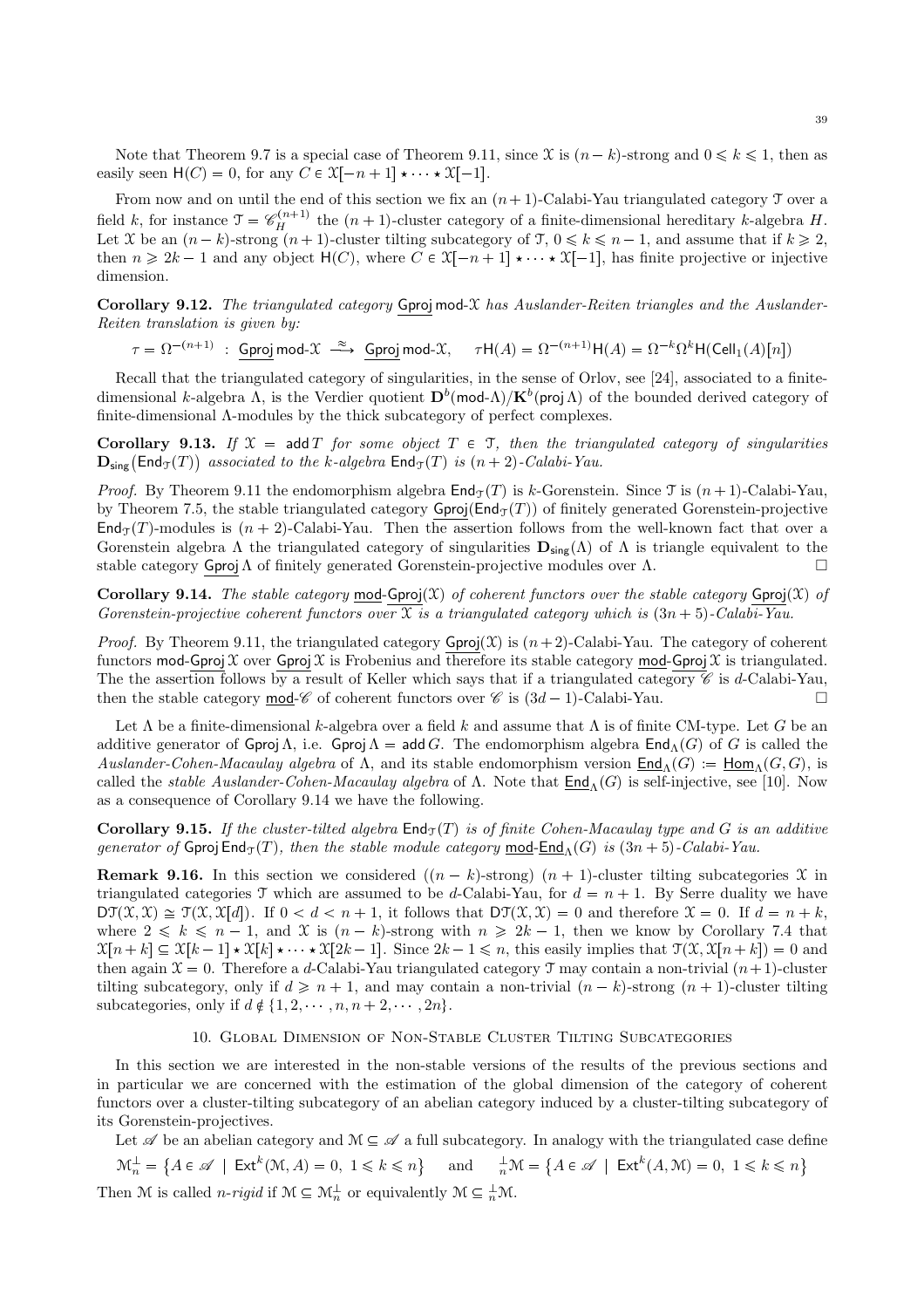**Lemma 10.1.** Let  $\mathscr A$  be an abelian category with enough projectives. Then for any object  $A \in \mathscr A$  with finite projective dimension we have  $A = 0$  if and only if  $\mathsf{Ext}^k(A, P) = 0$ ,  $\forall P \in \mathsf{Proj} \mathscr{A}, 0 \leq k \leq \mathsf{pd} A$ .

*Proof.* Let  $\mathsf{pd}\,A = n$  and let  $0 \longrightarrow P^n \longrightarrow P^{n-1} \longrightarrow \cdots \longrightarrow P^1 \longrightarrow P^0 \longrightarrow A \longrightarrow 0$  be a projective resolution of A. Then  $0 = \text{Ext}^n(A, P^n) \cong \text{Ext}^1(\Omega^{n-1}A, P^n)$ , so the sequence  $0 \longrightarrow P^n \longrightarrow P^{n-1} \longrightarrow$  $\Omega^{n-1}A \longrightarrow 0$  splits and therefore  $\Omega^{n-1}A$  is projective. Then  $\text{Ext}^1(\Omega^{n-2}A, \Omega^{n-1}A) \cong \text{Ext}^{n-1}(A, \Omega^{n-1}A) = 0$ , so  $0 \longrightarrow \Omega^{n-1}A \longrightarrow P^{n-2} \longrightarrow \Omega^{n-2}A \longrightarrow 0$  splits and therefore  $\Omega^{n-2}A$  is projective. Continuing in this way we see that  $\Omega^1 A$  is projective. Then  $0 = \text{Ext}^1(A, \Omega^1 A) = 0$ , so the sequence  $0 \longrightarrow \Omega^1 A \longrightarrow P^0 \longrightarrow A \longrightarrow 0$ splits and therefore A is projective. Then  $A = 0$  since  $\mathscr{A}(A, A) = 0$ .

From now on, let  $\mathscr A$  be an abelian category with enough projectives and assume that  $\mathcal M$  is a contravariantly finite subcategory of  $\mathscr A$  such that Proj  $\mathscr A \subseteq \mathcal M$ .

Since M is contravariantly finite in  $\mathscr A$ , the category mod-M is abelian. We consider the, fully faithful since Proj  $\mathscr{A} \subseteq \mathcal{M}$ , functor

$$
\mathbb{H} : \mathscr{A} \longrightarrow \text{mod-}\mathcal{M}, \quad \mathbb{H}(A) = \mathscr{A}(-,A)|_{\mathcal{M}}
$$

Then H admits an exact left adjoint which is given by the restriction functor  $\mathbb{R}$  : mod- $\mathcal{M} \longrightarrow \text{mod-Proj} \mathscr{A} \approx \mathscr{A}$ , induced by the inclusion Proj  $\mathscr{A} \subseteq \mathcal{M}$ . Clearly Ker R consists of all coherent functors  $F : \mathcal{M}^{op} \longrightarrow \mathscr{A}b$ which admit a projective presentation  $\mathbb{H}(M^1) \longrightarrow \mathbb{H}(M^0) \longrightarrow F \longrightarrow 0$  where the map  $M^1 \longrightarrow M^0$  is an epimorphism in  $\mathscr A$ . Further Ker R coincides with the full subcategory of mod-M consisting of all coherent functors over M vanishing on the projectives and is equivalent to the category mod-M of coherent functors over the stable category  $\mathcal{M}^{\mathsf{op}} \longrightarrow \mathscr{A}b$  and is Hence we have a short exact sequence of abelian categories

$$
0 \longrightarrow \text{mod-}\underline{\mathcal{M}} \longrightarrow \text{mod-}\mathcal{M} \longrightarrow \mathscr{A} \longrightarrow 0 \tag{10.1}
$$

Let  $F \in \text{mod-}M$ , and fix throughout a projective presentation  $\mathbb{H}(M^1) \longrightarrow \mathbb{H}(M^0) \longrightarrow F \longrightarrow 0$  of F. Then we have an exact sequence

$$
0 \longrightarrow \mathbb{H}(A_F) \longrightarrow \mathbb{H}(M^1) \longrightarrow \mathbb{H}(M^0) \longrightarrow F \longrightarrow 0
$$
 (10.2)

where  $A_F = \text{Ker}(M^1 \longrightarrow M^0)$  and then  $\Omega(F) = \text{Im}(\mathbb{H}(M^1) \longrightarrow \mathbb{H}(M^0))$  and  $\mathbb{H}(A_F) = \Omega^2(F)$ .

Let  $A \in \mathcal{A}$ . Then there exists a long exact sequence, called an M-resolution of A,

$$
\cdots \longrightarrow M_A^n \longrightarrow M_A^{n-1} \longrightarrow \cdots \longrightarrow M_A^1 \longrightarrow M_A^0 \longrightarrow A \longrightarrow 0
$$
 (10.3)

such that its image under  $\mathbb{H}$  is a projective resolution of  $\mathbb{H}(A)$ . This is defined as the Yoneda composition of short exact sequences  $0 \longrightarrow K_A^{i+1} \longrightarrow M_A^i \longrightarrow K_A^i \longrightarrow 0$  constructed inductively, where each map  $M_A^i \longrightarrow K_A^i$  is a right M-approximation of  $K^i$ ,  $\forall i \geq 0$ , and  $K_A^0 = A$ . Note that the right M-approximations are epics since Proj  $\mathscr{A} \subseteq \mathcal{M}$ . It follows that projective resolutions of  $F \in \text{mod-}M$  are of the form

$$
\cdots \longrightarrow \mathbb{H}(M_{A_F}^n) \longrightarrow \mathbb{H}(M_{A_F}^{n-1}) \longrightarrow \cdots \longrightarrow \mathbb{H}(M_{A_F}^0) \longrightarrow \mathbb{H}(M^1) \longrightarrow \mathbb{H}(M^0) \longrightarrow F \longrightarrow 0
$$
 (10.4)

where  $\mathbb{H}(M^1) \longrightarrow \mathbb{H}(M^0) \longrightarrow F \longrightarrow 0$  and  $A_F = \text{Ker}(M^1 \longrightarrow M^0)$ .

**Lemma 10.2.** (i) For any object  $F \in \text{mod-M}$  the following are equivalent:

(a)  $F \in \text{mod-}\mathcal{M}$ 

(b)  $\mathsf{Ext}^k(F, \mathbb{H}(A)) = 0, 0 \leq k \leq 1, \forall A \in \mathcal{A}$ .

If  $F \in \text{mod-}\underline{\mathcal{M}}$  and  $\mathcal{M} \subseteq \mathcal{M}_n^{\perp}$ , then there are isomorphisms:

$$
F \cong \text{Ext}^1(-, A_F)|_{\mathcal{M}} \cong \text{Ext}^2(-, K_{A_F}^1)|_{\mathcal{M}} \cong \cdots \cong \text{Ext}^{n-1}(-, K_{A_F}^{n-2})|_{\mathcal{M}} \cong \text{Ext}^n(-, K_{A_F}^{n-1})|_{\mathcal{M}}
$$

- (ii) For any object  $B \in \mathscr{A}$ , and any  $n \geq 1$ , the following are equivalent:
	- (a)  $B \in \mathcal{M}_n^{\mathsf{T}}$ .
	- (b) For any  $A \in \mathcal{A}$ , there are isomorphisms:

$$
\mathsf{Ext}^k(A, B) \stackrel{\cong}{\longrightarrow} \mathsf{Ext}^k(\mathbb{H}(A), \mathbb{H}(B)), \quad 1 \leq k \leq n
$$

(iii) The following are equivalent:

(a)  $\mathcal{M} \subseteq \mathcal{M}_n^{\perp}$ .

(b) For any  $F \in \text{mod-}M \subseteq \text{mod-}M$  and any  $X \in \mathcal{M}$ , we have:

$$
\operatorname{Ext}^k(F, \mathbb{H}(X)) = 0, \quad 0 \le k \le n+1
$$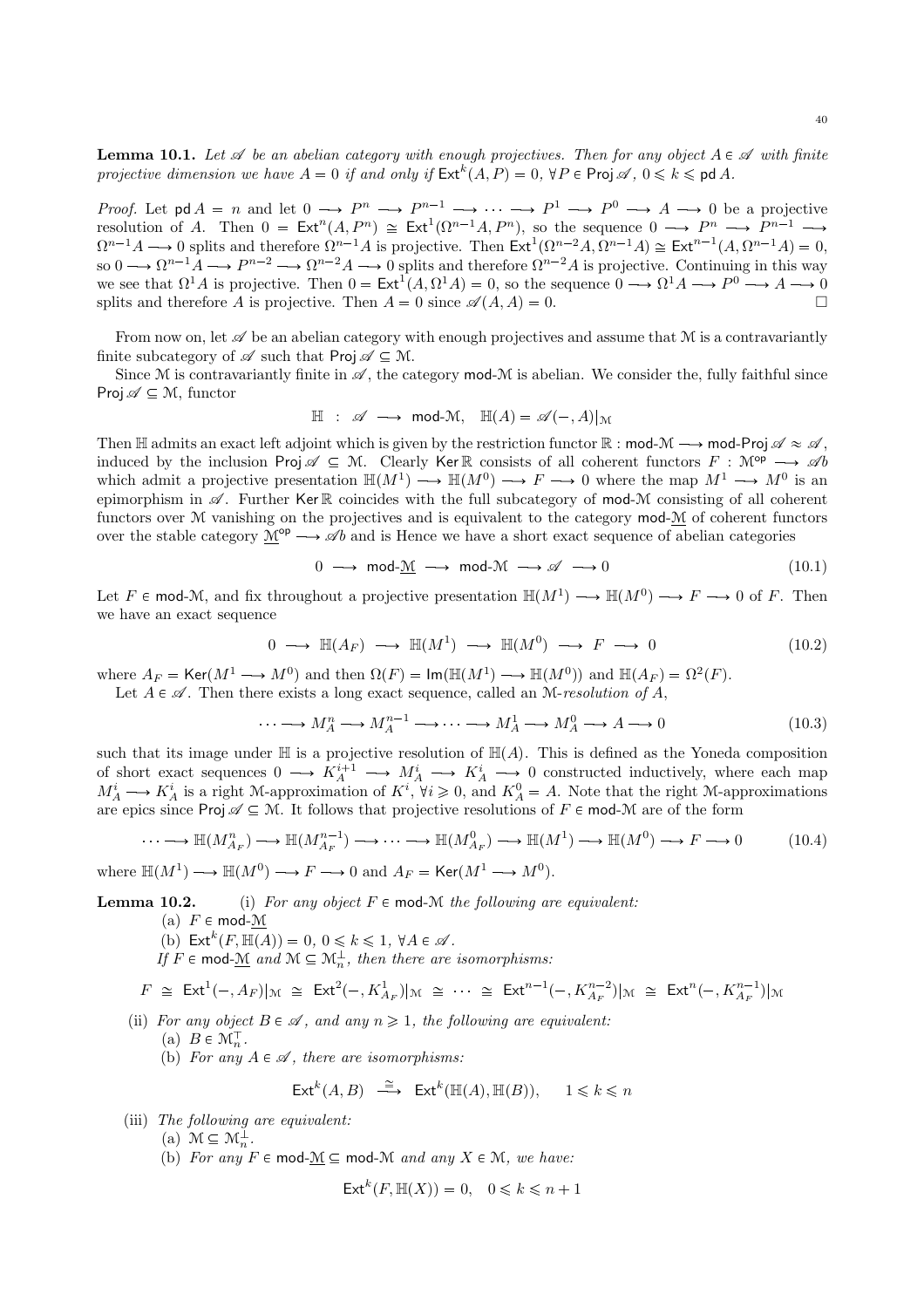*Proof.* (i) (b)  $\Rightarrow$  (a) Since F lies in mod-M, the map  $M^1 \rightarrow M^0$  in (10.2) is epic and we have an exact sequence  $0 \longrightarrow A_F \longrightarrow M^1 \longrightarrow M^0 \longrightarrow 0$  which, for any  $B \in \mathscr{A}$ , induces a long exact sequence  $0 \longrightarrow \mathscr{A}(M^0, B) \longrightarrow \mathscr{A}(M^1, B) \longrightarrow \mathscr{A}(A, B) \longrightarrow \text{Ext}^1(M^0, B) \longrightarrow \dots$  Since  $\mathbb H$  is fully faithful, the monomorphism  $\mathscr{A}(M^0, B) \longrightarrow \mathscr{A}(M^1, B)$  is isomorphic to the map  $(\mathbb{H}(M^0), \mathbb{H}(B)) \longrightarrow (\mathbb{H}(M^1), \mathbb{H}(B))$ whose kernel is isomorphic to  $(F,\mathbb{H}(B))$ . We infer that  $(F,\mathbb{H}(B))=0$ . This implies that we have an exact sequence  $0 \longrightarrow (\mathbb{H}(M^0), \mathbb{H}(B)) \longrightarrow (\Omega(F), \mathbb{H}(B)) \longrightarrow \text{Ext}^1(F, \mathbb{H}(B)) \longrightarrow 0$ . On the other hand we have a long exact sequence  $0 \longrightarrow (\Omega(F), \mathbb{H}(B)) \longrightarrow (\mathbb{H}(M^1), \mathbb{H}(B)) \longrightarrow (\mathbb{H}(A), \mathbb{H}(B)) \longrightarrow \text{Ext}^1(F, \mathbb{H}(B)) \longrightarrow 0$ . Since  $\mathbb{H}$ is fully faithful, the map  $\mathscr{A}(M^1, B) \longrightarrow \mathscr{A}(A, B)$  is isomorphic to the map  $(\mathbb{H}(M^1), \mathbb{H}(B)) \longrightarrow (\mathbb{H}(A), \mathbb{H}(B)).$ By diagram chasing this implies that the map  $(\mathbb{H}(M^0), \mathbb{H}(B)) \longrightarrow (\Omega(F), \mathbb{H}(B))$  is an isomorphism. Hence  $\text{Ext}^1(F,\mathbb{H}(B))=0$  as required.

(a)  $\Rightarrow$  (b) It suffices to show that the map  $M^1 \longrightarrow M^0$  in (10.2) is epic. Let  $C = \text{Coker}(M^1 \longrightarrow M^0)$ . Then  $\mathbb{H}(M^0) \longrightarrow \mathbb{H}(C)$  factorizes through F. Since by hypothesis  $(F, \mathbb{H}(B)) = 0$ ,  $\forall B \in \mathscr{A}$ , it follows that the map  $\mathbb{H}(M^0) \longrightarrow \mathbb{H}(C)$ , or equivalently the map  $M^0 \longrightarrow C$  is zero. Hence  $C = 0$ .

the map  $\mathbb{H}(M^+) \to \mathbb{H}(C)$ , or equivalently the map  $M \to C$  is zero. Hence  $C = 0$ .<br>
Assume now that  $\mathcal{M} \subseteq \mathcal{M}_n^{\perp}$ . Then the map  $M^1 \to M^0$  inducing the exact sequence (10.2) is an epimor-<br>
phism, so we have a s  $\cdots \cong \text{Ext}^n(-, K^{n-2}_{A_F})|_{\mathcal{M}} \cong \text{Ext}^n(-, K^{n-1}_{A_F})|_{\mathcal{M}}$  and the assertion follows.

(ii) (b)  $\Rightarrow$  (a) Setting  $A = X \in \mathcal{M}$ , and using that  $\mathbb{H}(X)$  is projective in mod-M, we infer that  $\mathsf{Ext}^{k}(X, B)$  $0, 1 \leq k \leq n$ . Hence B lies in  $\mathcal{M}_n^{\perp}$ .

(a)  $\Rightarrow$  (b) First let  $n = 1$ . Consider the short exact sequence  $0 \rightarrow K^1 \rightarrow M^0 \rightarrow A \rightarrow 0$ . Then we have an exact sequence  $0 \longrightarrow \mathbb{H}(K^1) \longrightarrow \mathbb{H}(M^0) \longrightarrow \mathbb{H}(A) \longrightarrow 0$ . Using that  $\mathsf{Ext}^1(M^0, B) = 0$ , we then have an exact sequence  $0 \longrightarrow \mathscr{A}(A, B) \longrightarrow \mathscr{A}(M^0, B) \longrightarrow \mathscr{A}(K^1, B) \longrightarrow \text{Ext}^1(A, B) \longrightarrow 0$ . Since  $\mathbb{H}(M^0)$  is projective, we also have an exact sequence  $0 \longrightarrow (\mathbb{H}(A), \mathbb{H}(B)) \longrightarrow (\mathbb{H}(M^0), \mathbb{H}(B)) \longrightarrow (\mathbb{H}(K^1), \mathbb{H}(B)) \longrightarrow$  $\text{Ext}^1(\mathbb{H}(A), \mathbb{H}(B)) \longrightarrow 0$ . Since the left exact functor  $\mathbb H$  is fully faithful, the sequences  $0 \longrightarrow \mathscr{A}(A, B) \longrightarrow$  $\mathscr{A}(M^0, B) \longrightarrow \mathscr{A}(K^1, B)$  and  $0 \longrightarrow (\mathbb{H}(A), \mathbb{H}(B)) \longrightarrow (\mathbb{H}(M^0), \mathbb{H}(B)) \longrightarrow (\mathbb{H}(K^1), \mathbb{H}(B))$  are isomorphic. It follows that there is an isomorphism  $\text{Ext}^1(A, B) \cong \text{Ext}^1(\mathbb{H}(A), \mathbb{H}(B))$ . Applying  $\mathscr{A}(-, B)$  to the short exact sequences  $0 \longrightarrow K^i \longrightarrow M^{i-1} \longrightarrow K^{i-1} \longrightarrow 0, 1 \leq i \leq n-1$ , and using  $\mathsf{Ext}^k(\mathcal{M}, \mathcal{M}) = 0, 1 \leq k \leq n$ , it is easy to see by dimension shift that we have isomorphisms:  $\text{Ext}^n(A, B) \cong \text{Ext}^{n-1}(K^1, B) \cong \cdots \cong \text{Ext}^n(K^{n-1}, B)$ .<br>Then considering the short exact sequence  $0 \longrightarrow K^n \longrightarrow M^{n-1} \longrightarrow K^{n-1} \longrightarrow 0$ , we see, as in the case  $n = 1$ , that we  $\mathbb{H}(K^{n-1}) = \Omega^{n-1}\mathbb{H}(A)$ , we infer that we have an isomorphism  $\mathsf{Ext}^n(A, B) \cong \mathsf{Ext}^1(\mathbb{H}(A), \mathbb{H}(B))$  and the assertion follows by induction.

(iii) (b)  $\Rightarrow$  (a) Let X  $\in$  M and consider the functor  $(-, \underline{X})$  :  $\mathcal{M}^{\mathsf{op}} \longrightarrow \mathcal{A}b$ ,  $M' \longmapsto \underline{\mathcal{M}}(M', X)$ . If  $(\dagger): 0 \longrightarrow \Omega(X) \longrightarrow P_X \longrightarrow X \longrightarrow 0$  is an exact sequence, where  $P_X$  is projective, then it is easy to see that we have an exact sequence  $\mathbb{H}(P_X) \longrightarrow \mathbb{H}(X) \longrightarrow (-,\underline{X}) \longrightarrow 0$ , so  $(-,\underline{X})$  lies in mod- $\underline{\mathcal{M}} \subseteq \text{mod-}\mathcal{M}$ , and the exact sequence (10.2) for  $F = (-, \underline{X})$  takes the form

$$
0 \longrightarrow \mathbb{H}(\Omega(X)) \longrightarrow \mathbb{H}(P_X) \longrightarrow \mathbb{H}(X) \longrightarrow (-,\underline{X}) \longrightarrow 0
$$

Let  $G = \text{Im}(\mathbb{H}(P_X) \longrightarrow \mathbb{H}(X))$ . Clearly then  $\text{Ext}^2((-, \underline{X}), \mathbb{H}(X)) \cong \text{Ext}^1(G, \mathbb{H}(\mathcal{M}) \cong \text{Coker}[\mathscr{A}(P_X, \mathcal{M}) \longrightarrow$  $\mathscr{A}(\Omega(X), \mathcal{M}) \cong \operatorname{Ext}^1(X, \mathcal{M}).$  It follows by hypothesis that  $\operatorname{Ext}^1(X, \mathcal{M}) = 0$ . Next for  $2 \le k \le n + 1$  we have  $0 = \text{Ext}^{k+1}((-, \underline{X}), \mathbb{H}(\mathcal{M})) \cong \text{Ext}^{k-1}(\mathbb{H}(\Omega(X)), \mathbb{H}(\mathcal{M})).$  Since  $\text{Ext}^{1}(X, \mathcal{M}) = 0$  and X is arbitrary, it follows from (ii) that for any object  $A \in \mathcal{M}$  we have an isomorphism  $\mathsf{Ext}^1(A,\mathcal{M}) \cong \mathsf{Ext}^1(\mathbb{H}(A),\mathbb{H}(\mathcal{M}))$ , in particular  $\text{Ext}^1(\Omega(X), \mathcal{M}) \cong \text{Ext}^1(\mathbb{H}(\Omega(X)), \mathbb{H}(\mathcal{M}))$ . Since the last space is zero, we have  $\text{Ext}^1(\Omega(X), \mathcal{M}) \cong \text{Ext}^2(X, \mathcal{M}) =$ 0. It follows that  $\mathsf{Ext}^2(\mathcal{M}, \mathcal{M}) = 0$  and therefore  $\mathcal{M} \subseteq \mathcal{M}^{\perp}_2$ . Then by (ii) we have an isomorphism  $\mathsf{Ext}^3(X, \mathcal{M}) \cong$  $Ext^2(\Omega(X), \mathcal{M}) \cong Ext^2(\mathbb{H}(\Omega(X)), \mathbb{H}(\mathcal{M}))$ . Since the last space is zero we infer that  $Ext^3(X, \mathcal{M}) = 0$  and therefore  $\mathcal{M} \subseteq \mathcal{M}_3^{\perp}$ . Continuing in this way we have finally that  $\mathcal{M} \subseteq \mathcal{M}_n^{\perp}$  as required.

(a)  $\Rightarrow$  (b) From (10.2) we see that  $\mathsf{Ext}^{k+2}(F,\mathbb{H}(X)) \cong \mathsf{Ext}^k(\mathbb{H}(A_F),\mathbb{H}(X)), \forall k \geq 1$ . Since  $\mathcal{M} \subseteq \mathcal{M}_n^{\perp}$ , by (ii) we infer isomorphisms  $\text{Ext}^{k+2}(F, \mathbb{H}(X)) \cong \text{Ext}^{k}(A_F, X), 1 \leq k \leq n$ . Now since  $F \in \text{mod-M}$ , we have<br>a short exact sequence  $0 \longrightarrow A_F \longrightarrow M^1 \longrightarrow M^0 \longrightarrow 0$ . Applying  $\mathscr{A}(-, X)$ , with  $X \in \mathcal{M}$ , the induced<br>long exact se  $1 \leq k \leq n-1$ . Hence using (i) we have  $\mathsf{Ext}^k(F,\mathbb{H}(X)) = 0, 0 \leq k \leq 1$  and  $3 \leq k \leq n+1$ . Finally applying  $\mathbb{H}(X)$  to the short exact sequence  $0 \longrightarrow \mathbb{H}(A_F) \longrightarrow \mathbb{H}(M^1) \longrightarrow \Omega(F) \longrightarrow 0$  we have an exact sequence  $(\mathbb{H}(M^1), \mathbb{H}(X)) \longrightarrow (\mathbb{H}(A), \mathbb{H}(X)) \longrightarrow \text{Ext}^2(F, \mathbb{H}(X) \longrightarrow 0$ . Since the map  $(\mathbb{H}(M^1), \mathbb{H}(X)) \longrightarrow$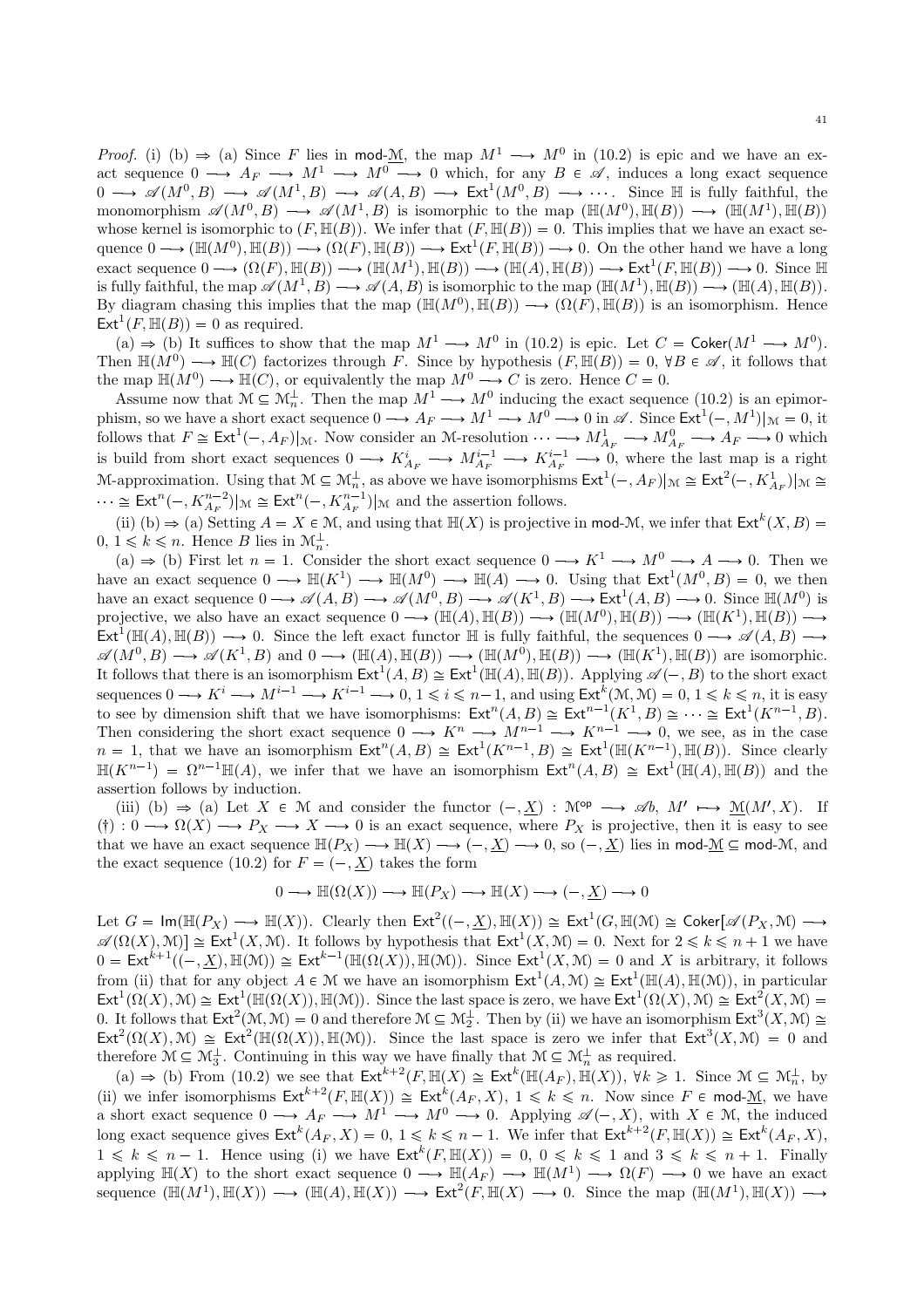$(\mathbb{H}(A), \mathbb{H}(X))$  is isomorphic to the map  $(M^1, X) \longrightarrow (A, X)$  which is an epimorphism since  $\mathsf{Ext}^1(M^0, X) = 0$ , we infer that  $\text{Ext}^2(F, \mathbb{H}(X)) = 0$ . Hence  $\text{Ext}^k(F, \mathbb{H}(X)) = 0, 0 \leq k \leq n + 1$ , as required.

 $\bf{Proposition~10.3.}$  If  $\rm{Proj} \mathscr{A} \subsetneqq M \subseteq \mathcal{M}_n^{\perp},$  then  $\rm{gl.\,dim}$  mod- $\mathcal{M} \geq n+2.$   $\emph{Moreover if } \mathcal{M}_n^{\perp} = \mathcal{M},$  then  $_n^{\perp} \mathcal{M} = \mathcal{M}$ and gl. dim mod- $\mathcal{M} = n + 2$ .

*Proof.* Since  $\mathcal{M} \neq \text{Proj } \mathcal{A}$ , we have mod- $\underline{\mathcal{M}} \neq 0$  so there exists  $0 \neq F \in \text{mod-}\mathcal{M}$ . If gl. dim mod- $\mathcal{M} \leq n + 1$ , then by Lemma 1.2(iii) we have  $\text{Ext}^k(F, \mathbb{H}(X)) = 0, 0 \leq k \leq n + 1$ , and then by Lemma 10.1 it follows that  $F = 0$ . This contradiction shows that gl. dim mod- $\mathcal{M} \geq n + 2$ . Now assume that  $\mathcal{M}_n^{\perp} = \mathcal{M}$ . To show that gl. dim mod- $\mathcal{M} = n + 2$ , it suffices to show that gl. dim mod- $\mathcal{M} \leq n + 2$ . By using the exact sequence (10.2), this holds if  $\text{pd }\mathbb{H}(A)\leq n$ ,  $\forall A \in \mathscr{A}$ . Since the exact sequence (10.3) becomes a projective resolution of  $\mathbb{H}(A)$  after applying  $\mathbb{H}$ , it suffices to show that  $\mathbb{H}(K^n)$  is projective, or equivalently that  $K^n \in \mathcal{M}$ . Since  $\mathcal{M}_n^{\perp} = \mathcal{M}$ , it suffices to show that  $K^n \in \mathcal{M}_n^{\perp}$ . Consider the extensions  $0 \longrightarrow K^i \longrightarrow M^{i-1} \longrightarrow K^{i-1} \longrightarrow 0$ , where each map  $M^{i-1} \longrightarrow K^{i-1}$  is a right M-approximation of  $K^{i-1}$  for  $0 \leq i \leq n$  and  $K^0 := A$ . Since  $\text{Ext}^k(\mathcal{M}, \mathcal{M}) = 0, 1 \leq k \leq n$ , we have clearly  $\text{Ext}^1(\mathcal{M}, K^i) = 0, 1 \leq i \leq n$ . In particular  $\text{Ext}^1(\mathcal{M}, K^n) = 0$  and we have an isomorphism  $\text{Ext}^2(\mathcal{M}, K^n) \cong \text{Ext}^1(\mathcal{M}, K^{n-1}) = 0$ , hence  $K^n \in \mathcal{M}_2^{\perp}$ . Continuing in this way we have finally isomorphisms  $\text{Ext}^n(\mathcal{M}, K^n) \cong \text{Ext}^{n-1}(\mathcal{M}, K^{n-1}) \cong \cdots \cong \text{Ext}^1(\mathcal{M}, K^1) = 0$ . Hence  $K^n \in \mathcal{M}_n^{\perp} = \mathcal{M}$ and therefore  $\mathsf{pd} \, \mathbb{H}(A) \leq n$ . We conclude that gl. dim mod- $\mathcal{M} = n + 2$ .

Now let  $A \in \frac{1}{n}\mathcal{M}$ . By applying  $\mathscr{A}(-, \mathcal{M})$  to the extension  $0 \longrightarrow K^1 \longrightarrow M^0 \longrightarrow A \longrightarrow 0$ , we have  $\text{Ext}^i(K^1, \mathcal{M}) = 0, 1 \leq i \leq n-1.$  Using this and applying  $\mathscr{A}(-, \mathcal{M})$  to the extension  $0 \longrightarrow K^2 \longrightarrow M^1 \longrightarrow$  $K^1 \longrightarrow 0$ , we have  $\mathsf{Ext}^i(K^2,\mathcal{M}) = 0, 1 \leq i \leq n-2$ . Continuing in this way we finally have  $\mathsf{Ext}^1(K^{n-1},\mathcal{M}) = 0$ . Since  $\mathsf{pd} \,\mathbb{H}(A) \leq n$ , we have  $K^n \in \mathcal{M}$  and therefore the extension  $0 \longrightarrow K^n \longrightarrow M^1 \longrightarrow K^{n-1} \longrightarrow 0$  splits, hence  $K^{n-1} \in \mathcal{M}$ . Since  $\mathsf{Ext}^1(K^{n-2}, \mathcal{M}) = 0$ , the extension  $0 \longrightarrow K^{n-1} \longrightarrow M^1 \longrightarrow K^{n-2} \longrightarrow 0$  splits and therefore  $K^{n-2} \in \mathcal{M}$ . Continuing in this way we see the objects  $K^i$  lie in M and therefore since  $\mathsf{Ext}^1(A, \mathcal{M}) = 0$ , we infer that the extension that the extension  $0 \to K^1 \to M^0 \to A \to 0$  splits. Then  $A \in \mathcal{M}$  as a direct summand of  $M^0$ . We conclude that  $A \in \mathcal{M}$  i.e.  $\perp \mathcal{M} = \mathcal{M}$ summand of  $M^0$ . We conclude that  $A \in \mathcal{M}$ , i.e.  $\frac{1}{n}\mathcal{M} = \mathcal{M}$ .

**Corollary 10.4.** Let  $\mathscr A$  be an abelian category with enough projectives and enough injectives. Let  $\mathscr M$  be a functorially finite subcategory of  $\mathscr A$ . Then the following are equivalent.

- (i) Proj  $\mathscr{A}_{\leq} \subsetneq \mathcal{M}$  and  $\mathcal{M}_{n}^{\perp} = \mathcal{M}$ .
- (ii)  $\text{Inj } \mathscr{A} \subsetneq \mathcal{M}$  and  $\frac{1}{n} \mathcal{M} = \mathcal{M}.$

(iii) M is n-rigid, Proj  $\mathscr{A} \subsetneq M$  or  $\ln \mathscr{A} \subsetneq M$  and  $\mathsf{gl.}\dim \mathsf{mod}\ M = n+2$ .

If (i) holds, then:  $M \subseteq \text{GProj } \mathscr{A}$  if and only if  $\mathscr{A}$  is Frobenius if and only if  $M \subseteq \text{GInj } \mathscr{A}$ . If this is the case,  $\mathscr A$  is Krull-Schmidt and  $\mathscr M$  is of finite representation type, then:

$$
\mathsf{rep.dim}\,\mathscr{A}\;\;\leqslant\;\;n+2
$$

*Proof.* (i)  $\Rightarrow$  (ii), (iii) By Proposition 10.3 we have gl. dim mod- $\mathcal{M} = n + 2$ ,  $\frac{1}{n}\mathcal{M} = \mathcal{M}$  and  $\ln j \mathscr{A} \subseteq \mathcal{M}$ . If  $\text{Inj }\mathscr{A} = \mathcal{M}, \text{ then clearly } \mathscr{A} = \mathcal{M}, \text{ hence } \mathscr{A} = \text{Proj } \mathscr{A} = \mathcal{M} \text{ since then } \mathscr{A} \text{ is semisimple. Hence } \text{Inj }\mathscr{A} \neq \mathcal{M}.$ The implication (ii)  $\Rightarrow$  (i) follows by duality and is left to the reader.

(iii)  $\Rightarrow$  (ii) Let  $A \in \frac{1}{n}\mathcal{M}$ . Since gl. dim mod- $\mathcal{M} = n + 2$ , it follows that  $pd \mathbb{H}(A) \leq n$  and therefore we have an M-resolution  $0 \longrightarrow M_A^n \longrightarrow M_A^{n-1} \longrightarrow \cdots \longrightarrow M_A^1 \longrightarrow M_A^0 \longrightarrow A \longrightarrow 0$  of A of length  $\leq n$ . Applying to the extension  $0 \longrightarrow K_A^1 \longrightarrow M^0 \longrightarrow A \longrightarrow 0$  the functor  $\mathscr{A}(-, \mathcal{M})$ , we see that  $K_A^1 \in \frac{1}{n-1}\mathcal{M}$ and then by induction  $K_A^{n-i} \in \frac{1}{i}\mathcal{M}, 1 \leq i \leq n-1$ . In particular since  $K_A^{n-1} \in \frac{1}{i}\mathcal{M}$ , the extension  $0 \longrightarrow M_A^n \longrightarrow M_A^{n-1} \longrightarrow K_A^{n-1} \longrightarrow 0$  splits and therefore  $K_A^{n-1} \in \mathcal{M}$ . Since  $K_A^{n-2} \in \frac{1}{2}\mathcal{M}$ , it follows that the extension  $0 \longrightarrow K_A^{n-1} \longrightarrow M_A^{n-2} \longrightarrow K_A^{n-2} \longrightarrow 0$  splits and therefore  $K_A^{n-2} \in \mathcal{M}$ . Continuing in this way we see that the extension  $0 \longrightarrow K_A^1 \longrightarrow M_A^0 \longrightarrow A \longrightarrow 0$  splits and therefore  $A \in \mathcal{M}$ . We infer that  $\frac{1}{n}\mathcal{M} = \mathcal{M}$ .

Assume now that one of the equivalent conditions (i)-(iii) hold. If  $\mathscr A$  is Frobenius, then  $\mathscr A = \mathsf{GProj}\ \mathscr A$  and then  $\mathcal{M} \subseteq$  GProj  $\mathcal{A}$ . Conversely assume that  $\mathcal{M} \subseteq$  GProj  $\mathcal{A}$ . Since any object of  $\mathcal{A}$  admits an M-resolution of lenght  $\leq n$ , it follows that  $\mathscr A$  is Gorenstein and G-dim  $\mathscr A \leq n$ . Since M contains the injectives, it follows that any injective object is Gorenstein-projective. Since spli  $\mathscr{A} < \infty$  it follows that any injective object has finite projective dimension and therefore any injective object is projective since it is Gorenstein-projective. Now if P is a projective object, then let  $(\dagger): 0 \longrightarrow P \longrightarrow I \longrightarrow A \longrightarrow 0$  be exact, where I is injective. Applying  $\mathscr{A}(\mathcal{M}, -)$ , we have directly that  $\mathscr{A} \in \mathcal{M}_{n-1}^{\perp}$  and there is an isomorphism  $\mathsf{Ext}^n(\mathcal{M}, A) \cong \mathsf{Ext}^{n+1}(\mathcal{M}, P)$ . However since  $\text{silp } \mathscr{A} = \text{G-dim } \mathscr{A} \leq n$ , we infer that  $\text{id } P \leq n$ , so  $\text{Ext}^{n+1}(\mathcal{M}, P) = 0$ . Hence  $\text{Ext}^{n}(\mathcal{M}, A) = 0$ and therefore  $A \in \mathcal{M}_n^{\perp} = \mathcal{M}$ . Clearly then the extension (†) splits, so P is injective as a direct summand of I. Hence  $\mathscr A$  is Frobenius. If moreover  $\mathscr A$  is Krull-Schmidt and  $\mathcal M =$  add  $M$ , then add  $M$  is functorially finite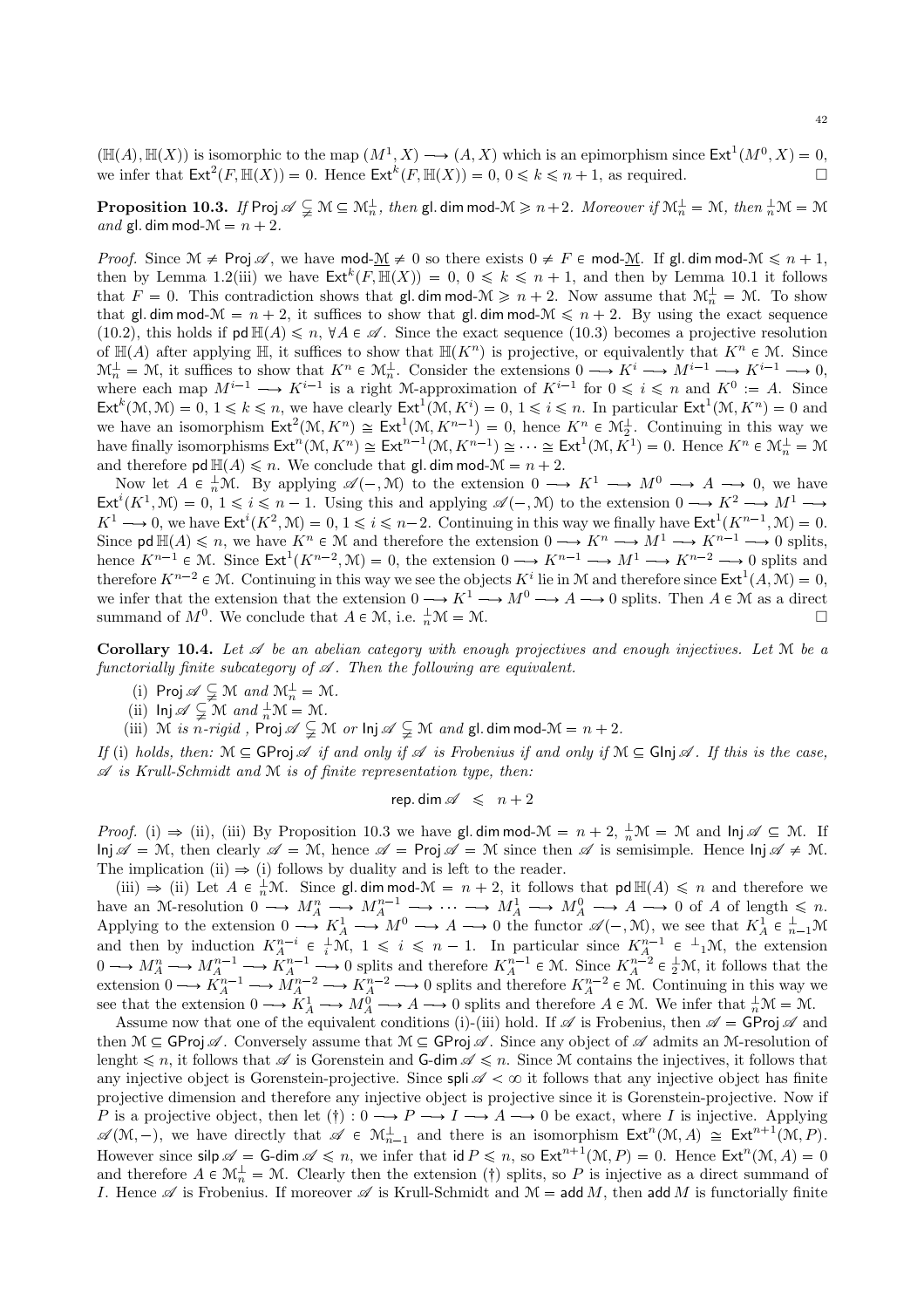in  $\mathscr A$  and M contains as a direct summand a projective generator and an injective cogenerator of  $\mathscr A$ . Since  $mod\text{-End}_{\mathscr{A}}(M)\approx \text{mod-}\mathcal{M}$ , it follows that gl. dim mod-End $\mathscr{A}(M)=n+2$  and therefore rep. dim  $\mathscr{A}\leq n+2$ .

From now on we assume that the abelian category  $\mathscr A$  has enough projectives. We consider the stable category GProj  $\mathscr A$  of Gorenstein-projective objects of  $\mathscr A$  modulo projectives as a triangulated category with suspension functor  $\Omega^{-1}$ . For any full subcategory  $\underline{\mathfrak{X}}$  of  $\underline{\mathsf{GProj}}\mathscr{A}$ , we denote by  $\mathfrak{M} = \pi^{-1}\underline{\mathfrak{X}}$  the pre-image of  $\underline{\mathfrak{X}}$  under the projection functor  $\pi$ : GProj  $\mathscr{A} \longrightarrow$  GProj  $\overline{\mathscr{A}}$ . Note that Proj  $\mathscr{A} \subseteq M \subseteq G$ Proj  $\overline{\mathscr{A}}$ .

- **Lemma 10.5.** (i)  $\underline{\mathfrak{X}}$  is contravariantly finite in GProj  $\mathcal A$  if and only if  $M$  is contravariantly finite in GProj $\mathscr A$ .
	- (ii) If Proj A is covariantly finite in A, then  $\underline{\mathfrak{X}}$  is covariantly finite in GProj A if and only if M is covariantly finite in  $GProj \mathcal{A}$ .
	- (iii)  $\underline{\mathfrak{X}}_n^{\perp} = \underline{\mathfrak{X}}$  if and only if  $\mathfrak{M}_n^{\perp} \cap \mathsf{GProj} \mathscr{A} = \mathfrak{M}.$

(iv) If  $\mathscr A$  is Gorenstein, then:

- (a) X is contravariantly finite in GProj  $\mathscr A$  if and only if M is contravariantly finite in  $\mathscr A$ .
- (b) If If Proj  $\mathscr A$  is covariantly finite in  $\mathscr A$ , then  $\underline{\mathfrak X}$  is covariantly finite in GProj  $\mathscr A$  if and only if M is covariantly finite in  $\mathscr A$ .

*Proof.* (i) First let  $\underline{\mathfrak{X}}$  be contravariantly finite in  $\underline{\mathsf{GProj}}$  of and let  $G \in \mathsf{GProj}$   $\mathscr{A}$ . Let  $\underline{f}_G : \underline{X}_G \longrightarrow \underline{G}$  be a right  $\underline{\mathfrak{X}}$ -approximation of G. Let  $M_G$  in M be such that  $\underline{M}_G = \underline{X}_G$ . Then we have a map  $f_G : M_G \longrightarrow G$ which may chosen to be an epimorphism since M contains the projectives. If  $\alpha : M' \longrightarrow G$  is a map, where  $M' \in \mathcal{M}$ , then we have a factorization  $\underline{\alpha} = \underline{\rho} \circ \underline{f}_G$  for some map  $\rho : \underline{M'} \longrightarrow \underline{X}_G$ . Hence we have factorization  $\alpha - \rho \circ f = \kappa \circ \varepsilon$ , where  $\kappa : M' \longrightarrow P$  and  $\varepsilon : P \longrightarrow G$  and P is projective. Since  $f_G$  is an epimorphism, there exists a map  $\lambda : P \longrightarrow M_G$  such that  $\lambda \circ f_G = \varepsilon$ . Then  $\alpha = (\rho + \kappa \circ \lambda) \circ f_G$ , i.e. the map  $\underline{f}_G$  is a right M-approximation. Conversely if M is contravariantly finite and  $f : M_G \longrightarrow G$  is a right M-approximation of  $G \in \mathsf{GProj} \mathscr{A}$ , then clearly the map  $\underline{f}_G : \underline{M}_G \longrightarrow \underline{G}$  is a right  $\underline{\mathfrak{X}}$ -approximation of  $\underline{G}$ .

(ii) Clearly contravariant finiteness of M in GProj  $\mathscr A$  implies contravariant finiteness of  $\underline{\mathfrak X}$  in GProj  $\mathscr A$ . Conversely let  $\underline{\mathfrak{X}}$  be contravariantly finite in  $\underline{\mathsf{GProj}}\mathscr{A}$  and let  $G \in \mathsf{GProj}\mathscr{A}$ . Let  $\underline{f}^G : \underline{G} \longrightarrow \underline{X}^G$  be a left  $\underline{\mathfrak{X}}$ -approximation of  $\underline{G}$ . Consider a map  $f_1^G : G \longrightarrow M_1$ , where  $\underline{f}_1^G$  $\frac{G}{1} = \underline{f}^G$  and  $\underline{M}_1 = \underline{M}^G$ . Since G is Gorenstein-projective, there exists a short exact sequence  $0 \longrightarrow G \longrightarrow P^G \longrightarrow G' \longrightarrow 0$ , where G' is Gorenstein-projective. Then the map  $\mu : G \longrightarrow P^G$  is clearly a left projective approximation of G. It is easy to see that the map  $f^G := (f_1^G, \mu) : G \longrightarrow M_1 \oplus P^G$  is a left M-approximation of G.

(iii) By Remark 8.2 we have isomorphisms,  $\forall G, G_1, G_2 \in \mathsf{GProj} \mathscr{A}, \forall A \in \mathscr{A}, \forall k \geq 1$ :

$$
\mathsf{Ext}^k(G, A) \xrightarrow{\cong} \underline{\mathsf{Hom}}(\Omega^k G, A) \quad \text{and} \quad \mathsf{Ext}^k(G_1, G_2) \xrightarrow{\cong} \underline{\mathsf{Hom}}(G_1, \Omega^{-k} G_2)
$$

It follows directly that:  $\underline{\mathfrak{X}}_n^{\perp} = \underline{\mathfrak{X}}$  if and only if  $\mathfrak{M}_n^{\perp} \cap \mathsf{GProj} \mathscr{A} = \mathfrak{M}$ .

(iv) Part (a) follows from (iii) since if  $\mathscr A$  is Gorenstein, then GProj  $\mathscr A$  is contravariantly finite in  $\mathscr A$  and (b) follows from (iii) since if Proj  $\mathscr A$  is covariantly finite in  $\mathscr A$  and  $\mathscr A$  is Gorenstein, then GProj  $\mathscr A$  is covariantly finite in  $\mathscr A$ , see [7].

Let  $\mathscr A$  be an abelian category with enough projectives, resp. injectives. Then  $\mathscr A$  is called (projectively), resp. *(injectively)* Gorenstein if there exists  $n \geq 0$ , such that any object of  $\mathscr A$  admits a exact resolution of length  $\leq n$  consisting of Gorenstein-projective, resp. Gorenstein-injective, objects. The minimum such n is called the Gorenstein dimension of  $\mathscr A$ , denoted by G-dim  $\mathscr A$ , and coincides with the Gorenstein dimension as defined in Section 7, if  $\mathscr A$  has enough projectives and enough injectives, see [12].

Let  $\mathcal{U}, \mathcal{V}$  be full subcategories of  $\mathscr{A}$ . Then we define  $\mathcal{U} \diamond \mathcal{V}$  to be the full subcategory

 $\mathcal{U} \diamond \mathcal{V} = \mathsf{add}\{A \in \mathscr{A} \mid \exists \text{ an exact sequence} : 0 \longrightarrow U \longrightarrow A \longrightarrow V \longrightarrow 0, \text{ where } U \in \mathcal{U} \text{ and } V \in \mathcal{V}\}\$ 

Inductively we define  $\mathcal{U}_1 \circ \mathcal{U}_2 \circ \cdots \circ \mathcal{U}_n$ ,  $\forall n \geq 1$ , for full subcategories  $\mathcal{U}_i$  of  $\mathcal{A}$ . Clearly the operation  $\circ$  is associative and clearly  $\mathcal{U}_1 \circ \mathcal{U}_2 \circ \cdots \circ \mathcal{U}_n$  coincides with the full subcategory  $\text{Filt}(\mathcal{U}_1, \cdots, \mathcal{U}_n)$  of  $\mathscr A$  consisting of direct summands of objects A which admit a finite filtration

$$
0 = A_0 \subseteq A_1 \subseteq A_2 \subseteq \cdots \subseteq A_{n-1} \subseteq A_n = A
$$

such that  $A_k/A_{k-1} \in \mathcal{U}_k$ ,  $1 \leq k \leq n$ . Hence: Filt $(\mathcal{U}_1, \mathcal{U}_2, \dots, \mathcal{U}_n) = \mathcal{U}_1 \circ \mathcal{U}_2 \circ \dots \circ \mathcal{U}_n$ .

If M is contained in GProj  $\mathscr A$ , then we denote by  $\Omega^{-1}M$  the full subcategory of GProj  $\mathscr A$  consisting of all direct summands of objects A for which there exists an exact sequence  $0 \longrightarrow M \longrightarrow P \longrightarrow A \longrightarrow 0$ , where  $M \in \mathcal{M}$  and P is projective. Then  $\Omega^{-k}\mathcal{M}$  is defined inductively for  $k \geq 2$ .

Now we are ready to prove the main result of this section.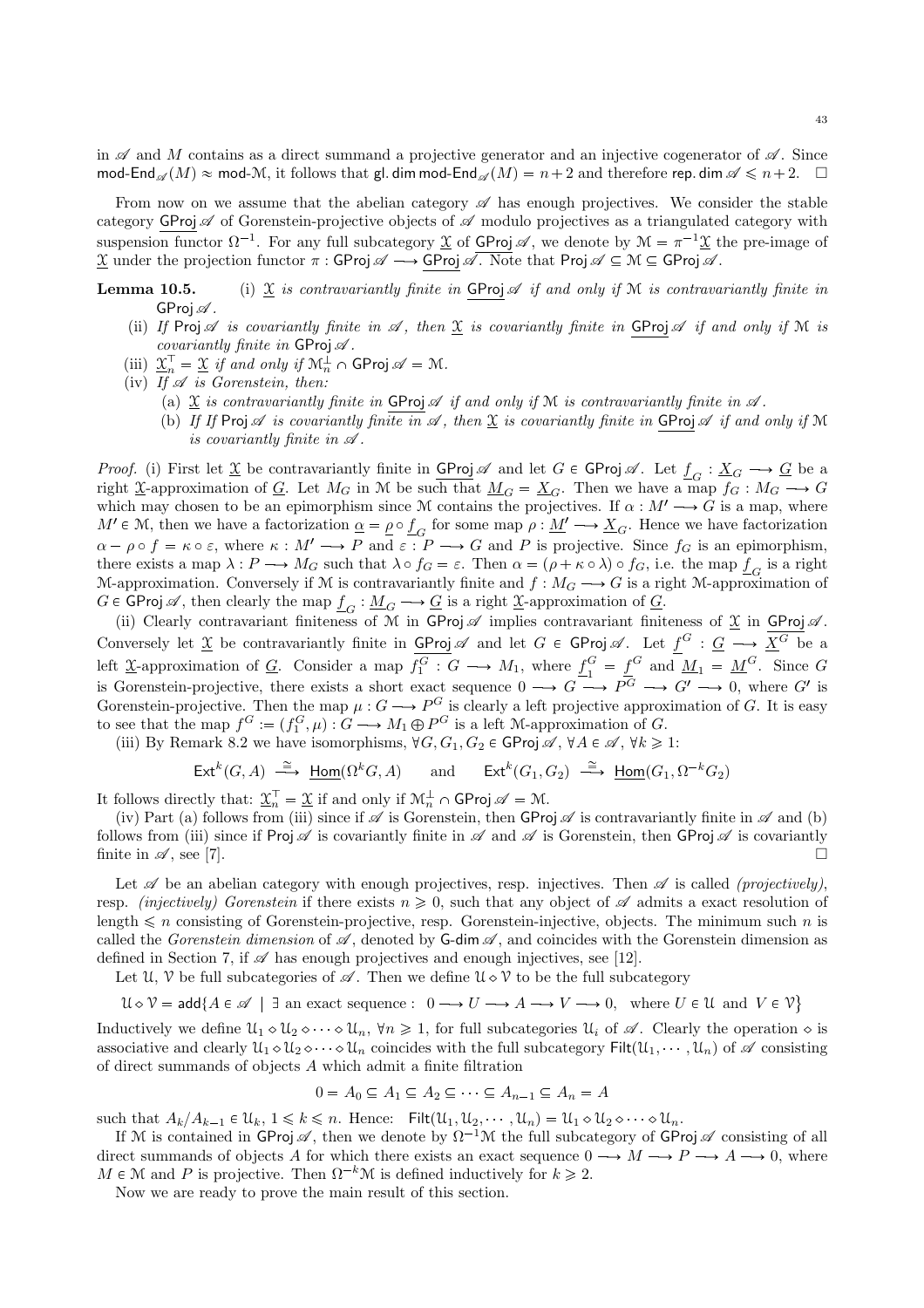**Theorem 10.6.** Let  $\mathscr A$  be an abelian category with enough projectives. Let  $\underline{\mathfrak X}$  be a full subcategory of GProj  $\mathscr A$ and set  $\mathcal{M} = \pi^{-1} \underline{\mathcal{X}}$ . Then the following are equivalent.

(i)  $\mathscr A$  is Gorenstein and  $\underline{\mathfrak X}$  is an  $(n + 1)$ -cluster tilting subcategory of GProj  $\mathscr A$ .

(ii) M is contravariantly finite in  $\mathscr A$  and  $\mathcal M_n^{\perp} \cap \mathsf{GProj} \mathscr A = \mathcal M$  and  $\mathsf{gl.dim} \operatorname{mod-} \mathcal M < \infty$ .

If (i) holds and  $\underline{\mathfrak{X}} \neq 0$ , then  $\frac{1}{n}\mathfrak{M} \cap \mathsf{GProj} \mathscr{A} = \mathfrak{M}$ , we have an equality

$$
\mathscr{A} = \mathcal{M} \diamond \Omega^{-1} \mathcal{M} \diamond \cdots \diamond \Omega^{-n} \mathcal{M} \diamond \mathsf{Proj}^{\leq d} \mathscr{A}
$$
(10.5)

where G-dim  $\mathscr{A} = d$ , and gl. dim mod-M is bounded as follows:

$$
n+2 \leq \text{gl.dim mod-M} \leq \max\left\{n, \text{G-dim }\mathscr{A}\right\}+3 \tag{10.6}
$$

Moreover  $\mathsf{pd}_{\mathsf{mod-}\mathfrak{M}} F = n + 2$ ,  $\forall F \in \mathsf{mod-}\mathfrak{X}, F \neq 0$ , and:

- (a) If G-dim  $\mathcal{A} < n$ , then: gl. dim mod- $\mathcal{M} = n + 2$ .
- (b) If G-dim  $\mathscr{A} = n$ , then: gl. dim mod-M  $\in \{n + 2, n + 3\}.$
- (c) If G-dim  $\mathscr{A} > n$ , then:  $n + 2 \leq$  gl. dim mod- $\mathscr{M} \leq$  G-dim  $\mathscr{A} + 3$ .

*Proof.* (ii)  $\Rightarrow$  (i) Contravariant finiteness of M in  $\mathscr A$  implies that M has weak kernels, so mod-M is abelian. Assume that gl. dim mod- $\mathcal{M} = t < \infty$ . Then pd  $\mathbb{H}(A) \leq t$  and since M contains the projectives, this implies that any object A in  $\mathscr A$  admits a finite M-resolution of length  $\leq t$ . Since M consists of Gorenstein-projectives, it follows that the Gorenstein dimension of  $\mathscr A$  is at most t, hence  $\mathscr A$  is Gorenstein by [12]. Since  $\mathcal M_n^{\perp} \cap \mathsf{GProj} \mathscr A =$ M, by Lemma 10.5 we have  $\underline{\mathfrak{X}}_n = \underline{\mathfrak{X}}$ , so  $\underline{\mathfrak{X}}$  is an  $(n+1)$ -cluster tilting subcategory of  $\underline{\text{GProj}} \mathscr{A}$ .

(i)  $\Rightarrow$  (ii) Since  $\underline{\mathfrak{X}}$  is  $(n+1)$ -cluster tilting and  $\mathscr A$  is Gorenstein, it follows from Lemma 10.5 that M is contravariantly finite in  $\mathscr A$  and therefore M has weak kernels. Then mod-M is abelian. We use throughout the restricted Yoneda functor

$$
\mathbb{H} : \mathscr{A} \longrightarrow \text{mod-}\mathcal{M}, \ \mathbb{H}(A) = \mathscr{A}(-,A)|_{\mathcal{M}}
$$

Since by Lemma 10.5 we have  $\mathcal{M}_{n}^{\perp} \cap GProj \mathscr{A} = \mathcal{M}$ , it suffices to show that gl. dim mod- $\mathcal{M} < \infty$ . We show first that  $\mathsf{pd}\,\mathbb H(G)\leqslant n$ ,  $\forall G\in\mathsf{GProj}\,\mathscr A$ . Since  $\underline{\mathfrak X}=\underline{\mathfrak M}$  is an  $(n+1)$ -cluster tilting subcategory of  $\mathsf{GProj}\,\mathscr A$ , it follows by Theorem 6.3 that  $\overline{\text{GProj}} \mathscr{A} = \underline{\mathscr{X}} \star \Omega^{-1} \underline{\mathscr{X}} \star \cdots \star \Omega^{-n} \underline{\mathscr{X}}$ . We show by induction on *n* that for any Gorenstein-projective object  $G$  there exists an exact resolution

$$
0 \longrightarrow M^{n} \longrightarrow M^{n-1} \longrightarrow \cdots \longrightarrow M^{1} \longrightarrow M^{0} \longrightarrow G \longrightarrow 0
$$
\n
$$
(10.7)
$$

of G by objects from M. If  $n = 1$ , then  $\overline{GProj} \mathscr{A} = \underline{\mathfrak{X}} \star \Omega^{-1} \underline{\mathfrak{X}}$ , hence there exists a triangle  $\underline{X}^1 \longrightarrow \underline{X}^0 \longrightarrow$  $\underline{G} \longrightarrow \Omega^{-1} \underline{X}^{1}$ . By the construction of triangles in  $\underline{GProj} \mathscr{A}$ , the above triangle is induced by a short exact sequence  $0 \longrightarrow M^1 \longrightarrow M^0 \longrightarrow G \longrightarrow 0$ , where  $M^1 = X^1$  and  $M^0 = X^0$ , so the  $M^i$  lie in M. If  $n = 2$ , then  $\frac{\text{GProj}}{\mathscr{A}} = \underline{\mathscr{X}} \star \Omega^{-1} \underline{\mathscr{X}} \star \Omega^{-2} \underline{\mathscr{X}}$ , and therefore there exists a triangle  $\underline{X}^0 \longrightarrow \underline{G} \longrightarrow \underline{G}^1 \longrightarrow \Omega^{-1} \underline{X}^0$ , where  $\underline{X}^0$  lies in  $\underline{X}$  and  $\underline{G}^1$  lies in  $\Omega^{-1}\underline{\mathfrak{X}} \star \Omega^{-2}\underline{\mathfrak{X}}$ . Then as before, there exists a short exact sequence  $0 \longrightarrow A^1 \longrightarrow M^0 \longrightarrow G \longrightarrow 0$ , where  $\underline{A}^1 = \Omega \underline{G}^1$  and  $\underline{M}^0 = \underline{X}^0$ . Since  $\Omega \underline{G}^1$  lies in  $\underline{\mathfrak{X}} \star \Omega^{-1} \underline{\mathfrak{X}}$ , it follows that there exists a short exact sequence  $0 \longrightarrow M^2 \longrightarrow M^1 \longrightarrow A^1 \longrightarrow 0$ , where  $\underline{X}^i = \underline{M}^i$ . We infer that there exists a short exact sequence  $0 \longrightarrow M^2 \longrightarrow M^1 \longrightarrow M^0 \longrightarrow G \longrightarrow 0$ , where the  $M^i$  lie in M. Continuing by induction we have the short exact sequence (10.7). Applying  $\mathbb H$  to the exact resolution (10.7) and using that  $M$  is *n*-rigid, we infer that

$$
0 \longrightarrow \mathbb{H}(M^n) \longrightarrow \mathbb{H}(M^{n-1}) \longrightarrow \cdots \longrightarrow \mathbb{H}(M^1) \longrightarrow \mathbb{H}(M^0) \longrightarrow \mathbb{H}(G) \longrightarrow 0
$$
 (10.8)

is exact, so it is a projective resolution of  $\mathbb{H}(G)$  in mod-M. Hence  $\mathsf{pd}\,\mathbb{H}(G)\leq n$ .

Next we show that  $\mathsf{pd}\,\mathbb{H}(A) \leqslant \max\{n,\mathsf{G-dim}\,\mathscr{A}\}+1, \ \forall A \in \mathscr{A}$ . Indeed let  $t := \mathsf{G-dim}\,\mathscr{A}$ . Consider the cotorsion pair  $(\mathsf{GProj} \mathscr{A}, \mathsf{Proj}^{\leq \infty} \mathscr{A})$  in  $\mathscr{A}$  and note that  $\mathsf{Proj}^{\leq \infty} \mathscr{A} = \mathsf{Proj}^{\leq t} \mathscr{A}$ , see [12]. Let  $0 \longrightarrow Y_A \longrightarrow$  $G_A \longrightarrow A \longrightarrow 0$  be the right GProj A-approximation sequence of A, so  $Y_A$  has finite projective dimension, i.e. pd  $Y_A \leq t$ . Applying the functor  $\text{Hom}_{\mathscr{A}}(\mathcal{M}, -)$  to the above short exact sequence, and using that  $\text{Ext}_{\mathscr{A}}^{n}(\mathcal{M}, Y_A) = 0, \forall n \geq 1$ , since M consists of Gorenstein-projective objects and  $Y_A$  has finite projective dimension, we deduce a short exact sequence

$$
0 \longrightarrow \mathbb{H}(Y_A) \longrightarrow \mathbb{H}(G_A) \longrightarrow \mathbb{H}(A) \longrightarrow 0
$$
\n
$$
(10.9)
$$

in mod-M. Let  $0 \to P^t \to P^{t-1} \to \cdots \to P^0 \to Y_A \to 0$  be a projective resolution of  $Y_A$ . Applying the functor H, and using that M consists of Gorenstein-projective objects, we then have an exact sequence

$$
0 \longrightarrow \mathbb{H}(P^t) \longrightarrow \mathbb{H}(P^{t-1}) \longrightarrow \cdots \longrightarrow \mathbb{H}(P^1) \longrightarrow \mathbb{H}(P^0) \longrightarrow \mathbb{H}(Y_A) \longrightarrow 0
$$
\n(10.10)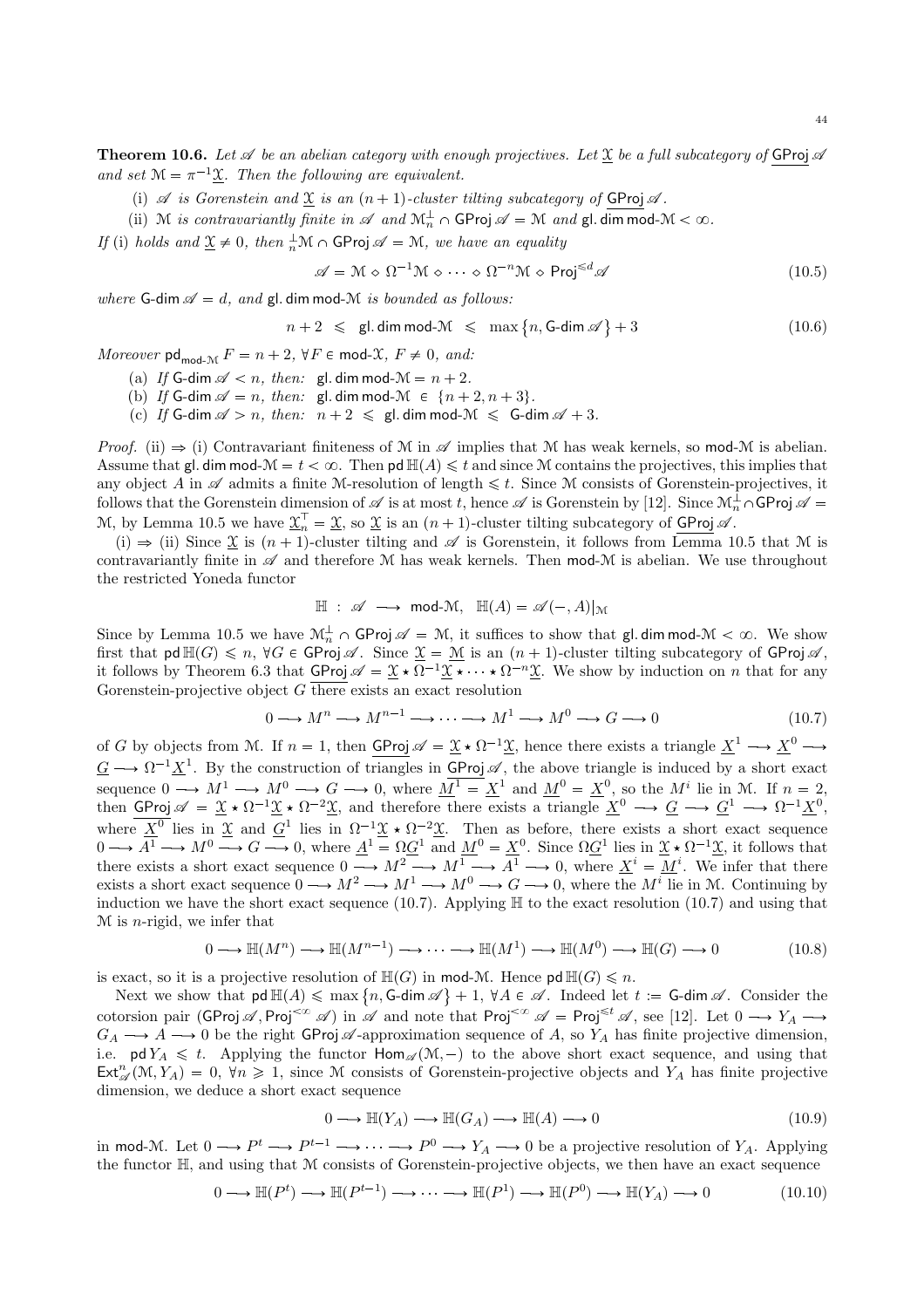which is a projective resolution of  $\mathbb{H}(Y_A)$ . Hence pd  $\mathbb{H}(Y_A) \leq t$ . Now since pd  $\mathbb{H}(G_A) \leq n$  and pd  $\mathbb{H}(Y_A) \leq t$ , it follows from (10.9) that  $\mathsf{pd} \mathbb{H}(A) \leq \max\{n, t\} + 1$ . We infer that  $\mathsf{pd} \mathbb{H}(A) \leq \max\{n, \mathsf{G-dim} \mathscr{A}\} + 1, \forall A \in \mathscr{A}$ . Next we show that gl. dim mod- $\mathcal{M} \leq \max\{n, G\text{-dim }\mathscr{A}\}+3$ . For any object  $F \in \text{mod-}\mathcal{M}$ , considering the exact sequence (10.2) associated to F, it follows directly that  $\mathsf{pd}\, F \leq \mathsf{pd}\, \mathbb{H}(A_F) + 2$ . Hence by the above we have  $p d F \nleq \max\{n, G\text{-dim }\mathscr{A}\} + 3$ . Thus gl. dim mod- $\mathscr{M} \leq \max\{n, G\text{-dim }\mathscr{A}\} + 3 < \infty$ .

Now assume that (i) holds and  $\mathcal{X} \neq 0$ , or equivalently  $\mathcal{M} \neq \text{Proj } \mathscr{A}$ . Then Proposition 10.3 shows that gl. dim mod- $\mathcal{M} \geq n + 2$ . Hence we have the bounds  $n + 2 \leq \text{gl. dim mod-}\mathcal{X} \leq \max\{n, \text{G-dim }\mathscr{A}\} + 3$ . If  $0 \neq F \in \text{mod-}\mathfrak{X}$ , then F admits a presentation  $0 \longrightarrow \mathbb{H}(A_F) \longrightarrow \mathbb{H}(M^1) \longrightarrow \mathbb{H}(M^0) \longrightarrow F \longrightarrow 0$ , where the map  $M^1 \longrightarrow M^0$  is epic. Since the  $M^i$  are Gorenstein-projective and GProj  $\mathscr A$  is closed under kernels of epimorphisms, it follows that  $A_F$  is Gorenstein-projective. Hence by the above argument we have  $\text{pd }\mathbb{H}(A_F) \leqslant n$  and therefore  $\text{pd } F \leqslant n+2$ . Since by Lemma 10.2(iii),  $\text{Ext}^k(F, \mathbb{H}(\mathcal{M})) = 0, 0 \leqslant k \leqslant n+1$ , and  $F \neq 0$ , we infer by Lemma 10.1 that  $\mathsf{pd}\, F = n + 2$ .

We show equation (10.5). Let A be in  $\mathscr A$  and consider the exact sequence  $0 \longrightarrow Y_A \longrightarrow G_A \longrightarrow A \longrightarrow 0$ where the map  $G_A \longrightarrow A$  is a right GProj  $\mathscr A$ -approximation sequence of A, so  $Y_A$  has finite projective dimension, i.e.  $Y_A \in \text{Proj}^{<\infty} \mathscr{A}$ . Since  $G_A$  is Gorenstein-projective, there exists a short exact sequence  $0 \longrightarrow G_A \longrightarrow P \longrightarrow \Omega^{-1}G_A \longrightarrow 0$ , where P is projective and  $\Omega^{-1}G_A$  is Gorenstein-projective. Then the composition  $Y_A \longrightarrow G_A \longrightarrow P$  induces a short exact sequence  $0 \longrightarrow Y_A \longrightarrow P \longrightarrow Y^A \longrightarrow 0$  and clearly  $Y^A$  has finite projective dimension. By diagram chasing then it is easy to see that there exists a short exact sequence  $0 \longrightarrow G_A \longrightarrow A \oplus P \longrightarrow Y^A \longrightarrow 0$ . Hence  $A \in \mathsf{GProj} \mathscr{A} \circ \mathsf{Proj}^{\ltq\infty} \mathscr{A}$ . Using that  $\overline{\text{GProj}}\mathscr{A} = \mathfrak{X} \star \mathfrak{X}[1] \star \cdots \star \mathfrak{X}[n]$ , it follows that  $\text{GProj}\mathscr{A} = \mathfrak{M} \diamond \Omega^{-1}\mathfrak{M} \diamond \cdots \diamond \Omega^{-n}\mathfrak{M}$ . We infer that  $\mathscr{A} = \mathsf{GProj}^{\ltimes \infty} \mathscr{A} = \mathbb{M} \diamond \Omega^{-1} \mathbb{M} \diamond \cdots \diamond \Omega^{-n} \mathbb{M} \diamond \mathsf{Proj}^{\ltimes \infty} \mathscr{A}.$ 

(a) If G-dim  $\mathscr{A} \leq n$ , then any object  $Y \in \mathscr{A}$  of finite projective dimension has projective dimension  $\leq n$ . It follows that  $\text{pd }\mathbb{H}(Y) < n$ . Now the short exact sequence (10.9) induces a long exact sequence,  $\forall A \in \mathscr{A}$ :

$$
\cdots \longrightarrow \text{Ext}_{\mathscr{A}}^{n}(\mathbb{H}(G_{A}), -) \longrightarrow \text{Ext}_{\mathscr{A}}^{n}(\mathbb{H}(Y_{A}), -) \longrightarrow \text{Ext}_{\mathscr{A}}^{n+1}(\mathbb{H}(A), -) \longrightarrow \text{Ext}_{\mathscr{A}}^{n+1}(\mathbb{H}(G_{A}), -) \longrightarrow \cdots
$$

Since we have  $\mathsf{pd}\,\mathbb{H}(G_A)\leqslant n$  and  $\mathsf{pd}\,\mathbb{H}(Y_A)< n$ , we have  $\mathsf{Ext}^{n+1}_{\mathscr{A}}(\mathbb{H}(A), -)=0$  and therefore  $\mathsf{pd}\,\mathbb{H}(A)\leqslant n$ . It follows that gl. dim mod- $M \le n + 2$  and consequently gl. dim mod- $M = n + 2$ .

(b) If G-dim  $\mathscr{A} = n$ , then as above we have  $\text{Ext}_{\mathscr{A}}^{n+2}(\mathbb{H}(A), -) = 0$ , so pd  $\mathbb{H}(A) \leq n+1$  and therefore gl. dim mod- $\mathcal{M} \leq n + 3$ . Then from (10.6) we have  $n + 2 \leq g$ l. dim mod- $\mathcal{M} \leq n + 3$ .

(c) If G-dim  $\mathscr{A} > n$ , then as above we have  $\text{Ext}_{\mathscr{A}}^{\text{G-dim }\mathscr{A}+2}(\mathbb{H}(A), -) = 0$ , so pd  $\mathbb{H}(A) \leq \text{G-dim }\mathscr{A}+1$  and therefore gl. dim mod- $\mathcal{M} \leqslant G$ -dim  $\mathscr{A} + 3$ . Then from  $(10.6)$  we have  $n+2 \leqslant g$ l. dim mod- $\mathcal{M} \leqslant G$ -dim  $\mathscr{A} + 3$ .  $\Box$ 

**Corollary 10.7.** Let  $\mathscr A$  be a Gorenstein abelian category with enough projectives. Let  $\mathscr X$  be an  $(n+1)$ -cluster tilting subcategory of  $GProj \mathcal{A}$  and let  $\mathcal{M} = \pi^{-1} \underline{\mathcal{X}}$ . Then for any  $F \in \text{mod-}\mathcal{X}$  and any  $G \in \text{mod-}\mathcal{X}$  we have:

$$
\operatorname{Ext}^k(F,G)=0,\quad \ \forall k\geqslant 0,\quad k\neq n+2-i,\cdots,n+2,\quad \ 0\leqslant i=\operatorname{pd} G\leqslant \max\{n,\operatorname{G-dim}\mathscr{A}\}+3
$$

*Proof.* By Theorem 10.6 we have  $\mathsf{pd}\, F = n + 2$  and  $\mathsf{Ext}^k(F, \mathbb{H}(\mathcal{M})) = 0$ ,  $\forall k \geq 0, k \neq n + 2$ . On the other by the same Theorem we know that  $\mathsf{pd} G \leq \max\{n, \mathsf{G-dim} \mathscr{A}\}+3$ . Now the assertion follows easily by induction<br>on  $\mathsf{nd} G$  by applying the functor  $(F-)$  to a the extensions  $0 \longrightarrow \Omega^j G \longrightarrow \mathbb{H}(N^{j-1}) \longrightarrow \Omega^{j-1} G \longrightarrow 0$ on pd G by applying the functor  $(F, -)$  to a the extensions  $0 \longrightarrow \Omega^{j}G \longrightarrow \mathbb{H}(N^{j-1}) \longrightarrow \Omega^{j-1}G \longrightarrow 0.$   $\Box$ 

Corollary 10.8. Let  $\mathscr A$  be Gorenstein and assume that GProj  $\mathscr A$  is  $(n+1)$ -Calabi-Yau. Let  $\underline{\mathfrak X}$  be an  $(n+1)$ cluster tilting subcategory of  $GProj \mathcal{A}$  and let  $\mathcal{M} = \pi^{-1} \underline{\mathcal{X}}$ . If  $Hom(\mathcal{M}, \Omega^i \mathcal{M}) = 0, 1 \leq i \leq n-1$ , then mod- $\mathcal{X}$ is 1-Gorenstein and the stable triangulated category GProj mod- $\mathfrak X$  is  $(n + 2)$ -Calabi-Yau.

Keller and Reiten proved that if X is a 2-cluster tilting subcategory of  $\mathscr A$ , where  $\mathscr A$  is a Frobenius abelian category and if  $\mathcal{A}$  is 2-Calabi-Yau, then gl. dim mod- $\mathcal{M} = 3$ , where  $\mathcal{M} = \pi^{-1}(\underline{\mathcal{X}})$ , see [21]. The following direct consequence of Theorem 10.6 and Corollary 10.4, generalizes the result of Keller-Reiten for any  $(n+1)$ -cluster tilting subcategory,  $n \geq 2$ , without assuming the Calabi-Yau condition.

Corollary 10.9. Let  $\mathscr A$  be an abelian category with enough projectives and enough injectives. For a full subcategory  $\mathcal{M} \subseteq \mathsf{GProj} \mathscr{A}$ , the following are equivalent.

- (i)  $\mathscr A$  is Frobenius and  $\underline{\mathcal M}$  is an  $(n + 1)$ -cluster tilting subcategory of  $\underline{\mathscr A}$ .
- (ii) M is contravariantly finite in  $\mathscr A$ , contains the projectives, and  $\mathcal M_n^{\perp} = \mathcal M$ .
- (iii) M is covariantly finite in  $\mathscr A$ , contains the injectives, and  $\frac{1}{n}\mathcal M = \mathcal M$ .
- (iv) M is n-rigid, contravariantly in  $\mathscr A$  and contains the projectives, or covariantly finite and contains the injectives, and gl. dim mod- $\mathcal{M} = n + 2$ .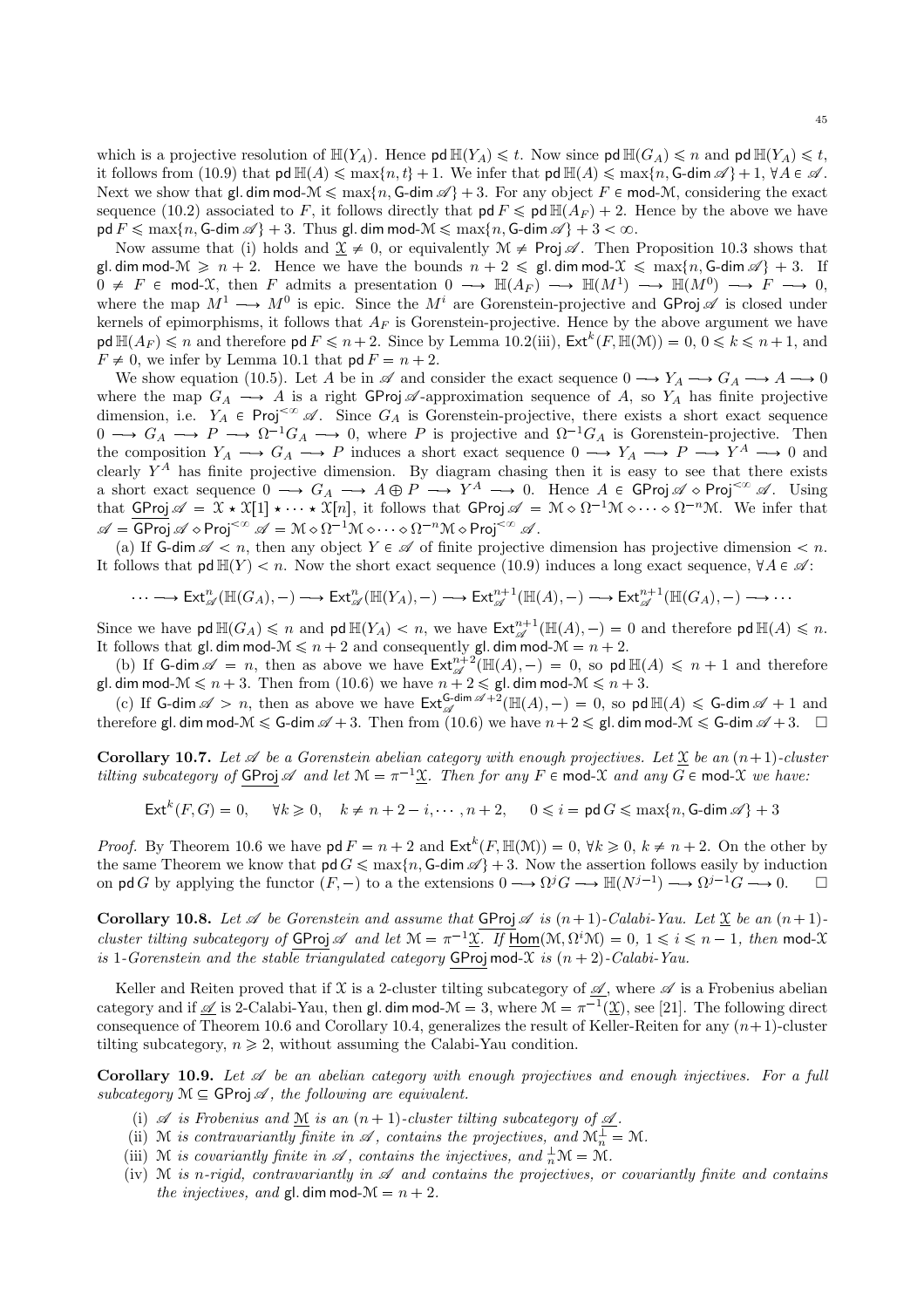46

In particular if  $\mathscr A$  is a Krull-Schmidt Frobenius abelian category and X is an  $(n + 1)$ -cluster subcategory of  $\mathscr A$  which is of finite representation type, then

$$
\mathsf{rep.dim}\,\mathscr{A}\leqslant n+2
$$

Corollary 10.10. For an Artin algebra  $\Lambda$  the following are equivalent.

- (i)  $\Lambda$  is Gorenstein and Gproj $\Lambda$  contains a  $(n + 1)$ -cluster tilting object.
- (ii)  $\mathscr A$  contains a generator M such that add  $M = M_n^{\perp} \cap \mathsf{Gproj}\,\Lambda$  and  $\mathsf{gl.dim}\,\mathsf{End}_{\Lambda}(M) < \infty$ .

If (ii) holds, then M is a cogenerator if and only if  $\Lambda$  is self-injective and then rep. dim  $\Lambda \leq n + 2$ .

Corollary 10.11. Let  $\Lambda$  be an Artin algebra and let  $\underline{T}$  be an  $(n + 1)$ -cluster tilting object of Gproj $\Lambda$ ,  $n \geq 1$ . If  $\text{Ext}^t(T, \text{DTr}) = 0, 2 \leq t \leq n - k + 1$ , where  $0 \leq k \leq n - 1$ , then the cluster tilting algebra mod- $\text{End}_{\Lambda}(T)$  is k-Gorenstein. Moreover for  $0 \leq k \leq 1$ , the stable category Gproj mod-End<sub>Λ</sub>(T) is  $(n+2)$ -Calabi-Yau provided that Gproj  $\Lambda$  is  $(n + 1)$ -Calabi-Yau.

*Proof.* For any  $T_1, T_2 \in \text{add } T$  and for  $2 \leq t \leq n - k + 1$ , we have:

$$
\mathsf{Ext}^t_\Lambda(T_1, \mathsf{DTr} T_2) \cong \mathsf{Ext}^1_\Lambda(\Omega^{t-1} T_1, \mathsf{DTr} T_2) \cong \mathsf{D}\underline{\mathsf{Hom}}_\Lambda(T_2, \Omega^{t-1} T_1)
$$

It follows that  $\underline{\text{Hom}}_{\Lambda}(T_2, \Omega^t T_1) = 0, 1 \leq t \leq n-k$  and therefore the  $(n + 1)$ -cluster tilting object  $\underline{T}$  is  $(n-k)$ -strong. Then the assertions follow from Corollary 10.8.  $\Box$ 

The following is also a result of Keller-Reiten, see [21, Theorem 5.4], called *relative*  $(n + 2)$ -Calabi-Yau duality, proved in loc.cit., in the setting of an algebraic  $(n+1)$ -Calabi-Yau triangulated category over a field. However in our setting we give a different proof.

Corollary 10.12. Let  $\mathscr A$  be a Gorenstein abelian Hom-finite k-category over a field k, and assume that GProj  $\mathscr A$  is  $(n + 1)$ -Calabi-Yau. Let  $0 \neq \mathfrak X$  be a  $(n + 1)$ -cluster tilting subcategory of GProj  $\mathscr A$ , where  $d \geq 2$ . If  $M = \pi^{-1}X$ , then for any object  $F \in \text{mod-}X \subseteq \text{mod-}X$ , there is a natural isomorphism:

$$
\mathsf{D}\operatorname{Hom}\nolimits_{\mathbf{D}^b(\operatorname{mod}-\mathcal{M})}(F,-) \ \stackrel{\cong}{\longrightarrow}\ \operatorname{Hom}\nolimits_{\mathbf{D}^b(\operatorname{mod}-\mathcal{M})} \big(-, F[n+2]\big)
$$

In particular, for any two objects  $F, G \in \text{mod-} \mathcal{M}$  with  $F \in \text{mod-} \mathcal{X} \subseteq \text{mod-} \mathcal{M}$ :

$$
\mathsf{DExt}^i_{\mathsf{mod}\text{-}\mathcal{M}}\big(F,G\big) \stackrel{\cong}{\longrightarrow} \mathsf{Ext}^{n-i+2}_{\mathsf{mod}\text{-}\mathcal{M}}\big(G,F\big), \quad i \in \mathbb{Z}
$$

*Proof.* By Theorem 1.5, gl. dim mod- $\mathcal{M} < \infty$ , so by a result of Happel [14],  $\mathbf{D}^b(\text{mod-}\mathcal{M})$ , which coincides, up to equivalence, with the category of perfect complexes over mod-M, has Auslander-Reiten triangles and therefore  $\mathbf{D}^b(\text{mod-}M)$  admits a Serre functor which is given by  $\mathcal{S} = -\otimes^{\mathbf{L}}_M \mathsf{D} \mathsf{Hom}_{\mathscr{A}}(-,?)|_M[-1]$ , where  $\operatorname{Hom}_{\mathscr{A}}(-,?)|_{\mathcal{M}}(M) = \operatorname{Hom}_{\mathscr{A}}(-, M) = \mathbb{H}(M)$ . Hence we have a natural isomorphism

$$
\mathsf{D}\operatorname{Hom}\nolimits_{\mathbf{D}^b(\operatorname{mod}-\mathcal{M})}(F,-) \hspace{.25in} \xrightarrow{\hspace{.25in} \cong \hspace{.25in}} \operatorname{Hom}\nolimits_{\mathbf{D}^b(\operatorname{mod}-\mathcal{M})} \left(-, F \otimes^{\mathbf{L}}_\mathcal{M} \mathsf{D} \operatorname{Hom}\nolimits_{\mathscr{A}}(-,?)|_{\mathcal{M}}[-1] \right)
$$

So it suffices to show that we have an isomorphism  $F[n+2] \stackrel{\cong}{\longrightarrow} F \otimes^{\mathbf{L}}_{\mathcal{M}} \mathsf{D} \mathsf{Hom}_{\mathscr{A}}(-,?)|_{\mathcal{M}}[-1]$ , or equivalently an isomorphism in the derived category  $\mathbf{D}^b(\mathsf{mod}\text{-}\mathcal{M})$ :

$$
F[n+3] \stackrel{\cong}{\longrightarrow} F \otimes_M^{\mathbf{L}} \mathsf{D} \operatorname{Hom}_{\mathscr{A}}(-,?)|_{\mathcal{M}}
$$
\n(10.11)

Applying the triangulated functor  $-\otimes_M^{\mathbf{L}} D \text{Hom}_{\mathscr{A}}(-,?)|_{\mathcal{M}}$  to projective resolution of F in (10.4) with F deleted, it is easy to see that we obtain a complex

$$
0 \longrightarrow \text{DHom}_{\mathscr{A}}(M^n_{A_F},-)|_{\mathcal{M}} \longrightarrow \text{DHom}_{\mathscr{A}}(M^{n-1}_{A_F},-)|_{\mathcal{M}} \longrightarrow \cdots \longrightarrow \text{DHom}_{\mathscr{A}}(M^0_{A_F},-)|_{\mathcal{M}} \longrightarrow
$$

$$
\cdots \longrightarrow \text{DHom}_{\mathscr{A}}(M^1,-)|_{\mathcal{M}} \longrightarrow \text{DHom}_{\mathscr{A}}(M^0,-)|_{\mathcal{M}} \longrightarrow 0
$$

which is acyclic everywhere except in first position on the left, which corresponds to  $-n-3$  degree, where the homology is given by  $\mathsf{DExt}^1(K_F^{n-1},-)_{\mathcal{M}}$ . Since  $\mathsf{GProj} \mathscr{A}$  is  $(n+1)$ -Calabi-Yau, we have natural isomorphisms:

$$
\mathsf{DExt}^1(K_F^{n-1},-)|_{\mathcal{M}}\cong \mathsf{D}\underline{\mathsf{Hom}}_{\mathscr{A}}(\Omega K_F^{n-1},-)|_{\mathcal{M}}\cong \underline{\mathsf{Hom}}_{\mathscr{A}}(-,\Omega^{-n-1}\Omega K_F^{n-1})|_{\mathcal{M}}=
$$

$$
\underline{\mathsf{Hom}}_{\mathscr{A}}(-, \Omega^{-n}K_{F}^{n-1})|_{\mathcal{M}} \cong \underline{\mathsf{Hom}}_{\mathscr{A}}(\Omega^{n}(-), K_{F}^{n-1})|_{\mathcal{M}} \cong \mathsf{Ext}^{n}_{\mathscr{A}}(-, K_{F}^{n-1})|_{\mathcal{M}} \cong F
$$

where the last isomorphism follows from Lemma 10.2. We infer that in  $\mathbf{D}^b(\text{mod-}M)$  we have isomorphisms

$$
F[n+3] \stackrel{\cong}{\longrightarrow} \operatorname{Ext}_{\mathscr{A}}^n(-,K_F^{n-1})|_{\mathcal{M}} \stackrel{\cong}{\longrightarrow} F \otimes^{\mathbf{L}}_{\mathcal{M}} \mathsf{D}\operatorname{Hom}_{\mathscr{A}}(-,?)|_{\mathcal{M}}
$$